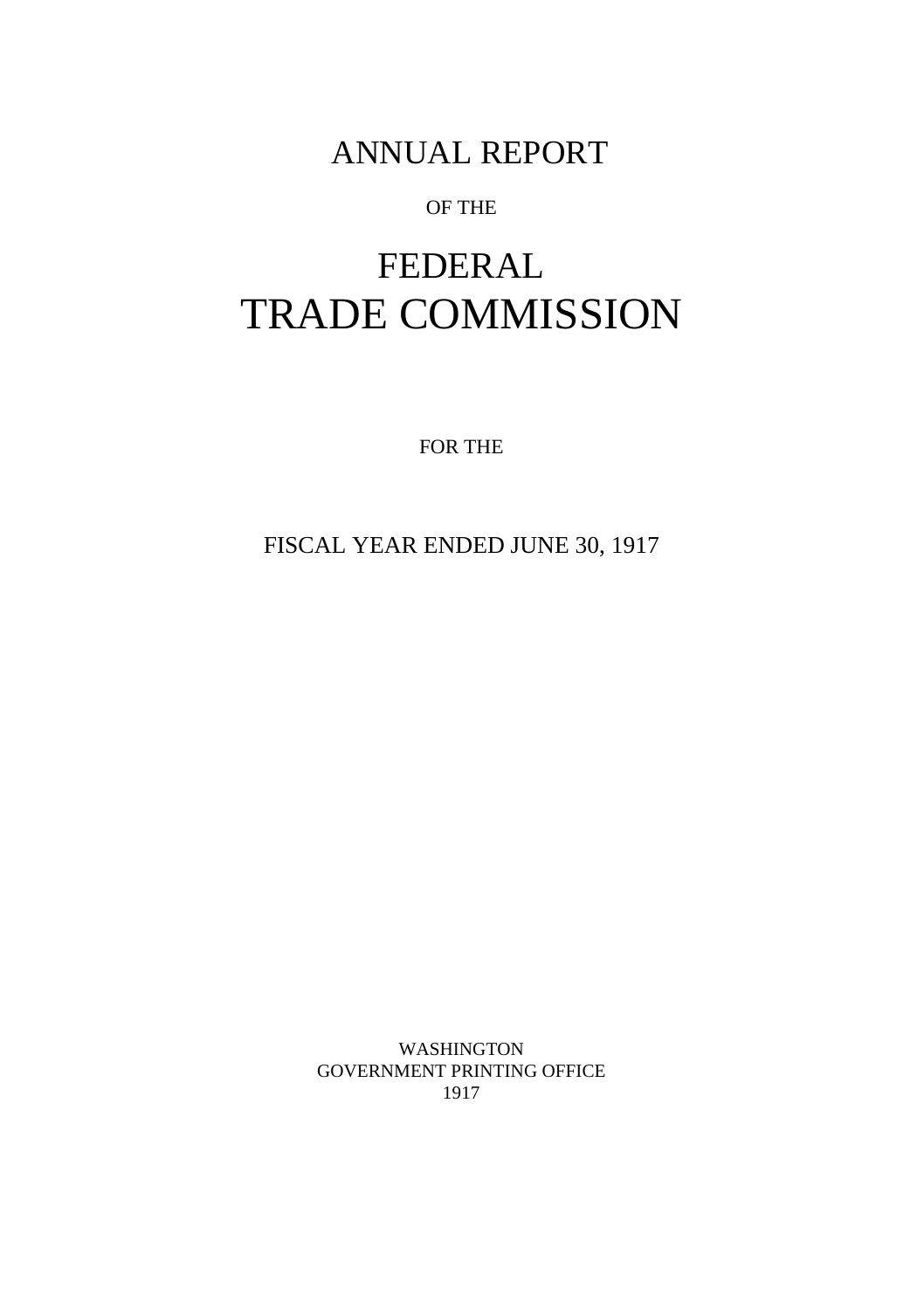FEDERAL TRADE COMMISSION.

WILLIAM J. HARRIS, *Chairman.* JOSEPH E. DAVIES. WILLIAM B. COLVER. JOHN FRANKLIN FORT. VICTOR MURDOCK.

LEONIDAS L. BRACKEN, Secretary.

WILL H. PARRY. Died April 21,1917.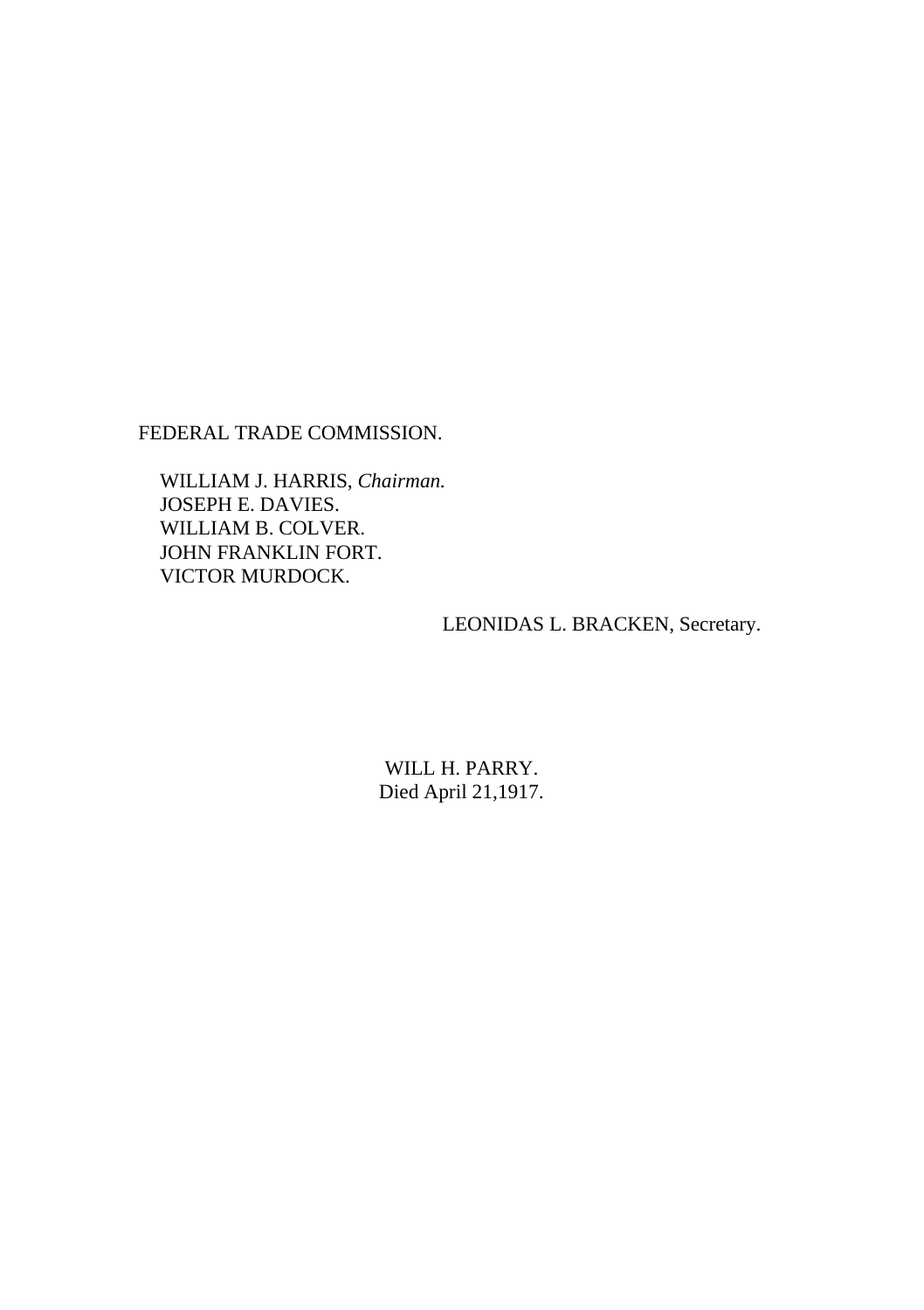#### WASHINGTON, D. C., *November 15, 1917.*

*To the Senate and House of Representatives:*

In compliance with statute the Federal Trade Commission herewith submits to Congress its annual report for the fiscal year ending June 30, 1917.

The work of the Federal Trade Commission during the fiscal year ending June 30, 1917, was of increasing importance. This was due not only to the normal increase in the demands made upon it as its functions and its opportunities for public service became more widely known but also on account of the special industrial difficulties and emergencies arising out of the disturbance of economic relations caused by war throughout the world as well as the entrance of the United States into the war.

An important development occurring just at the close of the fiscal year, which has absorbed a large part of the attention of the Commission since then, is the investigation of the costs of production of various commodities necessary for the conduct of the war. This work was done by direction of the President. The information on costs and other pertinent facts so obtained have been turned over to the President or to such authorities as were designated by him to consider in connection with the, negotiation of prices with producers, or with the fixing of prices by the Government, where authorized by law.

Also, just before the close of the fiscal year here reported on Congress directed a special investigation into the food industries and made an additional appropriation therefore which became available on June 30, 1917. A comprehensive investigation is being conducted in conjunction with the Department of Agriculture and also in cooperation with the Food Administration, which includes among other things a thorough study of the meat, flour, and food-canning industries.

The number of applications for remedial procedure by the Commission on the ground of unfair methods of competition or violation of the prohibitions of the Clayton Act against price discrimination and tying, contracts showed a decrease from the preceding fiscal year. As heretofore the questions thus presented were in most cases disposed of by conference rulings and voluntary adjustments and without recourse to formal complaints and the issuance of orders by the Commission. Nevertheless, in nine cases the Commission made formal complaint during the fiscal year, and in four casesthe matter was, disposed of by the issuance of orders to cease and desist. The most noteworthy instance was in the case of the Federal Trade Commission *v*. A. B. Dick Co. which involved the employment of tying

3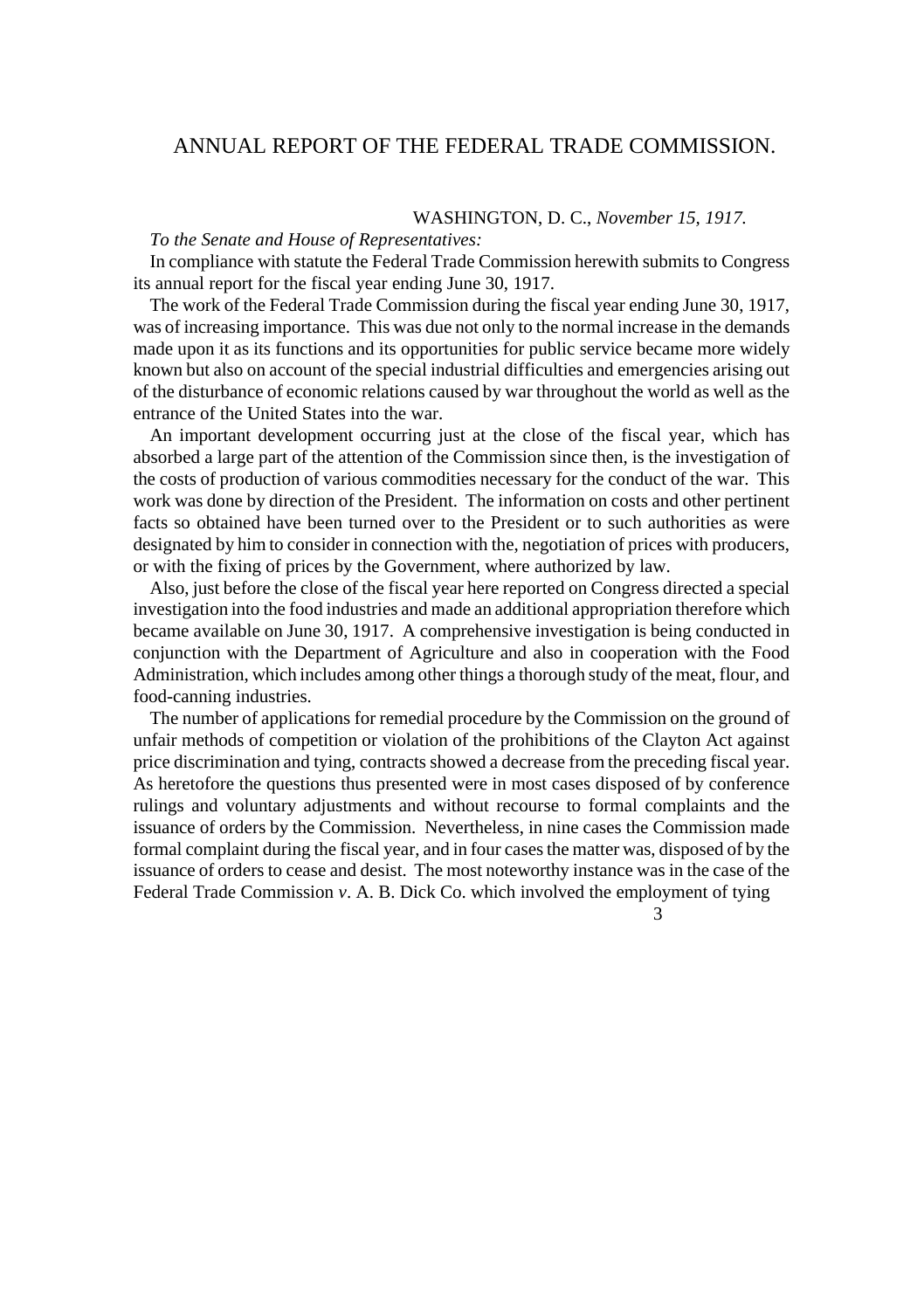contracts in violation of section 3 of the Clayton Act. Moreover, since the close of the fiscal year four additional complaints have been issued, one of which related to the alleged activities of the Book-print Manufacturers' Association to unlawfully enhance the prices of book-print paper.

The Commission was also consulted with regard to the legal aspects of various proposed laws, among which may be mentioned the act relating to trading with the enemy. Since the close of the fiscal year the President, in accordance with this law, has intrusted to the Commission the administration of the provisions regarding patents owned by enemy nationals.

The economic investigations of the Commission have continued to absorb a large part of its attention. Among the most important investigations which were reported on were the newsprint paper industry, gasoline prices and the anthracite and bituminous coal industries.

In the news-print paper investigation the Commission found that prices had been increased out of all proportion to the increase in costs to the great detriment of the publishing business and the injury of the reading public, and had reason to believe that this result was due in part to the deliberate attempts of the News-print Manufacturers to artificially enhance prices. An earnest effort was made by the Commission to bring about a reduction in prices. Some of the chief producers of news-print paper proposed to leave the question of prices to the arbitration of the Commission, and the members of the Commission, acting as individuals, agreed with them to undertake this task, and announced their decision. This effort failed, however, on account of the refusal of certain manufacturers to abide by the decision. Nevertheless, the Commission succeeded in procuring a distribution of a considerable quantity of paper at comparatively reasonable prices, which greatly ameliorated the situation of a large number of small newspapers, and forwarded to the Department of Justice its files and data for use in a proceeding which later resulted in the indictment of seven members of the association.

The Commission continued its efforts to bring about a better competitive condition in the paper industry and to prevent certain abuses. To this end a system of reports was inaugurated whereby the print-paper manufacturers and the public are given all helpful information heretofore collected by the manufacturers' association and serving all the useful purposes of said association, so making its continuance unnecessary.

In the gasoline investigation the Commission found that gasoline prices had increased in a greater degree than the cost of production. The gasoline market is dominated by various "Standard Oil" companies, which have divided the territory in the United States and have refrained from competing with each other. The relationship between these companies, which were separated from the Standard Oil Co. of New Jersey by judicial decree, was found to be a community of interest through the ownership of a majority of the shares of each of them by a. comparatively small group of capitalists. Various methods of preventing this indirect continuation of the monopolistic power of the Standard Oil group were suggested by the Commission and are briefly noted elsewhere in this report.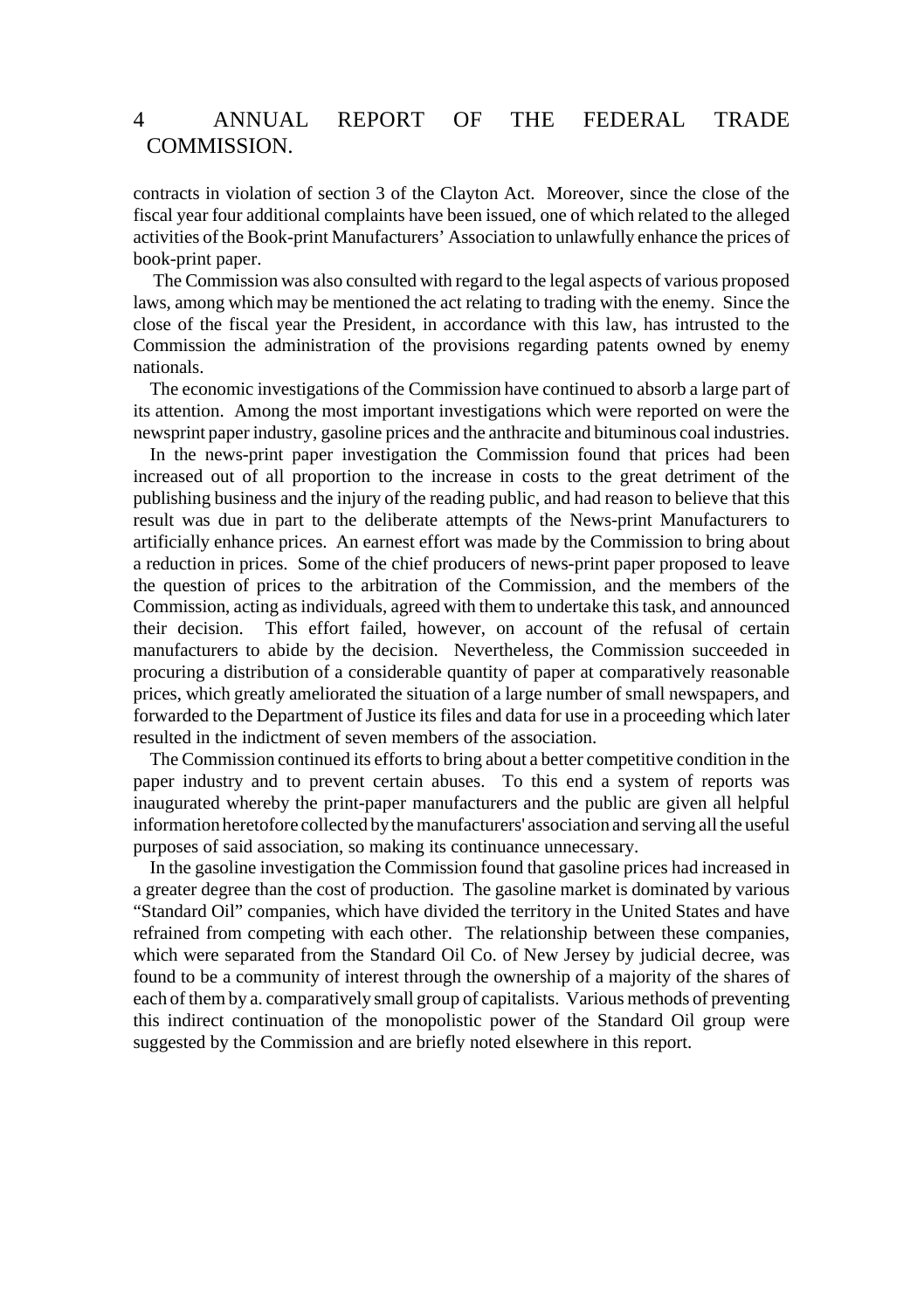# ANNUAL REPORT OF THE FEDERAL TRADE

## COMMISSION. 5

The coal investigations, which covered both anthracite and bituminous coal were originally made for different reasons, but in the case of each investigation the extraordinary price advances occurring shortly thereafter and throughout last winter and spring engaged the attention of the commission. In the case of the anthracite coal investigation, which was started first, the Commission was enabled to place a considerable check on increases in prices with the cooperation of producers, but the bituminous-coal situation was so affected by misuse of rolling stock that the Commission was not able to relieve the situation.

In recommending a schedule of anthracite prices a differential was allowed in favor of the smaller operators. This was based on the considerations, first, that for the most part the better mines have been gathered in under the control of the coal companies controlled by the railroads, and, secondly, these smaller operators, as found by the Interstate Commerce Commission (35 I. C. C., 220), had long suffered under the disadvantage of having to pay excessive freight rates and of having to compete with coal companies enjoying rebates and other preferences through their relations with the railroads.

On June 20, 1917, the Commission transmitted to the Senate its report on anthracite and bituminous coal, in which it pointed out, on page 15, as follows:

"The present production of bituminous coal the country over is about 40 per cent short of the possible maximum, and this limitation is solely to be charged, as to primary cause, to faulty rail transportation. The present demand for coal is unprecedented, but the mines now open are capable of filling this demand if adequate car supply is furnished.

"It is a fact in the bituminous industry that the capacity of a mine for production and the capacity of labor is limited absolute by the supply from day to day of coal cars for the moving of the product. Thus we have found that, with the market at unheard-of-prices, labor is often standing idle at the mines and production is as compared with the possible productive capacity.

"We find that mine labor is being disorganized by reason of irregular employment and forced idleness, and that in some fields bituminous mines are working only three or four days a week and that willing labor and willing operators are standing idle half the time.

"In other fields where there is now a more nearly adequate car supply the irregularity of car supply in months past has so disorganized and discouraged labor that these mines are not now nearly at full capacity of production. The irregularity and uncertainty of employment has caused the miners to be tempted to leave the mines and go into other employment, and, having left, it is difficult to bring them back.

"The Commission believes that there are enough coal cars in the country but that there are not enough coal cars delivered to the mines, and that an inadequate supply having been delivered to the mines and loaded, these cars are not moved to the point of consumption either with the greatest of expedition nor are they promptly discharged upon their arrival at their destination."

Passage of time has demonstrated the correctness of the Commission's statement. The delay in the movement of coal cars--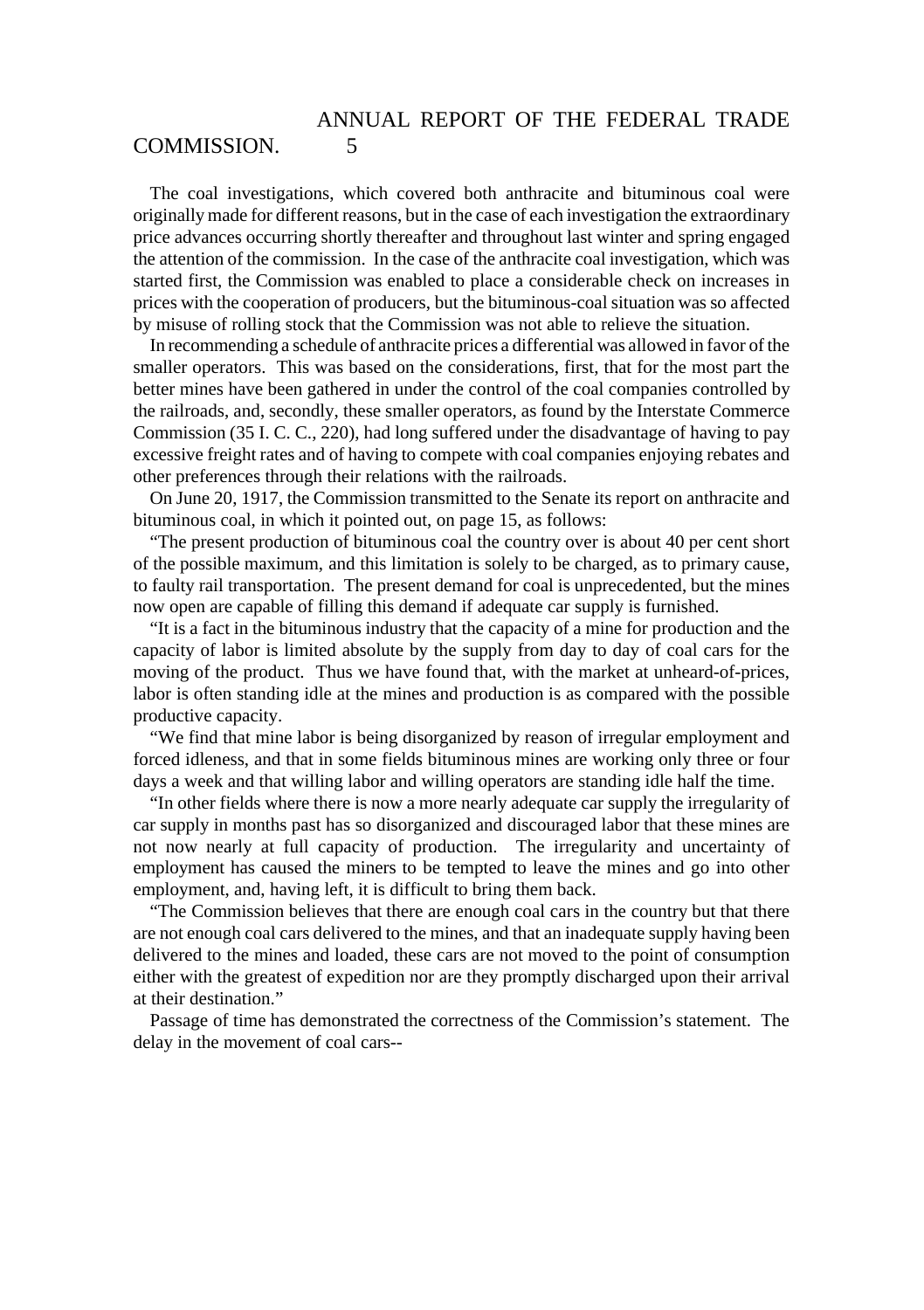both loaded and empty--continuesto limit the output of the mines. Movements of coal cars so slow asto average only 12 or 15 milesis per day are now matters of common knowledge. No effort at stimulation, either by way of exhortation to labor or increased prices to operators, can avail against the absolute limit of production set by the misuse of coal-car equipment, of which if properly used, there is an adequate supply.

The Commission, in its report of June 20, page 16, also said:

"Experience has shown that in the United States the normal balance in transportation which brings about a maximum of production with maximum economy occurs when out of every 100 tons of originating freight approximately 56 tons are unmanufactured mineral products and 44 are manufactured products, foodstuffs, and other commodities, and when of the 56 tons of mineral products 35 tons are coal. Of these 35 tons of coal the railroads themselves consume about 12 tons.

"The present balance of transportation is a great reduction in the proportion of the cars furnished for the transportation of coal. The railroads, however, are consuming their full quota of coal, so that while under favorable and natural conditions 35 tons of coal would be moved, out of each 100 tons of freight, there is now being moved very much less coal. The entire coal shortage is thrown upon the industries of the country and the domestic users, who, instead of having a coal supply equal to two-thirds of the total coal movement, are, reduced to a small and continually diminishing ratio, and this in a time when every effort is being made to stimulate the industrial effectiveness of the Nation.

"The Commission believes that the coal industry is paralyzing the industries of the country, and that the coal industry itself is paralyzed by the failure of transportation."

The Commission believes that subsequent events have demonstrated the correctness of this statement and that in the absence of sufficient reformation in the use of rolling stock the coal situation in this country will continue to increase in its menace to the public welfare.

In its report of June 20, the Commission also said that (p. 15) "Whatever measure of success has marked the efforts of the Commission with relation to anthracite coal has been largely because the car supply has been adequate by reason of the close corporate relation between rail transportation and anthracite production.

"Quite the contrary condition exists with relation to bituminous and rail transportation and with relation to water transportation as to both kinds of coal."

This statement of the Commission seems to have been open to a construction that a close corporate relation between coal mining companies and transportation agenciesis desirable. On the contrary, the Commission was seeking simply to show that if sufficient interest is present transportation facilities in existence can be made adequately to care for stimulated production. The speedy movement of coal by interested transportation companies was pointed out to emphasize by contrast the misuse of rolling stock by other transportation companies. The evils of a community of interest between coal-producing and coal transporting companies are fully recognized by the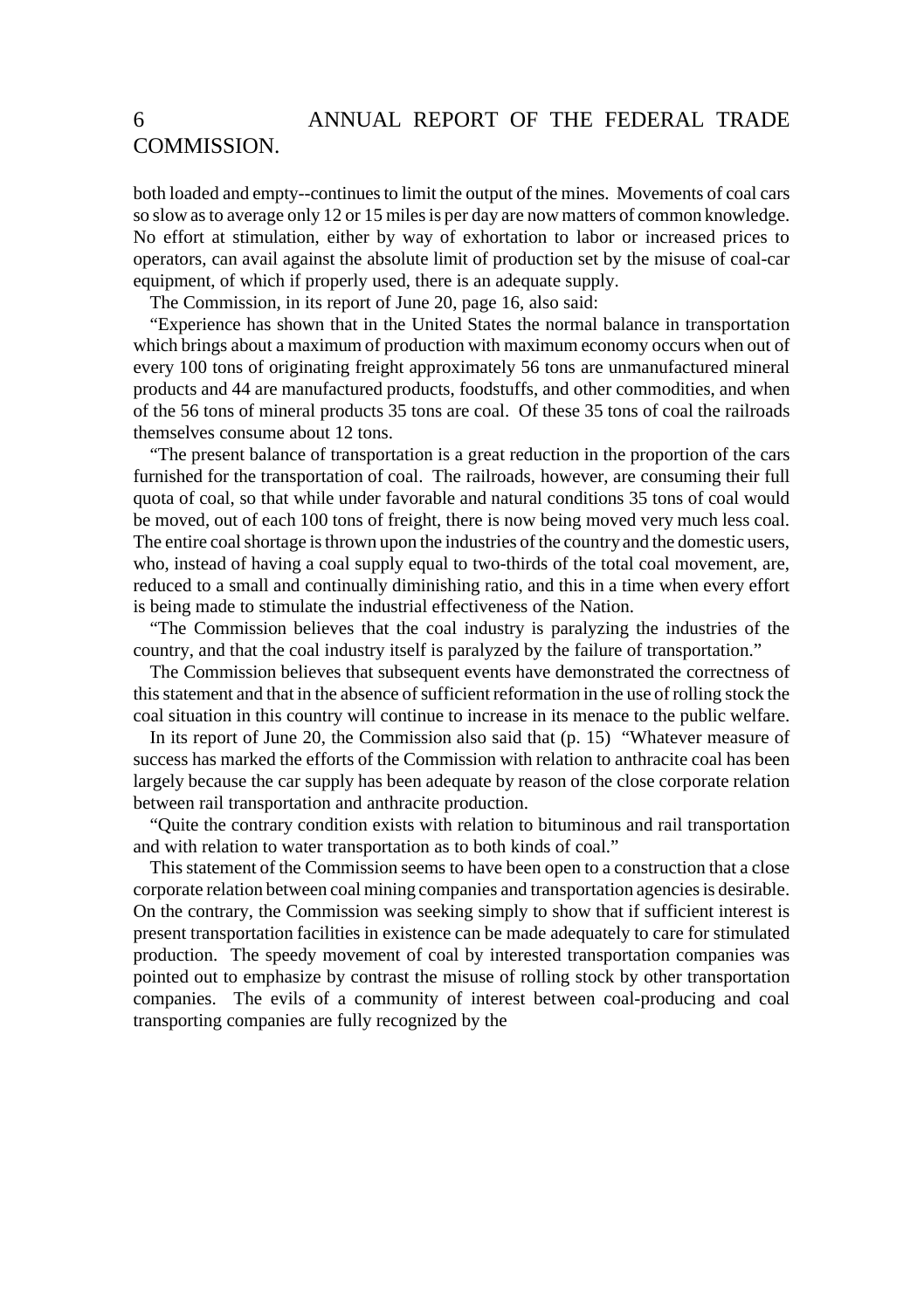#### ANNUAL REPORT OF THE FEDERAL TRADE

#### COMMISSION. 7

Commission. Directly as to anthracite, this is shown by the abnormal freight rates which have been secured by interested transportation companies for the movement of such coal. [35 I. C. C., 220, 232, 233, 242.] Instead of being in the public interest, this community of corporate interest therefore, makes for unduly high prices of coal to the public and has in it the making of further monopoly.

#### THE COMMISSION.

Since the date of the last annual report there have been several changes in the personnel ofthe Commission. The appointment of Commissioner George Rublee expired on May 14, 1916; Hon. John Franklin Fort, who was nominated as his successor by the President, was confirmed by the Senate, and entered upon duty March 16, 1917. Commissioner (Chairman) Edward N. Hurley resigned January 31, 1917, and was succeeded by Hon. W. B. Colver, who entered upon duty March 16,1917. Commissioner Will H. Parry died on April 21, 1917, and was succeeded by Hon. Victor Murdock, who entered upon duty September 4, 1917.

On October 2, 1917, Commissioner Fort was nominated by the President to succeed himself , and after confirmation by the Senate was sworn in on October 4.

The death of Commissioner Parry removed from the public service a man eminently qualified for it by his disinterestedness, intelligence, and devotion to duty, and his loss is deeply regretted by all who knew him on account of his great abilities and his high personal character. He contributed much to the organization of the Commission and to outlining its policies, while his wide knowledge of the lumber and paper industries were especially valuable to the Commission in its investigations of those subjects.

#### LEGAL DEPARTMENT.

By the provisions of section 5 of its organic act, the Commission is required to prevent the use of unfair methods of competition in interstate commerce, and it is required to prevent certain price discriminations tying contracts, intercorporate stockholdings, and interlocking directorates, declared unlawful by sections 2, 3, 7, and 8, respectively, of the Clayton Act. Most of the work of the legal department has involved the enforcement of these statutes. During the year there have been presented to the Commission 154 applications for the issuance of complaints and for the institution of proceedings thereon. In the applications involving unfair methods of competition the practices complained of, which were alleged to be unfair methods of competition, included:

- (1) Intimidation, threats, boycotts, molestations, or obstructions.
- (2) Refusal to accept advertising.
- (3) Price cutting by way of-
	- (a) Free goods.
		- (b) Local.
		- (c) General.
	- (d) Fighting brands.
- (4) Disparagement of goods.
- (5) Disparagement of business.
- (6) False and misleading advertising.
- (7) Misbranding.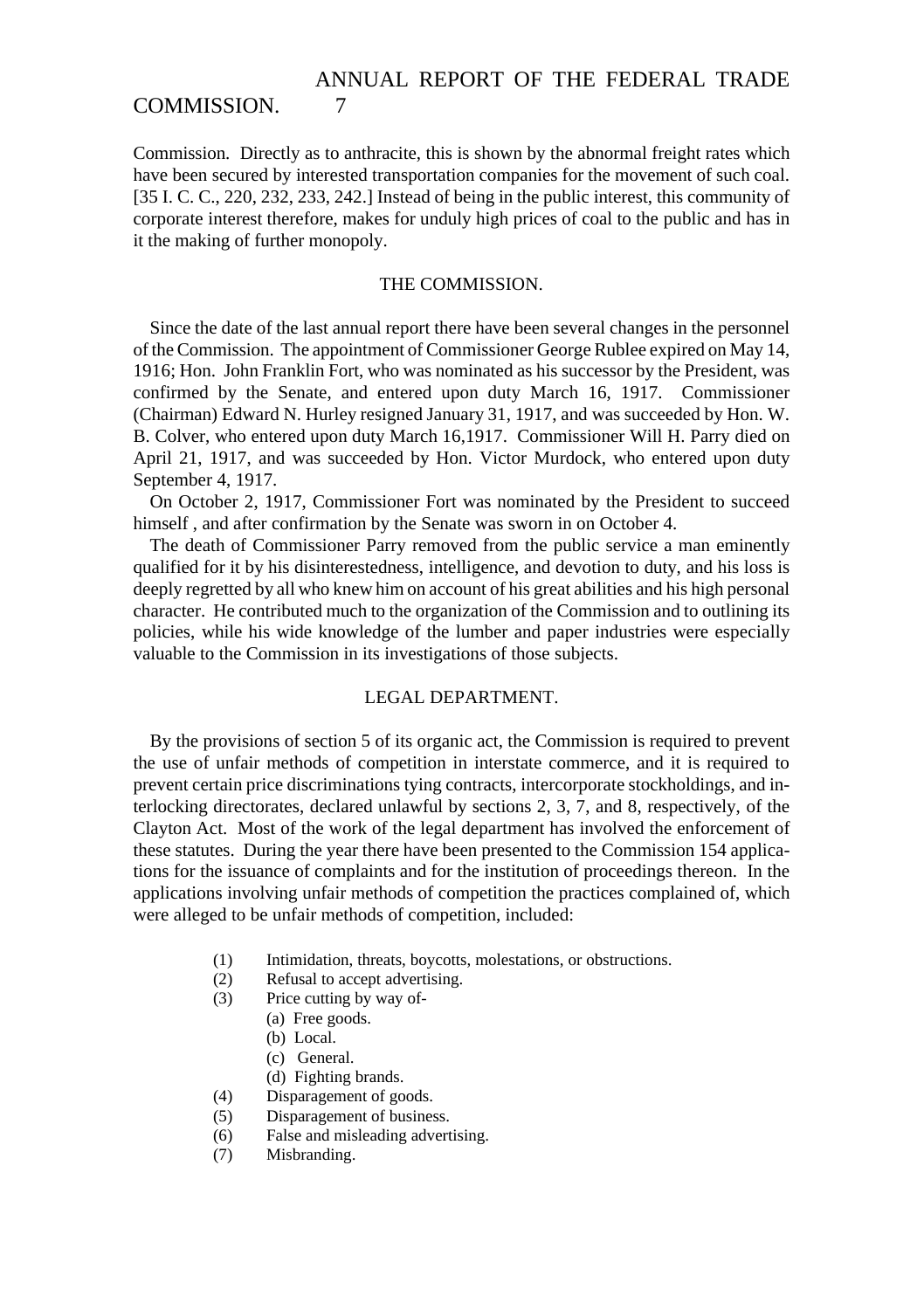- (8) Simulation of slogans.
- (9) Use of leaders.
- (10) Use Of coupons.
- (11) Cutting off competitors' supplies and credit.
- (12) Bribery and enticement of employees.
- (13) Use of bogus independents.
- (14) Enhancing prices of raw materials.
- (15) Institution of malicious and vexatious suits.
- (16) Inducing breach of contract.
- (17) Passing off of goods.
- (18) Use of same or similar trade name.
- (19) Conspiracy to injure competitors.
- (20) Espionage.
- (21) Exclusive dealing contracts.
- (22) Defamation of name and goods.

Many of the applications for complaint require long, extensive, and painstaking investigation of the f acts by the corps of examiners of the Commission who are attorneys under the immediate direction and supervision of the chief examiner. Most of such investigations develop intricate questions of law and fact, to be briefed and determined by the legal staff. After the investigation has been made the report of the investigation is presented to the board of review, consisting of two lawyers and one economist. This board reviews the entire investigation and the legal questions involved and makes its report thereon to the Commission, which then determines upon a review of the entire matter, whether the application shall be disposed of by dismissal or a formal complaint issued thereon. Upon recommendation by the Commission that a complaint be issued and a proceeding instituted, the matter is referred to the chief counsel's office for the drafting of the complaint and the institution and conduct of the proceedings.

On June 30, 1916, there were pending before the Commission 139 applications for complaint, and these, together with the 154 received up to June 30, 1917, make a total of 293 such applications. Of this number, 102 were disposed of during the fiscal year ending June 30, 1917, without formal proceedings, either by conference rulings or resolutions of the Commission, leaving undisposed of at the end of the fiscal year 191 applications, which are now under investigation.

In its last annual report the Commission undertook somewhat extensively to outline its methods of procedure in the handling of applications for complaints and the enforcement of those statutes which it is empowered to enforce. The same methods have been in the main adhered to. While it is not considered necessary to reiterate in this report what was there said in reference to methods of procedure, still in view of the fact that the Commission is a new administrative body, having important quasi-judicial powers, the methods of procedure in the exercise of its quasi-judicial powers are of special interest, and what was said thereon in the last annual report is referred to here.

A brief resume of the adversary proceedings under consideration by the Commission during the year is as follows:

#### PROCEEDINGS DISPOSED OF.

(1) Federal Trade Commission v. A. B. Dick Co., of Illinois. Proceeding was instituted to revent the use of certain license re-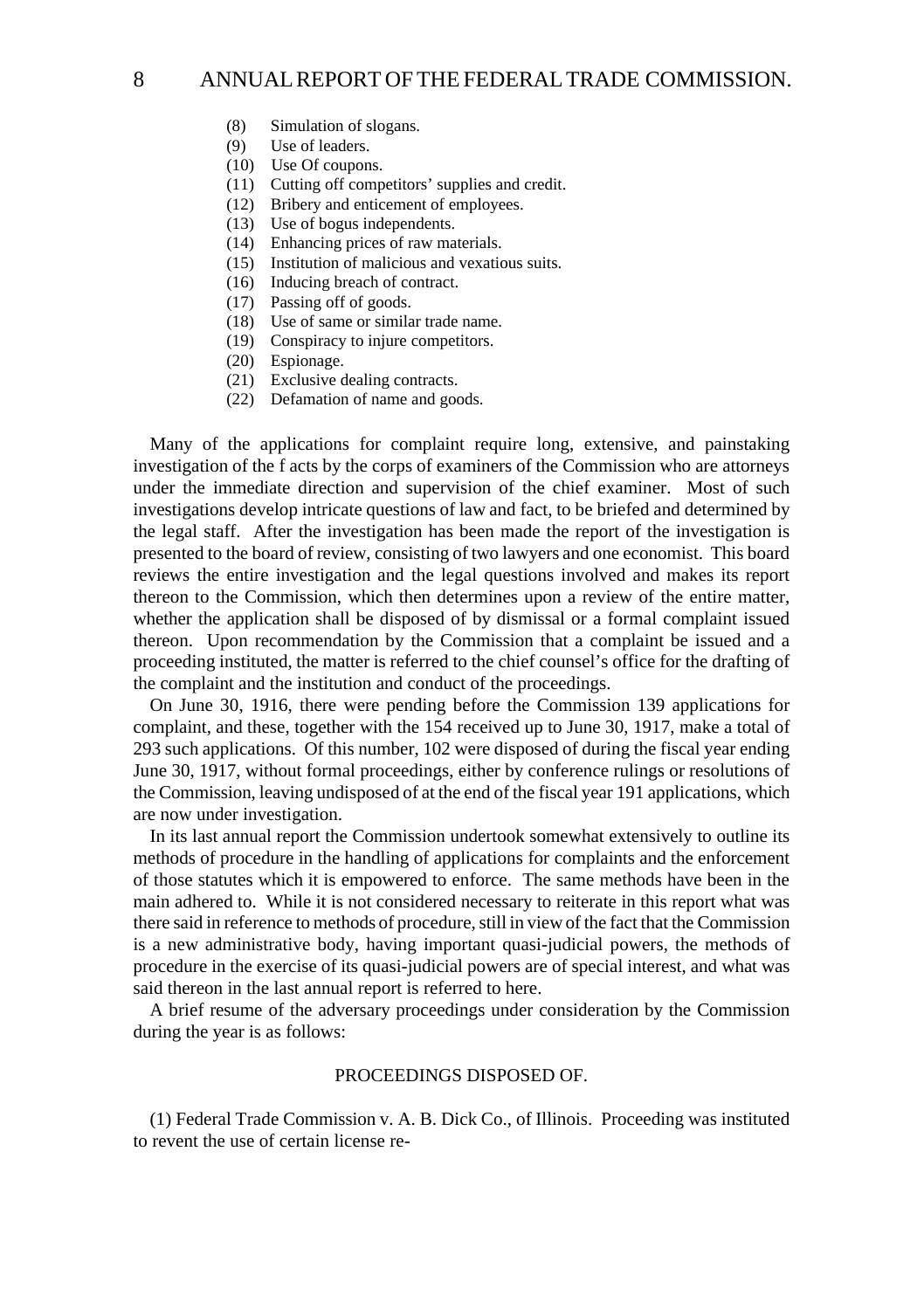strictions bywhich the purchasers ofthe respondent's patented machines and ofits patented stencil paper were required to use these machines and paper only with supplies and machines furnished by the respondent, in violation of section 3 of the Clayton Act. The Commission completed talking the testimony in the proceeding just prior to the decision of the Supreme Court in Motion Picture Patents Co. *v*. Universal Film Co. (37 Sup. Ct. Rep., 416; 243 U. S.), which held that the patent statute did not confer any right on the patentee to impose such restriction, and that its validity must, therefore, be determined by reference to the general law. Upon the publication of this decision the A. B. Dick Co. declined to defend further in the Commission's proceeding and upon the record made up to that date findings as to the facts were made by the Commission in the proceeding and an order was issued prohibiting the respondent from selling its machines and paper upon the condition, agreement, or understanding, whether embodied in a so-called license restriction or in a contract, or otherwise, that the purchasershould not use therewith the machines or supplies of a competitor. In view of the fact that in this proceeding the first order of the Commission, requiring the party proceeded against to cease and desist from the practice complained of, was issued, and in view of the importance of the matter therein involved to trade, and of the legal propositions involved, the Commission's findings as to the facts, its conclusions of law thereon, and its order to cease and desist, are appended thereto, to be made a part of this report. It is noteworthy that the respondent was required to reform the conduct of its businessto conform with the Commission's order and to report in writing the details of such reformation after the same had been accomplished. Such report has been in fact filed with the Commission. (See p. 57.)

(2) Federal Trade Commission *v.* A. Theo. Abbott & Co. The complaint in this proceeding charged the respondent with labeling and advertising certain fabrics manufactured by it as "silk" when such fabric was not silk, or did not contain silk substances, in violation of section 5 of the Federal Trade Commission act. After the issuance of the complaint the respondents took substantial steps to correct every possible confusion or deception which the practice involved, and an order was entered requiring it to cease and desist from the practices complained of.

(3) Federal Trade Commission *v*. Circle Cilk Co. The complaint in this proceeding charged the respondent with selling cotton thread under a trade name carrying the words "Circle Cilk," and "Embroidery Floss," in violation of section 5 of the Federal Trade Commission act. Proceedings were had substantially similar to the proceeding against A. Theo. Abbott & Co. with the same disposition.

(4) Federal Trade Commission *v*. Goldin Bros. The complaint in this proceeding charged the respondent with selling mercerized cotton under trade name and label carrying the words "Sewing Silk," in violation of section 5 of the Federal Trade Commission act. Proceedings were had substantially similar to the proceedings against A. Theo. Abbott & Co. with the same disposition.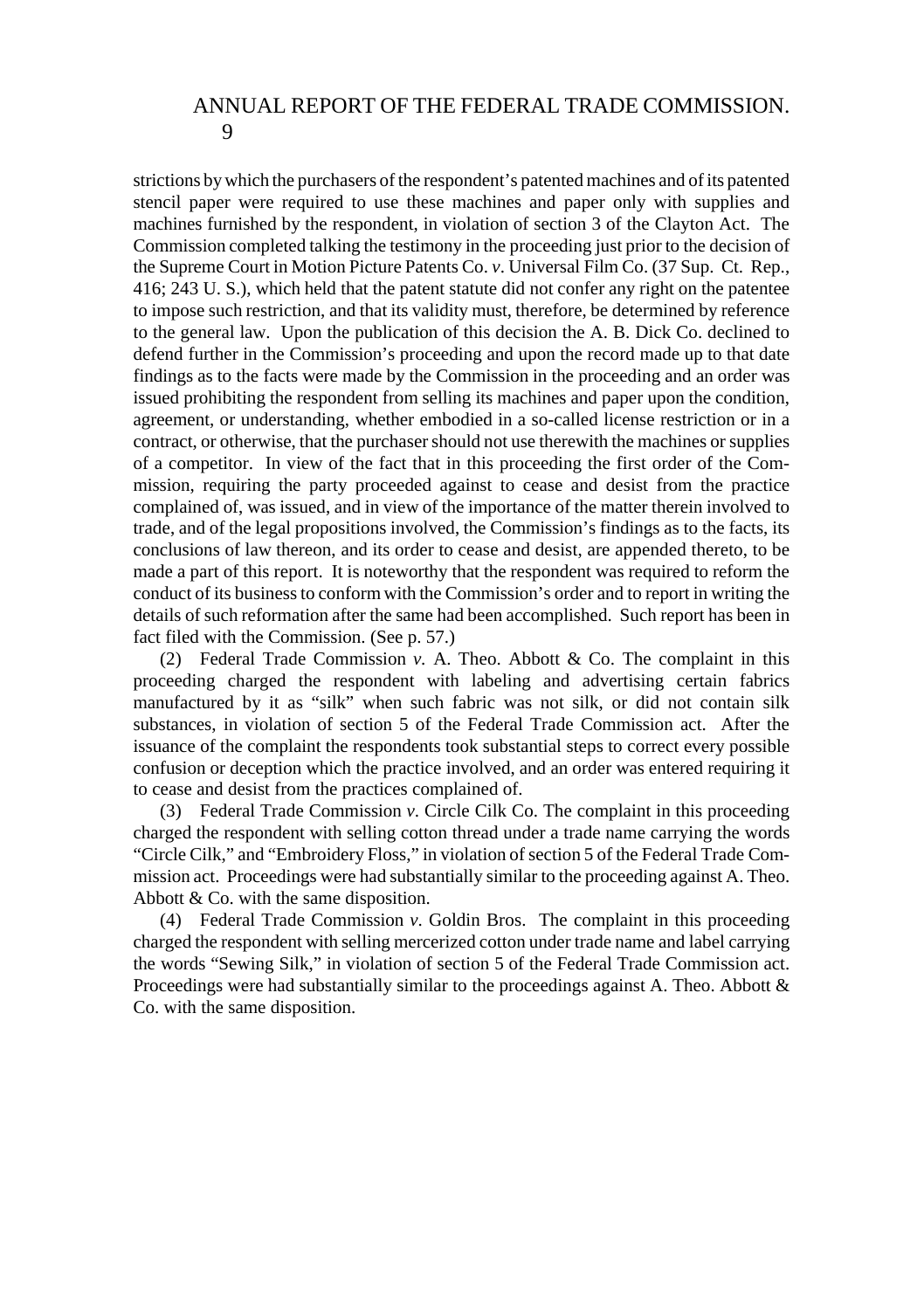#### PROCEEDINGS INSTITUTED SINCE JULY 1, 1916.

*Complaint No. 6.*--Federal Trade Commission *v*. Fleischmann Co. Cause: Stifling and suppressing competition by undue sampling, by distribution of gratuities, by making contributions to association and conventions, by extensive entertainment, by making deliveries of yeast without any immediate charge therefor, by cash payments, substituting competitors' samples and deliveries, trailing competitors' agents, misrepresenting competitors' methods, by concealing its control of a supposed independent yeast company, etc., ill violation ofsection 5 of the Federal Trade Commission act; and, further, attempting to create a monopoly by price fixing conditioned on the nonuse, of competitors' goods in violation of section 3 of the Clayton Act.

*Complaint No. 7*.--Federal Trade Commission *v*. Muenzen Specialty Co., of New York. Cause: Unfair methods of competition in connection with sale of vacuum cleaners by misrepresentation in advertising, by injurious statements relative to competitors' cleaners, and competitors' financial standing, etc., in alleged violation of section 5 of the Federal Trade Commission act.

*Complaint No. 8*.--Federal Trade Commission *v*. Victor Talking Machine Co., of New Jersey. Cause: Attempting to create a monopoly by price fixing in connection with leasing, selling, and contracting to sell talking machines, sound records. sound boxes and needles conditioned on nonuse of competitors' goods in alleged violation of section 3 of the Clayton Act.

*Complaint No.* 9.--Federal Trade Commission *v*. Standard Car Equipment Co., of Pennsylvania. Cause: Unfair methods of competition in connection with leasing and selling tank cars by inducing employees of competitors to leave, by making false representations that it is closely affiliated with one of its competitors, by acquiring trade secrets of competitor from former employees, etc., in alleged violation of Section 5 of the Federal Trade Commission act.

*Complaint No. 10.*--Federal Trade Commission *v*. National Binding Machine Co., of New York. Cause: Stifling and suppressing competition by purchasing gummed sealing tape in large quantities on condition that the manufacturers thereof do not sell to others, by interference with customers of competitors, by "license agreement," by threats of suit for infringement against users of tape on machines other than the National Binding Machine in alleged violation of section 5 of the Federal Trade Commission act; and attempting to create a monopoly in connection with leasing, sale, and contracting to sell gummed scaling tape and binding machines conditioned on nonuse of either with goods of competitors, in alleged violation of section 3 of the Clayton Act.

*Complaint No. 11*.--Federal Trade Commission *v*. Botsford Lumber Co., et al. Cause: Stifling and suppressing competition on the part of mail-order houses in the lumber and building material trade by bogus and spurious requests for estimates, quotations, printed matter, etc., by influencing credit reporting houses; by inducing manufactures to refrain from furnishing materials; by surreptitiously obtaining trade secrets and by trailing salesmen, ill alleged violation of section 5 of the Federal Trade Commission act.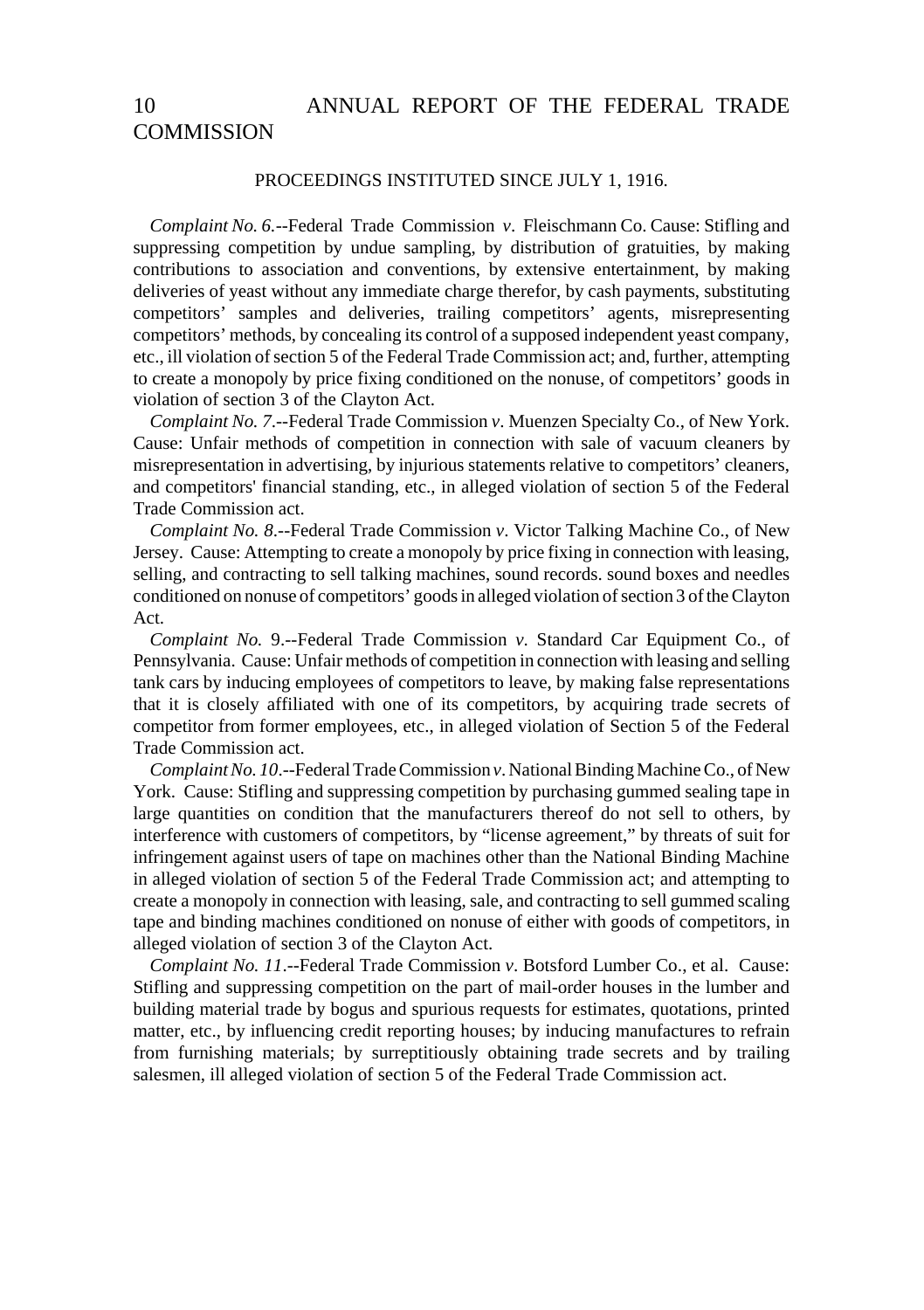*Complaint No.* 12.--Federal Trade Commission *v*. Warren, Jones, and Gratz, et al. Cause: Discouraging and stifling competition in the sale of jute bagging by refusing to sell steel ties for binding bales of cotton unless jute bagging is ordered at the same time in alleged

*Complaint no.* 13.--Federal Trade Commission *v*. C. L. Colman Lumber Co. Cause: Selling and delivering lumber and building material at different prices to purchasers than those made to other purchasers in the same or other cities and communities, in alleged violation of section 2 of the Clayton Act.

*Complain* No. 14.--Federal Trade Commission *v*. Interior Lumber Co. Cause: Selling and delivering lumber and building material at different prices to purchasers than those made to other purchasers in the same, or other cities and communities, in alleged violation of section 2 of the Clayton Act.

The proceeding of the Commission against the Shredded Wheat Co. instituted during the previous year is awaiting the completion of. the taking of the testimony. The complaint alleges unfair methods of competition in violation of the Federal Trade Commission act in (a) attempting to hinder, delay, and embarrass a competitor in equipping its plant and factory with suitable machinery; (b) espionage to procure drawings of machinery; (c) bribing an employee of a railway company to give information as to competitor's goods; (d) inducing the cancellation of sales and withdrawal of patronage of customers of its competitors; (e) instituting an unjustifiable and vexatious action against a competitor; (f) advertising such vexatious action: (g) threats to institute actions against persons who dealt with the competitor; (h) threatening to withdraw its advertising from newspapers that advertised the goods of the competitor; (i) falsely advertising that it had exclusive right to manufacture and sell. its products; (j) endeavoring to induce other competitors to institute suit against the new competitor; (k) endeavoring to embarrass hinder and delay its competitor in procuring boxes in which to pack its products; (l) and generally endeavoring to prevent and destroy competition.

The formal adversary proceedings undisposed of are now either in the course of preparation for trial or hearing or the testimony is being received and the record made upon which the Commission will make its findings as to the facts.

It is apparent that several of the investigations of the applications for complaint now being conducted by the Commission will develop in a comparatively short time into formal proceedings charging unfair methods of competition. The Commission, with the circumspection that has characterized its policy fromits organization, has not issued its complaints charging unfair methods of competition or violations of the sections of the Clayton Act, which it is required to enforce, until it could fairly say, from its investigation made, or the evidence in its possession, that it "has reason to believe" the charges stated in the complaint issued by it.

On account of extraordinary industrial conditions brought about by the existence of the warit might be supposed that there would be fewer charges or complaints of unfair methods of competition made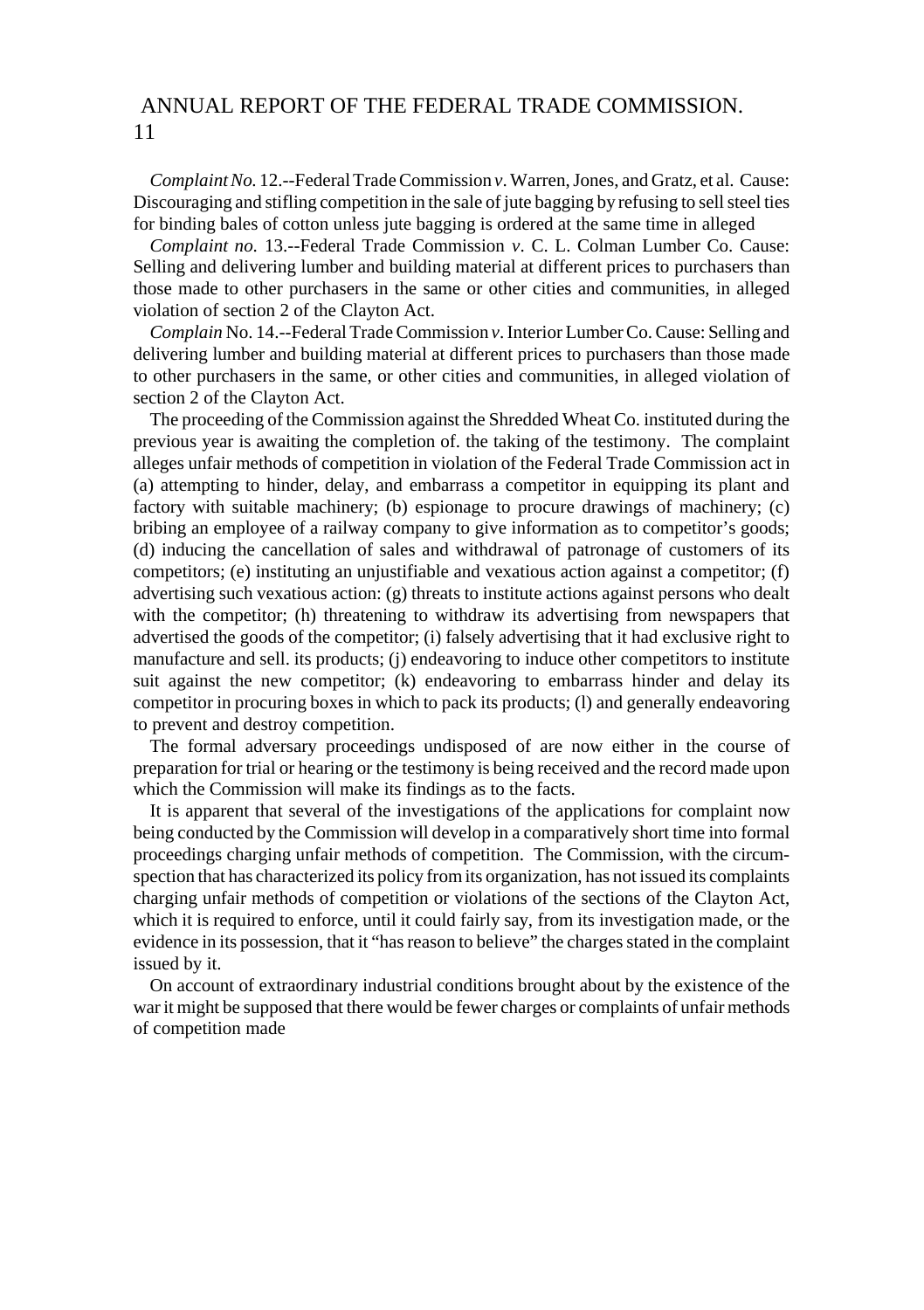to the Commission, and that the activities of the Commission would in consequence thereof be almost wholly directed to economic investigations. While, to a considerable extent, on account of the rapidly rising prices of commodities produced by industries under investigation, the Commission has had to concentrate its activities on the extensive economic investigations undertaken by it and to enlist the services of members of the legalstaff in the work of such investigations, stilt, the number or importance of complaints made to the Commission of unfair methods of competition has not lessened but hasincreased during the six months ending June 30, last, and particularly since we entered the war. The large number of industrial concerns seeking adjudication of their claims of unfair methods of competition in interstate commerce in the forum of the Federal Trade Commission now appears to justify the belief of Congress when it created the Commission that the public interest required the establishment of a tribunal for the maintenance of fair competitive conditions in industry. It is already demonstrable that the procedure of the Commission is most efficaciousin a large number of cases where the concern against whomunfair methods of competition are being practiced has no remedy for the unlawful methods used against it, or is without means to enter into contest with the party practicing the same, or where the penalties or the remedies provided by the Sherman Law are inadequate. Moreover, the mere power vested in the Commission is an evident deterrent to industrial concerns from unfair competitive aggression against their weaker rivals in business.

*Miscellaneous legal work.--*In addition to the legal work involved in the enforcement of section 5 of the Federal Trade Commission act and of certain sections of the Clayton Act set forth in detail above, it has been necessary to assign attorneys to various investigations being conducted by the Commission at the direction of the President or of Congress. While statistical and economic facts, which usually form a basis of the reports on such investigations, are gathered chiefly by economists, statisticians, and accountants, still it is regarded as necessary that competent attorneys be assigned to assist in the work, in order to make certain that all facts and documentary evidence which may tend to show a violation of the Sherman Act or the laws which the Commission is charged with enforcing, are secured, if they exist, and also it is desirable that attorneys be engaged, to a large extent, in the work of such investigations either as examiners in the field or in briefing the legal propositions developed by the facts. Furthermore, where the material gathered in such investigations is carefully scrutinized by attorneys as the work progresses, the Commission is in a position to place in the hands of the Attorney General any evidence of violation of law which that officer is empowered to enforce.

In the Commission's report to Congress on the price of gasoline it made several recommendations or suggestions looking toward the prevention of control of the gasoline market being exercised through common-stock ownership. These recommendations or suggestions were, made after a thorough study of the antitrust decisions applica-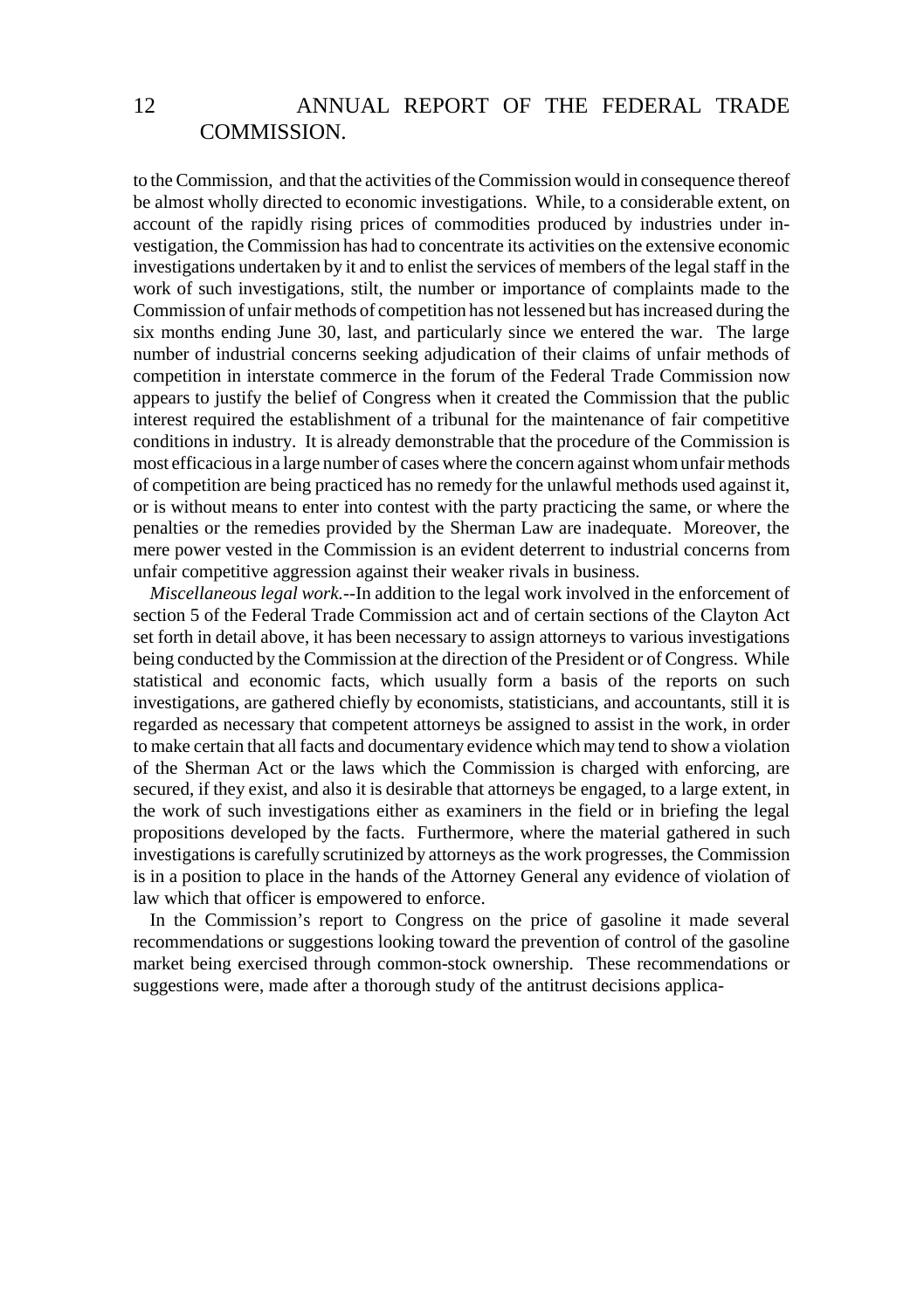ble and the principles of law involved and a presentation thereof to the Commission by attorneys on the legal staff.

The inordinately high prices imposed for certain commodities which were subject to investigation by the Commission led it to the inquiry as to the power of Congress, in absence of a state of war, to fix prices of necessaries, with a view to making recommendationstoCongress asto legislation thereon (this applies particularly to gasoline, paper, and coal) and since the commencement of the war the Commission has deemed it its duty to recommend to Congress the enactment of certain legislation for the protection of the public against exorbitant prices, and such proposed legislation was very carefully considered, and considerable the of the attorneys has been devoted to work of this character.

#### ECONOMIC DEPARTMENT.

The various matterswhich are subject to investigation by theCommission involve inmost cases economic questions and therefore require consideration by the economic department.

The administrative or quasi-judicial duties of the Commission with respect to section 5 of the Trade Commission act, and to sections 2 and 3 of the Clayton Act have been discussed above in connection with the legal department and need not be particularly referred to here. It is desirable to note, however, that important economic questions are involved in the application of these provisions of law and that special investigation or consideration by the economic department is often necessary. With regard to sections 7 and 8 of the Clayton Act, also referred to above, a more particular statement is made hereafter.

The principal work of the economic department may be briefly summarized as follows: The Commission in its organic act, is authorized:

(1) To investigate the organization, business, conduct, etc., of corporations and to require annual and special reports from them (see. 6, pars. (a), (b), (f), and (g)).

(2) To investigate and make recommendations concerning decrees in antitrust cases, to investigate alleged violations of the antitrust laws, to recommend adjustments of corporations alleged to be violating the antitrust laws (see. 6, pars. (c), (d), and (e) ), and to recommend appropriate form of decree in antitrust cases (sec. 7).

(3) To investigate trade conditions in and with foreign countries, particularly with respect to combinations (sec. 6, par. (h) ).

The economic department, of the Commission includes among its principal duties, therefore, general surveys of industrial conditions (through corporation reports) and the investigation of particular concerns and industries. The greater part of the work hitherto done by the Commission has related to the latter, i.e., the activities of particular corporations and the economic conditions in particular industries. This has been largely in consequence of resolutions of Congress directing such specific investigations.

The activities of the economic department for the fiscal year discussed below are grouped under the headings of (1) specific investigations and (2) corporation reports.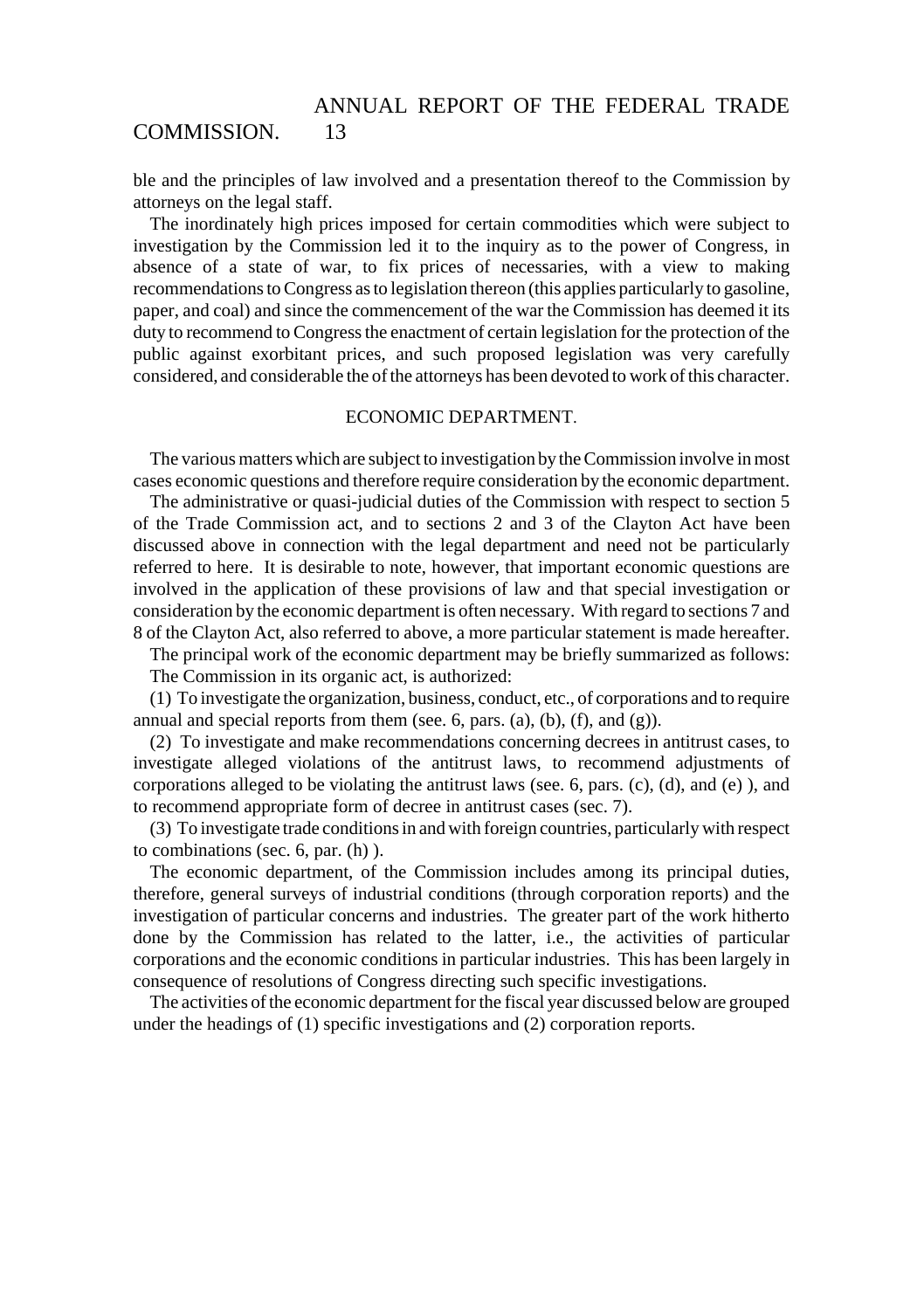#### SPECIFIC INVESTIGATIONS.

The term "specific investigations" may be used to describe those investigations which relate to particular corporations, industries, or business problems. In general, they are similar to the investigations formerly conducted by the Bureau of Corporations, which was merged in the Trade Commission.

The chief specific investigations upon which work was done during the fiscal year ended June 30, 1917, were as follows:

(1) News-print paper industry.

- (2) Book-print paper industry.
- (3) Petroleum industry.
- (4) Beet-sugar industry.
- (5) Flag prices.
- (6) Lumber industry.
- (7) Anthracite industry.
- (8) Bituminous-coal industry.

Of these investigations final reports were issued during the fiscal year ending June 30, 1917, on news-print paper, beet sugar, and flags, and partial or preliminary reports were made on petroleum (gasoline), book-print paper, anthracite, and bituminous coal. The final report on book-print paper was issued in October, 1917. The investigations of petroleum, lumber, anthracite and bituminous coal are being continued, butforthe present in large part, alone, different lines on account of the special information required for the conduct of the war. The investigations of resale-price maintenance and of trade associations previously undertaken have been interrupted by the pressure of other work. Since the close of the fiscal year reported on, however, the Commission has held several hearings on resale-price maintenance,.

Brief statements of the nature of the specific investigations noted above and the conclusions and recommendations of the Commission are given below.

*News-print paper.--*The newsprint paper investigation was made pursuant to a resolution of the Senate, adopted April 24, 1916. (S. Res. 177, 64th Cong.) A preliminary report was submitted to the Senate on March 3, 1917, and the final report on June 13, 1917. The Commission found that prices of news-print paper had been advanced more rapidly than was justified either by the cost of manufacture or conditions of supply and demand, and also that the advance in prices was aided by the activities of the News-Print Manufacturers' Assocation, which included almost all of the producers on the North American continent.

The evidence collected by the Commission tending to show violations of the Sherman law by members of the News-Print Manufacturers' Association was submitted to the Department of Justice, and partly on the basis of this evidence a Federal grand jury for the southern district of New York, on April 11, 1917, brought indictments against the five members of the executive committee of the association and two other manufacturers. The trial is set for November, 1917.

The Commission investigation showed that the greatly increased prices of news-print paper were placing a burden upon newspaper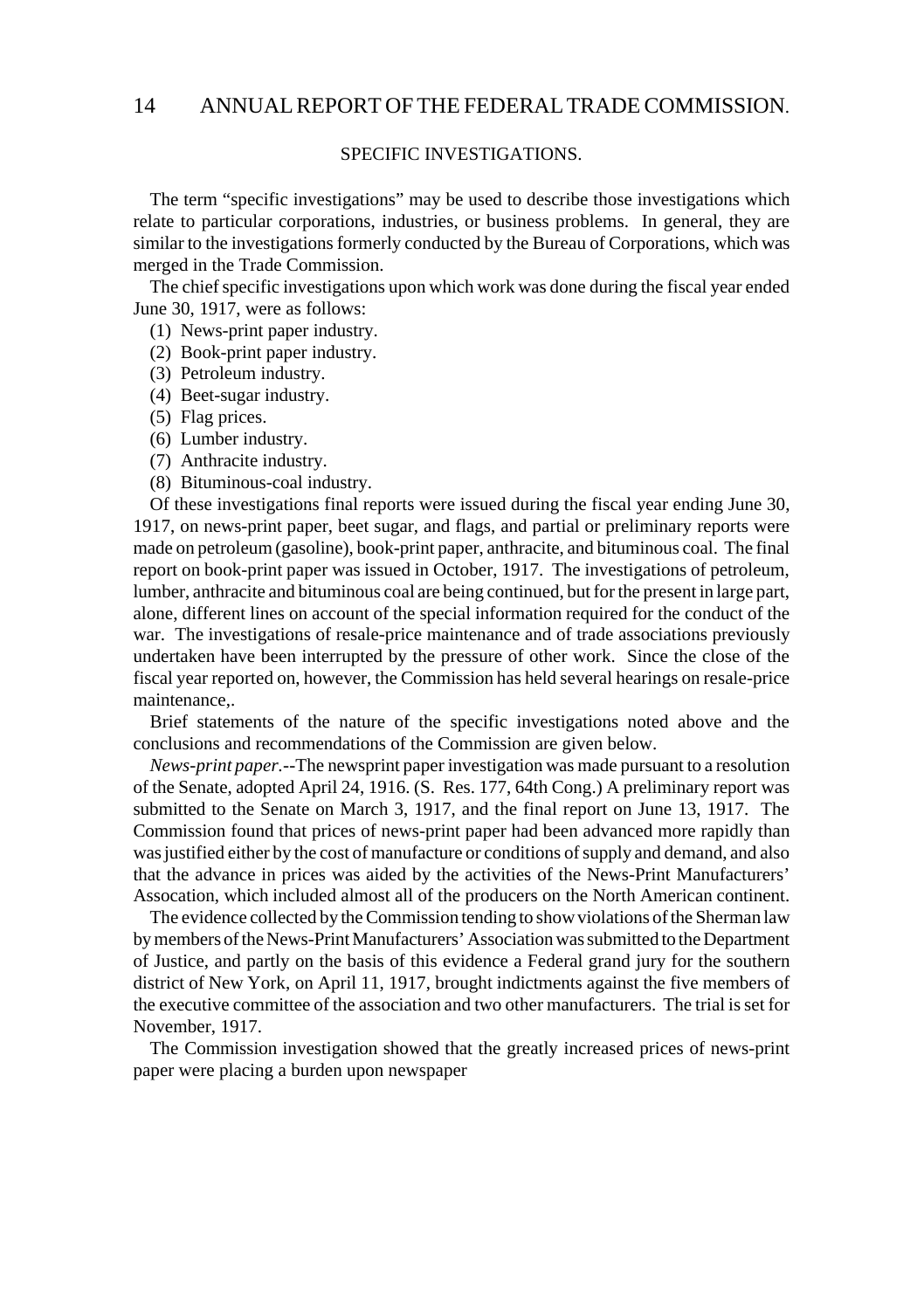publishers, which it was difficult for many to bear. Some were forced to suspend and others were threatened with bankruptcy. Realizing the seriousness of the situation the Commission endeavored to use its good offices to secure the adoption of some plan of affording immediate relief through the voluntary cooperation of the interested parties. In February, 1917, several manufacturers made a proposition to the Commission that it determine what was a fair and reasonable price for the sale of their output of standard newsprint paper for the six months' period beginning March 1, 1917, and agreed to abide by its decision. The Commissioners, as individuals, agreed to undertake the arbitration, and on March 3, 1917, announced the price of \$2.50 per 100 pounds for roll news in car lots and \$3.25 for sheet news in car lots. They then required the contract customers of the signatory manufacturers in return for the reduction in price to agree to release 5 percent of their contract tonnage each month, which surplus it was planned to distribute to publishers without contracts who were in need of assistance. A majority of the contract customers of the signatory manufacturers entered into this agreement.

The arbitration plan failed since several of the manufacturers withdrew from it after the above-mentioned indictments were handed down, and the reductions in price agreed upon were not made. The Federal Government, however, has obtained the news-print used in printing the OFFICIAL BULLETIN at the price so determined.

When all efforts to bring relief to the situation by the voluntary cooperation of the interested parties had failed the Commission recommended to the Congress as a war emergency measure the enactment of legislation providing for governmental supervision of the production and sale of print paper and wood pulp during the continuance ofthe war, and bills embodying substantially these recommendations are pending in both Houses of Congress.

Through cooperation with the Berlin Mills Co., Portland, Me., and the Northwest Paper Co., Cloquet, Minn., the Commission obtained a considerable tonnage ofsheet news, while it distributed to the smaller publishers of the country at \$3.25 per 100 pounds f. o. b. mill. The paper was distributed through jobbers and representative's of publishers' associationsin almost all ofthe States cast of the Rocky Mountains. This service resulted in keeping many publishers from going out of business and exercised a controlling influence upon the market price of sheet news. In the aggregate it saved a large sum of money for the users of sheet news.

*Book-paper industry.--*The book-paper investigation was made pursuant to a resolution of the Senate dated September 7, 1916. A preliminary report was submitted to the Senate on June 13, 1917, and the final report wasin process of completion at the close of the fiscal year.'

The Commission found that the prices of book paper had been advanced more rapidly than the cost of production or conditions of supply and demand justified, and that the advance in price was aided by the activities of the Bureau of Statistics, which included 23 important book-paper manufacturers. The Commission made its recommendations to the Congress on news-print papersufficiently broad to include book paper. On August 7, 1917, proceedings were insti-

'Submitted to the Senate Aug. 21, 1917, and issued in October as a Senate document, No. 79, 65th Cong., 1st sess.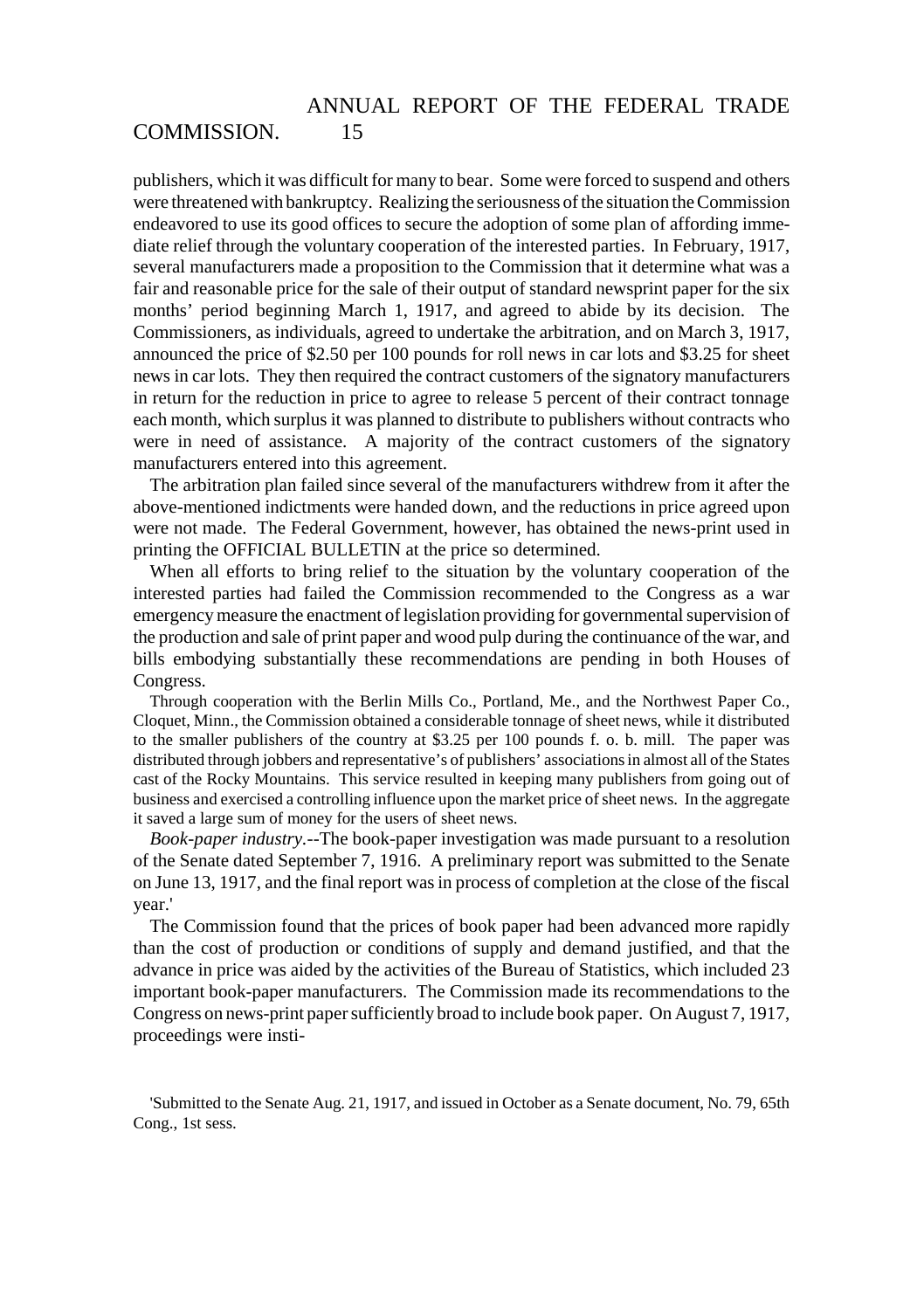tuted by the Commission against the members of the Bureau of Statistics to cause them to cease and desist from certain practices which were instrumental in raising prices. In November the defendants signed a stipulation by which the Bureau of Statistics was dissolved.

*Petroleum industry*.--In response to resolutions of the Senate (No. 109, passed June 18, 1913 and No. 457, passed Sept. 28, 1914), a comprehensive investigation was undertaken into the production, transportation, refining, and marketing of petroleum and its products.

During the fiscal year 1917 the Commission was engaged in the completion of its report on the price of gasoline, described below. It is one of a series of reports on the petroleum industry, of which the report on pipe-line transportation of petroleum was issued in 1915. Definite plans were formulated for the issuance of two additional reports, which will complete the investigation. Considerable progress has been made in the preparation of a report on the prices of crude, oil, the methods by which such prices are fixed, and the profits secured by different companies at the different in the production and distribution of petroleum products.

In connection with the investigation of competitive conditions and inter-company relations in the oil industry, the use of unfair methods of competition in some instances has been indicated.

The investigation of the volume and cost of production of crude oil has been continued throughout the year.

An investigation of the advance in the price of gasoline which occurred in 1915 was begun toward the end of the same year and carried on during 1916. This investigation was partly in response to Senate resolutions passed on June 18, 1913, and on September 28, 1914, which directed investigations into the price of oil in Oklahoma, including a comparison of the prices with the general market level in the United States, quality and transportation considered and into the relations existing between the Standard Oil companies and other companies in the petroleum industry. It was also made in response to a large number of complaints which were directed to it from all quarters by consumers and by jobbing companies which were competing with the Standard Oil companies. The Commission's report was issued on April 11, 1917.

Gasoline is the chief product of petroleum refining, and it is with regard to this product that competitive conditions in the industry are manifested most clearly.

The report covered conditions in the entire United States during the year 1915, with respect to prices, demand and supply, cost, earnings, competitive conditions, and the position of the Standard Oil companies in the industry.

The principal conclusions of the Commission were as follows: During the second half of 1915 the price of gasoline advanced between 75 and 85 per cent in different parts of the country, while, at the same time, the quality of the product was somewhat reduced. Costs also increased, but not in proportion to prices. While this advance is partly explainable by increased costs, chiefly the cost of crude oil, and by increased consumption of gasoline, a part of the advance in certain sections at least was unnecessary and due to artificial conditions. During 1915 unusually large stocks of crude, bought at low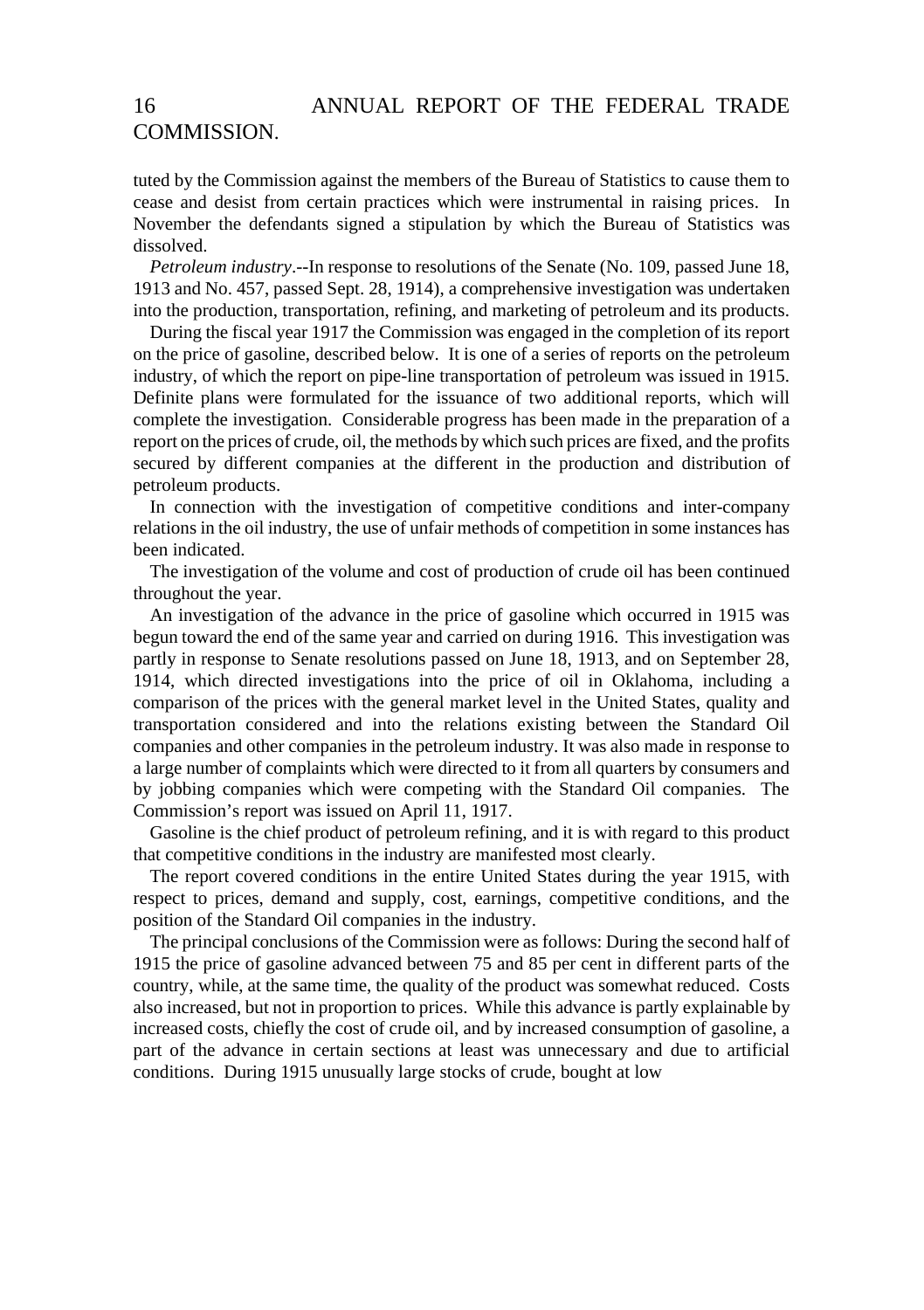prices were accumulated, thus withholding great quantities from the market and tending unreasonably to advance the price of crude oil.

The various Standard companies, moreover, occupy a dominant position in most parts of the United States and the, absence of substantial competition among these companies was an appreciable factor in causing the advance. The report points out that a group of companies which has a dominant position in the industry should act with especial care and moderation with regard to the extent to which it takes advantage of a period of scarcity to advance prices unduly above cost. The various Standard companies are subject to a community of interest, based on the fact that a majority of their stockholders are the same individuals, and this community of interest embraces not only refiners, but also oil producers and pipe lines. Under such circumstances competition can hardly be expected to work effectively and fairly or to adjust prices to cost with any reasonable precision. Several important officers of Standard companies have large holdings of stock in other Standard companies. The Standard marketing companies have divided the country into 11 distinct marketing territories following State lines and there is no substantial Competition in the sale of gasoline among them.

As remedies for the conditions which produced the artificial and unnecessary part in the advance of gasoline prices the Commission made the following suggestions as alternative courses of action:

1. To prevent the control of the market from being exercised through common ownership, five courses of possible action are suggested--

(a) Possible action by the Department of Justice in view of the facts disclosed by the Commission's investigation.

(b) An act of Congress providing, when conditions require, for the reopening of antitrust cases, on the application of the Attorney General, by a bill of review.

(c) Abolition, by legislation, in certain cases, of common stock ownership in corporations which have been members of a combination dissolved under the Sherman law.

(d) Effective limitation upon common ownership of stock in potentially competitive corporations by withdrawing the power of voting and control.

(e) Legislation which, while recognizing common ownership, would fix upon such common owners the responsiblity for the acts of each of the several companies so owned, which are preventing competition.

2.In the opinion of this Commission it would in the long run be the simplest and most effective policy to segregate the ownership of the pipe lines from the other branches of the petroleum industry. This would mean that no controlling portion of the stock of any pipeline company engaged in interstate commerce should be owned by individuals, companies, or corporations that are also interested as owners in any oil-producing or refining properties, and vice versa.

3. In view of the bearing of accurate statistics upon industry and competitive conditions, it is suggested that the appropriate branch of the Federal Government should be provided with adequate means for carrying on the statistical work required.

4. It is suggested, in view of the variation in the product now sold as gasoline, that only such petroleum products as contain a certain proportion of reasonably volatile elements shall be sold in interstate commerce as "gasoline."

*Beet-sugarindustry*.--An investigation ofthe beet-sugar industry, initiated by the Bureau of Corporations, was completed and the Commission'sreport wasissued on May 24, 1917. This report dealt, with the costs and profits of growing sugar beets, the cost of manufacturing and marketing beet sugar, the profits in the manufacture and sale of beet sugar, and the relations between beet-sugar growers and beet-sugar manufacturers. It covered in detail the operations of all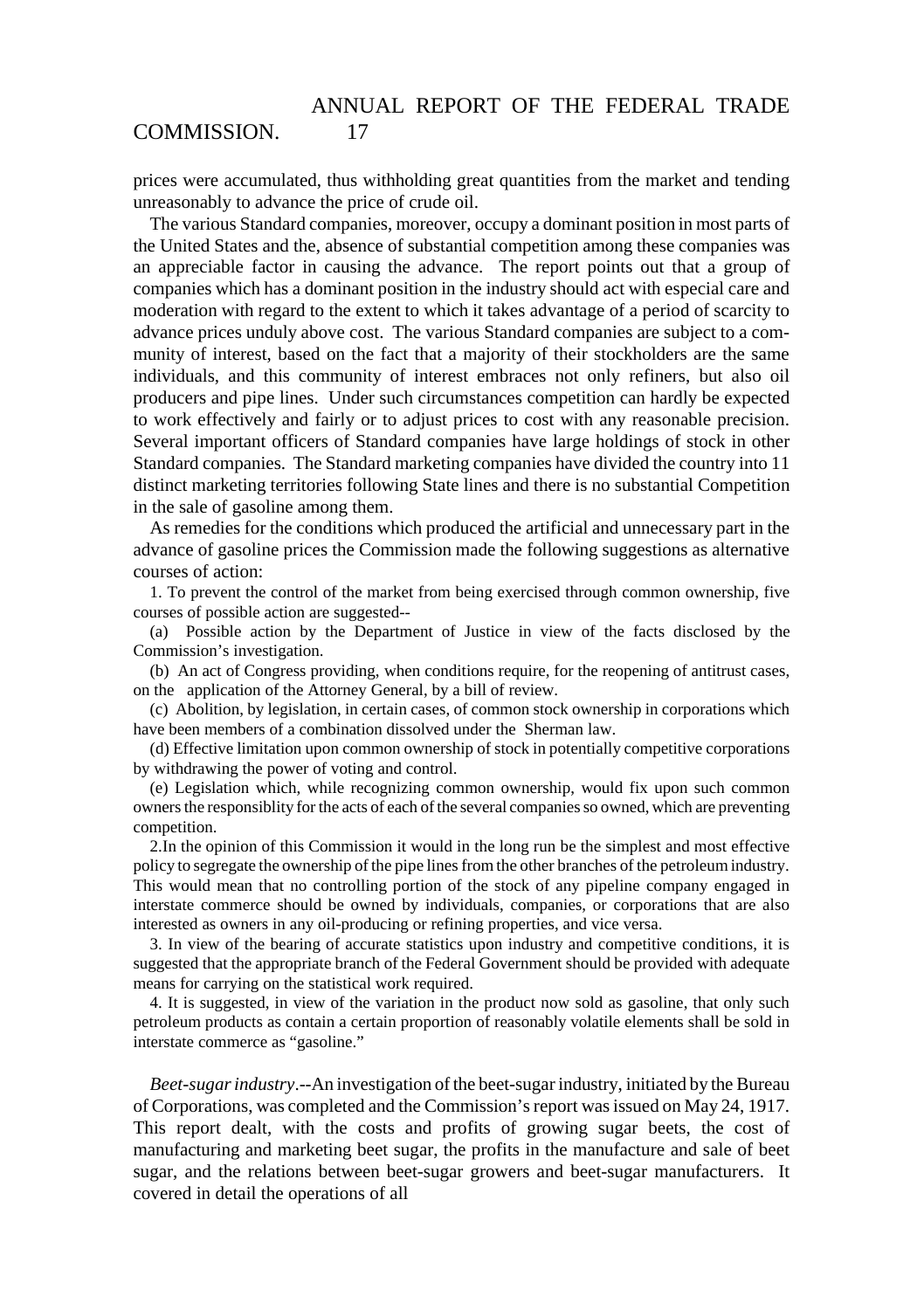the beet-sugar factories in the United States, except two small ones, during the five-year period ending with the. business year of 1913-14.

The report also discussed in considerable detail the matter of efficiency in the beet-sugar industry, pointing out the opportunities for improvements in this respect.

The economic position of the industry was not discussed in the report. A chapter dealing with this subject was prepared, but it, together with all data collected during the investigation, has been turned over to the United States Tariff Commission.

*Prices of American flags*.--Pursuant to resolutions of the Senate and the House of Representatives, the Commission made an inquiry into the causes of the increase in the prices of American flags following the declaration of war. The records of leading flag manufacturers and dealers were searched for evidences of the use of unfair methods of competition or of unlawful combination. It was found that, because of the extraordinary public demand for flags, competition between sellers had been virtually suspended throughout the United States. Many manufacturers and dealers took advantage of the opportunity thus presented to charge exorbitant prices. The Commission, in its report on this subject, urged Congress to enact laws adequate to prevent such extortion. Complaints charging the use of unfair methods of competition were issued on September 14, 1917, against certain individuals, and the evidence of unlawful combination in the flag industry has been transmitted to the Department of Justice.

*Lumber industry,*--The general investigation of the lumber industry commenced during the fiscal year 1916 was continued, especially with respect to the fundamental conditions in private holding of timber and the manufacture of lumber and with methods of trade organization in the lumber industry. During the fiscal year 1917 the Commission has assisted the Forest Service in the preparation and publication of several numbers of its series of "Studies in the Lumber Industry." In its work on the problems of the lumber industry it has had the cooperation of the Bureau of Foreign and Domestic Commerce and the Forest Service. As a result of this joint investigation there was created in April. 1917, an advisory council on forest industries to study continuously the problems of timber-using industries and to determine a rational public policy with respect to standing timber resources. On this council are represented the Forest Service, the Bureau of Foreign and Domestic Commerce, and the Federal Trade Commission. Conferences and hearings with other Government agencies and with representatives of the industry have been continued.

*Coal industry*.--During, the past fiscal year an investigation of the anthracite and bituminous coal industry was conducted by the Commission. The anthracite investigation was in answer to Senator Hitchcock's resolution, adopted June 22, 1916 (S. Res. 217, 64th Cong., 1st sess.), and pursuant to Senator Calder's resolution, adopted April 30, 1917 (S. Res. 51, 65th Cong., 1st sess.). The bituminous investigation was in response to Representative Rainey's resolution agreed to by the House of Representatives August 18, 1916 (H. Res. 352, 64th Cong., 1st sess.). The anthracite investigation was initiated to determine whether the price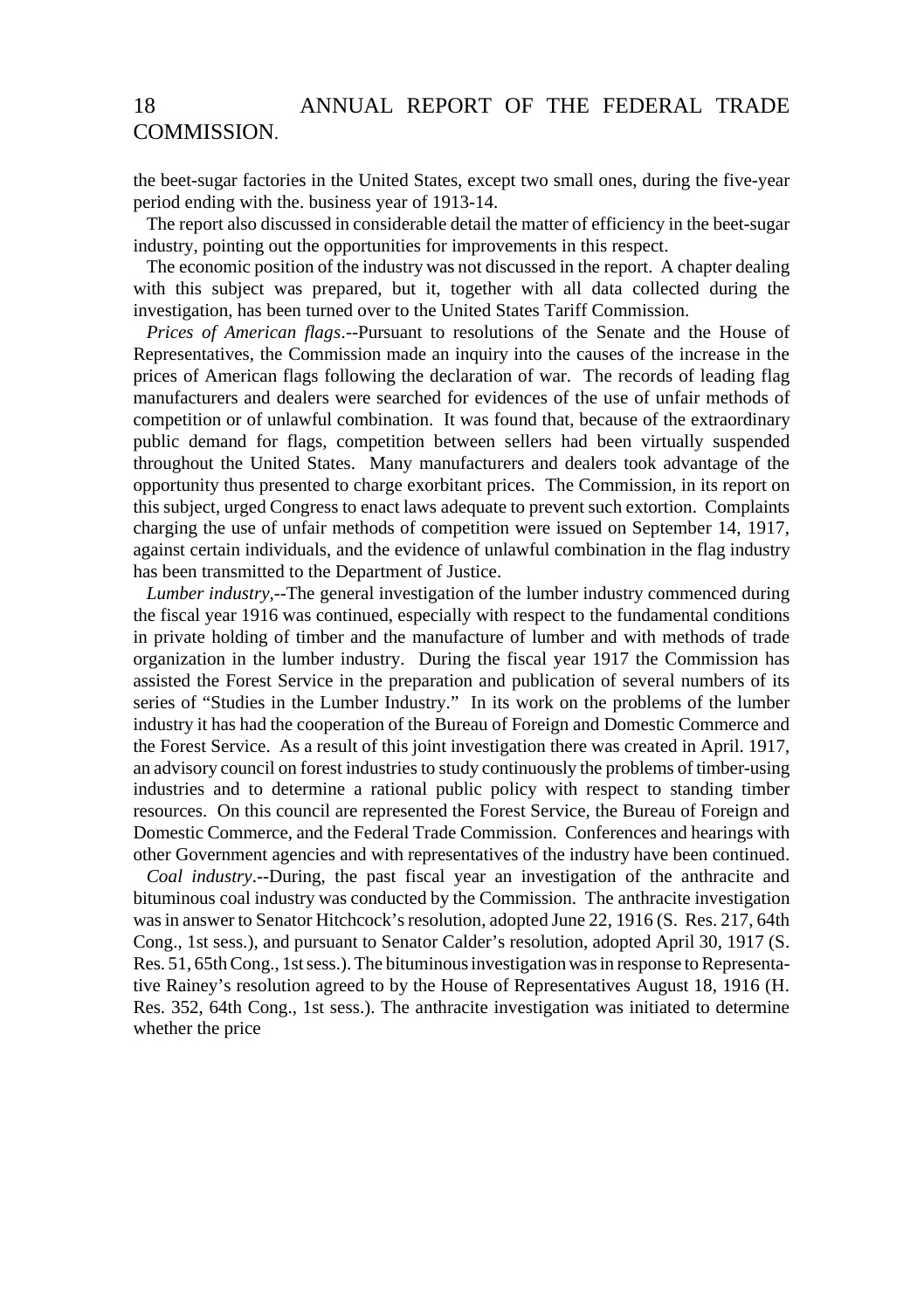advance made by the producers on account of increase in wages to miners was reasonable, while the bituminous-coal investigation was originally directed to the question whether the producers were suffering from excessive competition, but the rapid changes which immediately developed in the coal-mining industry greatly altered the character and scope of each investigation.

*Anthracite industry*.--In the early autumn of 1916, in the course of the anthracite investigations, congested traffic conditions and frequent embargoes, together with local shortages in the consuming markets, occasioned a "buying panic" resulting in extraordinary increases in retail prices of anthracite throughout the country.

The Commission immediately centered its attention on this situation. Information was collected regarding conditions of production and distribution, and particularly with respect to the price of coal from the mouth of the mine to the ultimate consumer.

In the spring of 1917 on account of rumors in the anthracite trade that the, producing companies were intending to withdraw or reduce the customary spring discounts. an open letter was sent by the Commission on March 12, 1917, to the principal operators, pointing out that any indirect increase in prices by omitting the customary spring discounts could not be justified on the basis of the figures of cost of production compiled by the Commission. Shortly afterwards the regular discounts were allowed by the companies.

On April 26, 1917, as the Commission's investigation of the wage agreement of May, 1916, was drawing to a close, a new emergency wage agreement was entered into between the operators and their miners. Before the operators announced any increase in prices as the result of increased wages granted by this agreement, retail dealers in many localities advanced their prices. The Commission in conference with the largest anthracite operating interest indicated that it considered 30 cents a ton a sufficient increase in wholesale, prices to cover the wage increase, and the decreased price announced by the larger producers was approximately of this amount.

While the conferences on this matter were in progress, an unseasonable recurrence of the buying panic of the winter developed, and the Commission, in an interim report to the Senate on May 4, 1917, end in subsequent press statements set forth the facts of the anthracite situation as it then stood.

With a view to preventing undue prices for anthracite, the Commission elaborated a system for tracing the coal from the mines through all intermediate channels to the consumer. Weekly reports were required from producers wherever needful and from jobbers. Agents of the Commission were stationed at leading points of distribution to watch the market and to secure the cooperation of producers and wholesale distributors in relieving local shortages of anthracite.

As a result of this, high premium prices for anthracite and excessive profits were largely cut out in the wholesale trade as regards domestic sizes. Dealers in many communities suffering for lack of anthracite were supplied and a fairer distribution secured.

On the steam sizes of anthracite, which are in competition with bituminous coal no effective check could be placed because of the abnormally high prices which ruled in the bituminous market up to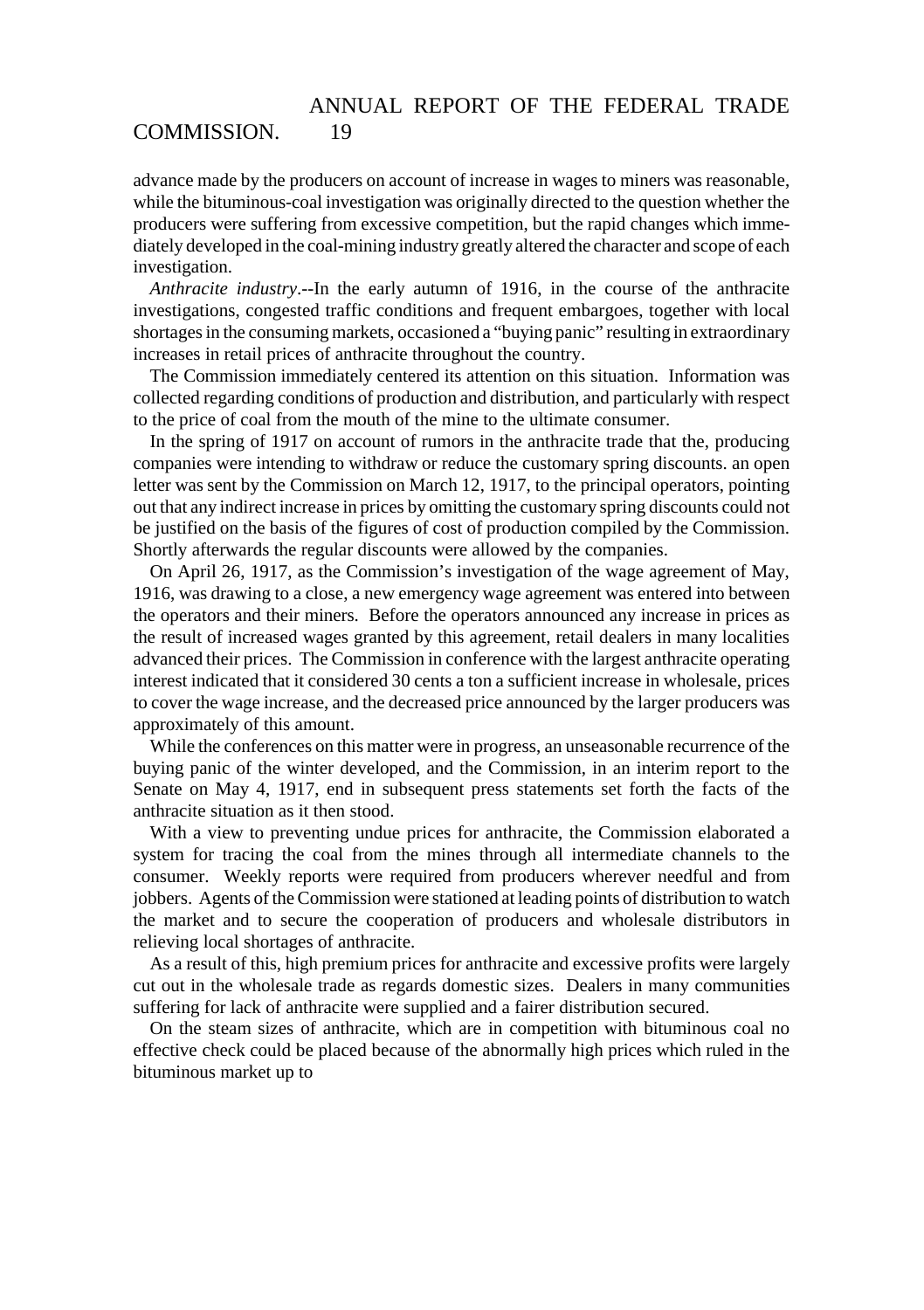the time when maximum prices were fixed by the president under the powers conferred on him by section 25 of the food law, approved August 10,1917.

In a detailed report on anthracite and bituminous coal transmitted to the Senate on June 19,1917 (S. Doc. No. 5101 65th Cong., 1st sess.), the Commission reported, in response to the Hitchcock resolution, which inquired regarding price increases of leading producers of anthracite, and particularly whether the wage increases granted by these producers in May, 1916, justified their subsequent price increases. The Commission found that the increase in labor costs alone was less than the price increases and that the increase in total costs was also less and did not therefore justify such price increases.

In the same report, in answer to Senator Calder's resolution, the Commission presented information on the following matters:

(1) The then existing conditions in the anthracite industry and the outlook for anthracite.

(2) The panic conditions and prices in the anthracite trade during the fall of 1916-17;

(3) The costs of production by the larger companies and certain of the smaller companies in 1916;

(4) The impossibility of solving the anthracite problem without action by Congress that would at the same time cure the evil conditionsthen existing in the bituminousindustry and in transportation;

(5) Anthracite royalties.

In the report the Commission made the following recommendations:

(1) That the production and distribution of coal and coke be conducted through a pool in the hands of a Government agency; that the producers of various grades of fuel be paid their full cost of production plus a uniform profit per ton (with due allowance for quality of product and efficiency of service);

(2) That the transportation agencies of the United States, both rail and water, be similarly pooled and operated on Government account, under direction of the President, and that all such means oftransportation be operated as a unit the owning corporations being paid a just and fair compensation which would cover normal net profit, upkeep, and betterments.

One Commissioner dissented from the second recommendation.

In order to be of practical service to consumers the Commission also made a series of special investigations of the local coal situation and of retailers' margins in a number of representative cities, the results being published from time to time in the form of statements to the press. While the retail margins, in some cases, were found to be reasonable, it was shown that in others the public had been charged excessive prices.

*Bituminous-coal industry*.--In the course of the Commission's investigation, under the Rainey resolution, into the production and distribution of bituminous coal, an alarming situation suddenly developed in the autumn of 1916 involving extraordinarily high prices and difficulty in maintaining production.

The Commission immediately directed special attention to the causes of this disturbance and on May 19, 1917, transmitted to the House a preliminary report on the results of its inquiry. (H. Doc. No. 152,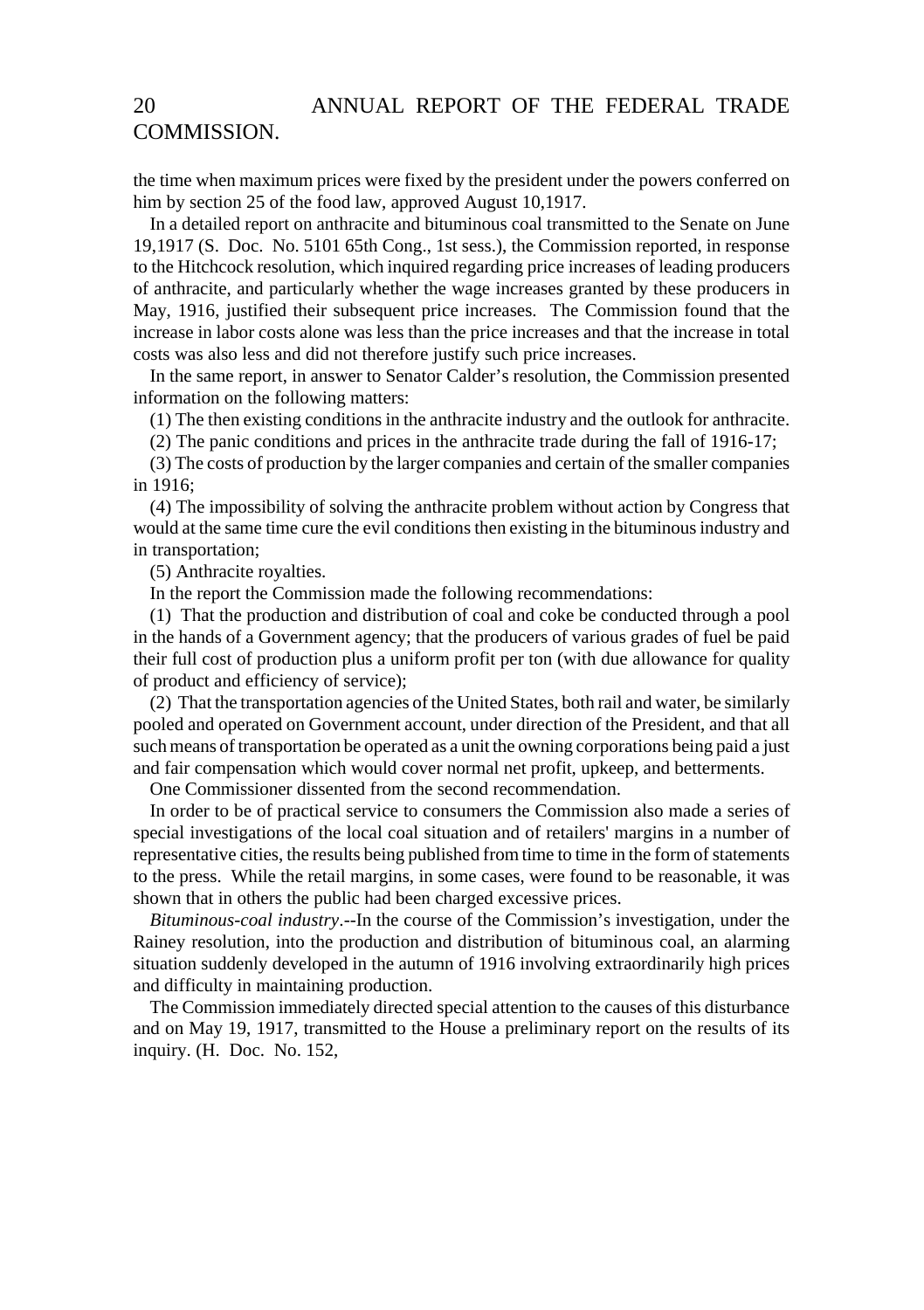65th Cong. 1st, sess.) It was pointed out that the underlying causes of the abnormal bituminous-coal situation were as follows: Increased demand for coal, shifting markets, inadequate transportation facilities, labor conditions, increased cost of production and distribution, lack of sufficient storage facilities, and speculative activities of some mine operators and brokers.

At the request of the governor of Indiana and of the Ohio State Council of Defense special investigations into the cost of production of coal in those States were made under the supervision of agents of the Commission, with the assistance of accountants placed at its disposal by the respective State authorities for this purpose. Data of a similar nature relating to coal for the United States Navy were compiled and submitted to the Secretary of the Navy at his request.

Toward the close of the fiscal year, while remedial legislation was under consideration by Congress (resulting ultimately in a provision for Government control of the coal industry, embodied in section 25 of the food law), the services of the Commission were extensively given to the respective committees of Congress.

Following the passage of the food law and the President's appointment thereunder of a Fuel Adininistrator the Commission has furnished to the Fuel Administrator all information available to it and has furnished data on costs of production of coal.

#### CORPORATION REPORTS.

The Commission, under section 6, paragraphs (a), (b), (f), and (g) of the Trade Commission act, has very broad powers to obtain and publish information regarding corporations generally.

The legislative proceedings in this connection show that it was contemplated that the Commission should use these powersin an extensive way to secure information of value to the public, including the corporations making such reports. These powers are also necessary for the effective execution of other powers reposed in the Commission. (See p. 21.)

*Promotion of uniform methods of cost accounting*.--As a fundamental basisfor obtaining corporation reports in a serviceable form the Commission realized the necessity of more satisfactory accounting methods by corporations, particularly in cost accounting, and for this reason it endeavored to awaken among business men a realization of deficiencies in this matter. Considerable work in this direction was done, and a very intelligent and appreciative response wasfound in the business world generally. In fact, frequent demands were received by the Commission f rom. companies and associations in various industries for advice and assistance. As the appropriations of, however, were not adequate for developing this the Commission, work on the scale desired, and as the Department of Commerce indicated a willingnessto take over this promotive activity, it was arranged near the close of the fiscal year 1917 to transfer the work to that department.

*Reports by industries*.--As another step in laying the foundations for a more comprehensive plan for corporation reports an effort was made to obtain, on a voluntary basis, brief reports from manufacturing concerns classified by industries. The data requested related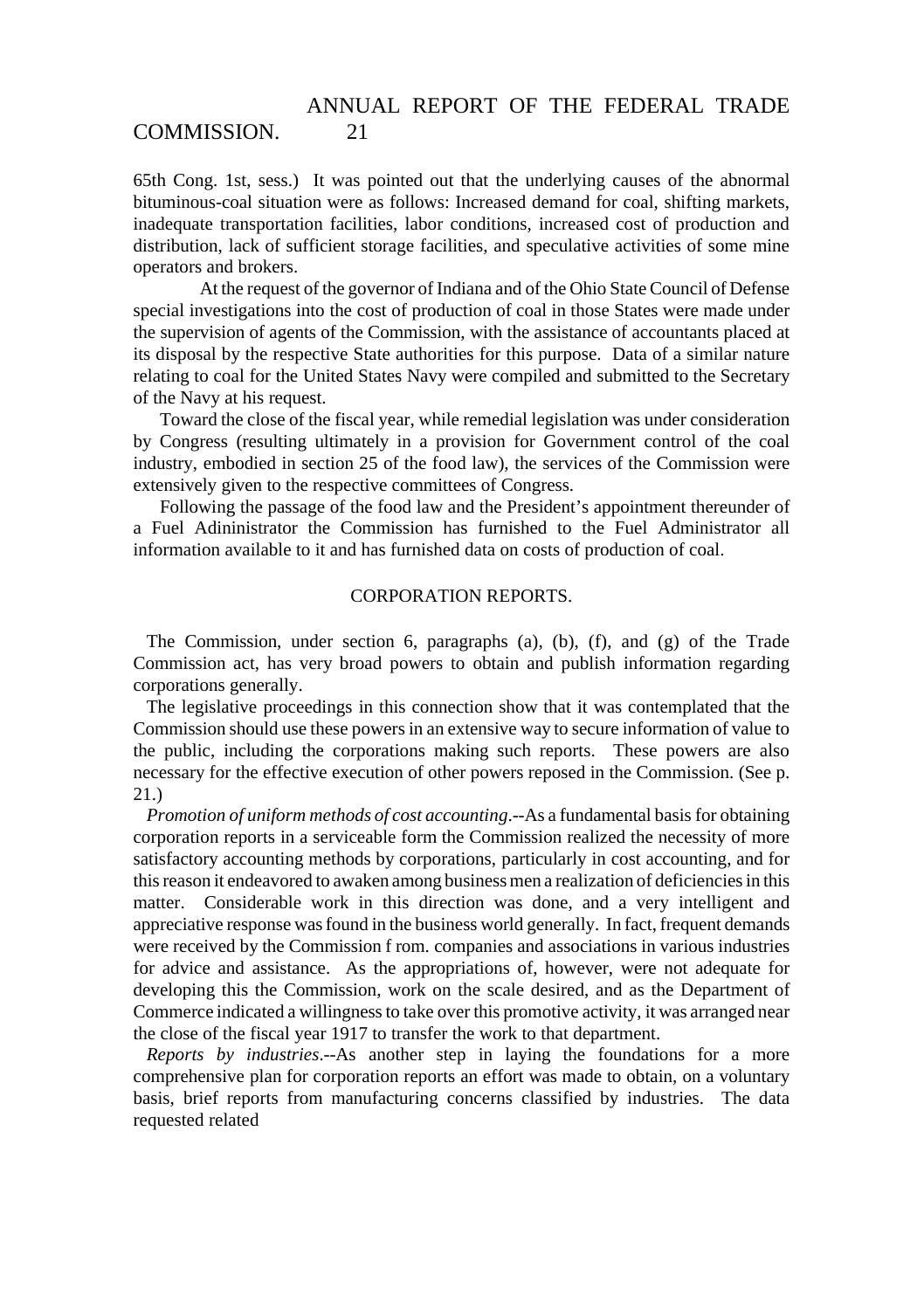chiefly to the following particulars of their business, namely: Kind of business, principal products made or sold, capital stock, bonds, surplus, net sales for year, net profit or loss from operations, depreciation provision for bad debts, etc.

It was intended after compiling these returns to send to each concern reporting a statement of the combined results of the inquiry with respect to the industry in which the reporting concern was interested.

The questions asked were such that every manufacturing concern should be able to answer them without difficulty and with little or no labor. The returns, however, were disappointing. In a large proportion of cases they were incomplete and in frequent instances of doubtful accuracy. In view of these facts the Commission felt constrained to withhold the issuance of the combined statements originally planned. Nevertheless this work proved to be of considerable value indirectly and plainly indicated the importance, and desirability of more intelligent accounting methods in business. It also proved that if the Commission attempted to organize any system of reports from corporations generally it would have to begin on a very modest scale as to the scope of information required, and that if for particular basic industries it was desired to. have really comprehensive data it would be necessary to organize the world slowly and after going carefully over the whole plan with the, producers themselves.

*Corporation reports*.--The desirability, however, both of a comprehensive general survey and of a more particular survey of those corporations which are engaged in the important and basic industries of the country is obvious.

With respect to a general survey of corporations it would be of great utility to the Government and to the general public, including the business world, to have a more complete record of the financial results and conditions in each industry, both generally and by the chief grand divisions of the country. Accurate data, for example, regarding the extent of investment and the average profits in the various industries would tend to prevent the undue development of those in which profits are unreasonably low and to encourage investment in those in which they are inordinately high. Such a result would be of great benefit not only to the business world, but to the public generally. At the same time data should be obtained regarding the output of each concern and its relations with other companies, through intercompany stockholding or interlocking directorates, to aid in the enforcement of the laws prescribed below.

With respect to the more particular study of the important and basic industries the experience of the Commission in several striking instances, as for example, petroleum and newsprint paper, has emphasized the necessity of more prompt and accurate information regarding the fundamental facts in the trade, such as the current output, stocks of product on hand, consumption, prices., and other factors affecting supply and demand. A system of current reports for such Industries would be of great benefit to each and consequently to the public. Sometimes this work is performed to a certain extent by trade associations, but such associations do not always include the whole industry, while the information they collect is generally not available to nonmembers or to the public. The performance of such a function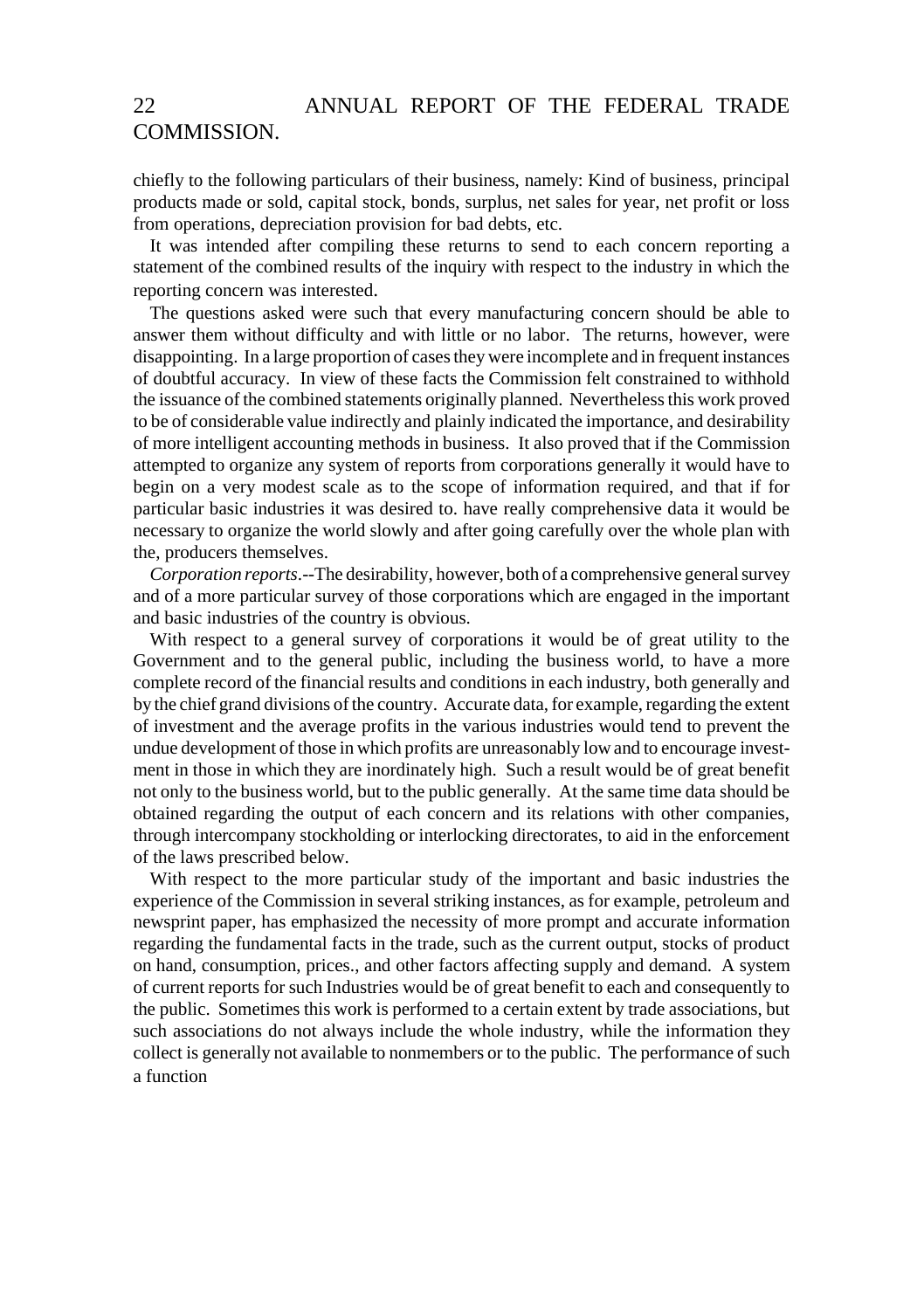is evidently a duty of the Government, and if it fulfilled this function in an adequate manner it would obviate, many objections which now exist to the private activities of trade associations.

*Intercompany stockholding and interlocking directorates*.--The Clayton Act, in sections 7 and 8 (see pg. 37), contains certain prohibitions against intercompany stockholding and interlocking directorates, and charges the Commission with the enforcement of these provisions.

While the Commission has in some instances intervened to prevent suspected projects in violation ofthese provisions, it is obviousthat unlesssome systematic investigation is made of the conditions that many violations of law will escape observation or detection. The Commission therefore directed that a preliminary investigation should be made of the generalsituation in so far asthe available published Sources ofinformationwere concerned as a basis for a more thorough study of this matter. Comprehensive and up-to-date information on thissubject is hardly attainable without a systematic requirement for corporation reports covering these relations followed by a careful study of such data to determine whether the relations so discovered bring the parties in question within the prohibitions of the statute.

In the case of intercompany stockholding, it should be noted, the prohibition applies to cases "where the effect of such acquisition may be to substantially lessen competition between the corporation whose stock is so acquired and the corporation making the acquisition, or to restrain such commerce in any section or community, or tend to create a monopoly of any line of commerce." A similar rule is made against a holding company acquiring the stock of competing corporations. With respect to interlocking directorates the prohibition applies only to certain corporations where any one of them has a capital stock, surplus, and undivided profits aggregating more than \$1,000,000, and then only in case the companies, so related "are or shall have been theretofore, by virtue of their business and location of operation, competitors, so that the elimination of competition by agreement between them would constitute a violation of any of the provisions of any of the antitrust laws."

It is evident, therefore, that in addition to a very comprehensive survey of these relations between corporations it would be necessary to examine particular cases with great care, both economically from the standpoint of their competitive situation and legally from the standpoint of the applicability of the antitrust laws under the circumstances found to exist. This work therefore is large in extent and would involve a greater expenditure than the funds, hitherto available to the Commission would make possible in view of the various other dutiesimposed upon it by law. Adequate provision for the enforcement of the of these provisions of law is obviously necessary. This information could be conveniently obtained in connection with general reports from corporations which have been described above.

#### FOOD INVESTIGATION.

As indicated above (see p. 3) Congress made a special appropriation on June 12, 1917, for a comprehensive food investigation, which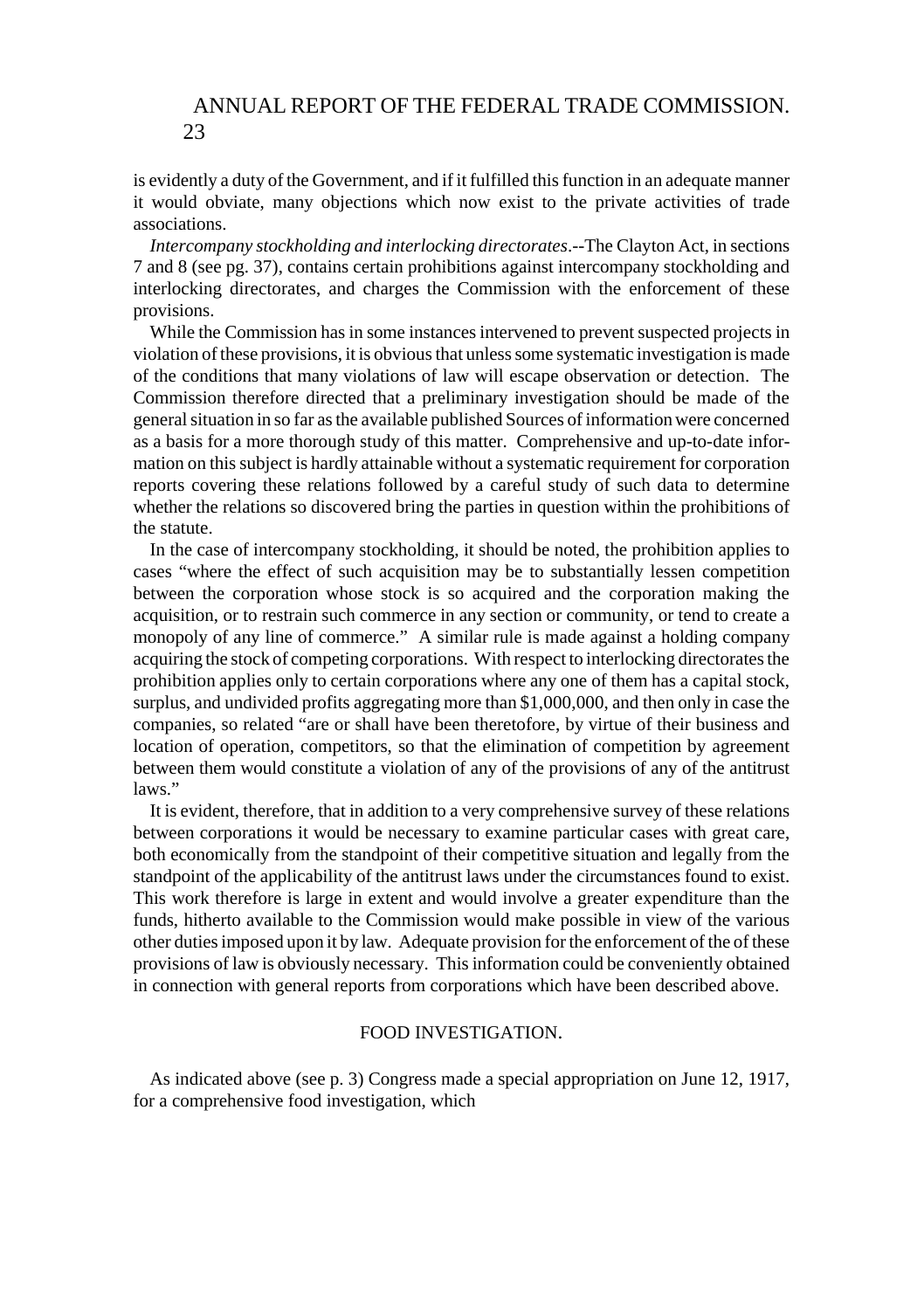became available on July 1, 1917. The Department of Agriculture also received an additional appropriation on this account, and in accordance with the directions of the President is working in close cooperation with the Commission on this investigation. Only preliminary study was given to thisinquiry during the fiscal year here reported on, butsince that time the work has been actively prosecuted.

The work of the Commission is directed chiefly to the investigation of the preparation and marketing of meats, grain foods, and canned vegetables and fish, and also to the operations of produce exchanges, the Department of Agriculture devoting its attention chiefly to the raising of grain, vegetables, and live stock, and also to certain branches of marketing for which its organization affords special facilities. Questions of violation of the antitrust laws or of unfair methods of competition wherever found are naturally attended to by the Commission. One of the principal aims of the whole investigation, however, is to ascertain whether the existing methods of production, manufacture, and distribution are economical and efficient, and if not, what reforms or improvements could be adopted to make them more so. In this connection the Commission is also working in close cooperation with the Food Administration, which has extensive powers of regulation and can use to advantage, in its current work, the information gathered by the Commission.

#### COSTS OF PRODUCTION OF WAR MATERIAL, ETC.

The President, as already stated, just before the close of the fiscal year here reported on, called upon the Commission for assistance in ascertaining the costs of production of various materials necessary for the Government in the prosecution of the war. Only a little work on thissubject was done before July 1, 1917, which was chiefly in connection with the costs ofsteel and lumber forshipbuilding, and of coal for the Navy. Since then the work has been greatly expanded and in many cases has been made to cover practically the whole industry, whether the producers were engaged in supplying the Government or not. This is due to the policy ofthe Government, in insisting on reasonable pricesforits own purchases, to procure them also for the public. In the case of fuel, particularly coal, the establishment by law or agreement of a general price regulation for such commodities has made this course necessary.

In the ascertainment of costs of production of coal and with respect to other data regarding the coal industry, the Commission has worked in close cooperation with the Fuel Administration. For most products however, the prices are not fixed by law but by voluntary agreements with the producers. In respect to such products the Commission has ascertained and is continuing to ascertain costs and other data for the use of the President, but has not been changed with the duty of negotiating prices. Among the chief commodities for which cokes have been and are being currently obtained are coal and coke, iron ore, iron and steel products of numerous kinds, various petroleum products, particularly fuel oil and gasoline, lumber, especially for shipbuilding, cement, fire brick, copper, lead, zinc, aluminum, nickel, and certain other metals, or alloys, including in some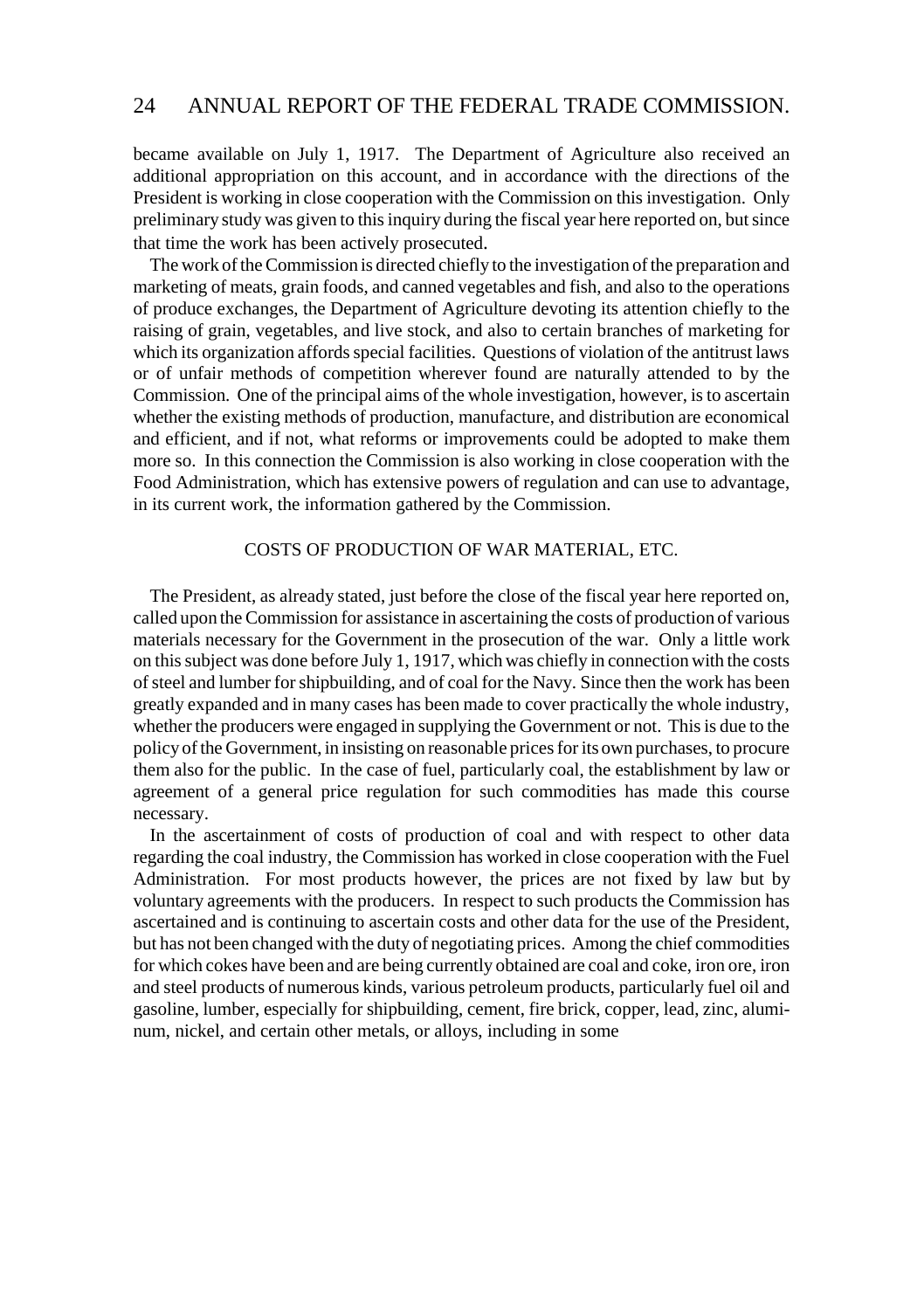cases finished manufactures thereof and certain food products required by the Army and Navy, especially certain canned food products.

#### ADMINISTRATIVE DEPARTMENT.

The principal divisions under the administrative department are the chief clerk's office, which has special charge of quarters and supplies; mail and files division; docket division, which handles the applications for complaints and the records relating thereto; disbursement and accounts division; stenographic division; publications division, which includes the various operations for the multiplication of nonprinted matter; and the library, both economic and legal.

#### QUARTERS.

During the fiscal year here reported on the Commission entered into an arrangement for the lease of a building to be erected on the southeast corner of Fifteenth and K Streets. It was stated by the lessors that the building would be ready for occupancy during June, 1917, but delays in construction postponed the removal of the Commission to these quarters until August, 1917. This building is 12 stories in height, and the Commission has rented all but the first floor and portions of the basement. The aggregate floor space thus obtained is about 32,500 square feet. While under normal circumstances this space would have been ample for the requirements of the Commission, the extraordinary amount of work imposed upon it, particularly by the necessity of ascertaining the costs of production of war materials, etc., made even this space insufficient. Consequently, just at the close of the fiscal year temporary additional space was secured in the Southern Building aggregating 4,833 square feet, which was later increased by 1,751 square feet. The space in the Southern Building as well as a part of the space in the Commission's building on Fifteenth and K Streets is paid from moneys furnished by the President from the national security and defense fund.

The lease of quarters by the Commission in place of the space formerly occupied in the Commerce Building has involved a considerable increase in the personnel, such as watchmen, elevator operators, charwomen, etc.

#### MECHANICAL EQUIPMENT AND OTHER FACILITIES.

The increasing volume of work performed by the Commission as well as the need of economy in the employment of clerical service has been met by a considerable enlargement of the mechanical equipment, such as computing machines, duplicating devices, dictaphones, and typewriters. Improved methods have also been devised in the utilization of this equipment, particularly in the case of computing machines. The depreciation in typewriter equipments has been adequately provided for.

The extraordinarily large increase in the volume, of mail matter handled by the Commission and other material going into the files has necessitated an enlargement, not only of the space but also of the facilities for this purpose.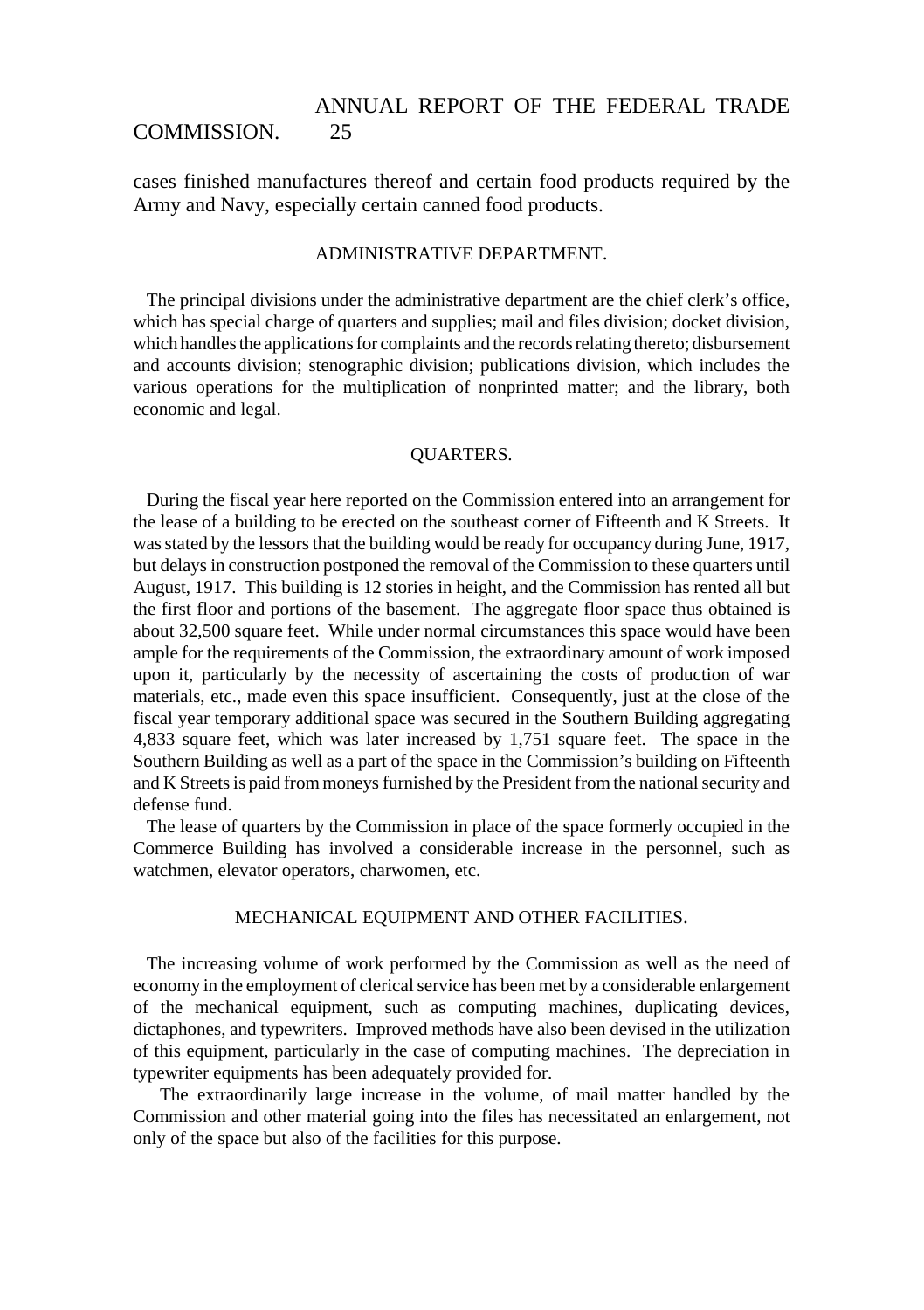#### LIBRARY.

As the lack of specific authority in the appropriation for the purchase of books and periodicals has been remedied, it has been possible to meet nearly meet the requirements of the commission in this respect than heretofore. The acquisitions to the economic library have been small, but of a class of books which are constantly needed in the pursuit of the Commission's duties. Special pains have been taken to keep up to date the Commission's collection of trade directories. This collection is being used constantly by other Government departments. The collection of documents in antitrust cases has also been kept up to date.

During the year the law library has been greatly enlarged. It has been equipped with numeroustext and reference works and the more important legal periodicals, in addition to the following sets of reports, digests, and statutes:

United States Supreme Court Reports and Digests.

Federal Reporter and Digests.

Shepard's Citations.

Encyclopedia of United States Supreme Court Reports.

Citer Digest.

Encyclopedia of Law and Procedure and Corpus Juris.

Federal Statutes Annotated.

Compiled Statutes of the United States.

Occasion is here taken to express appreciation of the hearty cooperation by the Library of Congress in furnishing promptly a large number of books and magazines required in the dispatch of the Commission's work.

#### PUBLICATIONS.

The following publications were issued by the Commission during the fiscal year ended June 30, 1917:

Fundamentals of a Cost System for Manufacturers, July 1, 1916, 31 pages.

A System of Accounts for Retail Merchants, July 15, 1916. 19 pages.

The Fertilizer Industry, August 19. 1916, 269 pages.

Annual Report of the Federal Trade Commission, November 15, 1916, 63 pages.

Prices of American Flags, April 6, 1917, 6 pages. <sup>1</sup>

Price of Gasoline, April 11, 1917, 224 pages.

Preliminary Report on the Production and Distribution of Bituminous Coal, May 19, 1917, 8 pages.

The Beet-Sugar Industry in the United States, May 24, 1917, 164 pages.

The News-Print Paper Industry, June 13, 1917, 162 pages.

Preliminary Report on the Book-Paper Industry, June 14, 1917, 11 pages.

Anthracite and Bituminous Coal Industry, June 9, 1917. 420 pages. <sup>2</sup>

#### PERSONNEL.

The following statement gives a summary of the personnel of the Commission and its staff at the close of June 30, 1917:

| 112 lump-sum roll employees | 238, 380 |
|-----------------------------|----------|
|                             |          |
|                             | 379.120  |

<sup>1</sup>Printed as Sen. Doc. No. 82, 65th Cong., 1st sess

2 Also printed as Sen. Doc. No. 150, 65th Cong., 1st sess.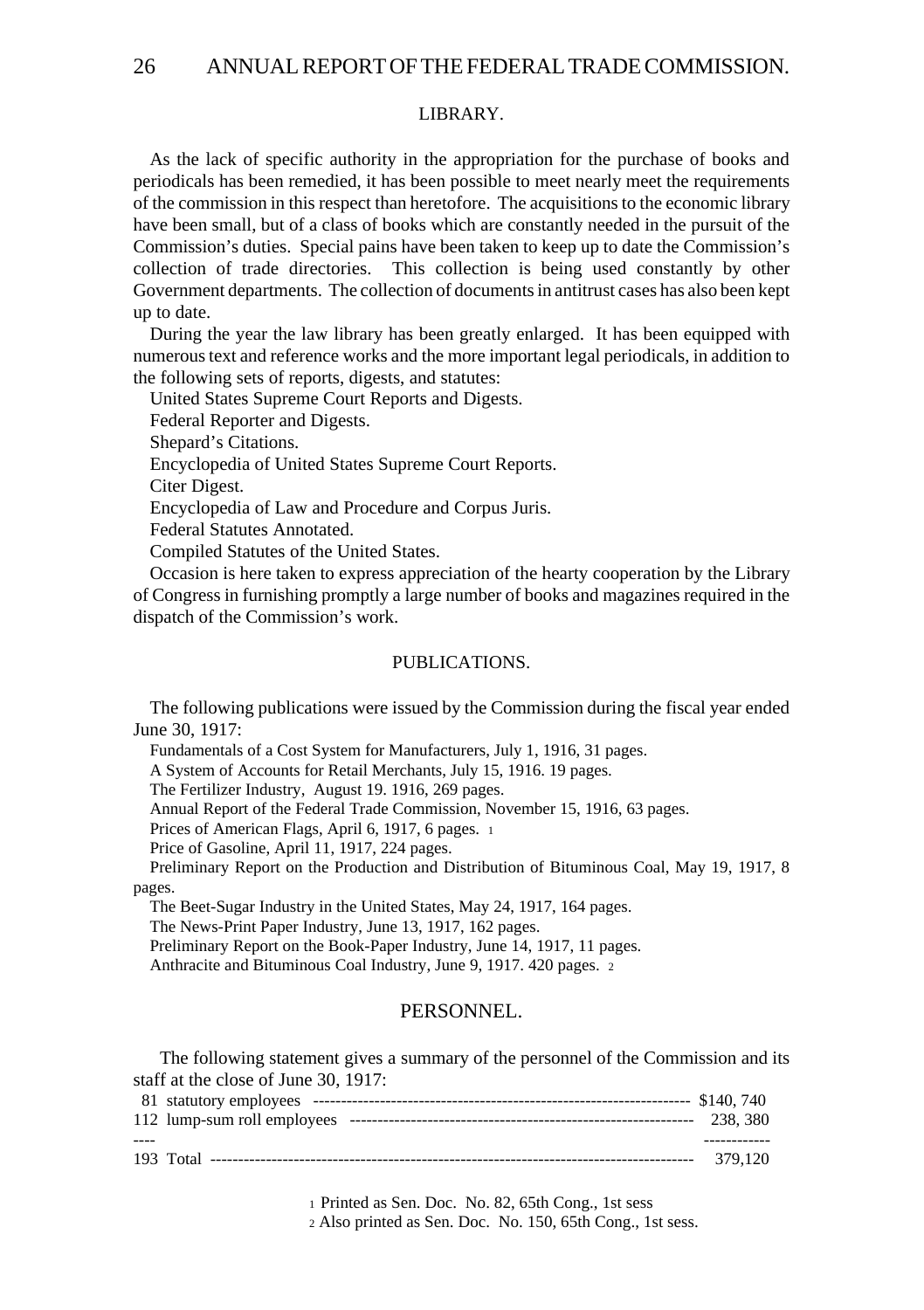A more detailed analysis of the personnel is shown in the following statement:

*Analysis of the personnel of the Federal Trade Commission and its staff at the close of June 30,* 1917.

|                                                                          |                   |                                       | -------- | 12,600 |
|--------------------------------------------------------------------------|-------------------|---------------------------------------|----------|--------|
| 5 commissioners, at ------------                                         | \$10,000          | 2 special examiners, at -             | 5,000    |        |
| 1 secretary, at<br>-------------------                                   | 5,000             | 1 special examiner, at -              | 3,500    |        |
| 5 clerks to commissioners, at --                                         | 1,500             | -------------------<br>D <sub>o</sub> | 3,000    |        |
| 1 chief clerk, at ------------------                                     | 2,000             | -------------------<br>Do             | 2,640    |        |
| 1 disbursing cleark, at ----------                                       | 2,000             | -------------------<br>Do             | 2,520    |        |
| 4 clerks of class 4, at -----------                                      | 1,800             | -------------------<br>Do             | 2,220    |        |
| 5 clerks of class 3, at -----------                                      | 1,600             |                                       | -------  | 23,880 |
| 9 clerks of class 2, at 1 ----------                                     | 1,400             | 1 examiner, at ---------              | 5,000    |        |
| 18 clerks of class 1, at 2 ---------                                     | 1,200             | -------------------- 2,500<br>Do.     |          |        |
| 17 clerks, at<br>---------------------                                   | 1,000             | -------------------<br>Do.            | 2,400    |        |
| -----------------------<br>8 clerks, at                                  | 900               | 2 examiners, at --------- 2,100       |          |        |
| 1 messenger, at --------------------                                     | 840               | 3 examiners, at --------- 2,000       |          |        |
| 1 assisstant messanger, at ------                                        | 720               | 2 examiners, at ---------             | 1,800    |        |
| 9 messanger boys, at -------------                                       | 480               | 1 examiner, at ----------             | 1,600    |        |
| 1 laborer, at -----------------------                                    | 480               | 3 examiners, at ----------            | 1,500    |        |
|                                                                          | ------- \$146,940 | 2 examiners, at ---------- 1,380      |          |        |
| 3 special attorneys, at<br>-------------                                 | 4,750             | 15 examiners, at --------- 1,200      |          |        |
| 1 special attorney, at<br>-------------                                  | 3,000             | 1 examiner, at ------------           | 900      |        |
| 4 special attorneys, at<br>------------                                  | 2,580             |                                       | -------- | 51,460 |
| 2 special attorneys, at<br>------------                                  | 2,100             | Total, 193                            |          |        |
| 1 special attorney, at<br>------------                                   | 1,800             |                                       |          |        |
| Do<br>----------------------------                                       | 1,200             |                                       |          |        |
|                                                                          | --------- 35,520  |                                       |          |        |
| 1 attorney and examiner, at ------                                       | 4,750             |                                       |          |        |
| 5 attorneys and examiners, at ----                                       | 3,000             |                                       |          |        |
| 2 attorneys and examiners, at ---                                        | 2,750             |                                       |          |        |
|                                                                          | $--- 10,500$      |                                       |          |        |
| 1 special agent, at -----------------                                    | 4,000             |                                       |          |        |
| 3 special agents, at ----------------                                    | 3,000             |                                       |          |        |
| 1 special agent, at --------------------                                 | 2,750             |                                       |          |        |
| D <sub>0</sub> -----------------------------------                       | 2,500             |                                       |          |        |
| --------------------------------<br>Do.                                  | 2,280             |                                       |          |        |
| 3 special agents, at -----------------                                   | 2,100             |                                       |          |        |
| 2 special agents, at -----------------                                   | 2,100             |                                       |          |        |
| 3 special agents, at -----------------                                   |                   |                                       |          |        |
|                                                                          | 2,000             |                                       |          |        |
| 1 special agent, at $---$ \$1,980                                        |                   |                                       |          |        |
| Do ------------------<br>1,920                                           |                   |                                       |          |        |
| 2 special agents, at ---<br>1,860                                        |                   |                                       |          |        |
| 7 special agents, at ---<br>1,800                                        |                   |                                       |          |        |
| 1 special agent, at ----<br>1,740                                        |                   |                                       |          |        |
| 2 special agents, at ---- $1,680$                                        |                   |                                       |          |        |
| 5 special agents, at $--- 1,500$                                         |                   |                                       |          |        |
| 1 special agent, at $--- 1,440$                                          |                   |                                       |          |        |
| 5 special agents, at --- 1,380                                           |                   |                                       |          |        |
| 2 special agents, at ---<br>1,320                                        |                   |                                       |          |        |
| 1 special agent, at ----<br>1,260                                        |                   |                                       |          |        |
| 1,200<br>------------------<br>Do.                                       |                   |                                       |          |        |
| -------- \$98,220                                                        |                   |                                       |          |        |
| 1 special expert, at ----<br>4,800                                       |                   |                                       |          |        |
|                                                                          |                   |                                       |          |        |
| 2 special experts, at ---<br>3,800<br>1 special expert, at ----<br>1,800 |                   |                                       |          |        |
|                                                                          |                   |                                       |          |        |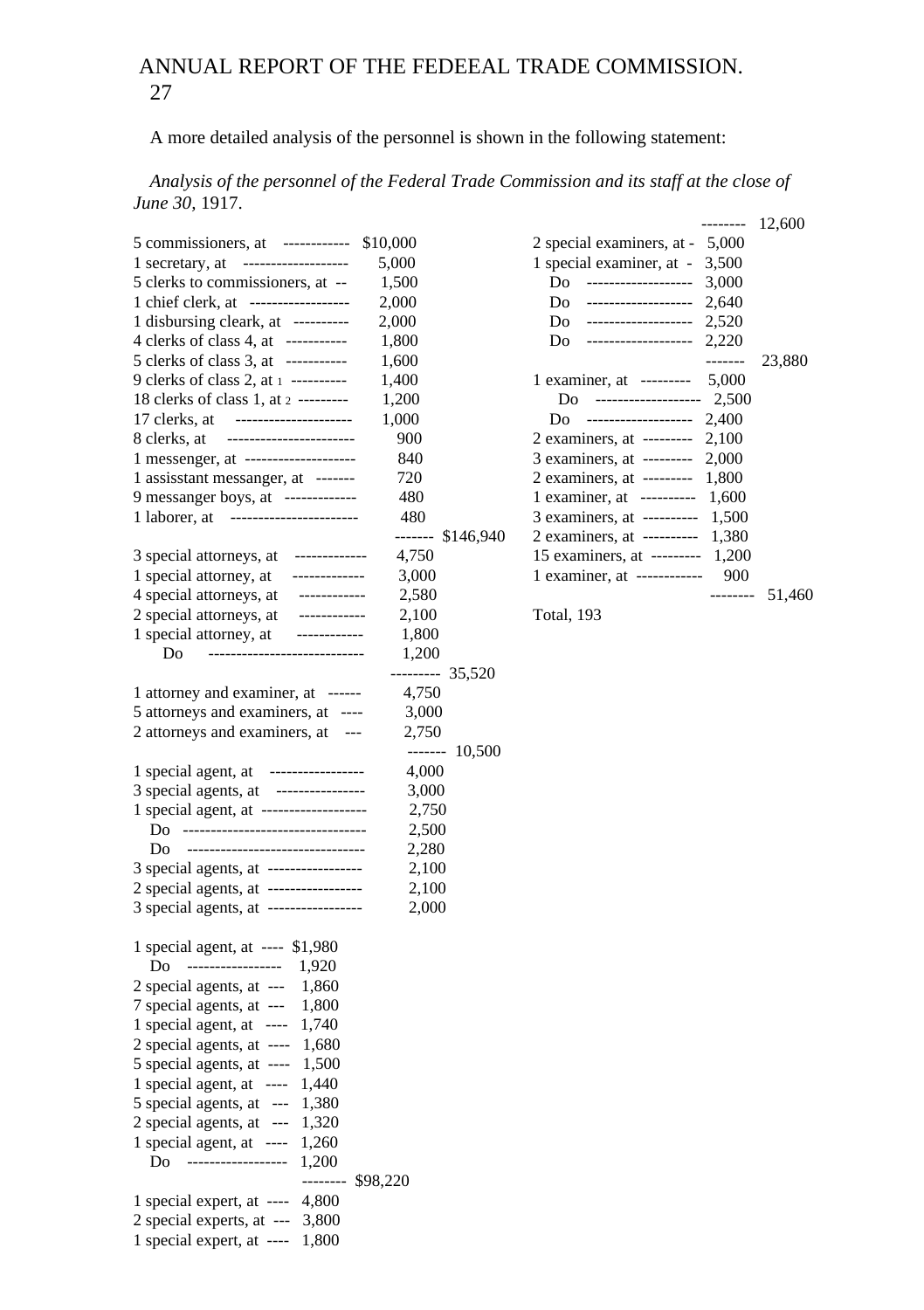The total personnel of the Commission and its staff at the end of the fiscal year 1917 was 193, as compared with 224 at the end of the fiscal year 1916.

#### APPROPRIATIONS AND EXPENDTURES.

The appropriations of the Commission for the fiscal year ended June 30 1917, under the sundry civil appropriation act approved July 1, 1916, and the deficiency appropriation act approved April 17, 1917, were \$519,080. In addition to this amount the Commission

<sup>1</sup> Of these 9 clerks, at \$1,400, 1 was carried on lump-sum roll.

2 Of these 18 clerks at \$1,200, 4 were carried on lump-sum roll.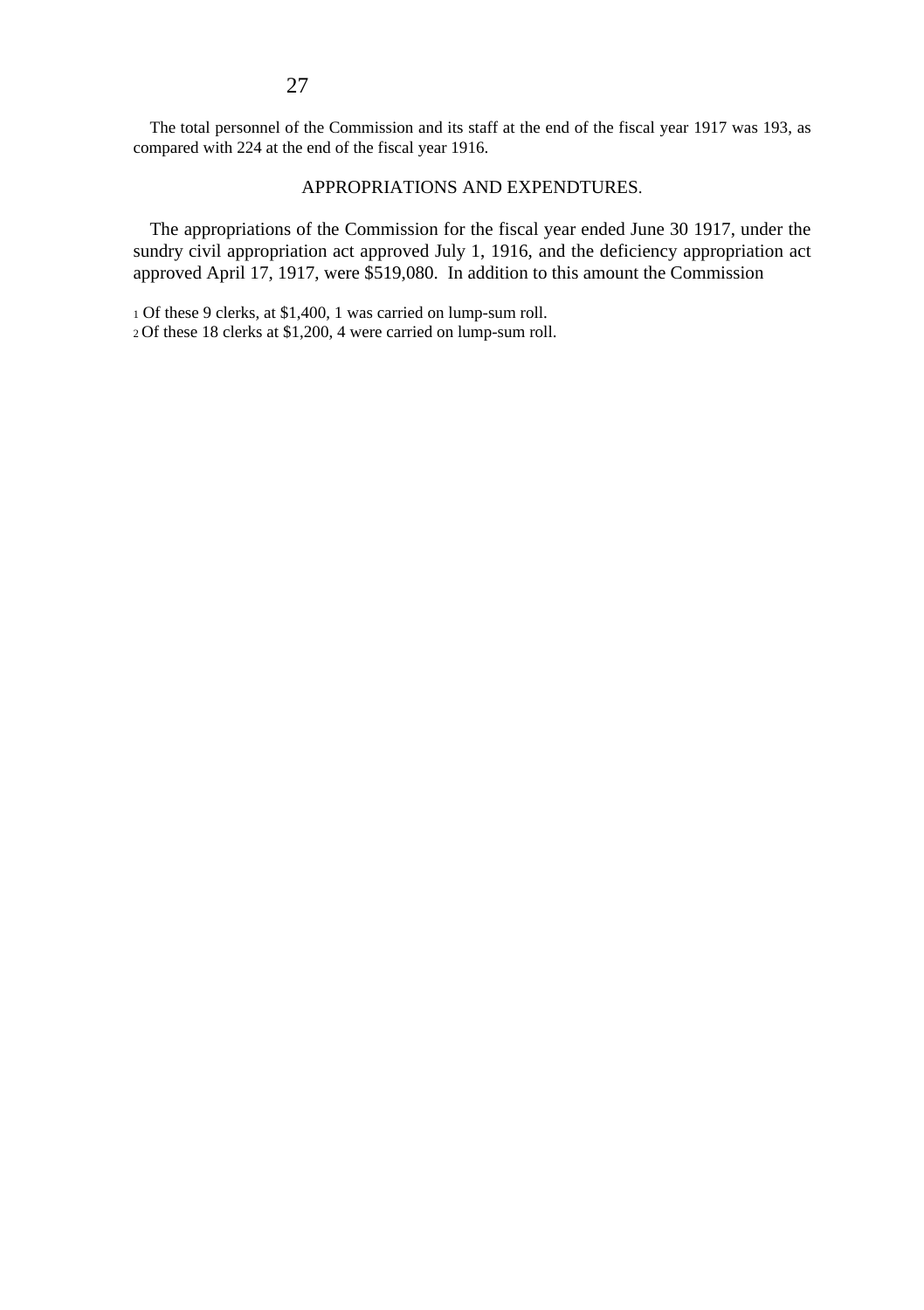had the sum of \$47,945.92 which was allowed by the ruling of the Comptroller of the Treasury, under the second paragraph of section 3 of the act creating the Commission. This fund consisted of the unexpended balance of the appropriations for the Bureau of Corporations for the fiscal years ended June 30, 1913 and 1914.

The expenditures of the Commission for the fiscal year ended June 30, 1917, were \$472,501.20. The appropriations and expenditures are tabulated below.

| Appropri-    | Expended.    |
|--------------|--------------|
| ated.        |              |
| \$154,580.00 | \$124,425.94 |
| 244,500.00   | 244,500.00   |
|              |              |
| 50,000,00    | 49,887.75    |
| 15,000.00    | 113,081.42   |
| 15,000.00    | 1,411.05     |
| 15,000.00    | 34.26        |
| 47.945.92    | 15.550.24    |
| 25,000.00    | 23.610.54    |
| 567,025.92   | 472,501.20   |
|              |              |

1Contingent expenses actually incurred during the fiscal year ended June 10, 1917, amounted to \$19, 889.51, payment for which in excess of the amount appropriated will be made from the appropriation, "Federal Trade Commission, without year," upon delivery of the goods.

A detailed analysis of the expenditures of the Commission is given in the following statement:

*Detailed statement of expenditures of Federal Trade Commission for the flscal year ended June 30,*

| 1917.                           |             |
|---------------------------------|-------------|
| Annual leave                    | \$29,424.54 |
| Sick leave                      | 4,545.83    |
| Administration, general:        |             |
| Office                          | 87,482.60   |
| Field                           | 7,589.87    |
| Disbursements and accounts      | 2,988.40    |
| Purchases and supplies          | 2,851.73    |
| Alails and files                | 11,431.56   |
| <b>Docket</b>                   | 4,024.76    |
| Library                         | 4,555.85    |
| Contin-ent expenses             | 16,717.13   |
| Labor (messenger service, etc.) | 5,394.36    |
| Rental of quarters (storage)    | 34.26       |
| Corporation reports (office)    | 10,459.89   |
| Trade associations (office)     | 9.59        |
| Uniform accounting:             |             |
| Office                          | 7,092.52    |
| Field                           | 1,306.39    |
| Latin-American tariffs          | 9.51        |
| Print paper:                    |             |
| Office                          | 31,984.01   |
| Field                           | 30,311.03   |
| Coal, anthracite:               |             |
| Office                          | 34,309.33   |
| Field                           | 18,394.39   |
| Coal, bitunihious:              |             |
| Office                          | 6,802.67    |
| Field                           | 2,692.98    |
| Flags:                          |             |
| Office                          | 428.66      |
| Field                           | 366.11      |
| Food:                           |             |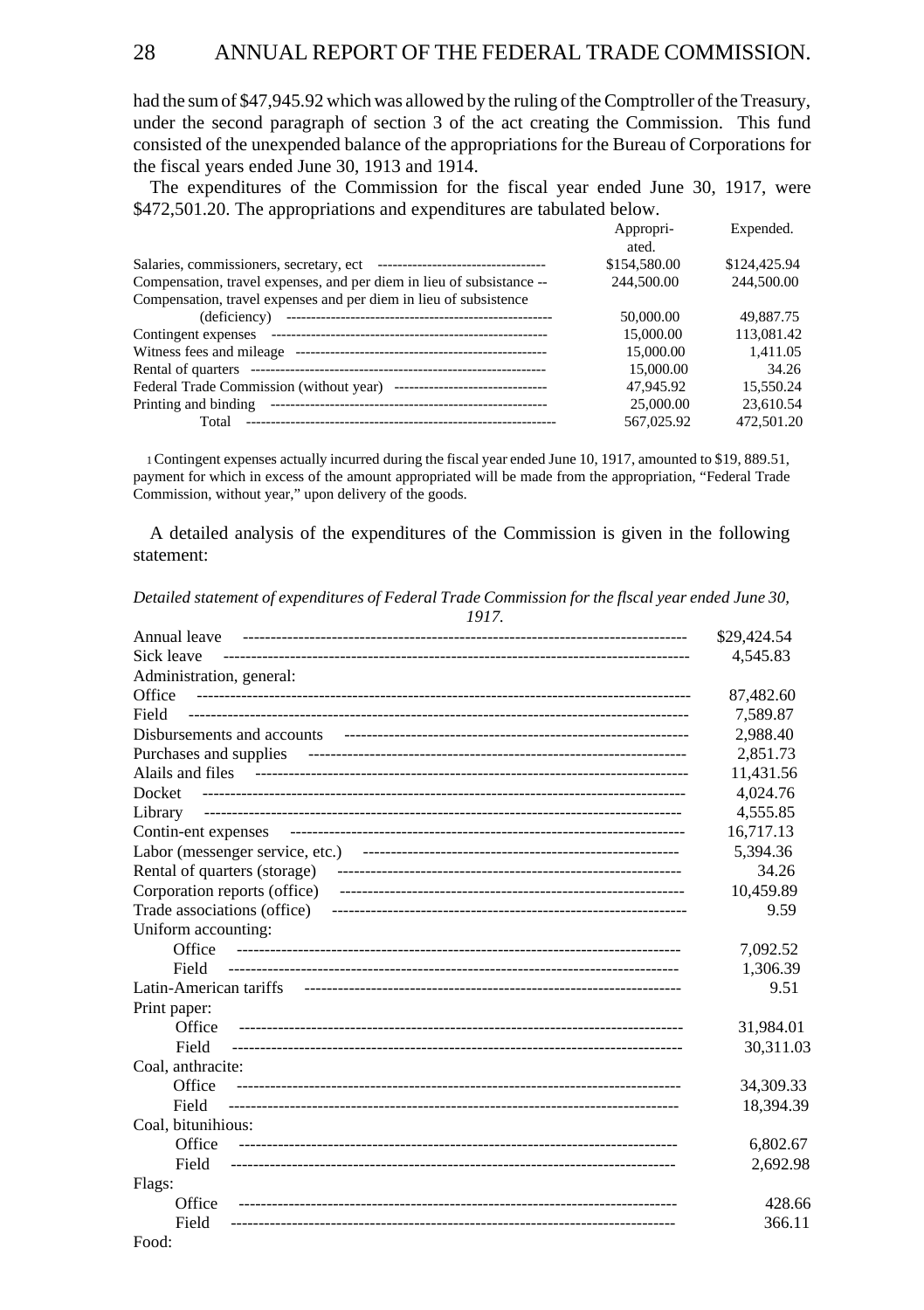| Office | ---     | 3.275.31 |
|--------|---------|----------|
| Field  | $- - -$ | 23.60    |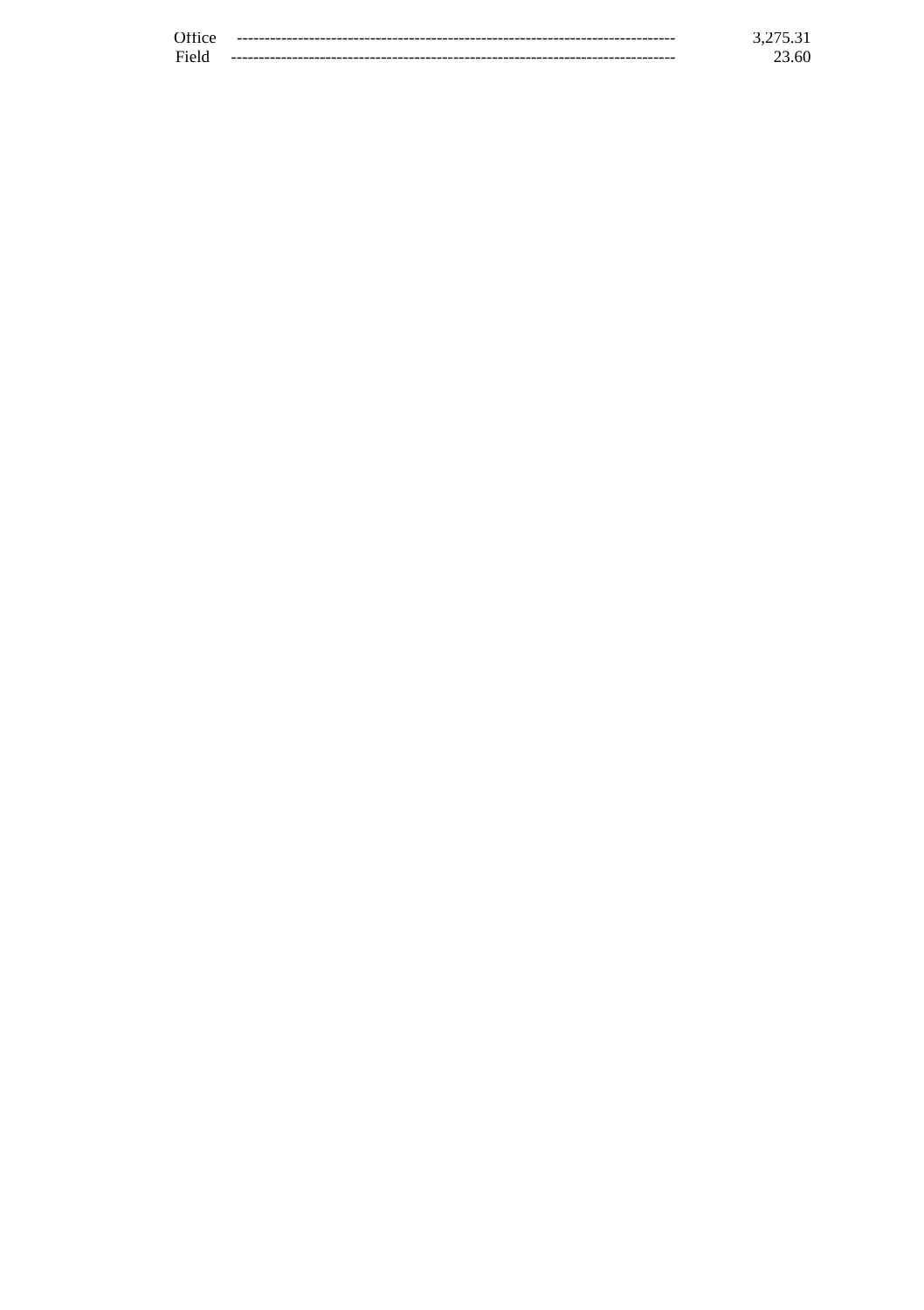| 89.43<br>6,246.78<br>Fertilizer<br>17.26<br>Lumber:<br>Office<br>3,695.87<br>Field<br>1,413.07<br>Miscellaneous:<br>Legal--<br>14,380.67<br>Offlce<br>Field<br>186.68<br>109.79<br>Oklahoma oil:<br>Office<br>26,317.50<br>Field<br>14,906.71<br>405.47<br>91.58<br>Informal complaints:<br>Legal--<br>Office<br>32,741.23<br>Field<br>10,779.74<br>Economic--<br>Office<br>1,836.87<br>Field<br>185.45<br>Formal complaints:<br>Legal--<br>Office<br>2,963.51<br>3,700.21<br>Field<br>Economic-<br>Office<br>5.82<br>Field<br>126.10<br>181.88<br>Details<br>Printing and binding<br>23,610.54<br>472,501.20<br>Total | Advice requests |  |
|------------------------------------------------------------------------------------------------------------------------------------------------------------------------------------------------------------------------------------------------------------------------------------------------------------------------------------------------------------------------------------------------------------------------------------------------------------------------------------------------------------------------------------------------------------------------------------------------------------------------|-----------------|--|
|                                                                                                                                                                                                                                                                                                                                                                                                                                                                                                                                                                                                                        |                 |  |
|                                                                                                                                                                                                                                                                                                                                                                                                                                                                                                                                                                                                                        |                 |  |
|                                                                                                                                                                                                                                                                                                                                                                                                                                                                                                                                                                                                                        |                 |  |
|                                                                                                                                                                                                                                                                                                                                                                                                                                                                                                                                                                                                                        |                 |  |
|                                                                                                                                                                                                                                                                                                                                                                                                                                                                                                                                                                                                                        |                 |  |
|                                                                                                                                                                                                                                                                                                                                                                                                                                                                                                                                                                                                                        |                 |  |
|                                                                                                                                                                                                                                                                                                                                                                                                                                                                                                                                                                                                                        |                 |  |
|                                                                                                                                                                                                                                                                                                                                                                                                                                                                                                                                                                                                                        |                 |  |
|                                                                                                                                                                                                                                                                                                                                                                                                                                                                                                                                                                                                                        |                 |  |
|                                                                                                                                                                                                                                                                                                                                                                                                                                                                                                                                                                                                                        |                 |  |
|                                                                                                                                                                                                                                                                                                                                                                                                                                                                                                                                                                                                                        |                 |  |
|                                                                                                                                                                                                                                                                                                                                                                                                                                                                                                                                                                                                                        |                 |  |
|                                                                                                                                                                                                                                                                                                                                                                                                                                                                                                                                                                                                                        |                 |  |
|                                                                                                                                                                                                                                                                                                                                                                                                                                                                                                                                                                                                                        |                 |  |
|                                                                                                                                                                                                                                                                                                                                                                                                                                                                                                                                                                                                                        |                 |  |
|                                                                                                                                                                                                                                                                                                                                                                                                                                                                                                                                                                                                                        |                 |  |
|                                                                                                                                                                                                                                                                                                                                                                                                                                                                                                                                                                                                                        |                 |  |
|                                                                                                                                                                                                                                                                                                                                                                                                                                                                                                                                                                                                                        |                 |  |
|                                                                                                                                                                                                                                                                                                                                                                                                                                                                                                                                                                                                                        |                 |  |
|                                                                                                                                                                                                                                                                                                                                                                                                                                                                                                                                                                                                                        |                 |  |
|                                                                                                                                                                                                                                                                                                                                                                                                                                                                                                                                                                                                                        |                 |  |
|                                                                                                                                                                                                                                                                                                                                                                                                                                                                                                                                                                                                                        |                 |  |
|                                                                                                                                                                                                                                                                                                                                                                                                                                                                                                                                                                                                                        |                 |  |
|                                                                                                                                                                                                                                                                                                                                                                                                                                                                                                                                                                                                                        |                 |  |
|                                                                                                                                                                                                                                                                                                                                                                                                                                                                                                                                                                                                                        |                 |  |
|                                                                                                                                                                                                                                                                                                                                                                                                                                                                                                                                                                                                                        |                 |  |
|                                                                                                                                                                                                                                                                                                                                                                                                                                                                                                                                                                                                                        |                 |  |
|                                                                                                                                                                                                                                                                                                                                                                                                                                                                                                                                                                                                                        |                 |  |
|                                                                                                                                                                                                                                                                                                                                                                                                                                                                                                                                                                                                                        |                 |  |
|                                                                                                                                                                                                                                                                                                                                                                                                                                                                                                                                                                                                                        |                 |  |
|                                                                                                                                                                                                                                                                                                                                                                                                                                                                                                                                                                                                                        |                 |  |
|                                                                                                                                                                                                                                                                                                                                                                                                                                                                                                                                                                                                                        |                 |  |
|                                                                                                                                                                                                                                                                                                                                                                                                                                                                                                                                                                                                                        |                 |  |

The appropriations for the Federal Trade Commission for the fiscal year ending June 30, 1917, were as follows:

For 5 commissioners, at \$10,000 each; secretary, \$5,000; 5 clerks to commissioners, at \$1 00 each; chief clerk, \$2,000 ; disbursing clerk, \$2,000 ; clerks-four of class four, 5 of class three, 8 of class two, 15 of class one, 18 at \$1,000 each; 18 at \$900 each; messenger; 4 assistant messengers; 9 messenger boys, at \$480 each; 6 charwomen, at \$240 each; in all, \$154,580.

For compensation, travel expenses, and per diem in lieu of subsistence at the rate of \$4, of such special attorneys, special experts, special examiners, special agents, clerks, and other employees as may be necessary for the purpose of carrying on the work of said commission; the travel expenses and per diem in lieu of subsistence to the commissioners and other employees tinder their orders in making any investigation or upon official business in any other placesthan in the city of Washington; no salary shall be paid hereunder exceeding the rate of \$5,000 per annum ; \$244,500.

For contingent and miscellaneous expenses, including the purchase of professional and scientific books, law books, books of reference, periodicals, pamphlets, maps, stationery, furniture and repairs to same, carpets, matting, oilcloth, tiling cases, towels, ice, brooms, soap, sponges, fuel, lighting and heating, freight and express charges, street car tickets, postage to foreign countries, telegraph and telephone service, typewriters and calculating machines, including their exchange, and for all other necessary miscellaneous supplies not otherwise provided, \$15,000.

For rental of quarters or building, \$15,000.

For witness fees and mileage, as provided in section 9 of the Federal Trade Commission act, \$15,000.

For printing and binding, \$25,000.

In all for the Federal Trade Commission, \$519,080.

#### RECOMMENDATIONS.

The regular work of the Federal Trade Commission has steadily expanded during the past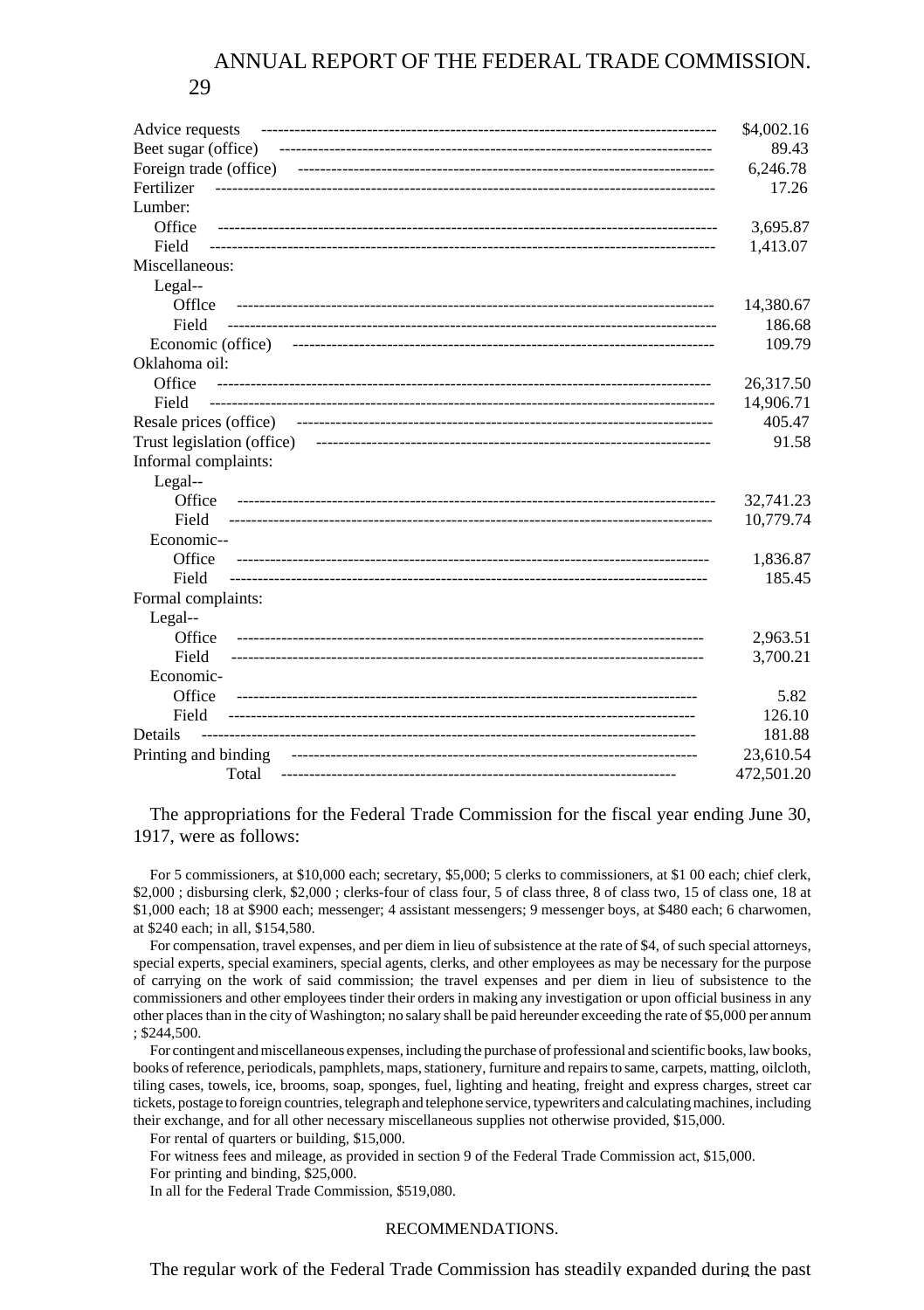year, and with the entry of the United Statesinto the war additional duties of great importance have been imposed upon it immediately connected therewith.

*Corporation reports*.-As already indicated in this report, it would be of great benefit to the public as well as to the business world, if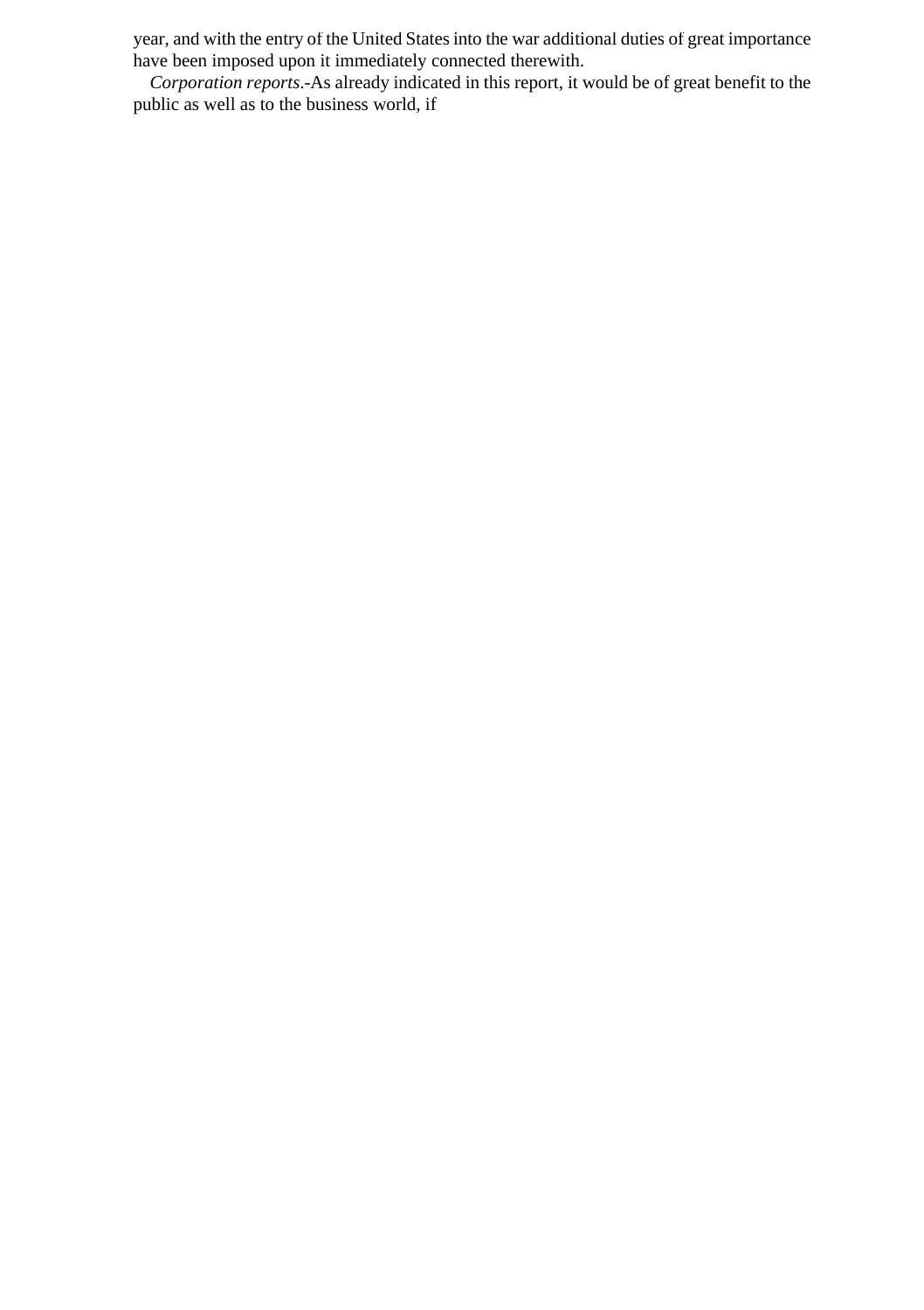## COMMISSION.

the existing powers of the Commission to obtain reports in a comprehensive way regarding business corporations in general and more particular information regarding corporations engaged in the more important and basic industries, could be put into effect by an adequate appropriation. Before the war, when the entry of the United States was imminent many requests came to thisCommission forinformation,much ofwhichmightreasonably be inferred to be in its possession, in view of its powers, but which the Commission had been unable to collect for lack of funds. In the absence of official Government data, private, individuals and organizations attempted to supply this deficiency, and since then some of the information has been collected by the Advisory Commission of the Council of National Defense, which is a semipublic organization. This organization, however, lacks the necessary powers to collect all the information desired and to verify the reports made to it. It is not only essential that the Commission should have funds to do such work in time of war but it would be of great utility after the war, and especially during the period of reorganization immediately following it.

In this connection it would be desirable to amend the Federal Trade Commission act in paragraphs (a) and (b) of section 6, which relate to the power of the Commission to require reports, in such a manner as to make it explicit that reports may be required from individuals engaged in commerce as well as from corporations.

*Records of temporary semiofficial organizations*.--In connection with the recommendations just made, it is important to note that there are various temporary semiofficial organizations of a national character which are obtaining and filing valuable information regarding the business of the country. This information is obtained largely through the countenance and support of the Federal Government. A conspicuous example is found in the Advisory Commission ofthe Council of National Defense, including its various affiliated organizations. These organizations are temporary and the data obtained have been collected for public uses. It isrecommended that provision be made by law for the preservation of these records, include all correspondence, in the permanent organizations of the Federal Government and that those which are peculiarly related to the work of the Federal Trade Commission, or especially useful to it, should be transferred to its possession.

*Price fixing by legal authority of prime necessities*.--The *e*xperience of this Government in the question of fixing pricesis one that has been carefully followed by the Commission, which has furnished extensive data for this purpose to the Fuel Administration and to the War Industries Board. The Commission has also had under consideration the experience of other countries in this matter, and particularly England and her colonies, France, and other allies. It is convinced that price fixing, by authority of law will have to be extended to other products than food and fuel, and that such authority is preferably exercised by a temporary administrative body in particular it is of the opinion that such price-fixing power should be established and exercised with respect to the iron and steel industry, for which a bill has already been introduced in the Senate. Equally important, in its opinion, with the fixing of reasonable prices is the regulation of the distribution of the raw materials and inter-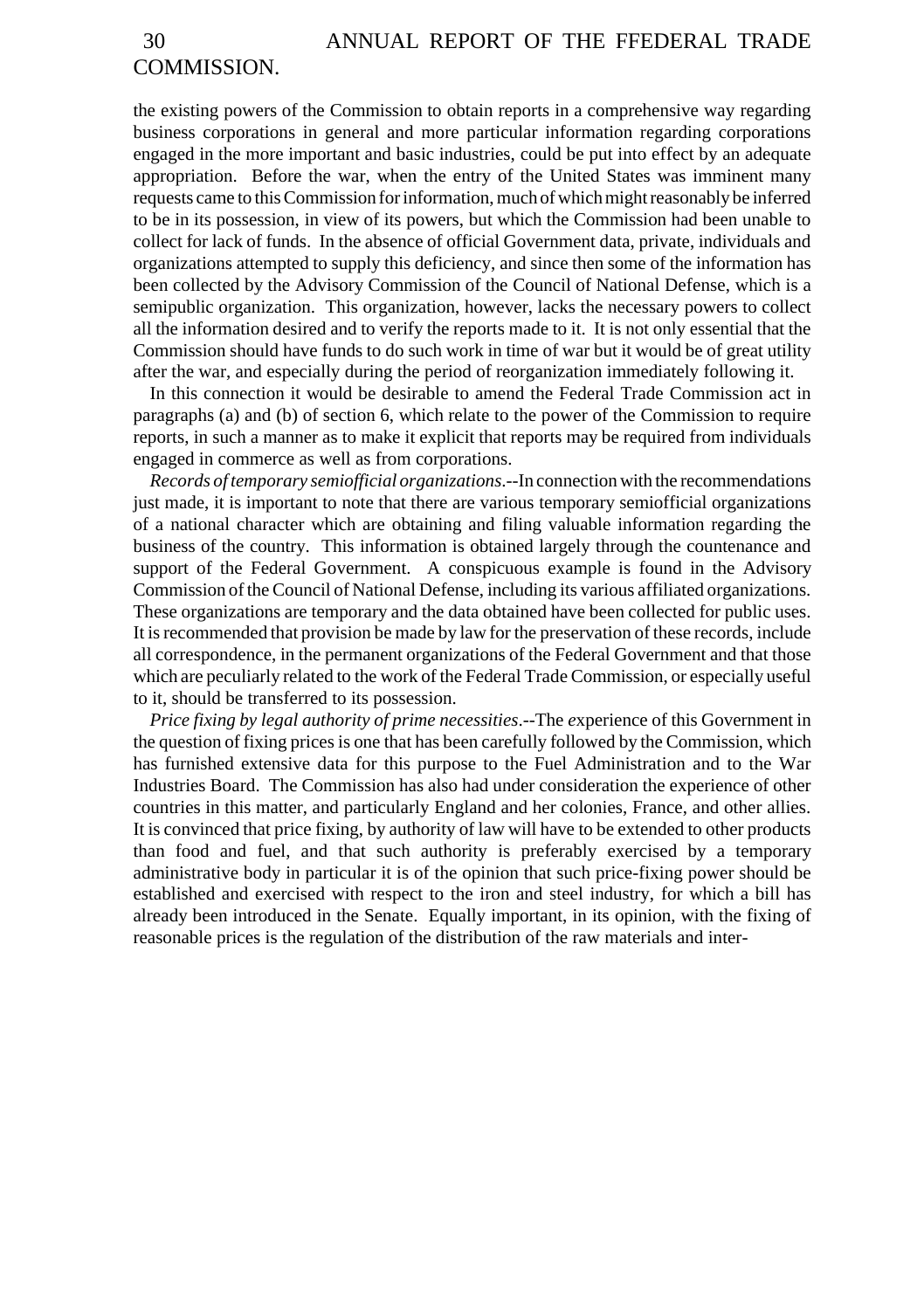mediate products in the industry affected and of the distribution of the final products to the consumer. In this connection also should be considered the question whether bona fide contracts made prior to the passage of a price-fixing law should be allowed to be enforced. This Commission is of the opinion that the exact merits of the proposition might differ somewhat in different industries. With respect to the iron and steel industry, however, it believes that the greatest public advantage would be attained by not allowing such contracts to be fulfilled at least over long periods of time. In the case of coal, it is the opinion of the Commission that the continued fulfillment of long-term bona fide contracts ofsale made prior to the enactment of the law would militate against the most successful operation of price fixing by the Government.

*Foreign trade conditions*.--Congress hasspecifically placed in the jurisdiction of the Federal Trade Commission the investigation of trade conditions in and with foreign countries relating to combinations in trade and similar conditions. The war has already produced great changes in industrial organization which relate immediately to this subject, and it can not be doubted that after the war these conditions will be very different from those which preceded it. These matters are of vital public interest. They should be studied as promptly and thoroughly as circumstances permit in order that proper measures may be taken with regard to our industrial organization not only during the remainder of the war but also after the establishment of a victorious peace. The Commission needs no special authority to conduct such investigation, but it deems it important to call attention to the need of such investigation on account of vital public interest.

*Trade associations*.--The economic significance of trade associations and the correction of abuses which arise in their operations has forcibly indicated to the Commission the need of a comprehensive investigation. Certain facts have been already clearly developed from the investigations of this Commission and from those of the former Bureau of Corporations, which was merged in it, namely, that in various industries one of the chief obstacles to the normal operation of competitive forcesisthe lack of adequate trade information regarding supply and demand and prices; that where trade associations collect such information it generally does not become a matter of public knowledge; and that such associations are frequently tempted to extend their activities beyond the useful function of collecting the information referred to above and to engage in activities tending to artificially control prices and the channels of distribution. It is recommended as a partial remedy for these conditions that an records. Such publicity would extend the knowledge of all producers and consumers regarding conditions of supply and demand and help to prevent abnormal trade fluctuations in supply and prices. It would also tend to curb association activities of an objectionable character.

*Community of interest in the petroleum industry*.--As one result of its investigation of gasoline prices the Commission found that a community of interest existed in the petroleum industry based on the common ownership of controlling stock holdings in the former subsidiaries of the Standard Oil Co. of New Jersey, by a small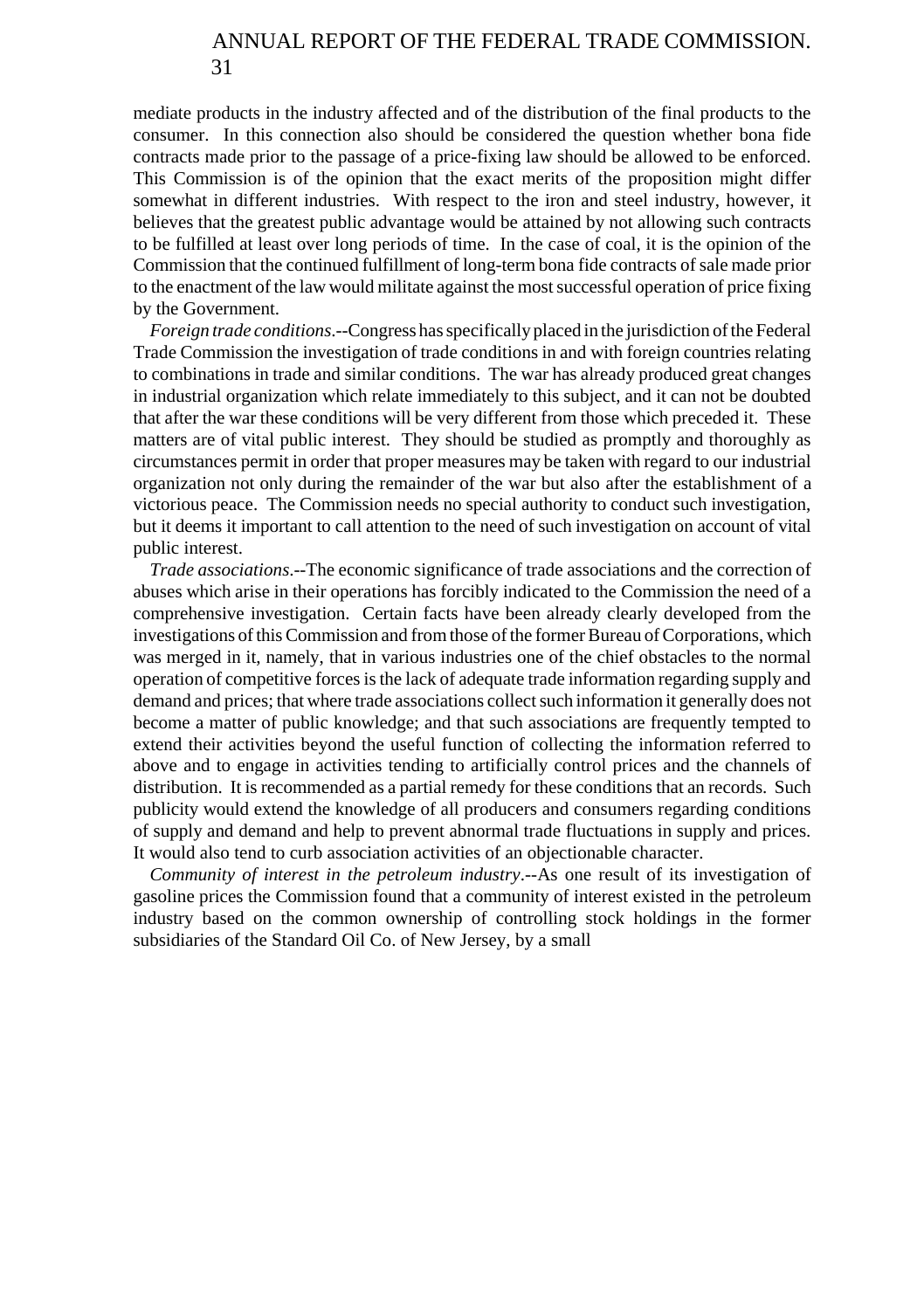number of capitalists. In its report on gasoline prices the Commission indicated the importance of a more effective dissolution of this combination, and suggested various methods by which it is thought this result might be accomplished. The Commission recommends that Congress consider whether a legislative remedy is not desirable for this situation.

*Cooperative export associations*.--In itslast annualreport the Commission recommended the enactment of the Webb bill (H. R. 17350) regarding associations for export trade, and renews its recommendation at this time.

*Salary limitation*.--As in the last annual report, the Commission feels impelled by the necessities of its own work to recommend that the limitation now applying to salaries paid from its regular appropriation, namely, a maximum of \$5,000 per annum, be discontinued. Such a limitation is of grave practical inconvenience to theCommission. During the fiscal year here reported on, several members of its staff resigned to accept work with private corporations at remuneration in excess of \$5,000. The rapid increase in the cost of living is so well established that it needs no statistical demonstration. Practical considerations, therefore, as well as natural justice, suggest the importance of removing this limitation. The expense to the Government in making reasonable increases would not be much in amount, because very few employees of the Commission attain this grade.

All of which is respectfully submitted.

WILLIAM J. HARRIS, *Chairman.* JOSEPH E. DAVIES. WILLIAM B. COLVER. JOHN FRANKLIN FORT. VICTOR MURDOCK. LEONIDAS L. BRACKEN, *Secretary.*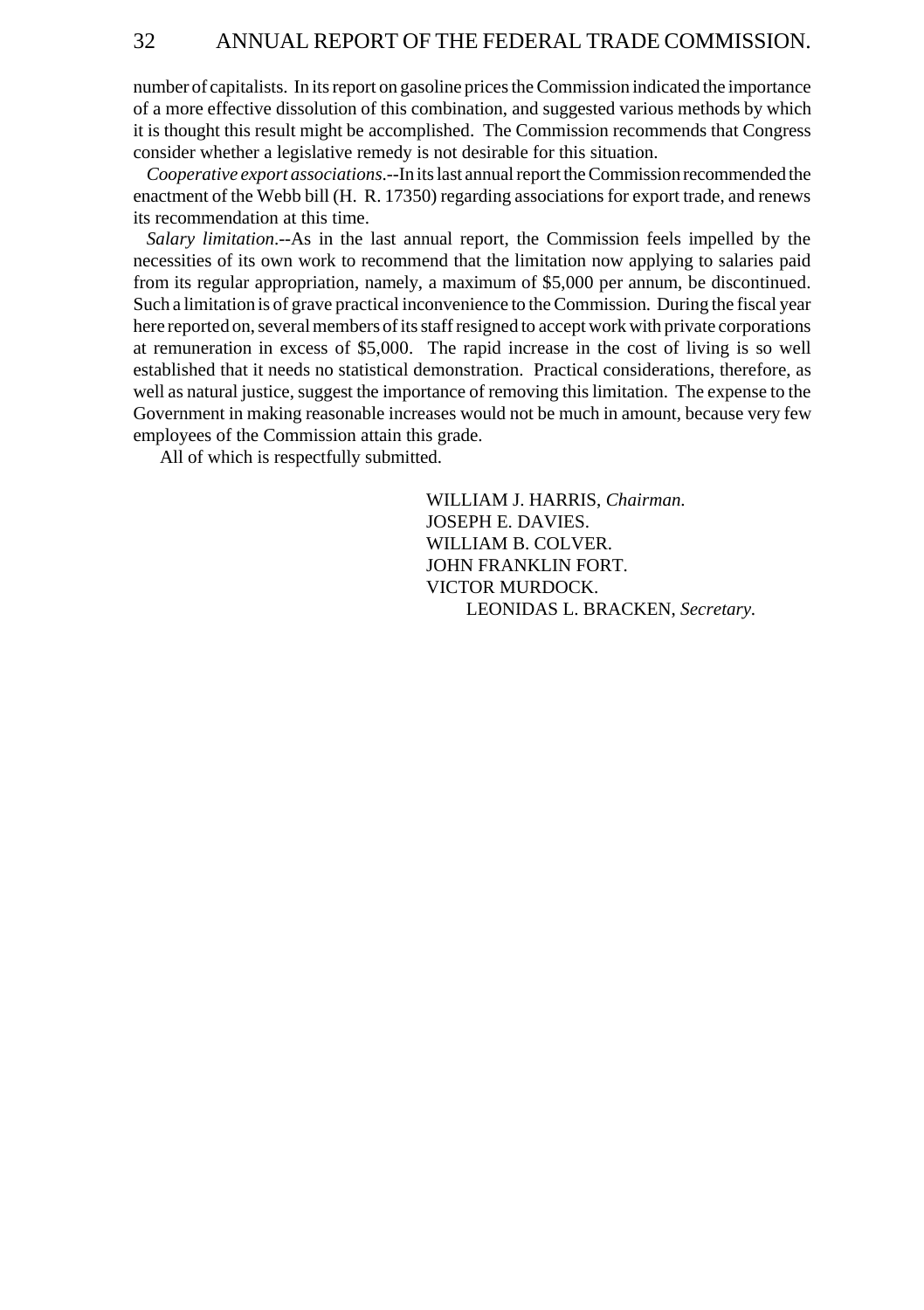#### EXHIBIT l.

#### FEDERAL TRADE COMMISSION ACT.

#### AN ACT To create a Federal Trade Commission, to define its powers and duties, and for other purposes.

*Be it enacted by the Senate and House of Representatives of the United States of America in Congress assembled,* That a commission is hereby created and established, to be known as the Federal Trade Commission (hereinafter referred to as the commission), which shall be composed of five commissioners, who shall be appointed by the President, by and with the advice and consent of the Senate. Not more than three of the commissionersshall be members of the same political party. The first commissioners appointed shall continue in office for terms of three, four, five, six, and seven years, respectively, from the late of the taking effect of this act, the term of each to be designated by the President, but their successors shall be appointed for terms of seven years, except that any person chosen to fill a vacancy shall be appointed only for the unexpired term of the commissioner whom he shall succeed. The commission shall choose a chairman fromits own membership. No commissioner shall engage in any other business, vocation, or employment. Any commissioner may be removed by the President for inefficiency, neglect of duty, or malfeasance in office. A vacancy in the commission shall not impair the right of the remaining commissioners to exercise all the powers of the commission.

The commission shall have an official seal, which shall be judicially noticed.

SEC. 2. That each commissioner shall receive a salary of \$10,000 a year, payable in the same manner as the salaries of the judges of the courts of the United States. The commission shall appoint a secretary, who shall receive a salary of \$5,000 a year, payable in like manner, and it shall have authority to employ and fix the compensation of such attorneys, special experts, examiners, clerks, and other employees asit may from time to time find necessary for the proper performance of its duties and as may be from time to time appropriated for by Congress.

With the exception of the secretary, a clerk to each commissioner, the attorneys, and such special experts and examiners asthe commission may from time to time find necessary for the conduct of its work, all employees of the commission shall be a part of the classified civil service, and shall enter the service under such rules and regulations as may be prescribed by the commission and by the Civil Service Commission.

All of the expenses of the commission, including, all necessary expenses for transportation incurred by the commissioners or by their employees under their orders, in making any investigation, or upon official business in any other places than in the city of Washington, shall be allowed and paid on the presentation of itemized vouchers therefor approved by the commission.

Until otherwise provided by law, the commission may rent suitable offices for its use.

The Auditor for the State and Other Departments shall receive and examine all accounts of expenditures of the commission.

SEC. 3. That upon the organization of the commission and election of its chairman, the Bureau of Corporations and the offices of Commissioner and Deputy Commissioner of Corporationsshall cease to exist; and all pending investigations and proceedings ofthe Bureau of Corporations shall be continued by the commission.

All clerks and employees of the said bureau shall be transferred to and become clerks and employees of the commission at their present grades and salaries. All records, papers, and property of the said bureau shall become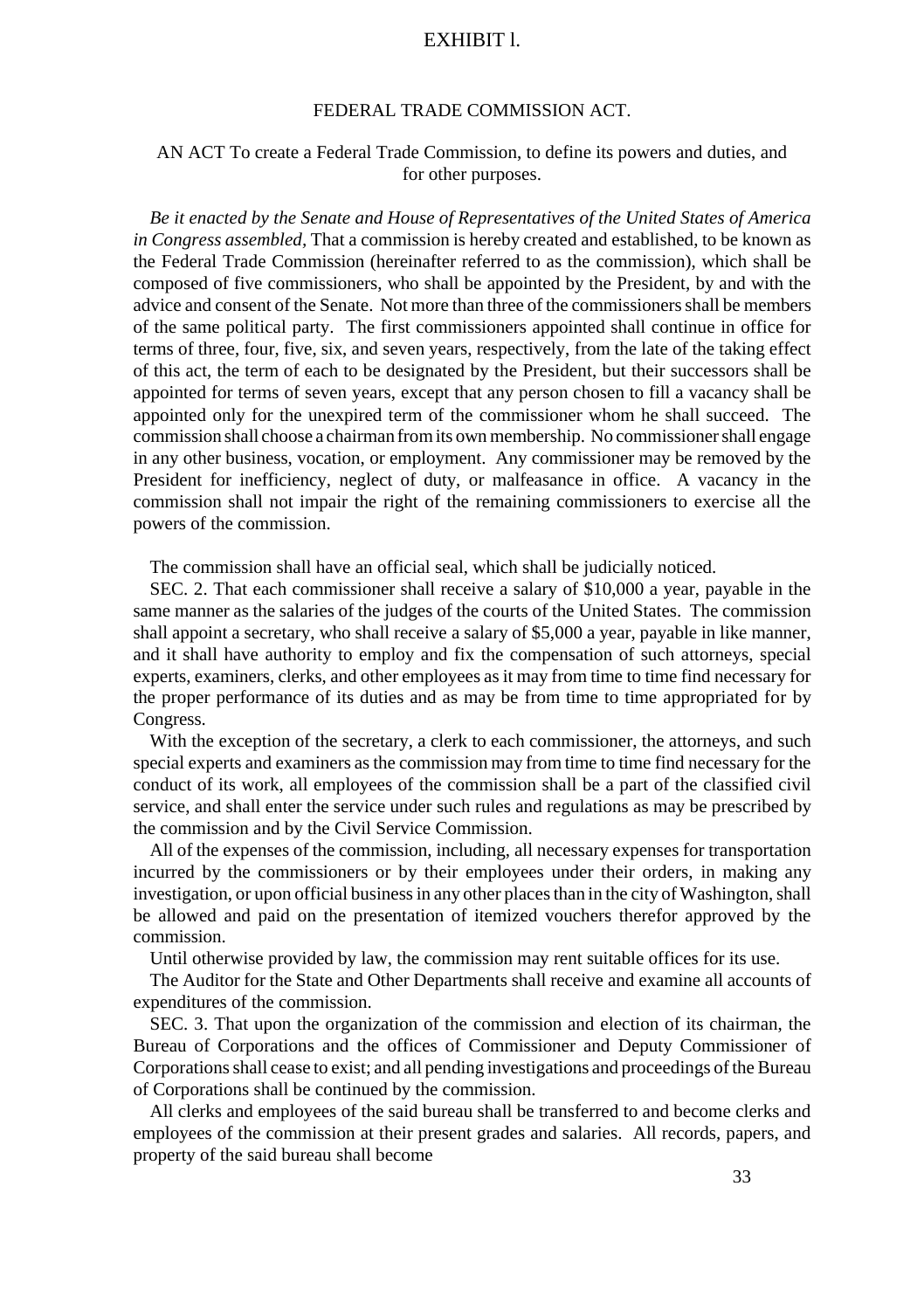records, papers, and property of the commission, and all unexpended funds and appropriationsfor the use and maintenance of the said bureau, including any allotment already made to it by the Secretary of Commerce from the contingent appropriation for the Department of Commerce for the fiscal year nineteen hundred and fifteen, or from the departmental printing fund for the fiscal year nineteen hundred and fifteen, shall become funds and appropriations available to be expended by the commission in the exercise of the powers, authority, and duties conferred on it by this act. The principal office of the commission shall be in the city of Washington, but it may meet and exercise all its powers at any other place. The commission may, by one or more of its members, or by such examiners as it may designate, prosecute any inquiry necessary to its duties in any part of the United States.

SEC. 4. That the words defined in this section shall have the following meaning when found in this act, to wit:

"Commerce" means commerce among the several States or with foreign nations, or in any Territory ofthe United States or in the District ofColumbia, or between any such Territory and another, or between any such Territories and any State or foreign nation, or between the District of Columbia and any State or Territory or foreign nation.

"Corporation" means any company or association incorporated or unincorporated, which is organized to carry on business for profit and has shares of capital or capital stock, and any company or association, incorporated or unincorporated, without shares of capital or capital stock, except partnerships, which is organized to carry on business for its own profit or that of its members.

"Documentary evidence" means all documents, papers, and correspondence in existence at and after the passage of this act.

"Acts to regulate commerce" means the act entitled "An act to regulate commerce," approved February fourteenth, eighteen hundred and eighty-seven, and all acts amendatory thereof and supplementary thereto.

"Antitrust acts" means the act entitled "An act to protect trade and commerce against unlawful restraints and monopolies," approved July second, eighteen hundred and ninety; also the sections seventy-three to seventy-seven, inclusive, of an act entitled "An act to reduce taxation, to provide revenue for the Government, and for other purposes," approved August twenty-seventh, eighteen hundred and ninety-four; and also the act entitled "An act to amend sections seventy-three and seventy-six of the act of August twenty-seventh, eighteen hundred and ninety-four, entitled 'An act to reduce taxation, to provide revenue for the Government, and for other purposes,'" approved February twelfth, nineteen hundred and thirteen.

SEC. 5. That unfair methods of competition in commerce are hereby declared unlawful.

The commission is hereby empowered and directed to prevent persons, partnerships, or corporations, except banks, and common carriers subject to the acts to regulate commerce, from using unfair methods of competition in commerce.

Whenever the commission shall have reason to believe that any such person, partnership, or corporation has been or is using any unfair method of competition in commerce, and if it shall appear to the commission that a proceeding by it in respect thereof would be to the interest of the public, it shall issue and serve upon such person, partnerships or corporation a complaint starting its charges in their respect, and containing a notice of a hearing upon a day and at a place therein fixed at least thirty days after the service of said complaint. The person, partnership, or corporation so complained of shall have the right to appear at the place and time so fixed and show cause why an order should not be entered by the commission requiring such person, partnership, or corporation to cease and desist from the violation of the law so charged in said complaint. Any person, partnership, or corporation may make application, and upon good cause shown may be allowed by the commission, to intervene and appear in said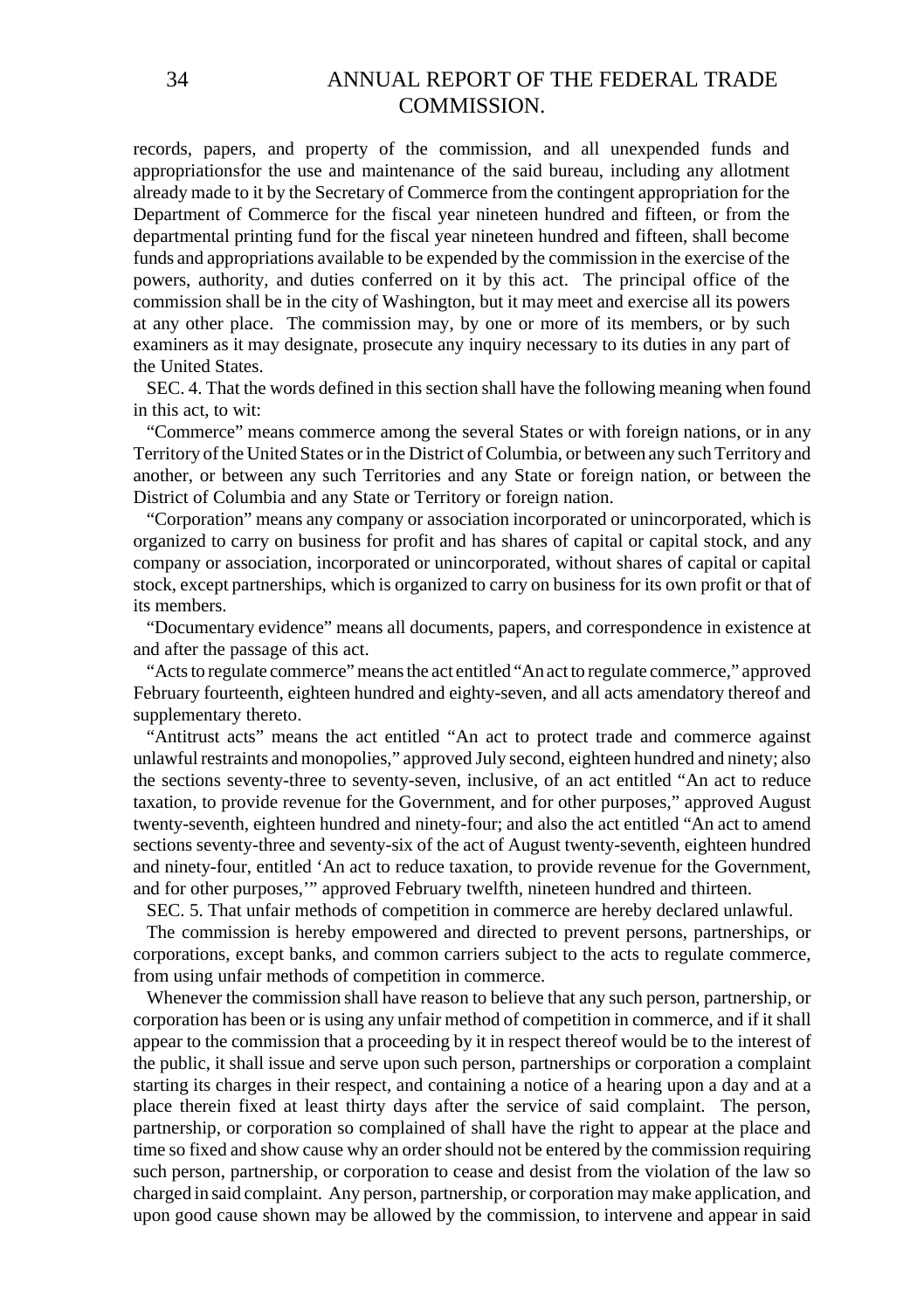proceeding by counsel or in person. The testimony in any such proceeding shall be reduced to writing and filed in the office of the commission. If upon such hearing the commission shall be of the opinion that the method of competition in question is prohibited by this act, it shall make a report in writing in which it shall state its findings as to the facts, and shall issue and cause to be served on such person, partnership, or corporation an order requiring such person, partnership, or corporation to cease and desist from using such method of competition. Until a transcript of the record in such hearing shall have been filed in a circuit court of appears of the United States, as hereinafter provided, the commission may at any time, upon such notice and in such manner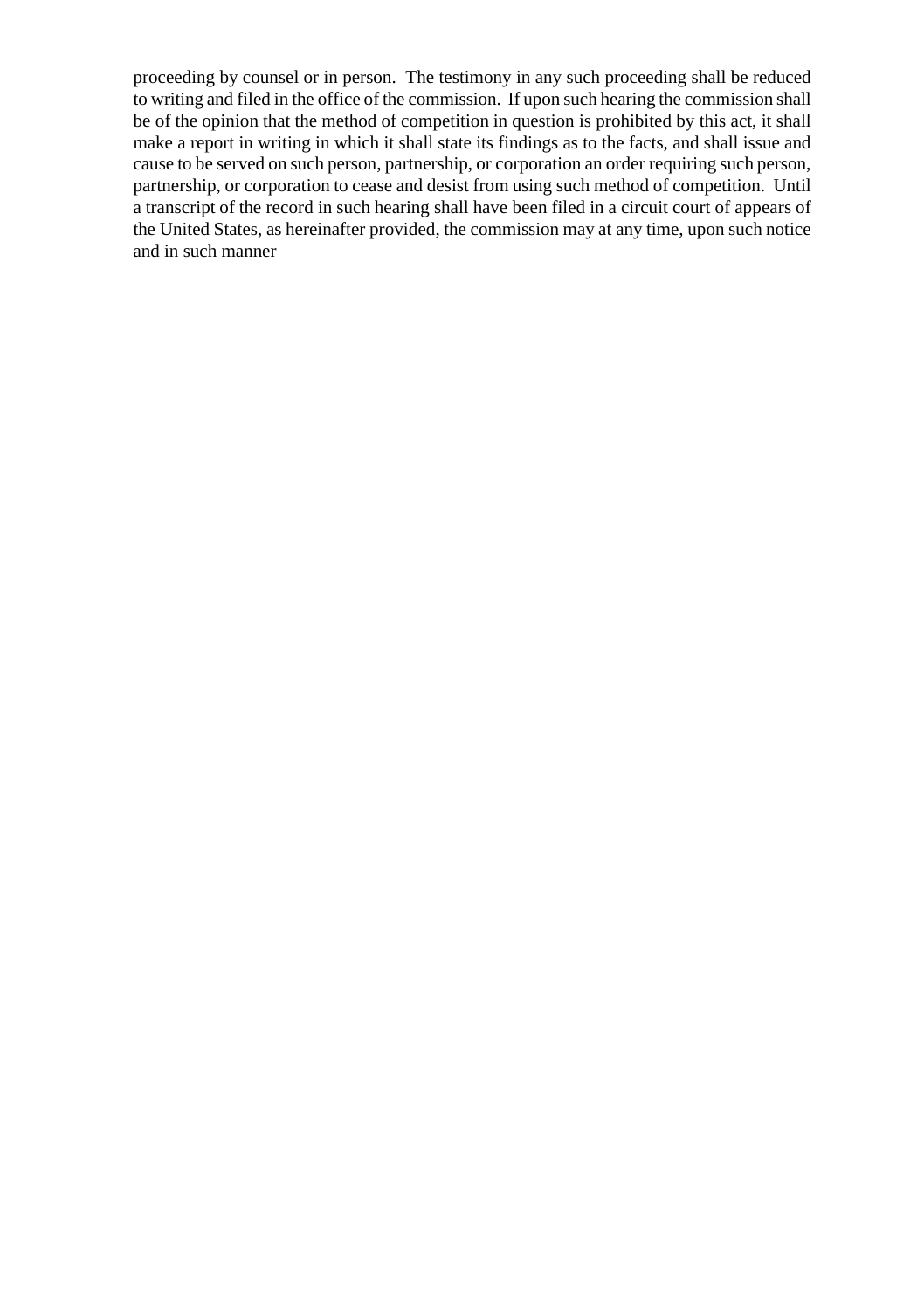### ANNUAL REPORT OF THE FEDERAL TRADE COMMISSION. 35

as it shall deem proper, modify or set aside, in whole or in part, any report or any order made or issued by it under this section.

If such person, partnership, or corporation fails or neglects to obey such order of the commission while this same is in effect, the commission may apply to the circuit court of appeals of the United States, within any circuit where the method of competition in question was used or where such person, partnership, or corporation resides or carries on business, for the enforcement of its order, and shall certify and file application transcript of the entire record in the proceeding, including all testimony taken and the report and order of the commission. Upon such filing of the application and transcript the court shall cause notice thereof to be served upon such person, partnership, or corporation and thereupon shall have jurisdiction of the proceeding and ofthe question determined therein, and shall have power to make and enter upon the pleadings, testimony, and proceedingsset forth in such transcript a decree affirming, modifying, or setting aside the order of the commission. The findings of the commission as to the facts, if supported by testimony, shall be conclusive. If either party shall apply to the court for leave to adduce additional evidence, and shall show to the satisfaction of the court that such additional evidence is material, and that there were reasonable grounds for the failure to adduce such evidence in the proceeding before the commission, the court may order such additional evidence to be taken before the commission and to be adduced upon the hearing in such manner and upon such terms and conditions as to the court may seem proper. The commission may modify its findings as to the fact, or make new findings, by reason of the additional evidence so threat, and it shall file such modified or new findings, which, If supported by testimony, shall be conclusive, and its recommendation, If any, for the modification or setting aside of its original order, with the return of such additional evidence. The judgment and decree of the court shall be final, except that the same shall be subject to review by the Supreme Court upon certiorari as provided in section two hundred and forty of the Judicial Code.

Any party required by such order of the commission to cease and desist from using such method of competition may obtain a review of such order in said circuit court of appeals by filing in the court a written petition praying that the order of the commission be set beside. A copy of such petition Shall be forthwith served upon the commission, and thereupon the commission forthwith shall certify and file in the court a transcript of the record as hereinbefore provided. Upon the filing of the transcript the court shut have the same jurisdiction to affirm, set aside, or modify the order of the commission as in the case of an application by the commission for the enforcement of its order, and the findings of the commission as to the facts, if supported by testimony, shall in like manner be conclusive.

The jurisdiction of the circuit court of appeals of the United States to enforce, set aside, or modify orders of the commission Shall be exclusive.

Such proceedings in the circuit court of appeals shall be given precedence over other cases pending therein, and shall be in every way expedited. No order of the commission or judgment of the court to enforce the same shall in anywise relieve or absolve any person, partnership, or corporation from any liability under the antitrust acts.

Complaints, orders, and other processes of the commission under this section may be served by anyone duly authorized by the commission, either (a) by delivering a copy thereof to the person to be served, or to a member of the partnership to be served, or to the president, secretary, or other executive officer or a director of the corporation to he Served ; or (b) by leaving a copy thereof at the principal office or place of business of such person, partnerships or corporation; or (c) by registering and mailing a copy thereof addressed to such person, partnership, or corporation at his or its principal office or place of business. The verified return by the person so serving said complaint, order, or other processsetting forth the manner ofsaid service shelf be proof of the same, and the return post-office receipt forsaid complaint,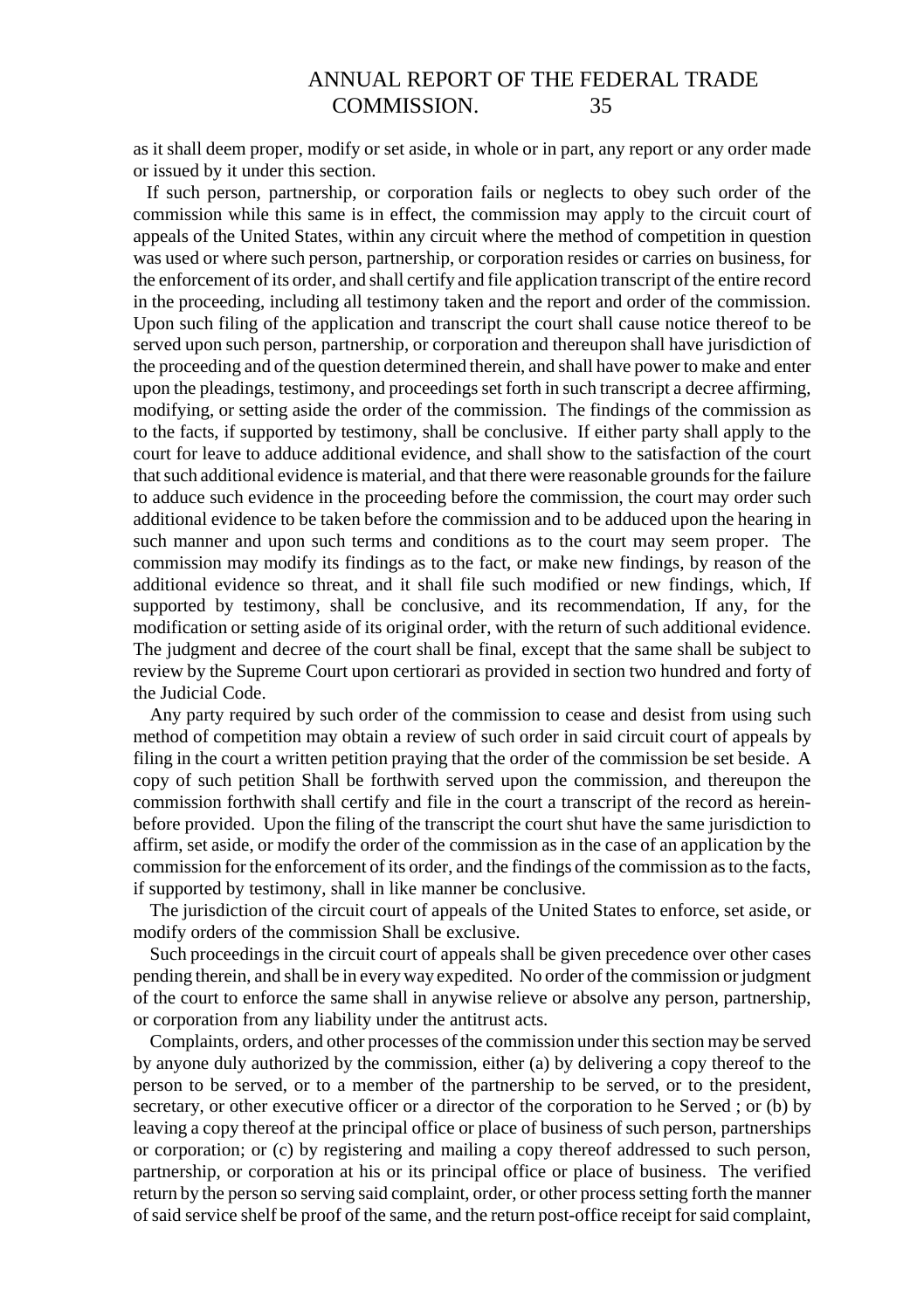order, or other process registered and mailed as aforesaid shall be proof of the service of the same.

SEC. 6. That the commission shall also have power--

(a) To gather and compile information concerning, and to investigate front time to time the organization, business, conduct, practices, tied management of any corporation engaged in commerce, excepting, banks and common carriers and it subject to the act to regulate commerce, relation to other corporations and to individuals, associations, and in partnerships.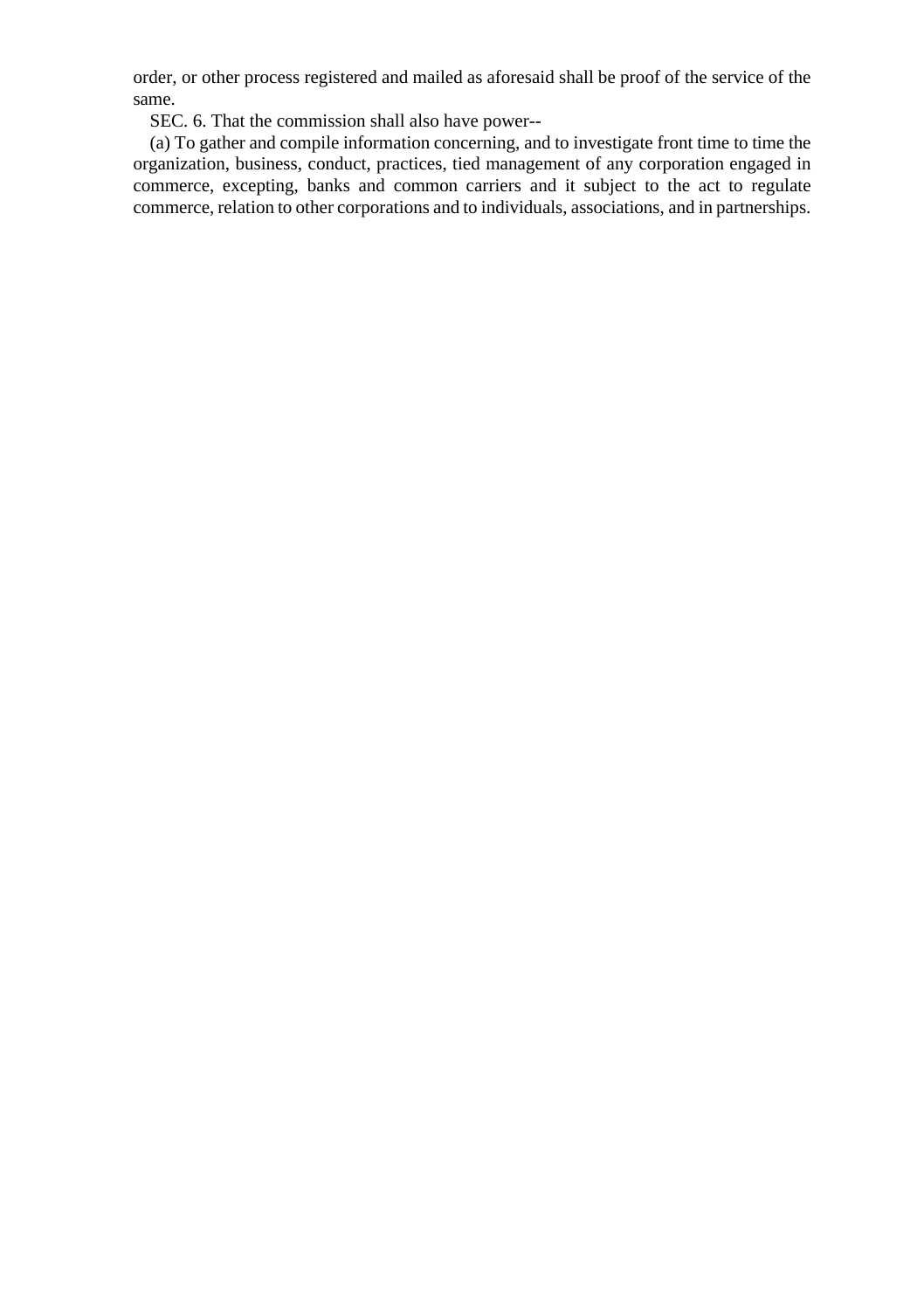(b) To require, by general or Special orders, corporations engaged in commerce, excepting, banks, and common carriers subject to the act to regulate commerce, or any class of them, or any of them, respectively, to file with the commission in such form as the commission may prescribe annual orspecial, or both annual and special,reports or answersin writing to specific questions, furnishing to the commission such information as it may require as to the oganization, business, conduct, practices, management, and relation to other corporations, partnerships, and individuals of the respective corporations filing such reports or answers in writing. Such reports and answers shall be made under oath, or otherwise, as the commission may prescribe, and shall be filed with the commission within such reasonable period as the Commission may prescribe, unless additional time be granted in any case by the Commission.

(c) Whenever a final decree has been entered against any defendant corporation in any suit brought by the United States to prevent and restrain any violation of the antitrust acts, to make investigation, upon its own initiative, of the manner in which the decree has been or is being carried out, and upon the application of the Attorney General it shall be its duty to make such investigation. It shall transmit to the Attorney General a report embodying its findings and recommendations as a result of any such investigation, and the report shall be made public in the discretion of the Commission.

(d) Upon the direction of the President or either House of Congress to investigate and report the facts relating to any alleged violations of the antitrust acts by any corporation.

(e) Upon the application of the Attorney General to investigate and make recommendation for the readjustment of the business of any corporation alleged to be violating the antitrust acts in order that the corporation may thereafter maintain its Organization, management, and conduct of business in accordance with law.

(f) To make public from time to time such portions of the information obtained by it hereunder, except trade secrets and names of customers, as it shall deem expedient in the public interest; and to make annual and special reportsto the Congress and to submit therewith recommendationsfor additional legislation; and to provide forthe publication ofitsreports and decisions in such form and manner as may be best adapted for public information and use.

(g) From time to time to classify corporations and to make rules and regulations for the purpose of carrying out the provisions of this act.

(h) To investigate, from time to time, trade conditions in and with foreign countries where associations, combinations, or practices of manufacturers, merchants, or traders, or other conditions, may affect the foreign trade ofthe United States, and to report to Congressthereon, with such recommendations as it deems advisable.

SEC. 7. That in any suit in equity brought by or under the direction of the Attorney General as provided in the antitrust acts, the court may, upon the conclusion of the testimony therein, if it shall be then of opinion that the complainant is entitled to relief, refer said suit to the commission, as a master in chancery, to ascertain and report an appropriate form of decree therein. The commission shall proceed upon such notice to the parties and under such rules of procedure as tile court may prescribe, and upon the coming in of such report such exceptions may be filed and such proceedings had in relation thereto as upon the report of a master in other equity causes, but the court may adopt or rejectsuch report, in whole or in part, and enter such decree as the nature of the case may in its judgment require.

SEC. 8. That the several departments and bureaus of the Government when directed by the President shall furnish the commission, upon its request, all records, papers, and information in their possession relating to any corporation subject to any of the provisions of this act, and shall detail from time to time such officials and employeesto the commission as he may direct.

SEC. 9. That for the purposes of this act the Commission, or its duly authorized agent or agents, shall at all reasonable times have access to, for the purpose of examination, and the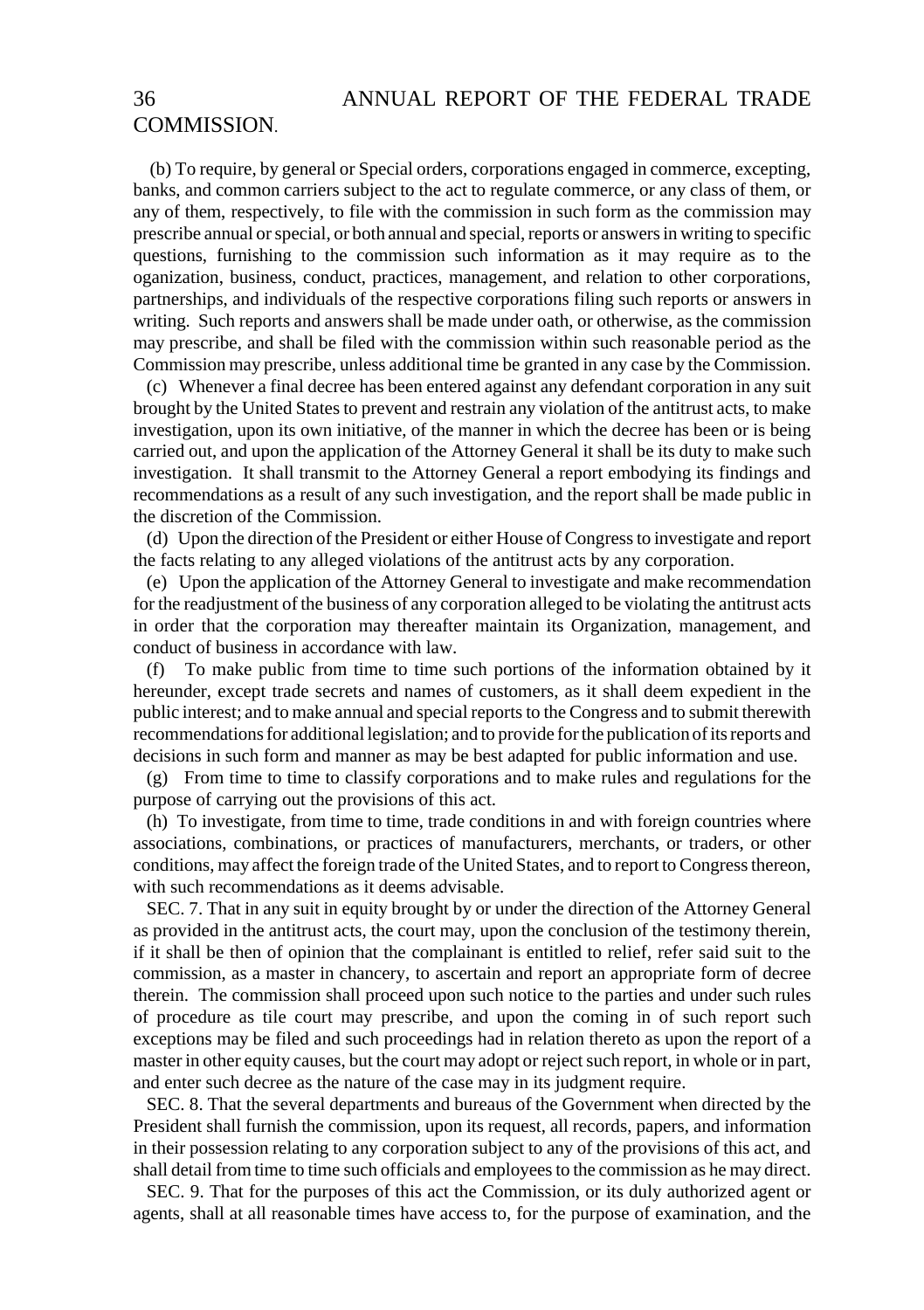right to copy any documentary evidence of any corporation being investigated or proceeded against; and the Commission shall have power to require by subpoena the attendance and testimony of witnesses and the production of all such documentary evidence relating to any matter under investigation. Any member of the Commission may sign subpoenas, and members and examiners of the Commission may administer oaths and affirmations, examine witnesses, and receive evidence.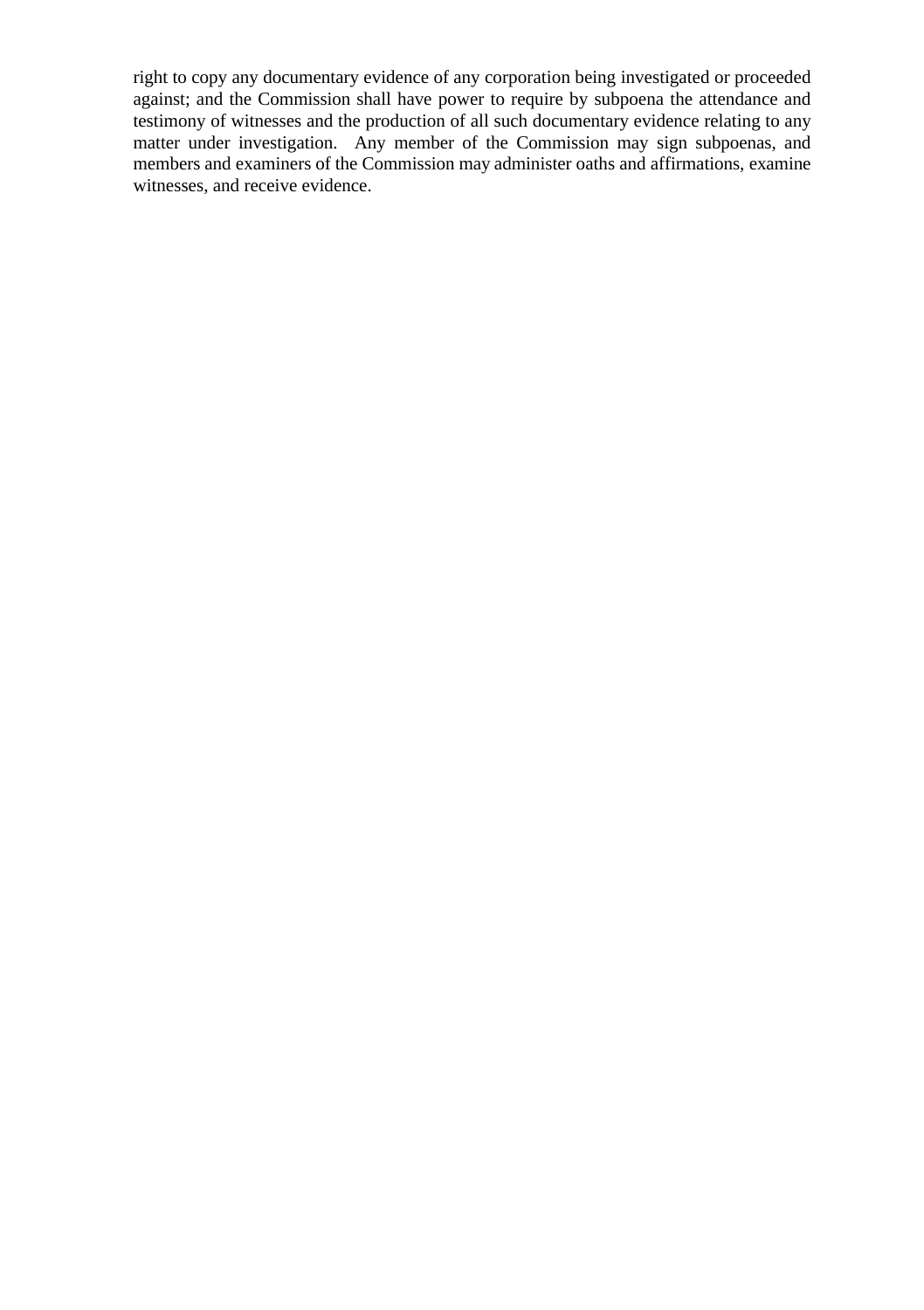Such attendance of witnesses, and the production of such documentary evidence, may be required from any place in the United States, at any designated place of hearing. And in case of disobedience to a subpoena the commission may invoke the aid of any court of the United States in requiring the attendance and testimony of witnesses and the protection of documentary evidence.

Any of the district courts of the United States within the jurisdiction of which such inquiry is carried on may, in case of contumacy or refusal to obey a subpoena issued to any corporation or other person, issue an order requiring such corporation or other person to appear before the commission, or to produce documentary evidence if so ordered, or to give evidence touching the matter in question; and any failure to obey such order of the court may be punished by such court is a contempt thereof.

Upon the application of the Attorney General of the United States, at the request of the commission, the district courts of the United States shall have jurisdiction to issue writs of mandamus commanding any person or corporation to comply with the provisions of this act or any order of the commission made in pursuance thereof.

The commission may order testimony to be taken by deposition in any proceeding or investigation pending under this act at any stage of such proceeding or investigation. Such depositions may be taken before any person designated by the commission and having power to administer oaths. Such testimony shall be reduced to writing by the person taking the deposition, or under his direction, and shall then be subscribed by the deponent. Any person may be compelled to appear and depose and to produce documentary evidence in the same manner as witnesses may be compelled to appear and testify and produce documentary evidence before the commission as hereinbefore provided.

Witnesses summoned before the commission shall be paid the same fees and mileage that are paid witnesses in the courts of the United States, and witnesses whose depositions are taken and the persons taking the same shall severally be entitled to the same fees as are paid for like services in the courts of the United States.

No person shall be excused from attending and testifying or from producing documentary evidence before the commission or in obedience to the subpoena. of the commission on the ground or for the reason that the testimony or evidence, documentary or otherwise, required of him may tend to criminate him or subject him to a penalty or forfeiture. But no natural person shall be prosecuted or subjected to any penalty or forfeiture for or on account of any transaction, matter, or thing concerning which he may testify, or produce evidence, documentary or otherwise, before the commission in obedience to a subpoena issued by it: *Provided,* That no natural person so testifying shall be exempt from prosecution and punishment for perjury committed in so testifying

SEC. 10. That any person who shall neglect or refuse to attend and testify, or to answer any lawful inquiry, or to produce documentary evidence, if in his power to do so, in obedience to the subpoena or lawful requirement of the commission, shall be guilty of an offense and upon conviction thereof by a court of competent jurisdiction shall be punished by a fine of not less than \$1,000 nor more than \$5,000, or by imprisonment for not more than one year, or by both such fine and imprisonment.

Any person who shall willfully make, or cause to be made, any false entry or statement of fact in any report required to be made under this act, or who shall willfully make, or cause to be made, any false entry in any account, record, or memorandum kept by any corporation subject to this act, or who shall willfully neglect or fail to make, or to cause to be made, full, true, and correct entries in such accounts, records, or memoranda of all facts and transactions appertaining to the business of such corporation, or who shall willfully remove out of the jurisdiction of the United States, or willfully mutilate, alter, or by ally other means falsify any documentary evidence of such corporation, or who, shall willfully refuse to submit to the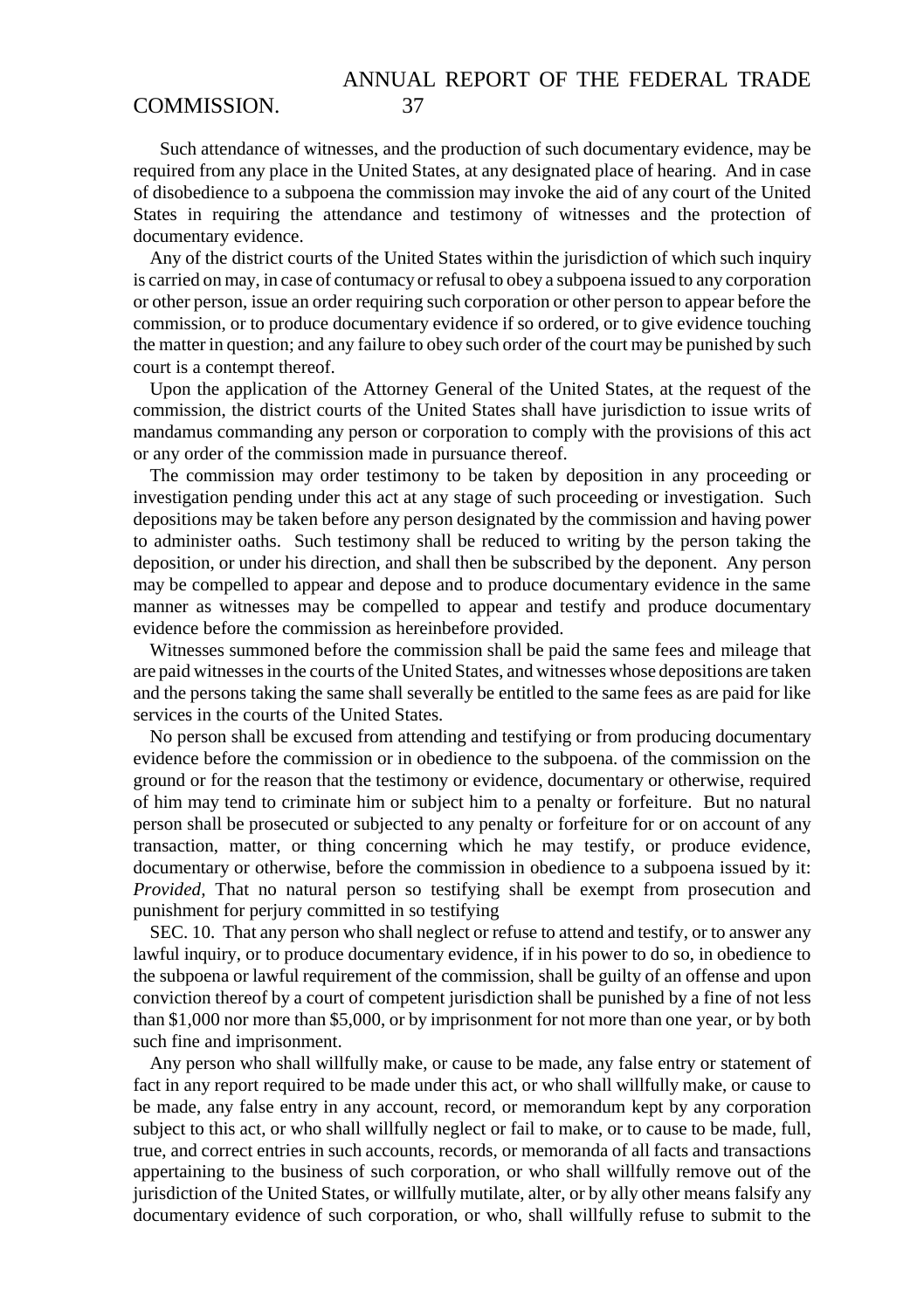commission or to any of its authorized agents, for the purpose of inspection and taking copies, any documentary evidence of such corporation in his possession or within his control, shall be deemed guilty of an offense against the United States, and shall be subject, upon conviction in any court of the United States of competent jurisdiction, to a fine of not lessthan \$1,000 nor more than \$5,000, or to imprisonment for a term of not more than three years, or to both such fine and imprisonment.

If any corporation required by this act to file any annual or special report shall fail so to do within the time fixed by the commission for filing the same,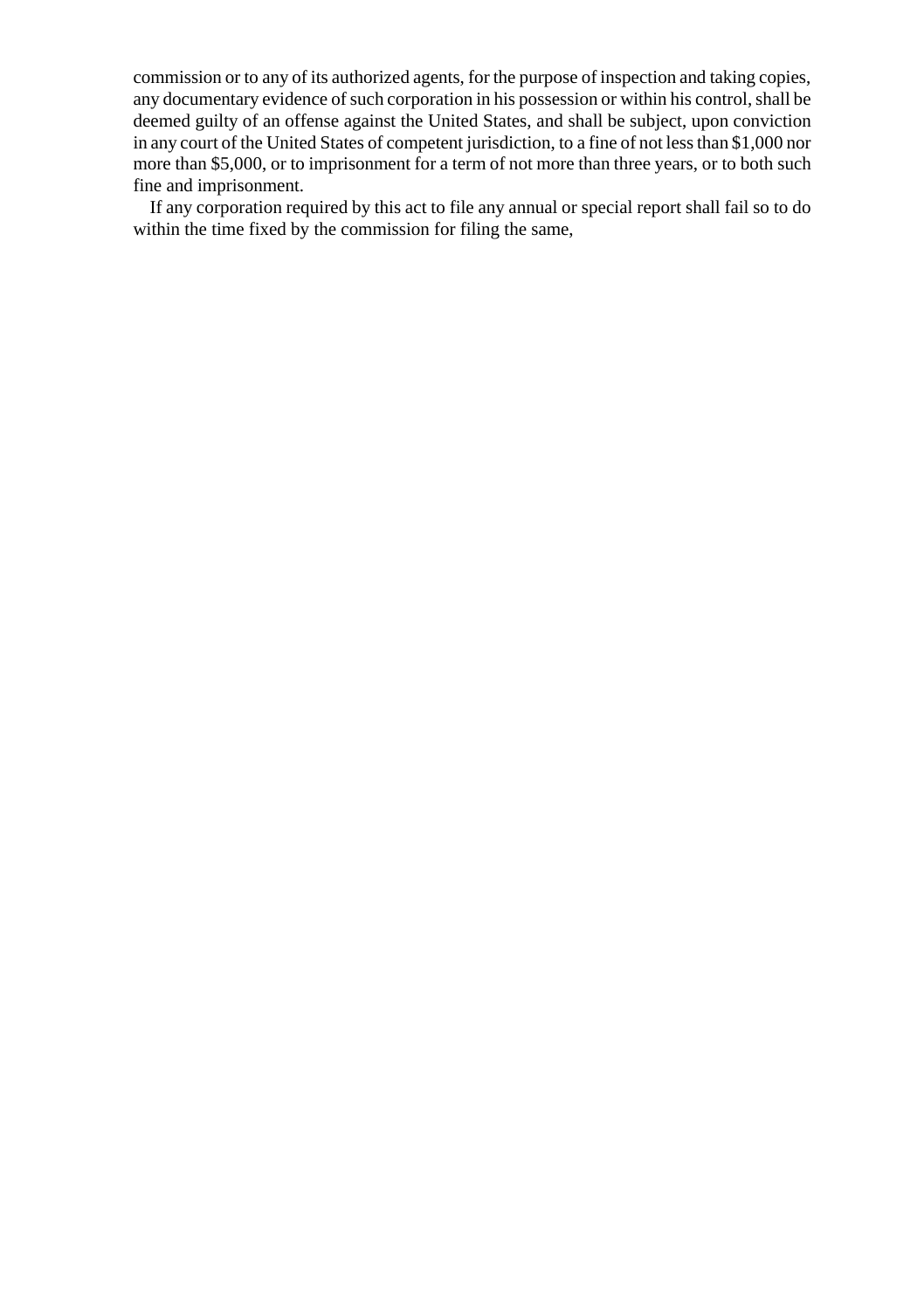and such future shall continue for thirty days after notice of such default, the corporation shall forfeit to the United States the sum of \$100 for each and every day of the continuance of such failure, which forfeiture shall be payable into the Treasury of the United States and shall be recoverable in a civil suit in the name of the United States brought in the district where the corporation has its principal office or in any district in which it shall do business. It shall be the duty of the various district attorneys, under the direction of the Attorney General of the United States, to prosecute for the recovery of forfeitures. The costs and expenses of such prosecution shall be paid out of the appropriation for the expenses of the courts of the United States.

Any officer or employee of the Commission who shall make public any information obtained by the Commission, without its authority, unless directed by a court, shall be deemed guilty of a misdemeanor, and, upon conviction thereof, shall be punished by a fine not exceeding \$5,000, or by imprisonment not exceeding one year, or by fine and imprisonment, in the discretion of the court.

SEC. 11. Nothing contained in this act shall be construed to prevent or interfere with the enforcement of the provisions of the antitrust acts or the acts to regulate commerce, nor shall anything contained in the act be construed to, alter, modify, or repeal the said antitrust acts or the acts to regulate commerce or any part or parts thereof.

Approved, September 26, 1914.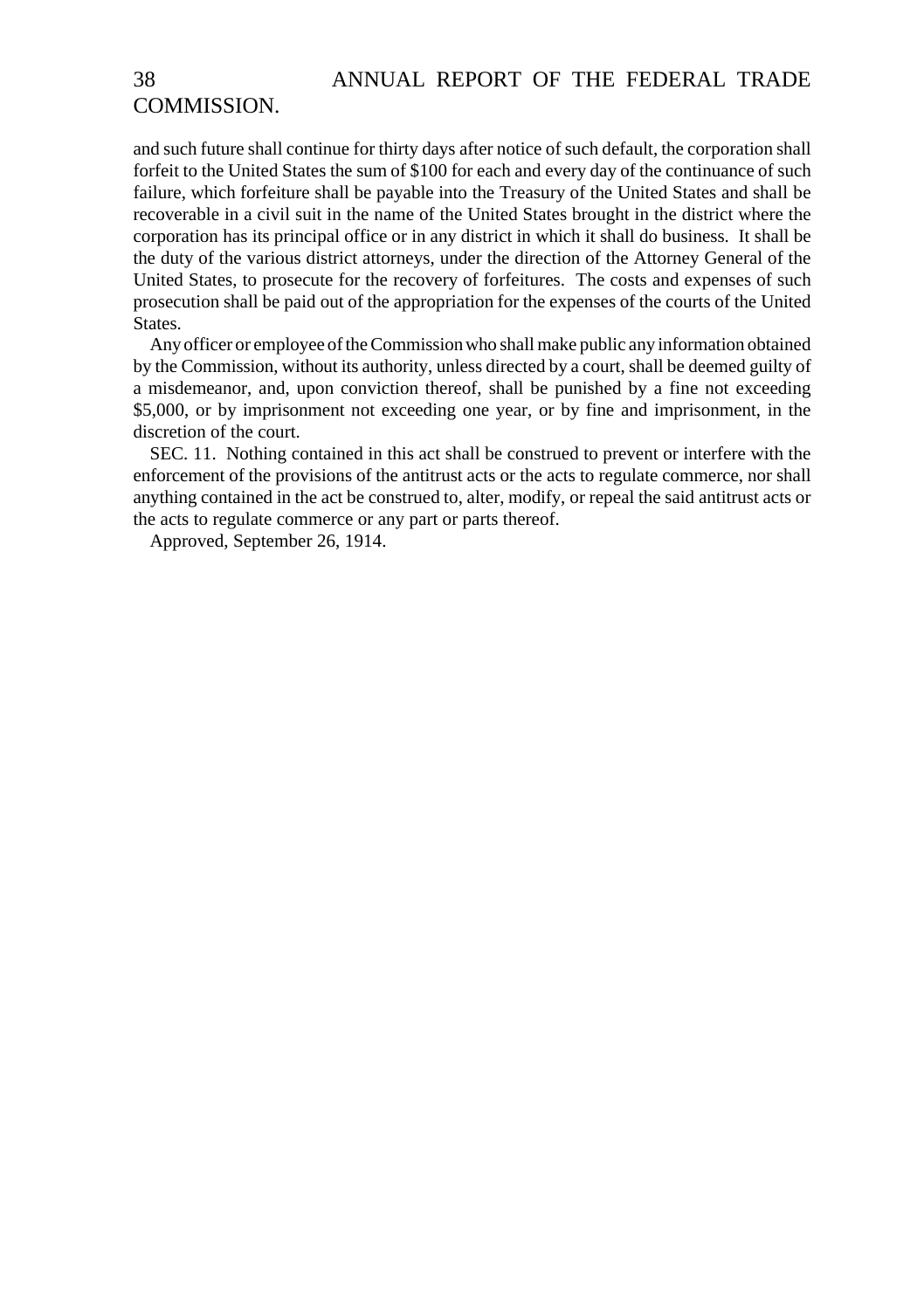#### EXHIBIT 2.

#### PROVISIONS OF THE CLAYTON ACT WHICH CONCERN THE FED-ERAL TRADE COMMISSION.

"Commerce," as used herein, means trade or commerce among the Several States and with foreign nations, or between the District of Columbia or any Territory of the United States and any State, Territory, or foreign nation, or between any insular possessions or other places under the jurisdiction of the United States, or between any such possession or place and any State or Territory of the United States or the District of Columbia or any foreign nation, or within the District of Columbia or any Territory or any insular possession or other place under the jurisdiction of the United States: *Provided*, That nothing in this act contained shall apply to the Philippine Islands.

The word "person" or "persons" wherever used in this act shall be deemed to include corporations and associations existing under or authorized by the laws of either the United States, the laws of any of the Territories, the laws of any State, or the laws of any foreign country.

SEC. 2. That it shall he unlawful for any person engaged in commerce, in the course of such commerce, either directly or indirectly to discriminate in price between different purchasers of commodities, which commodities are sold for use, consumption, or resale within the United States or any Territory thereof or the District of Columbia or any insular possession or other place under the jurisdiction of the United States, where the effect of such discrimination may be to substantially lessen competition or tend to create a monopoly in any line of commerce: *Provided*, That nothing herein contained shall prevent discrimination in price between purchasers, of commodities, on account of differences in the grade, quality, or quantity of the commodity sold, or that makes only due allowance for difference in the cost of selling or transportation, or discrimination in price in the same or different communities made in good faith to meet competition: *And provided further,* That nothing herein contained shall prevent persons engaged in selling goods, wares, or merchandise in commerce from selecting their own customers in bona fide transactions and not in restraint of trade.

SEC. 3. That it shall be unlawful for any person engaged in commerce, in the course of such commerce, to lease or make a sale or contract for sale of goods, wares, merchandise, machinery, supplies or other commodities, whether patented or unpatented, for use, consumption, or resale within the United States or any Territory thereof or the District of Columbia or any insular possession or other place under the jurisdiction of the United States, or fix a price charged therefore or discount front, or rebate upon, such price, on the condition, agreement or understanding that the lessee or purchaser thereof shall not use or deal in the goods, wares, merchandise, machinery, supplies, or other commodities of a competitor or competitors of the lessor or seller, where the effect of such lease, sale, or contract for sale or such condition, agreement or understanding may be to substantially lesson competition or tend to, create a monopoly in any line of commerce.

SEC. 7. That no corporation engaged in commerce shall acquire, directly or indirectly, the whole or any part of the stock or other share capital of another corporation engaged also in commerce, where the effect of such acquisition maybe to substantially lessen competition between the corporation whose stock is so acquired and the corporation making the acquisition, or to restrain such commerce in any section or community, or tend to create a monopoly of any line of commerce.

No corporation shall acquire, directly or indirectly the whole or any part ofthe stock or other share capital of two or more corporations engaged in commerce where the effect of such acquisition, or the use of such stock by the voting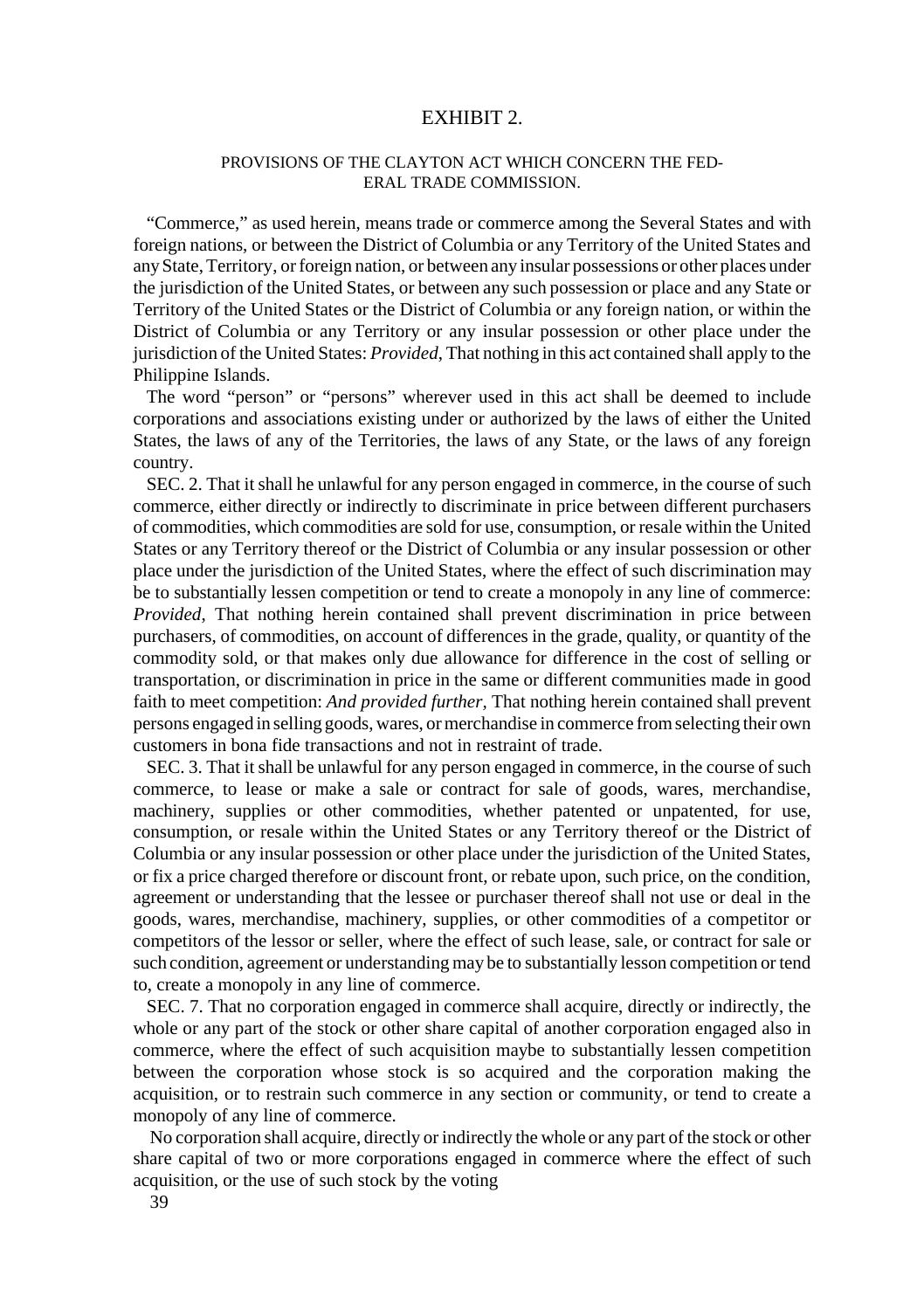or granting of proxies or otherwise, may be to substantially lessen competition between such corporations, or any of them, whose stock or other share capital is so acquired, or to restrain such commerce in any section or community, or tend to create a monopoly of any line of commerce.

Thissection shall not apply to corporations purchasing such stock solely for investment and not using the same by voting or otherwise to bring about, or in attempting to bring about, the substantial lessening of competition. Nor shall anything contained in this section prevent a corporation engaged in commerce from causing the formation of subsidiary corporations for the actual carrying on of their immediate lawful business, or the natural and legitimate branches or extensions thereof, or from owning and holding all or a part of tile stock of such subsidiary corporations, when the effect of such formation is not to substantially lessen competition.

Nor shall anything herein contained be construed to prohibit any common carrier subject to the laws to regulate commerce from aiding in the construction of branches or short lines so located as to become feeders to the main line of the company so aiding in such construction or from acquiring or owning all or any part of the stock of such branch lines, nor to prevent any such common carrier from acquiring and owning all or any part of the stock of a branch or short line constructed by an independent company where there is no substantial competition between the company owning the branch line so constructed land the company owning the main line acquiring the property or an interest therein, nor to prevent such common carrier from extending any of its lines through the medium of the acquisition of stock or otherwise of any other such common carrier where there is no substantial competition between the company extending itslines and tile companywhose stock, property, or an interest therein isso acquired.

Nothing contained. in this section shall be held to affect or impair any right heretofore legally acquired: *Provided*, That nothing in thissection shall be held or construed to authorize or make lawful anything heretofore prohibited or made illegal by the antitrust laws, nor to exempt any person from the penal provisions thereof or the civil remedies therein provided.

SEC. 8. That from and after two years from the date of the approval of this act no person at the same time shall be a director in any two or more corporations, any one of which has capital, surplus, and undivided profits aggregating more than \$1,000,000, engaged in whole or in part in commerce, other than banks, banking associations, trust companies and common carriers subject to the act to regulate commerce, approved February fourth, eighteen hundred and eighty-seven, if such corporations are or shall have been theretofore, by virtue of their business and location of operation, competitors, so that the elimination of competition by agreement between them would constitute a violation of any of the provisions of any of the antitrust laws. The eligibility of a director under the foregoing provision shall be determined by the aggregate amount of the capital, surplus, and undivided profits, exclusive of dividends declared but not paid to stockholders, at the end of the fiscal year of said corporation next preceding the election of directors, and when a director has been elected in accordance with the provisions of this act it shall be lawful for him to continue as such for one year thereafter.

When any person elected or chosen as a director or officer orselected as an employee of any bank or other corporation subject to the provisions of this act is eligible at the time of his election or selection to act for such bank or other corporation in such capacity his eligibility to act in such capacity shall not be affected and lie shall not become or be deemed amenable to any of the provisions hereof by reason of any crime in the affairs of such bank or other corporation from whatsoever cause, whether specifically excepted by any of the provisions hereof or not, until the expiration of one year from the date of his election or employment.

SEC. 11. That authority to enforce compliance with sections two, three, seven and eight of this act by the persons respectively subject thereto is hereby vested in the Interstate Commerce Commission where applicable to common carriers, in the Federal Reserve Board where applicable to banks, banking associates and trust companies, and in the Federal trade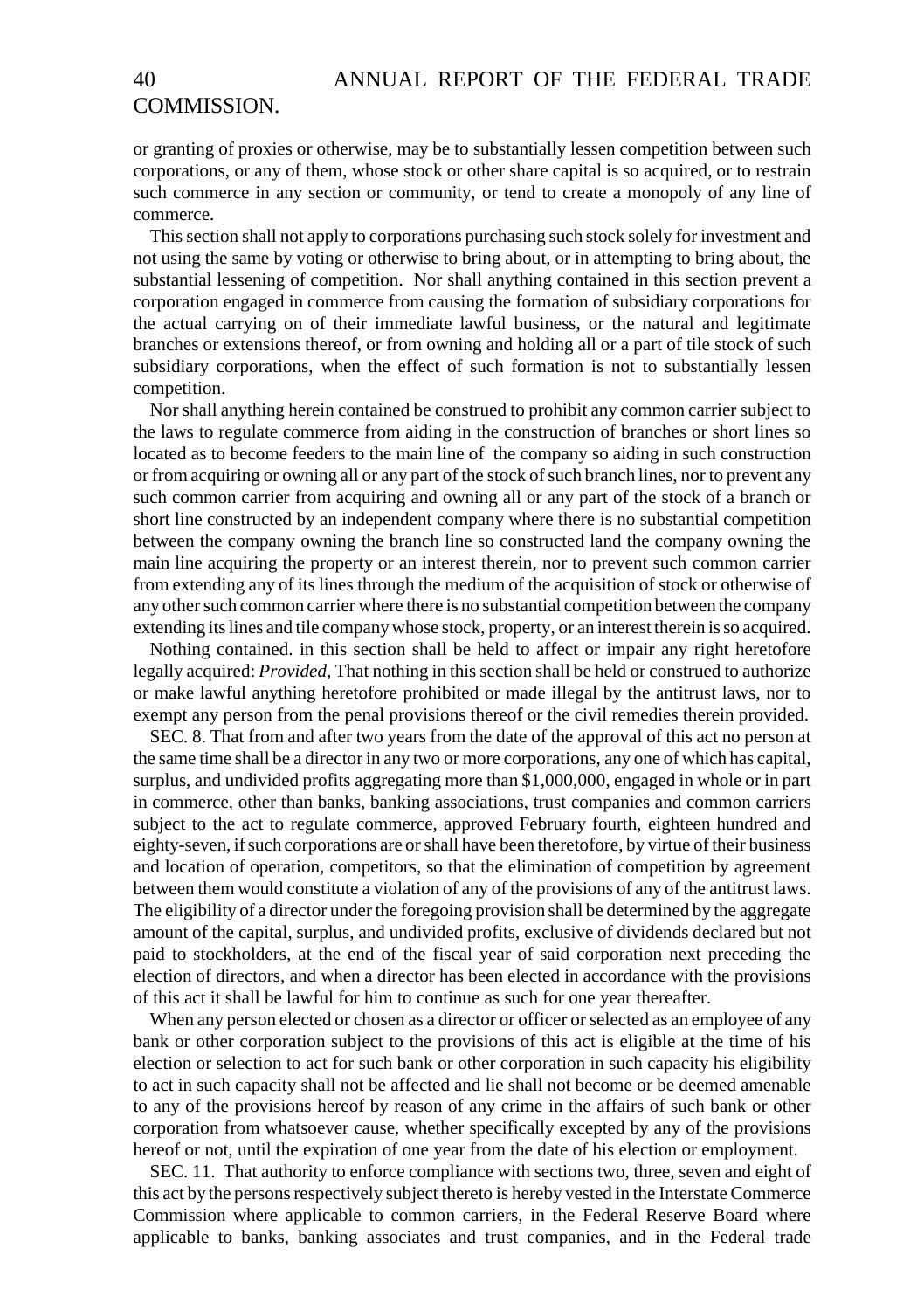Commission where applicable to all other character of commerce, to be exercised as follows:

Whenever the Commission or Board vested with jurisdiction thereof shall have reason to believe that any person is violating or has violated any of the provisions of sections two, three, seven and eight of this act, it shall issue and serve upon such person a complaint stating its charges in that respect, and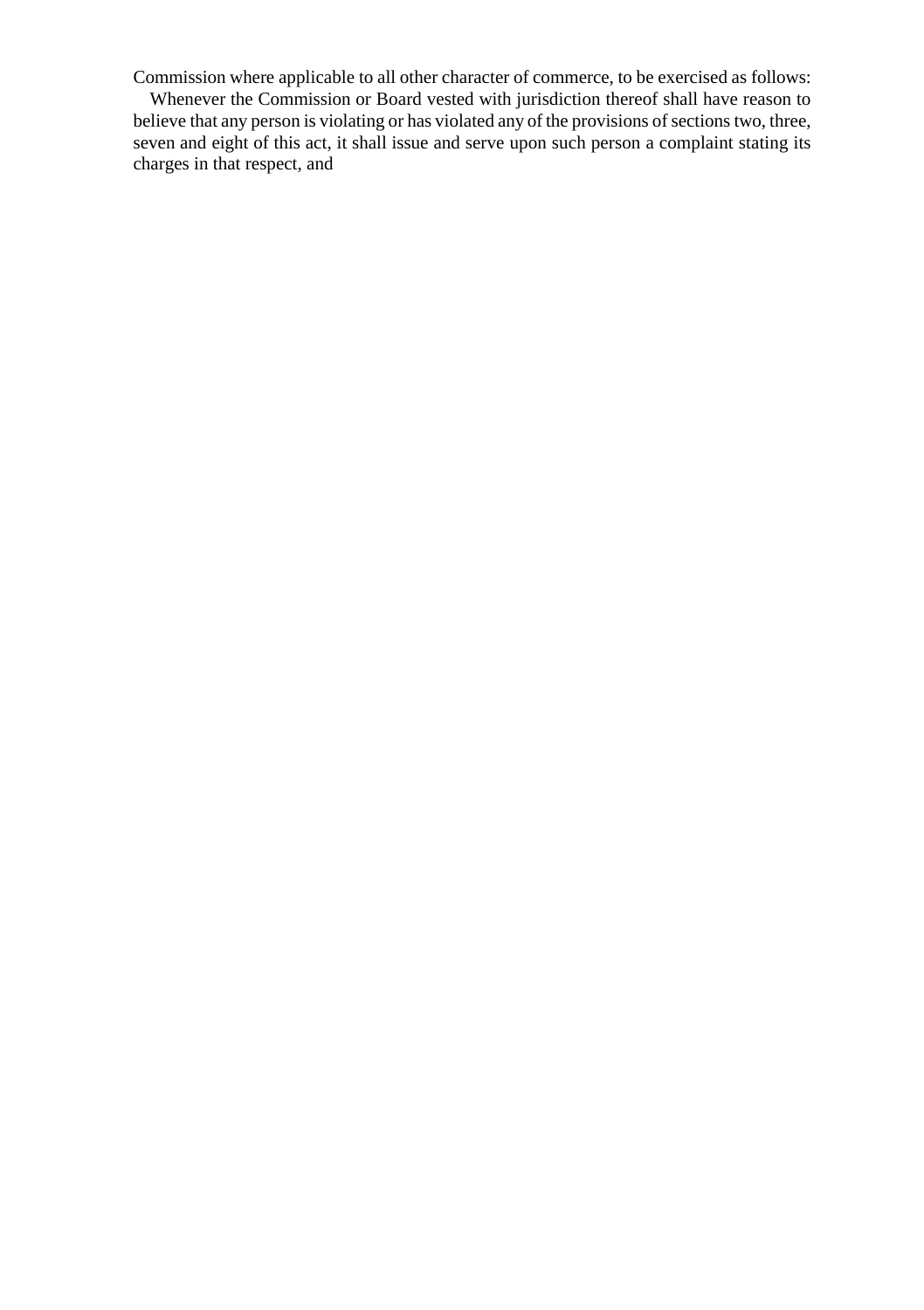## ANNUAL REPORT OF THE FEDERAL TRADE COMMISSION. 41

containing a notice of a hearing upon a day and at a place therein fixed at least thirty days after the service of said complaint. The person so complained of shall have the right to appear at the place and time so fixed and show cause why an order should not be entered by the commission or board requiring such person to cease and desist from the violation of the law so charged in said complaint. Any person may make application, and upon good cause spoken may be allowed by the commission or board, to intervene and appear in said proceeding by counsel or in person. The testimony in any such proceeding shall be reduced to writing and filed in the office of the commission or board. If upon such hearing the commission or board, as the case may be, shall be of the option that any of the provisions of said sections have been or ire being violated, it shall make a report in writing in which it shall state its findings as to the facts, and shall issue and cause to be served on such person an order requiring such person to cease and desist from such violations, and divest itself of the stock held or rid itself of the directors chosen contrary to the provisions of sections seven and eight of this act, if any there be, in the manner and within the time fixed by said order. Until a transcript of the record in such notice shall have been filed in a circuit court of appeals of the United States, as hereinafter provided, the commission or board may at any time, upon such notice and in such manner as it shall deem proper, modify or set aside, in whole or in part, any report or any order made or issued by it under this section.

If such person fails or neglects to obey such order of the commission or board while the same is in effect, the commission or board may apply to the circuit Court of appeals of the United States, within any circuit where the violation complained or was or is being committed or where such person resides or carries on business, for the enforcement of its order, and shall certify and file with its application a transcript of the entire record in the proceeding including all the testimony taken and the report and order of the commission or board. Upon such filling of the application and transcript the court shall cause notice thereof to be served upon such person and thereupon shall have jurisdiction of the proceeding and of the question determined therein, and shall have power to make and enter upon the pleadings, testimony, and proceedings set forth in such transcript a decree affirming, modifying, or setting aside the order of the commission or board. The findings of the commission or board as to the facts, if supported by testimony, shall be conclusive. If either party shall apply to the court for leave to adduce additional evidence, and shall show to the satisfaction of the court that such additional evidence is material and that there were reasonable grounds for the failure to adduce such evidence in the proceeding before the commission or board, the court may order such additional evidence to be taken before the Commission or Board and to be adduced upon the hearing in such manner and upon such terms and conditions as to the court may seem proper. The Commission or Board may modify its findings as to the facts, or make new findings, by reason of the additional evidence so taken, and it shall file such modified or new findings, which, if supported by testimony, shall be conclusive, and its recommendation, if any, for the modification or setting aside of its original order, with the return of such additional evidence. The judgment and decree of the court shall be final, except that the same shall be subject to review by the Supreme Court upon certiorari as provided in section two hundred and forty of the Judicial Code.

Any party required by such order of the Commission or Board to cease and desist from a violation charged may obtain a review of such order in said circuit court of appears by filing in the court a written petition praying that the order of the Commission or Board be set aside. A copy of such petition shall be forthwith served upon the Commission or Board, and thereupon the Commission or Board forthwith shall certify and file in the court a transcript of the record as hereinbefore provided. Upon the filing of the transcript the court shall have the same jurisdiction to affirm, set aside, or modify the order of the Commission or Board as in the case of an application by the Commission or Board for the enforcement of its order, and the finding of the commission or board as to the facts, if supported by testimony, shall in like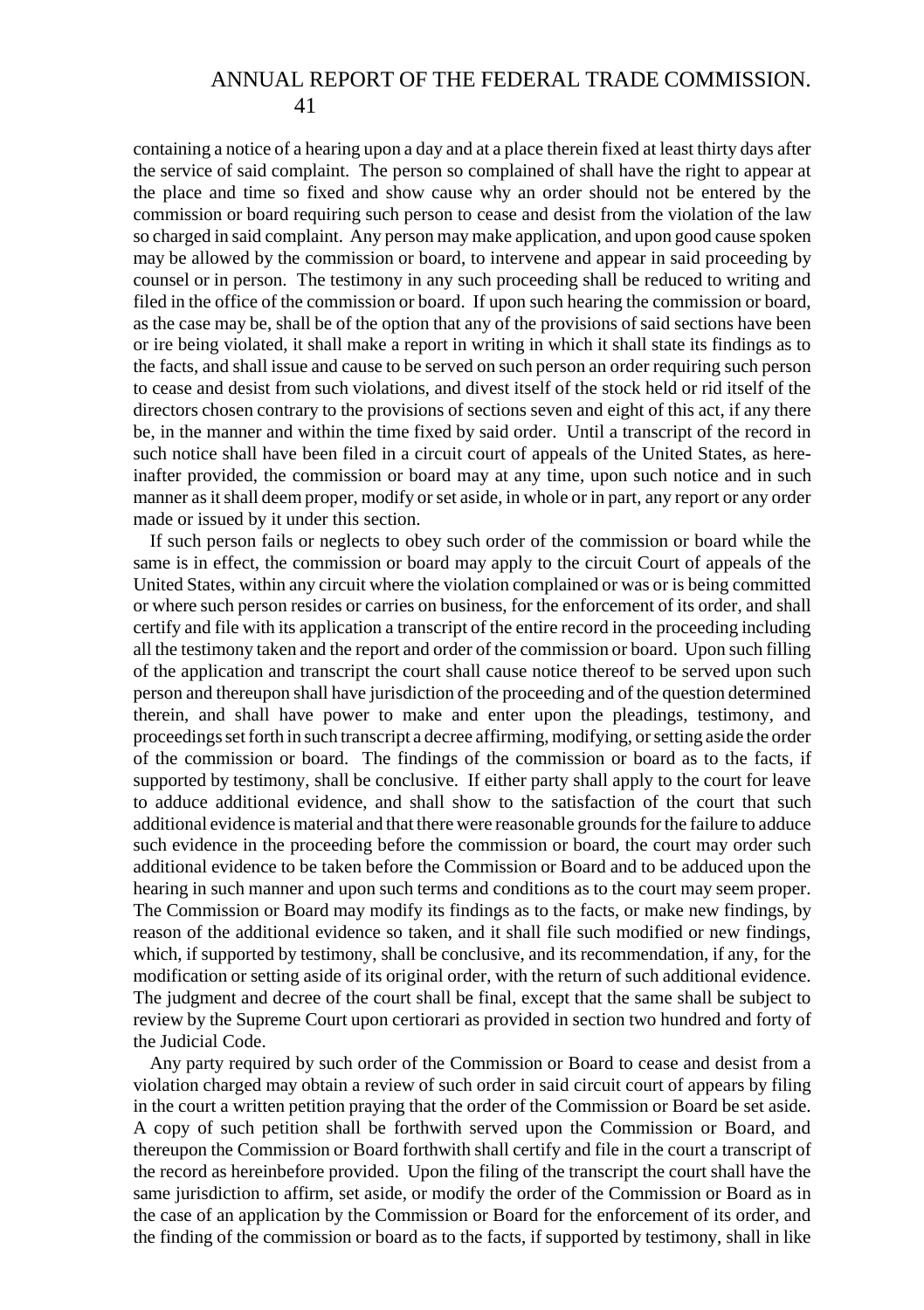manner be conclusive.

The jurisdiction of the circuit court of appeals of the United States to enforce, set aside, or modify orders of the commission or board shall be exclusive.

Such proceedings in the circuit court of appeals shall be given precedence. over other cases pending therein, and shall be in every way expedited. No order of the commission or board or the judgment of the court to enforce the same shall in any wise relieve or absolve any person from any liability under the antitrust acts.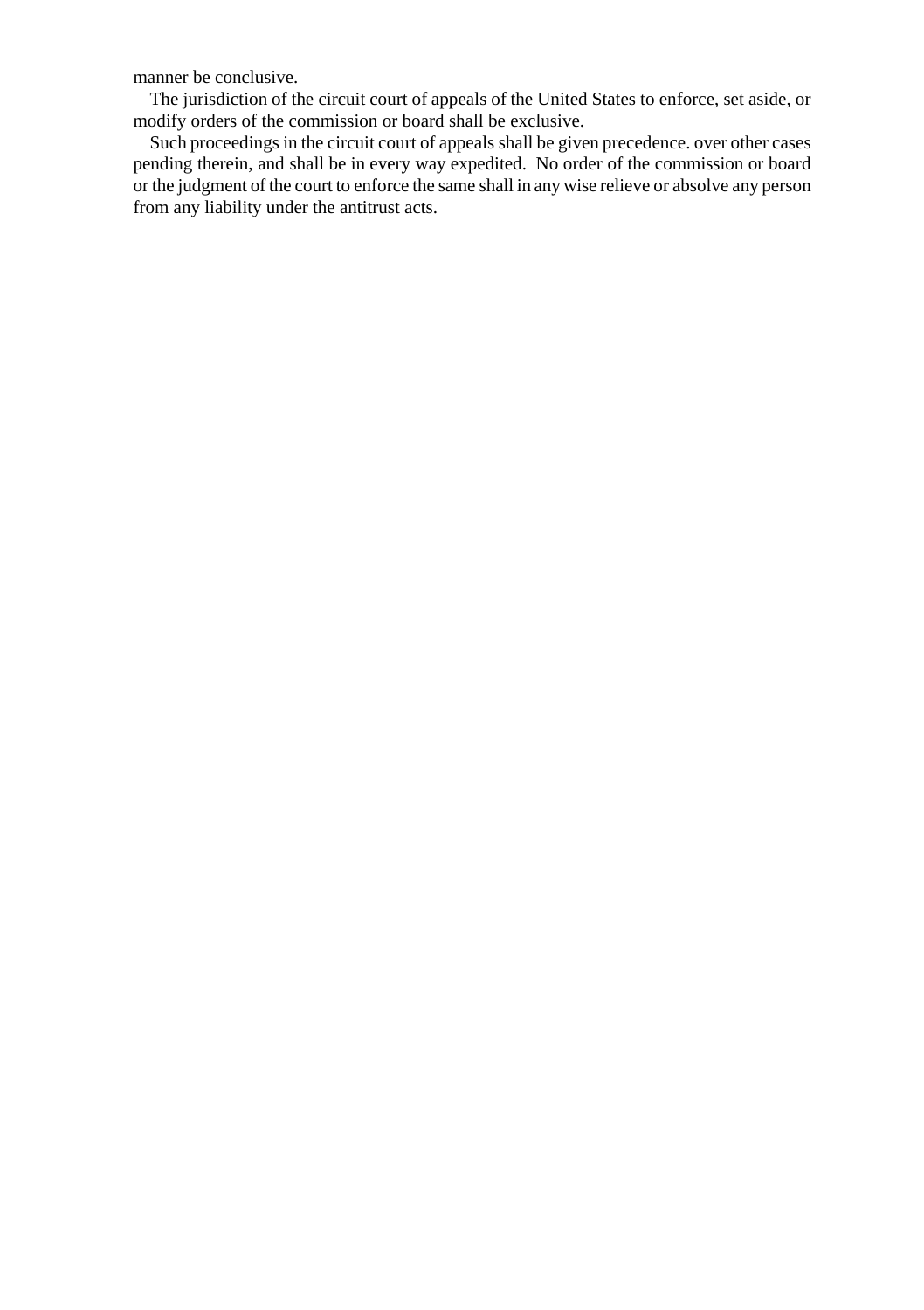#### 42 ANNUAL REPORT OF THE FEDERAL TRADE COMMISSION.

Complaints, orders, and other processes of tile commission or board under this section may be served by anyone duly authorized by the commission or board, either (a) by delivering a copy thereof to the person to be served. or to a member of the partnership to be served, or to the president, secretary, or other executive officer or a director of the corporation to be served; or (b) by leaving a copy thereof at the principal office or place of business of such person; or (c) by registering and mailing a copy thereof addressed to such person at his principal office or place of business. The verified return by tile person so serving said complaint, order, or other process setting forth the manner of said service shall be proof of the same, and the return post-office receipt for said complaint, order, or other process registered and mailed as aforesaid shall be proof of tile service of the same.

Approved, October 15, 1914.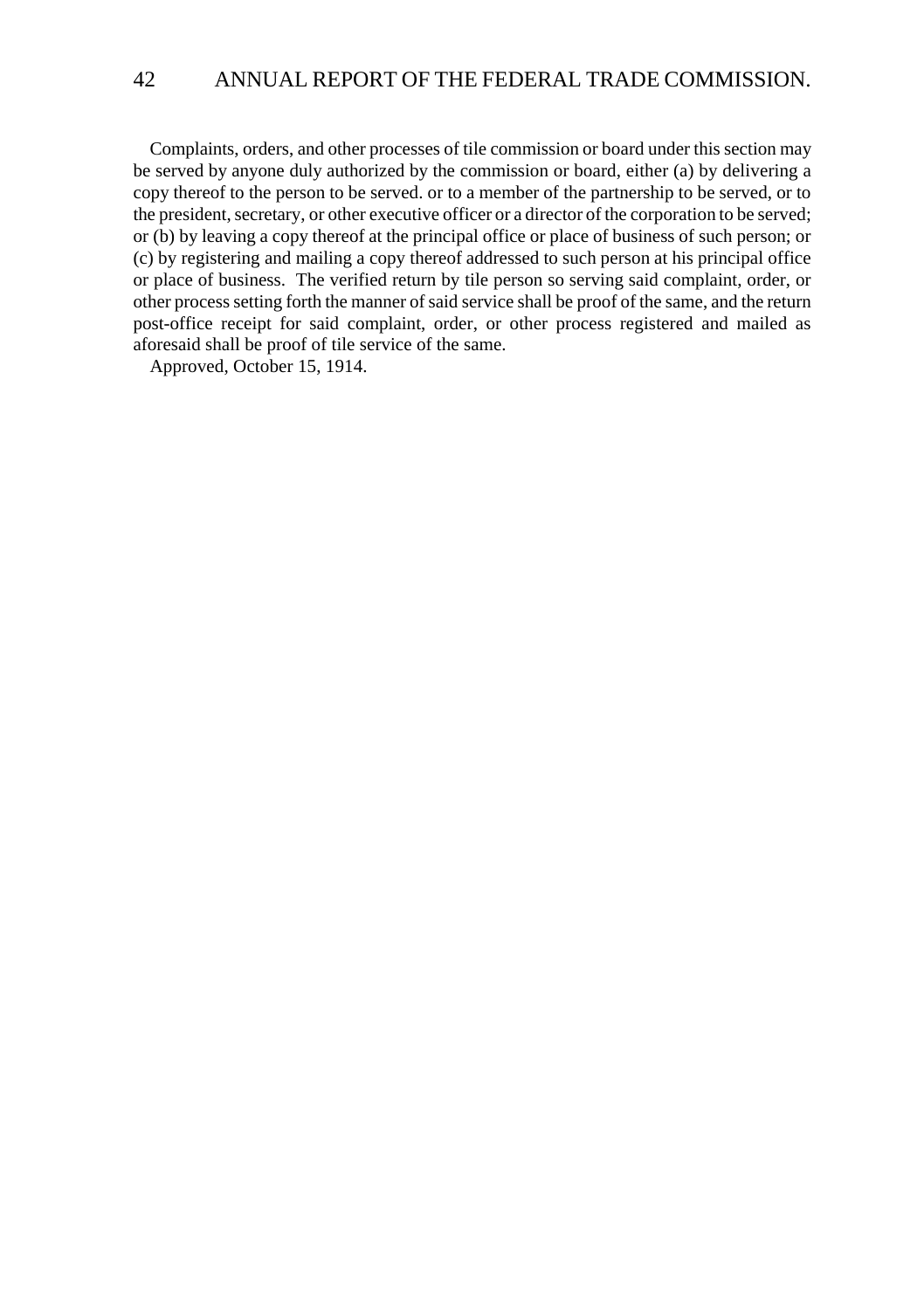#### EXHIBT 3.

#### RULES OF PRACTICE BEFORE THE FEDERAL TRADE COMMISSION.

#### I. SESSIONS.

The principal office of the commission at Washington, D.C., is open each business day from 9 a.m. to 4:30 p.m. The commission may meet and exercise all its powers at any other place, and may, by one or more of Us members, or by such examiners as it may designate, prosecute any inquiry necessary to its duties in any part of the United States.

Sessions of the commission for hearing contested proceedings will be held as ordered by the commission.

Sessions ofthe commission for the purpose of making orders and for the transaction of other business, unless otherwise ordered, will be held at the office oftheCommission atWashington, D. C., on each business day at 10.30 a.m. Three members of the commission shall constitute a quorum for the transaction of business.

All orders of the commission shall be signed by the Secretary.

#### II. COMPLAINTS.

Anyperson partnership, corporation, or association may apply to the Commission to institute a proceeding in respect to any violation of law over which the commission has jurisdiction.

Such application shall be in writing, signed by or in behalf of the applicant, and shall contain a short and simple statement of the facts constituting the alleged violation of law and the name and address of the applicant and of the party complained of.

The Commission shall investigate the matters complained ofin such application, and if upon investigation the Commission shall have reason to believe that there is a violation of law over which the Commission has jurisdiction, tile Commission shall issue and serve upon the party complained of a complaint, stating its charges and containing a notice of a hearing upon a day and at a place therein fixed at least 40 days after the service of said complaint.

#### III. ANSWERS.

Within 30 days from the service of the complaint, unless such time be extended by order of the commission, the defendant shall file with the commission an answer to the complaint. Such answer shall contain a short and simple statement of the facts which constitute the ground of defense. It shall specifically admit or deny or explain each of the facts alleged in the complaint, unless the defendant is without knowledge, in which case lie shall so state, such statement operating as a denial. Answers in typewriting must be on one side of the paper only, on paper not more then 8 ½ inches wide and not more than 11 inches long, and weighing not less then 16 pounds to the ream, folio base, 17 by 22 Inches, with left-hand margins not less than 1 ½ inches wide, or they may be printed in 10 or 12 point type on good unglazed paper 8 inches wide by 10 ½ inches long, with inside margins not less than 1 inch wide.

#### IV. SERVICE.

Complaints, orders, and other processes of the Commission may be served by anyone duly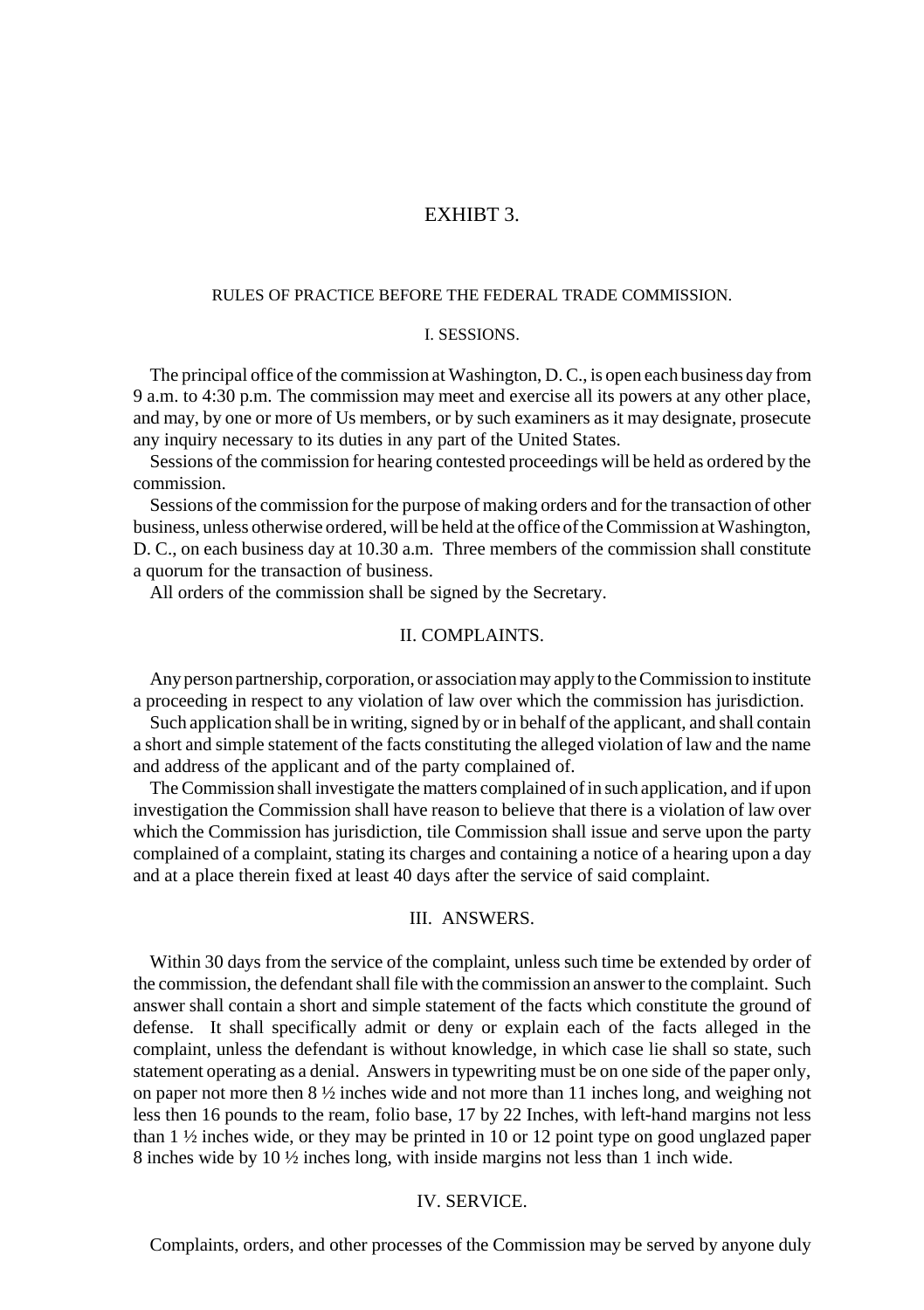authorized by the Commission, either (a) by delivering a copy thereof to the person to be served, or to a member of the partnership to be served, or to the president, secretary, or other executive officer, or a director of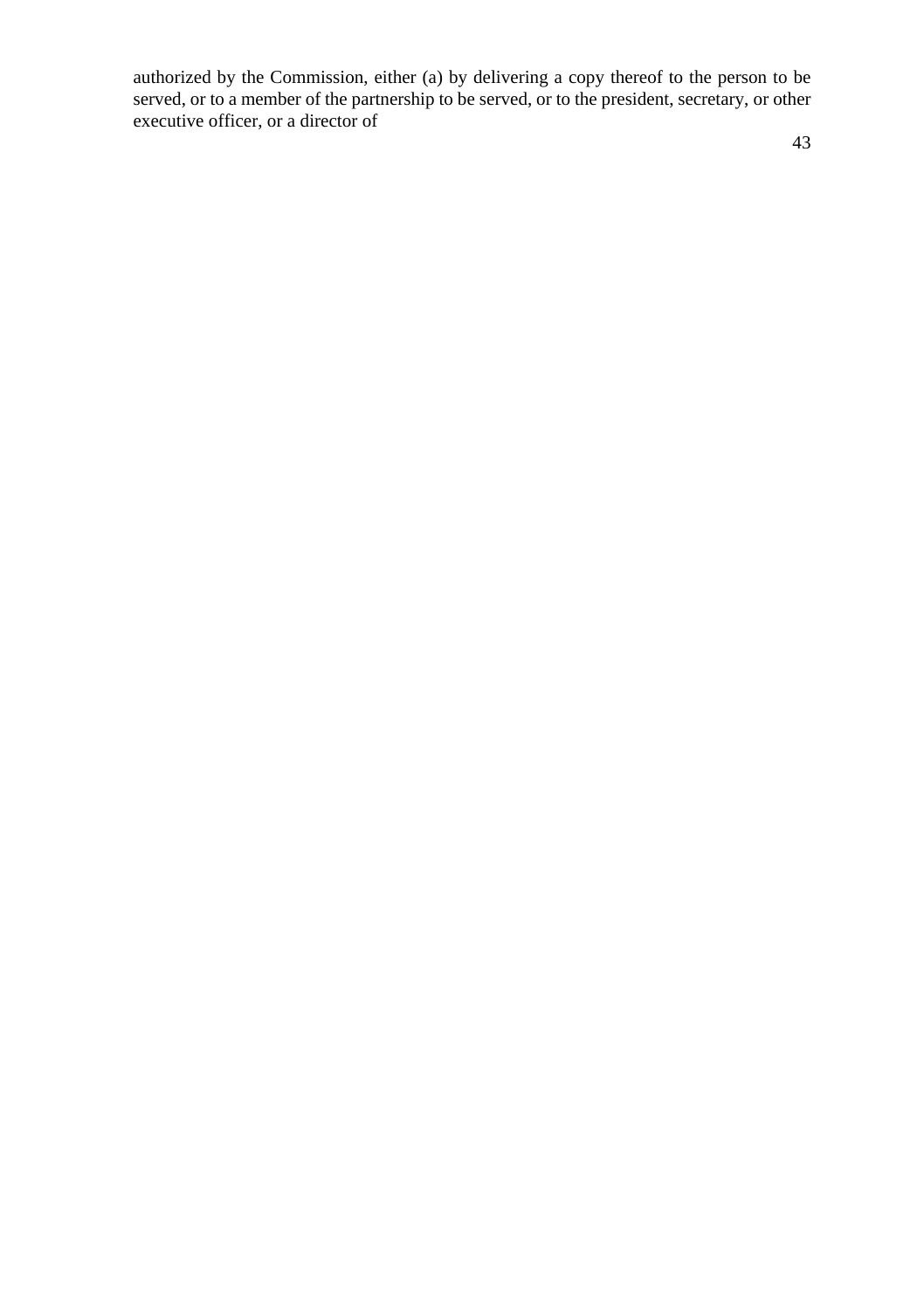the corporation or association to be served; or (b) by leaving a copy thereof at the principal office or place of business of such person, partnership, corporation, or association; or (c) by registering and mailing a copy thereof addressed to such person, partnership, corporation, or association at his or its principal office or place of business. The verified return by the person so serving said complaint, order, or other process, setting forth the manner of said service, shall be proof of the same, and the return post-office receipt for said complaint, order, or other process, registered and mailed as aforesaid, shall be proof of the service of the same.

#### V. INTERVENTION.

Any person, partnership, corporation, or association desiring to intervene in a contested proceeding shall make application in writing, setting out the grounds on which lie or it claims to be interested. The commission may, by order, permit intervention by counsel or in person to such extent and upon such terms as it shall deem just.

Applications to intervene must be on one side of the paper only, on paper not more than 8 ½ inches wide and not more than 11 inches long, and weighing not less than 16 pounds to the ream, folio base, 17 by 22 inches, with left-hand margin not lessthan 1 ½ inches wide, or they may be printed in 10 or 12 point type on good unglazed paper 8 inches wide by 10 ½ inches long, with inside margins not less than 1 inch wide.

#### VI. CONTINUANCES AND EXTENSIONS OF TIME.

Continuances and extensions of time will be granted at the discretion of the Commission.

#### VII. WITNESSES AND SUBPOENAS:

Witnesses shall be examined orally, except that for good and exceptional cause for departing from the general rule the Commission may permit their testimony to be taken by deposition. Subpoenas requiring the attendance of witnesses from any place in the United States at any

designated place of hearing may be issued by any member of the Commission.

Subpoenas for the production of documentary evidence (unless directed to issue by a commissioner upon his own motion) will issue only upon application in writing, which must be verified and must specify, as near as may be, the documents desired and the facts to be proved by them.

Witnesses summoned before the commission shall be paid the same fees and mileage that are paid witnesses in the courts of the United States, and witnesses whose depositions are taken, and the persons taking the same, shall severally be entitled to the same fees as are paid for like services in the courts of the United States.

#### VIII. TIME FOR TAKING TESTIMONY.

Upon the joining of issue in a proceeding by the Commission the examination of witnesses therein shall proceed with all reasonable diligence and with the least practicable delay. Not less than 5 nor more than 10 days' notice shall be given by the Commission to counsel or parties of the time and place of examination of witnesses before the Commission, a commissioner, or an examiner.

#### IX. OBJECTIONS TO EVIDENCE.

Objections to the evidence before the Commission, a commissioner, or an examiner shall, in any proceeding, be in short form, starting the grounds of objections relied upon, and no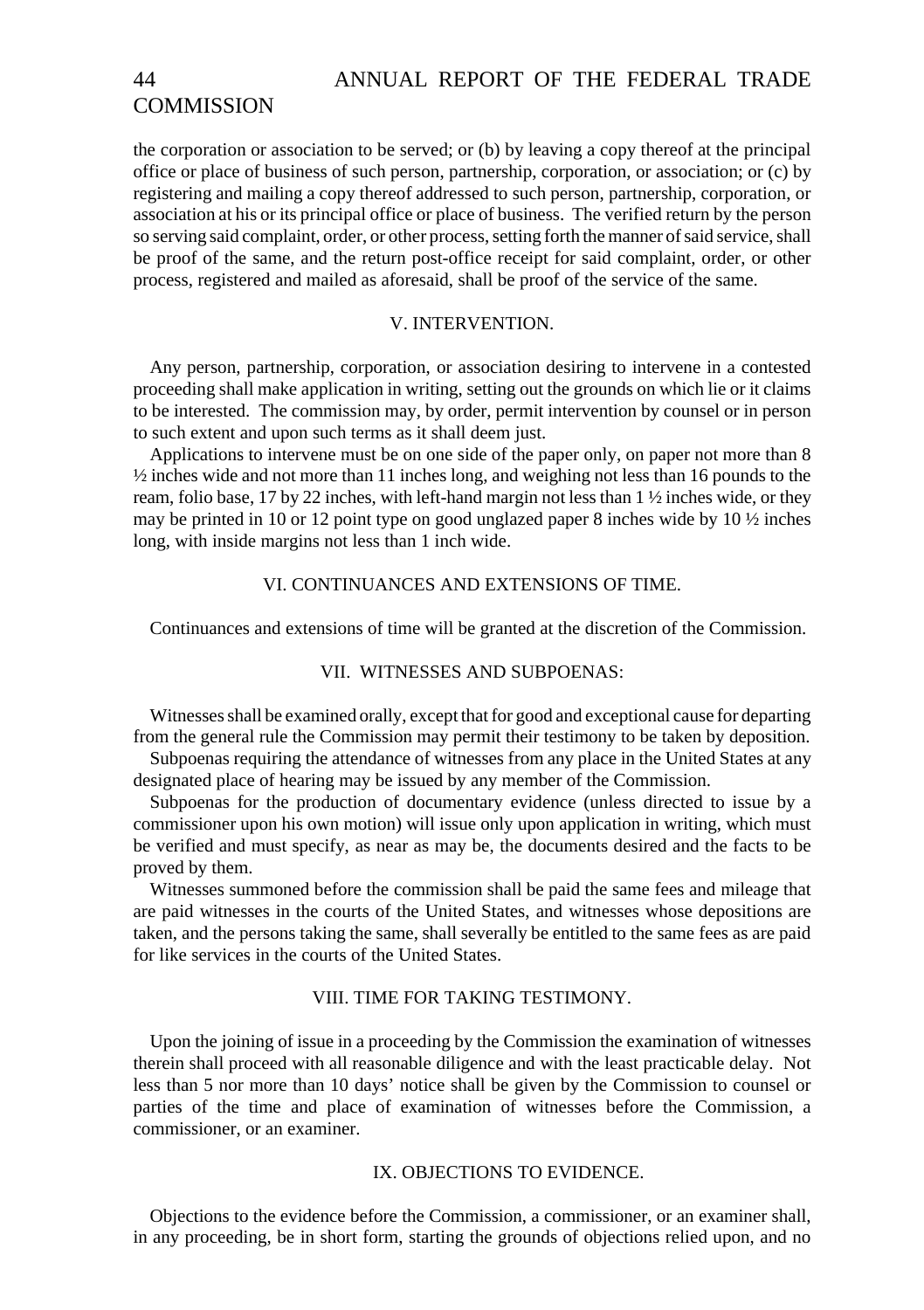transcript filed shall include argument or debate.

#### X. MOTIONS.

A motion in a proceeding by the Commission shall briefly state the nature of the order applied for, and all affidavits, records, and other papers upon which the same is founded, except such as have been previously filed or served in the same proceeding, shall be filed with such motion and plainly referred to therein.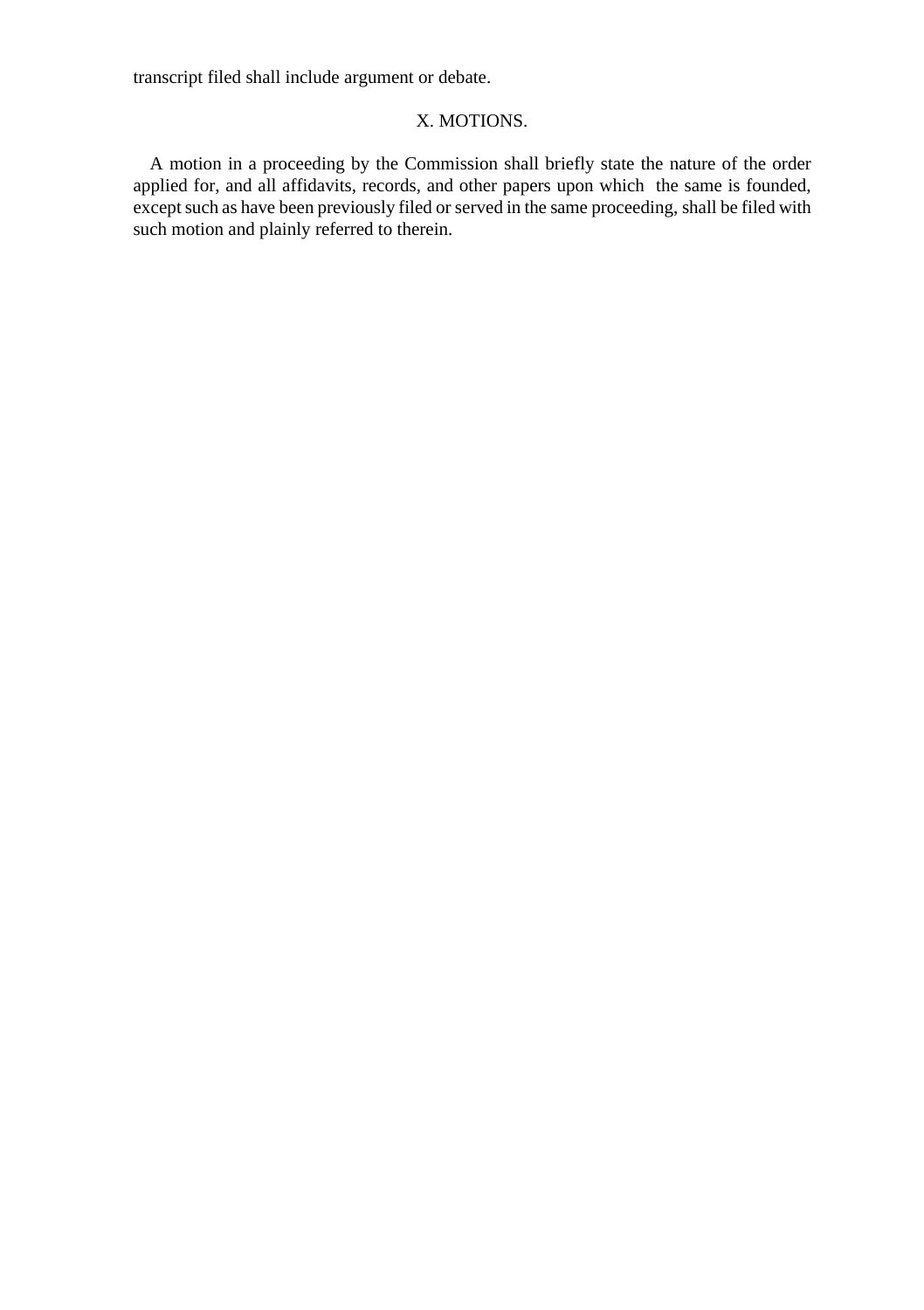## ANNUAL REPORT OF THE FEDERAL TRADE COMMISSION. 45

#### XI. HEARINGS ON INVESTIGATIONS.

Wben a matter for investigation is referred to a single commissioner for examination or report, such commissioner may conduct or hold conferences or hearings thereon, either alone or with other commissioners who may sit with him, and reasonable notice of the time and place of such hearings shall be given to parties in interest and posted.

The general counsel or one of his assistants, or such other attorney asshall be designated by the Commission, shall altend and conduct such hearings, and such hearings may, in the discretion of the commissioner holding same, be public.

#### XII. DEPOSITIONS IN CONTESTED PROCEEDINGS.

The commission may order testimony to be taken by deposition in a contested proceeding. Depositions may be taken before any person designated by the commission and having power to administer oaths.

Any party desiring to take the deposition of a witness shall make application in writing, setting out the reasons why such deposition should be taken, and stating the time when, the place where, and the name and post-office address of the person before whom it is desired the deposition be taken, the name and post-office address of the witness, and the subject matter or matters concerning which the witness is expected to testify. If good cause be shown, the commission will make and serve upon the parties of their attorneys an order wherein the commission shall name the witness whose deposition isto be taken, and specify the time when, the place where, and the person before whom the witnessisto testify, butsuch time and place, and the person before whom the deposition is to be taken, so specified in the commission's order, may or may not be the same as those named in said application to the Commission.

The testimony of the witness shall be reduced to writing by the officer before whom the deposition is taken, or under his direction, after which the deposition shall be subscribed by the witness and certified in usualformby the officer. After the deposition has been so certified itshall, together with a copy thereof made by such officer or under his direction, be forwarded by such officer under seal in an envelope addressed to the commission at its office in Washington, D. C. Upon receipt of the deposition and copy the commission shall file in the record in said proceeding such deposition and forward the copy to the defendant or the defendant's attorney.

Such depositions shall be typewritten on one side only of the paper, which shall be not more than 8 ½ inches wide and not more than 11 inches long and weighing not less than 16 pounds to the ream, folio base, 17 by 22 inches, with left-hand margin not less than 1 ½ inches wide.

No deposition shall be taken except after at least 6 days' notice to the parties, and where the deposition is taken in a foreign country such notice shall be at least 15 days.

No deposition shall be taken either before the proceeding is at issue, or, unless underspecial circumstances and for good cause shown, within 10 days priorto the date ofthe hearing thereof assigned by the commission, and where the deposition istaken in a foreign country itshall not be taken after 30 days prior to such date of hearing.

#### XIII. DOCUMENTARY EVIDENCE.

Where relevant and material matter offered in evidence is embraced in a document containing other matter not material or relevant and not intended to be put in evidence, such document will not be filed, but a copy only of such relevant and material matter shall be filed.

#### XIV. BRIEFS.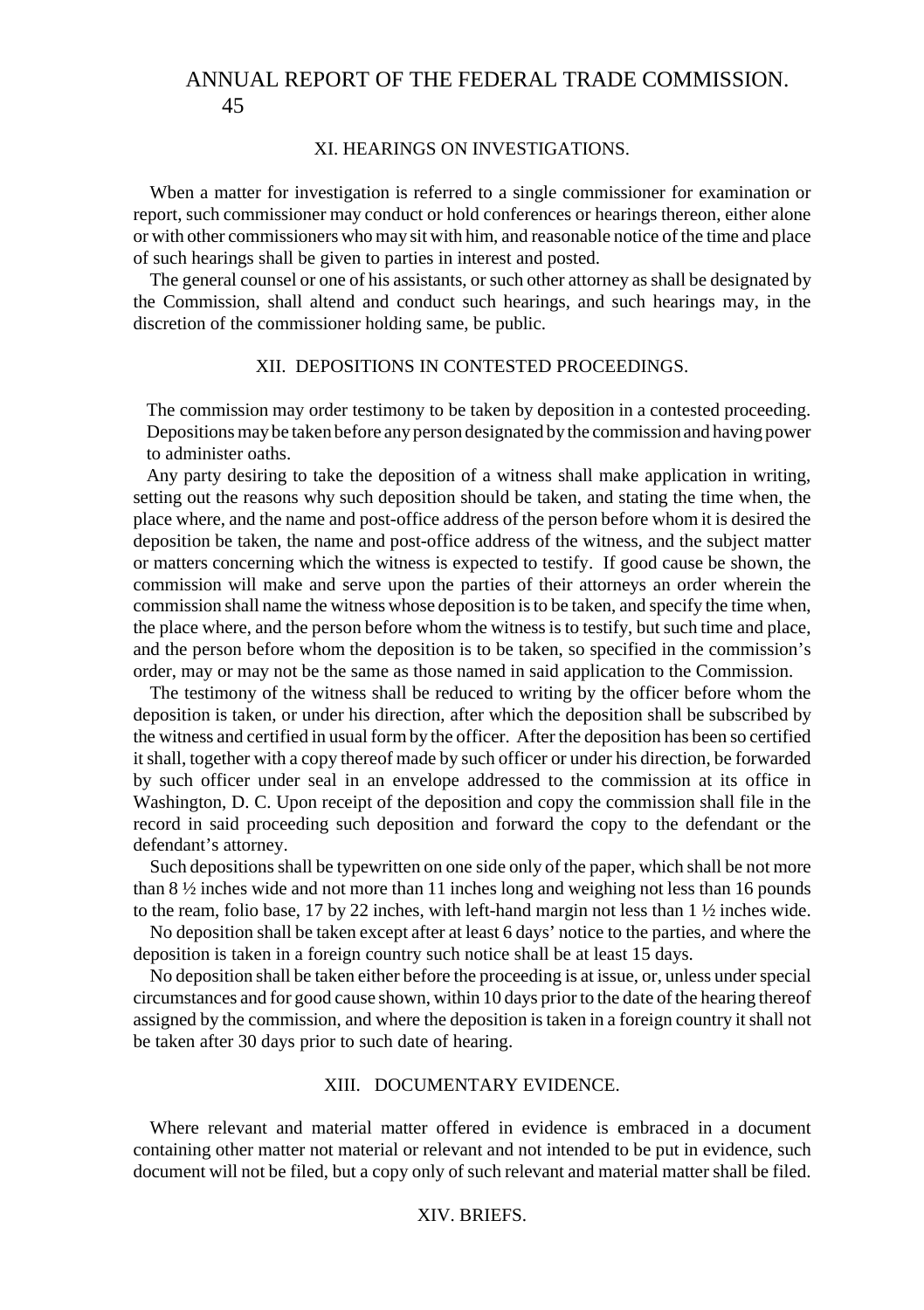Unless otherwise ordered, briefs may be filed at the close of the testimony in each contested proceeding. The presiding commissioner or examiner shall fix the time within which briefs shall be filed and service thereof shall be made upon the adverse parties.

All briefs must be filed with tile secretary and be accompanied by proof of service upon the adverse parties. Fifteen copies of each brief shall be furnished for the use of the commission, unless otherwise ordered.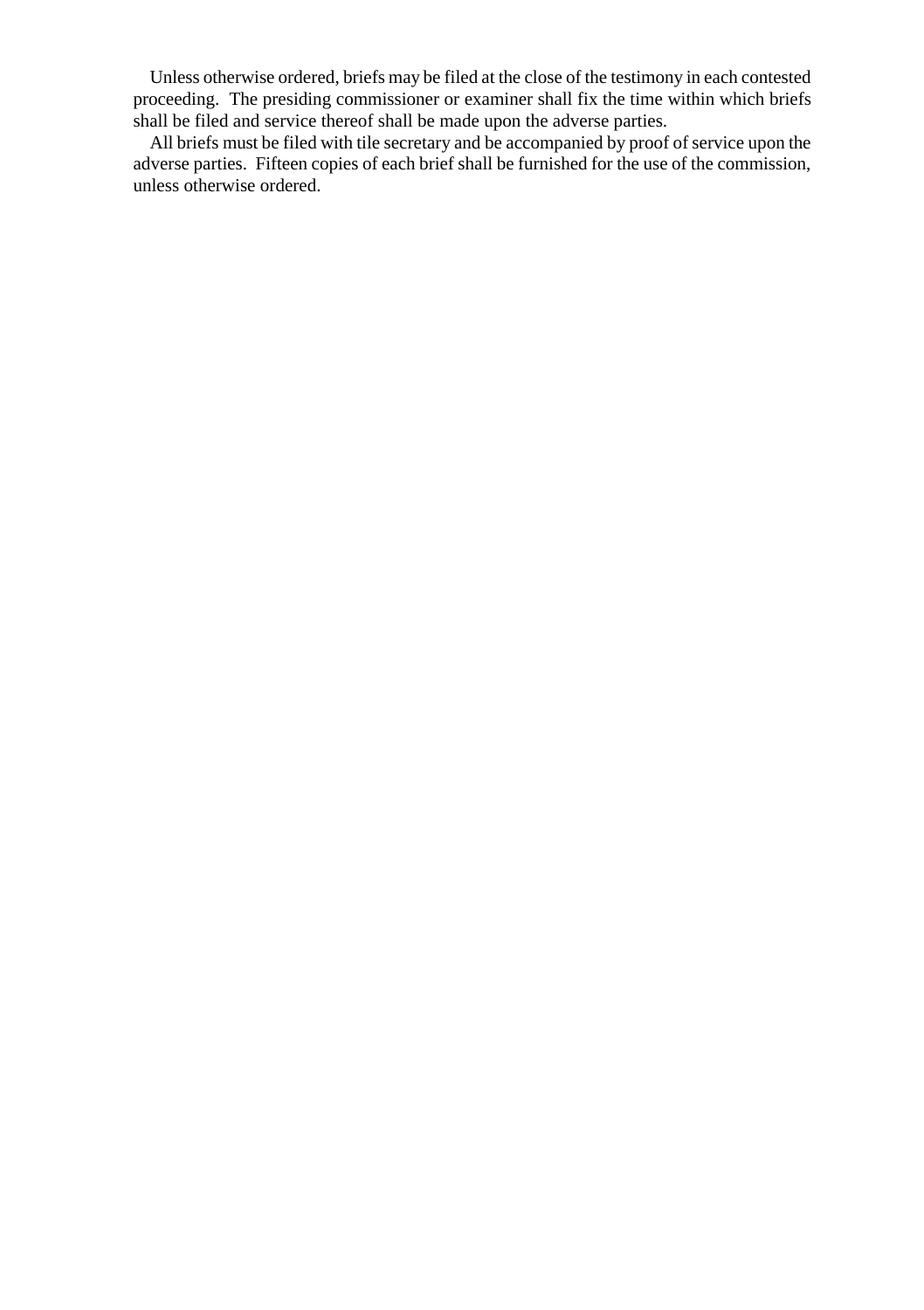Application for extension of time in which to file any brief shall be by petition in writing, Stating the facts upon which the application rests, which must be filed with the commission at least 5 days before the time for filing the brief.

Every brief shall contain, in the order here stated--

(1) A concise abstract, or statement of the case.

 (2) A brief of the argument, exhibiting, a clear statement of the points of fact or law to be discussed, with the reference to the pages of the record and the authorities relied upon in support of each point.

Every brief of more than 10 pages shall contain on its top fly leaves a subject index with page references, the subject index to be supplemented by a list of all cases referred to, alphabetically arranged, together with references to pages where the cases are cited.

Briefs must be printed in 10 or 12 point type on good unglazed paper 8 inches *by* 101 inches, with inside margins not less than 1 inch wide, and with double leaded text and single-leaded citations.

Oral arguments will be had only as ordered by the commission.

#### XI. ADDRESS OF THE COMMISSION.

All communications to the commission must be addressed to Federal Trade Commission, Washington, D. C., unless otherwise specifically directed.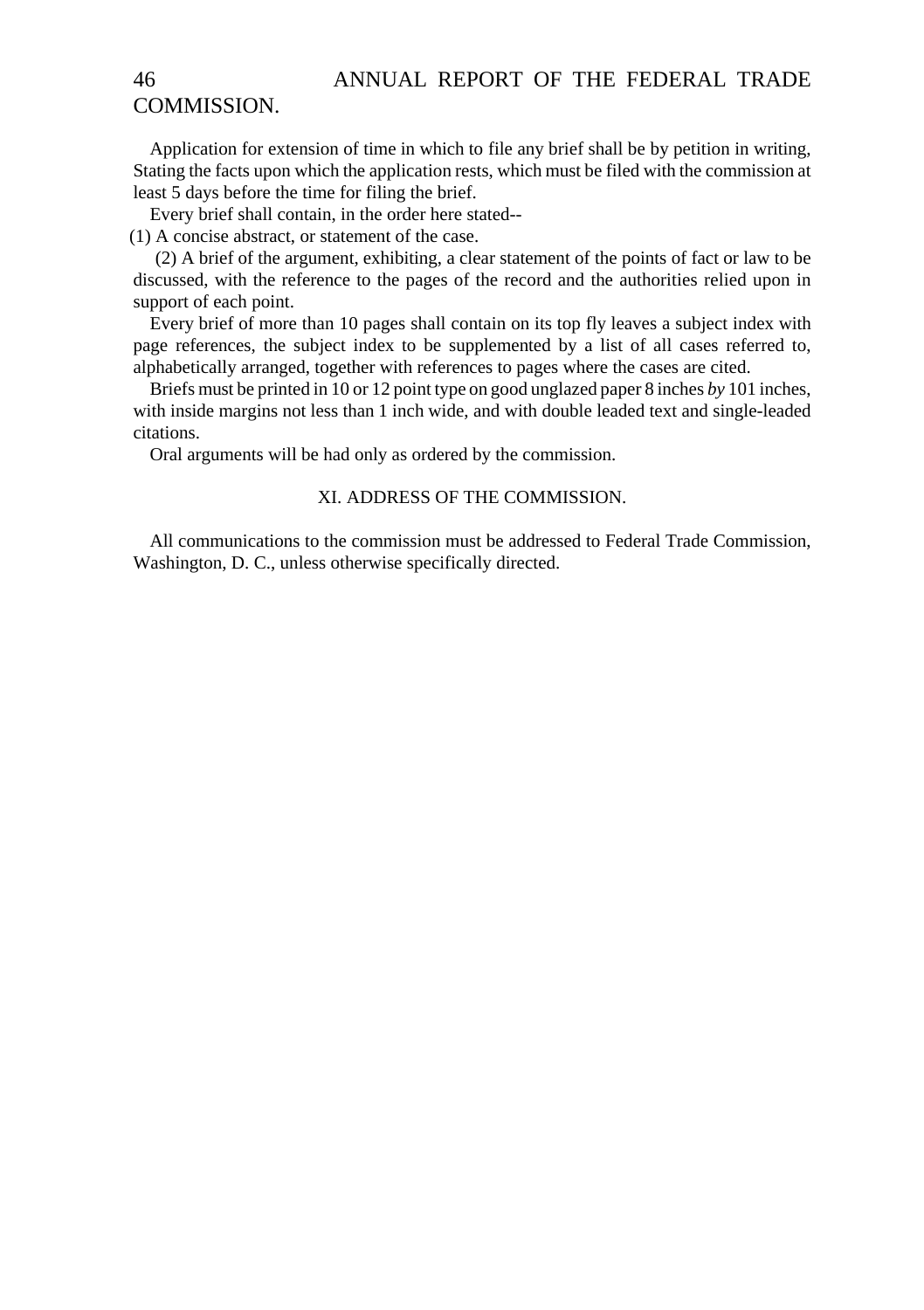#### EXHIBIT 4.

#### CONFERENCE RULINGS OF THE FEDERAL TRADE COMMISSION.

#### EXPLANATORY NOTE.

The following are rulings of the Commission in conference which are published as being of public interest. Future rulings will be announced from time to time through the public press and subsequently compiled and Issued by the Commission in successive bulletins. The rulings are published for the information of business men engaged in interstate commerce and others interested in the work of the Commission. They are not decisions in formal proceedings, but merely expressions of the opinion of the Commission on applications for the issuance of complaints and informal inquiries with regard to particular facts which involve the interpretation and construction of the Federal Trade Commission Act and of those sections of the Clayton Act with the enforcement of which the Commission is charged.

While these rulings may be regarded as precedents in so far as they are applicable in proceedings before the Commission, a more extensive presentation of facts in later cases may result in their modification, and they should not, therefore, be regarded as conclusive in the determination by the Commission of any future action.

Copies may he obtained by those interested on application to the Secretary of the Commission.

l. **Public interest--Competitive method discontinued** --On application for the issuance of a complaint, it appeared that a corporation engaged in the refining and sale of cane sugar, whose principal market is in the State in which its refinery is located, alleged that a larger corporation, having refineries located in other States and disposing of its product in interstate commerce in many states, refined and sold exclusively in the State of the applicant and in competition with it sacked sugar which is branded "pure cane fine granulated sugar." The applicant alleged that this sugar is not a standard fine granulated sugar is the branding leads consumers as well as many in true trade to believe, but what is known as "off" sugar in the manufacture of which an expensive part of the refining process which is necessary to extract the final residue of from 2 to 3 per cent of molasses is omitted; that this "off" sugar is sold to jobbers at about 10 cents per hundred pounds less than the market price for standard granulated sugar; and that by reason of the alleged false brand or label on the sacks retailers and consumers are deceived into the belief that they are buying granulated sugar equal to standard. As a result, the applicant stated, it was compelled to meet the competition of this "off" sugar in the sale of its standard fine granulated sugar, in the manufacture of which it uses the complete refining process, a part of which its competitor omits in manufacturing the "off" sugar.

Upon consideration of the above allegations, the Commission, having instituted an investigation, and shortly thereafter the corporation complained of having issued a notice to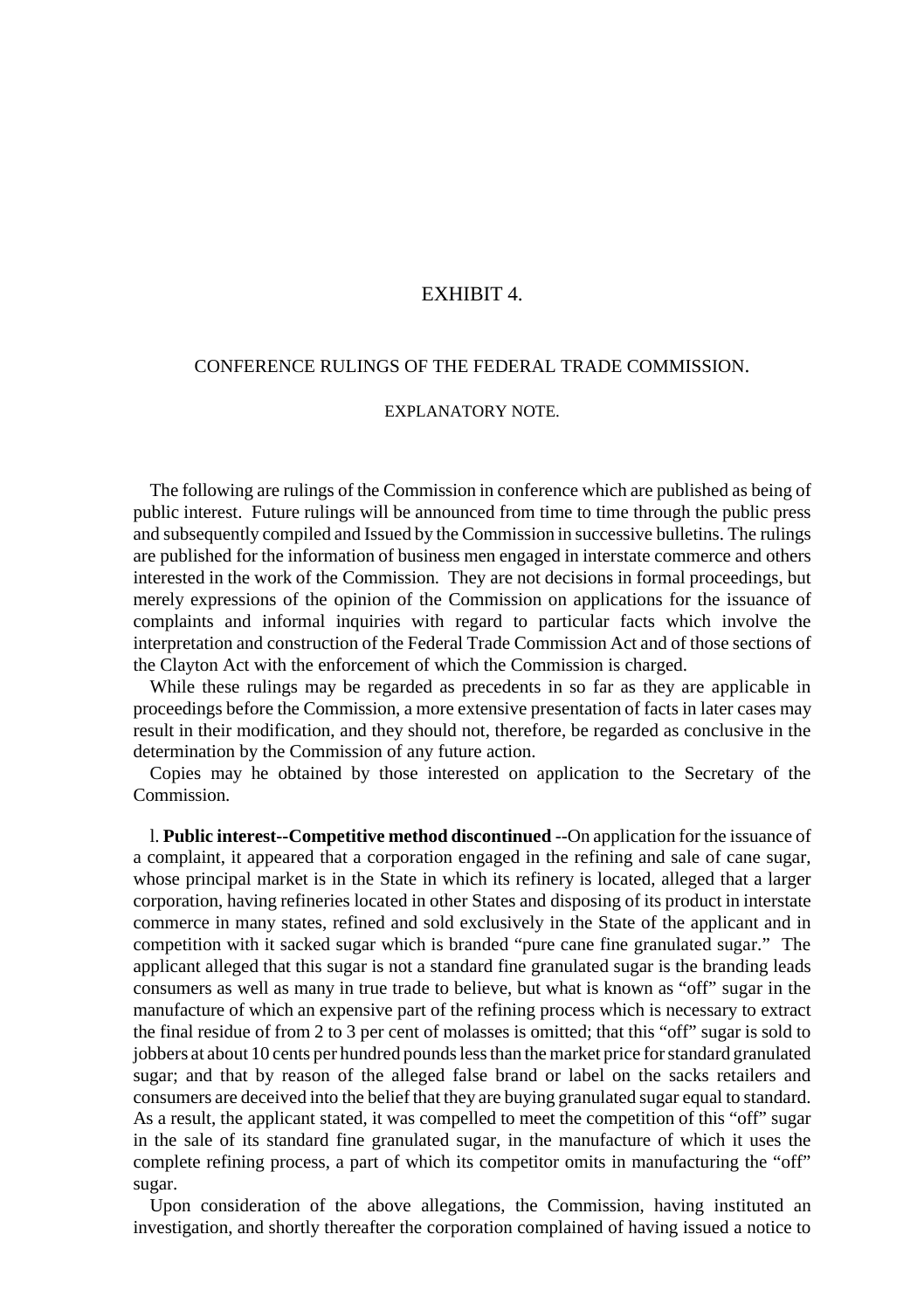the trade announcing that it had discontinued the sale of the "off" brand of sugar, and the applicant requesting to be permitted to withdraw its application, and the corporation complained of assuring the Commission that it had discontinued the sale of sugar branded in the manner complained of and had no intention of resuming the sale of this package: *Held*, That the method of competition complained of having been permanently discontinued, it does not appear to the Commission that a proceeding by it in respect thereof would be to the interest of the public.

**2. Public interest--Competitive method discontinued.--**On application for the issuance of a complaint, it appeared that a manufacturer engaged in interstate commerce issued a publication in which, under the guise of trade news,

47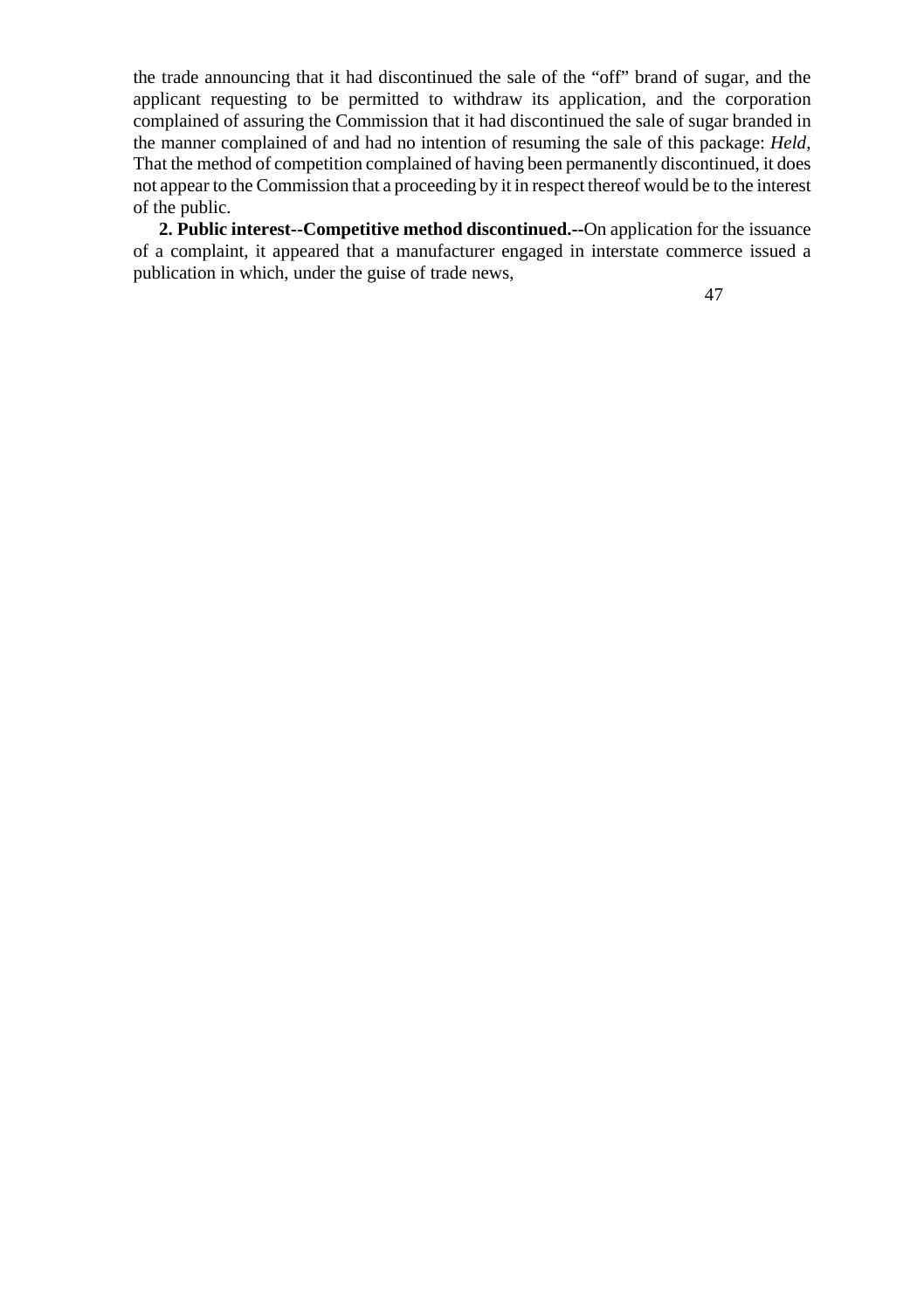misinformation of a character unfair and detrimental to the applicant's business was circulated. Upon investigation by the Commission the applicant advised that the use of the alleged unfair method had been discontinued and the party complained of assured the Commission that its policy had changed with a change of management and no such practice would in the future be engaged in either against the applicant or any other competitor. *Held*, That the method of competition complained of having been permanently discontinued, it does. not appear to the Commission that a proceeding by it in respect thereof would be to the interest of the public.

**3**. **Public interest--Competitive method discontinued.--**On application for the issuance of a complaint, it appeared that a typewriter rebuilding company engaged in interstate commerce had circulated among dealers in various States a letter falsely stating that a competitor'sfactory in the Middle West had been removed to the East, and that for thisreason many of its customers in Central and Western States would make new arrangements for obtaining typewriters. The party complained ofsubsequently advised the Commission that the statement when made was believed to be true. It also sent a letter of retraction to all dealers receiving the first communication, and assured the Commission of its readiness to take any further action deemed necessary. The applicant, being advised of these facts, suggested that no further action be taken. *Held*, That the method of competition complained of having been permanently discontinued, it does not appear to the Commission that a proceeding by it in respect thereof would be to the interest of the public.

**4. Public interest--Competitive method discontinued.--**On application for the issuance of a complaint, it appeared that a manufacturer engaged in interstate commerce sent out a printed circular containing an alleged letter to it by a dissatisfied customer of the applicant, disparaging the quality of applicant's product, which letterthe applicant charged wasfictitious. Upon investigation, the Commission received assurancesfrom the concern complained of that it had discontinued the publication of the circular in question, and that in future it would not in its advertising matter refer in any way to the products of its competitors. *Held*, That the method of competition complained of having been permanently discontinued, it does not appear to the Commission that a proceeding by it in respect thereof would be to the interest of the public.

**5. Public interest-Competitive method discontinued.--**On application for the issuance of a complaint, it appeared that an association of wagon peddlers, competing with a jobber, had, by threats of boycott, prevailed on a manufacturing engaged in interstate commerce to refuse to sell to such jobber. Shortly after an investigation was started the commission was advised by the jobber that the manufacturer had resumed selling to it. Assurances were also given the Commission by the manufacturer that the jobber would not in future be denied the privilege of buying from it by reason of the threatened boycott. *Held*, That the matter having been satisfactorily adjusted as between the parties, it does not appear to the Commission that a proceeding by it in respect thereof would be to the interest of the public.

**6. Exclusive territory--Refusal to sell.--**On application for the issuance of a complaint, it appeared that amanufacturer engaged in interstate commerce having designated an exclusive dealer in a certain local territory, refused to sell to another dealer within this territory. It further appeared that such exclusive dealer was under no obligation to refrain from dealing in the products of other manufacturers of the same commodity. Held, That neither the Federal Trade Commission Act nor the Clayton Act prohibits manufacturers selling their product exclusively through one dealer in a given territory. A refusal to sell others in such territory, under such circumstances, is not unlawful.

**7. Manufacturers engaged in interstate commerce, irrespective of the size of their business, and all wholesalers so engaged, subject to Clayton Act.--**On inquiry: *Held,* That allmanufacturers engaged in interstate commerce, irrespective ofthe size oftheir business, and all jobbers or wholesalers thus engaged, are subject to the provision's of the Clayton Act.

**8**. **The right of one manufacturer engaged in interstate commerce to buy out a**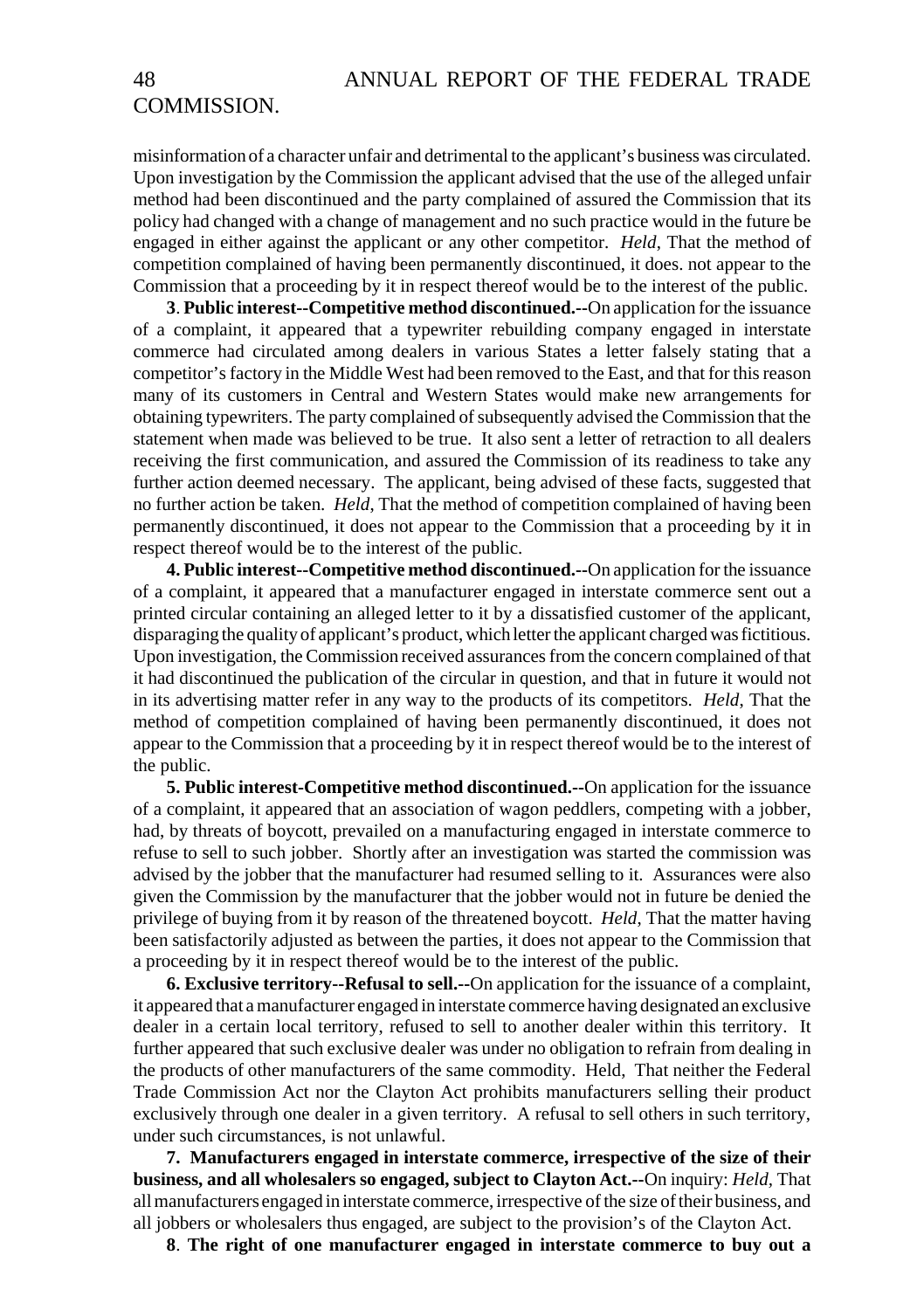**competitor, and jurisdiction of the commission in such matters.--**On inquiry asto the right of one manufacturer to buy out a competitor in the same line of business: *Held*, That the only jurisdiction of the Commission in respect of such transactions is to enforce the provisions of section 7 of the Clayton Act prohibiting the acquisition by any corporation engaged in interstate commerce of where the tendency of such acquisition may be to substantially lessen competi-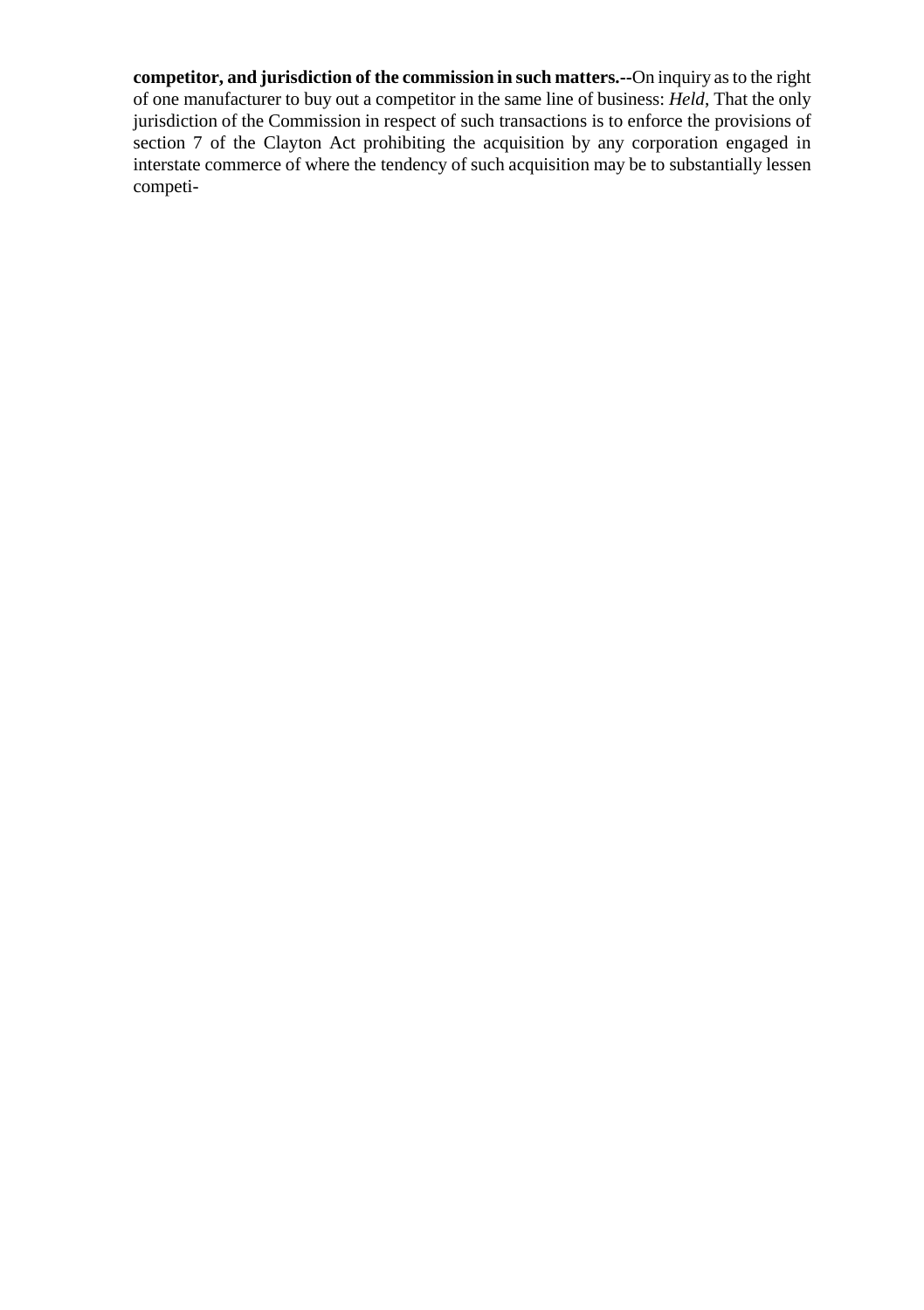### ANNUAL REPORT OF THE FEDERAL TRADE COMMISSION. 49

tion between such two corporations, or to restrain interstate commerce, or to create a monopoly; and also possibly to enforce section 5 of the Federal Trade Commission Act, if such purchase either of property or of capital stock in connection with other circumstances might constitute an unfair method of competition. *Held, also,* That the mere purchase ofthe property of such competitor other than capital stock is not prohibited by the Clayton Act or the Federal Trade Commission Act.

As to the validity of such purchase of property or capital stock under the Sherman Act, the Commission expresses no opinion.

9. **Exclusive agency.--**On inquiry by a piano manufacturer whether the following clause in a "consignment agreement" is in contravention of the Clayton Act, to wit:

*Item* 3. The factor shall offer, sell, or lease the pianos consigned to him by the consignor only to persons residing in the counties of  $\Box$  in the State of  $\Box$ , and shall not sell nor lease, during the life of this contract, any other pianos than those consigned by the said (piano manufacturer) .

*Held,* It appearing that the "consignment agreement" does not provide for a sale or lease of the goods of the principal to the person designated as "factor," but only for the establishment of an agency for the sale of the goods of the principal, therefore the use ofsuch clause does not appear to be in violation of section 3 of the Clayton Act.

10. **Directselling.--**On application forthe issuance of a complaint, it was alleged that certain mining operators were selling their product direct to consumers at wholesale prices, and coercing retail dealers into handling their product, either by threats to sell or by temporary arrangements for selling their product direct to consumers. Upon investigation by the Commission, it appeared that the operators were in fact selling their product direct to consumers, but that this method of competition was not used for purposes of coercion but was necessary in order to keep their product on the market. *Held,* That the sale by a mining operator of his product direct to the consumer is not of itself an unfair method of competition.

11. **Practice--Information respecting alleged violation of law submitted by parties not directly interested.--**On inquiry : *Held,* That the fact that a party complaining to the Commission has no direct interest and acts without specific authority from the parties alleged to be injured will not prevent the Commission from taking action if the matter presented is one properly within Its jurisdiction. It is the evident purpose of the law that action by the Commission should be taken regardless of the source of its information when it is as reason to believe that there is a violation of a law which it is empowered to enforce and that a proceeding by it in respect thereof would he to the interest of the public.

12. **Public interest--Violation of State statutes.--**On application for the issuance of a complaint it appeared that the commissioners of a certain county had appointed an employee of a bridge company to the position of county civil engineer, and that this situation made it possible for the company to secure information respecting the letting of bridge work which was not available to competing companies. It appears that the State law prohibits such engineer from being Interested, directly or indirectly, in any contract for the construction of bridges under his supervision. *Held,* That as the condition complained of may he corrected by resort to a State statute a proceeding will not be instituted in the absence of important considerations of public interest.

13.**Exclusive territory.--**On inquiryby amanufacturerwhethersection 3 oftheClaytonAct is violated by a contract containing the following clause:

In consideration of exclusive sale of your goods in\_\_\_\_\_ from date of this contract to March 1, 191<sub>\_\_</sub>, \_\_\_\_\_\_\_\_\_\_\_ agree to neither sell your goods outside of the territory heretofore reserved to, directly or indirectly, under penalty of paying all damages resulting from a violation of this clause and cancellation of this contract at the option of the manu-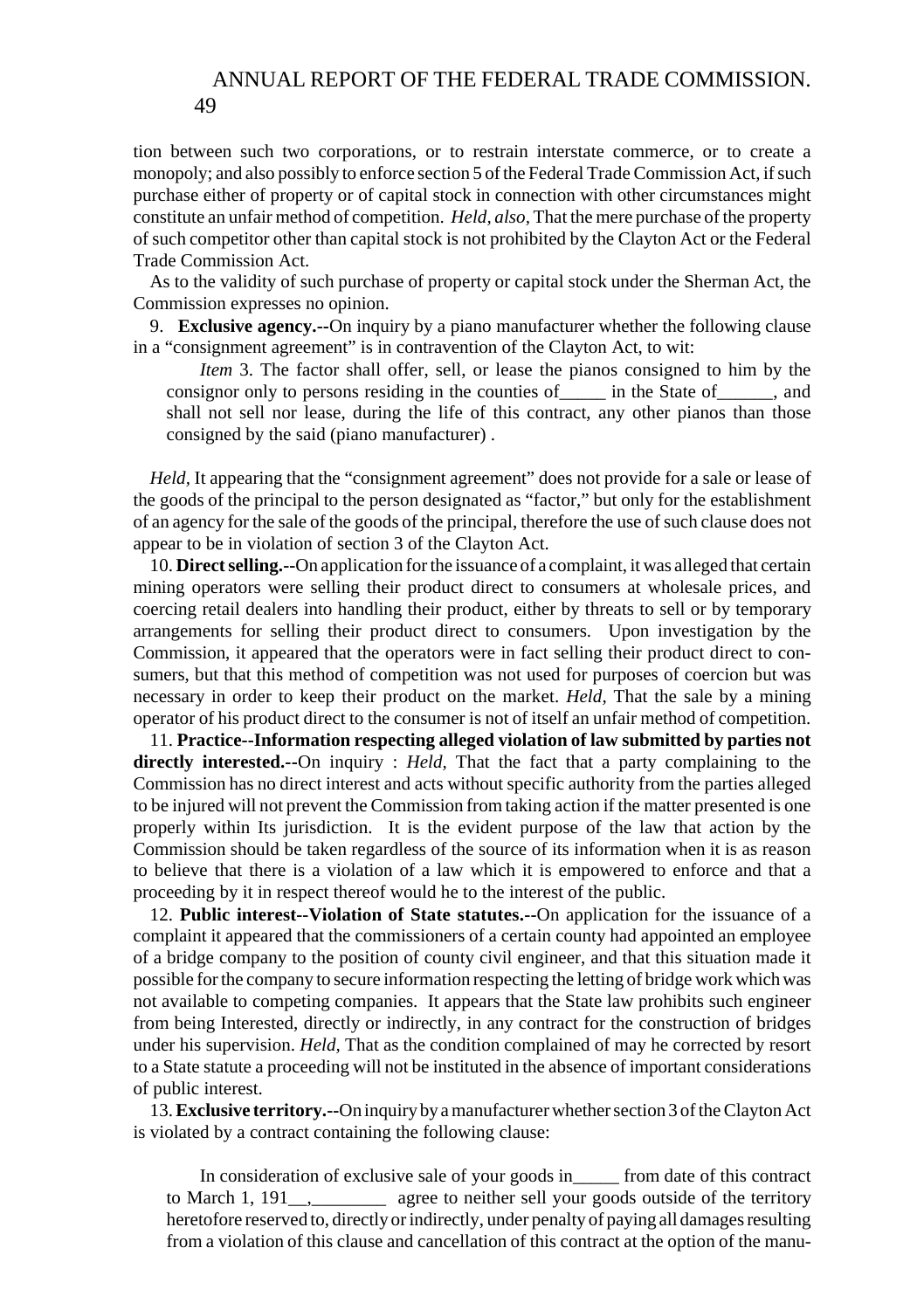facturer; nor to countermand this order except on payment to\_\_\_\_\_\_\_\_\_ Manufacturing Co., as liquidated damages, 20 per cent of the net amount of goods hereby purchased.

Held, That section 3 of the Clayton Act does not prohibit manufacturers selling their product exclusively through one dealer in a given territory and requiring the dealer not to sell their product outside of the territory assigned.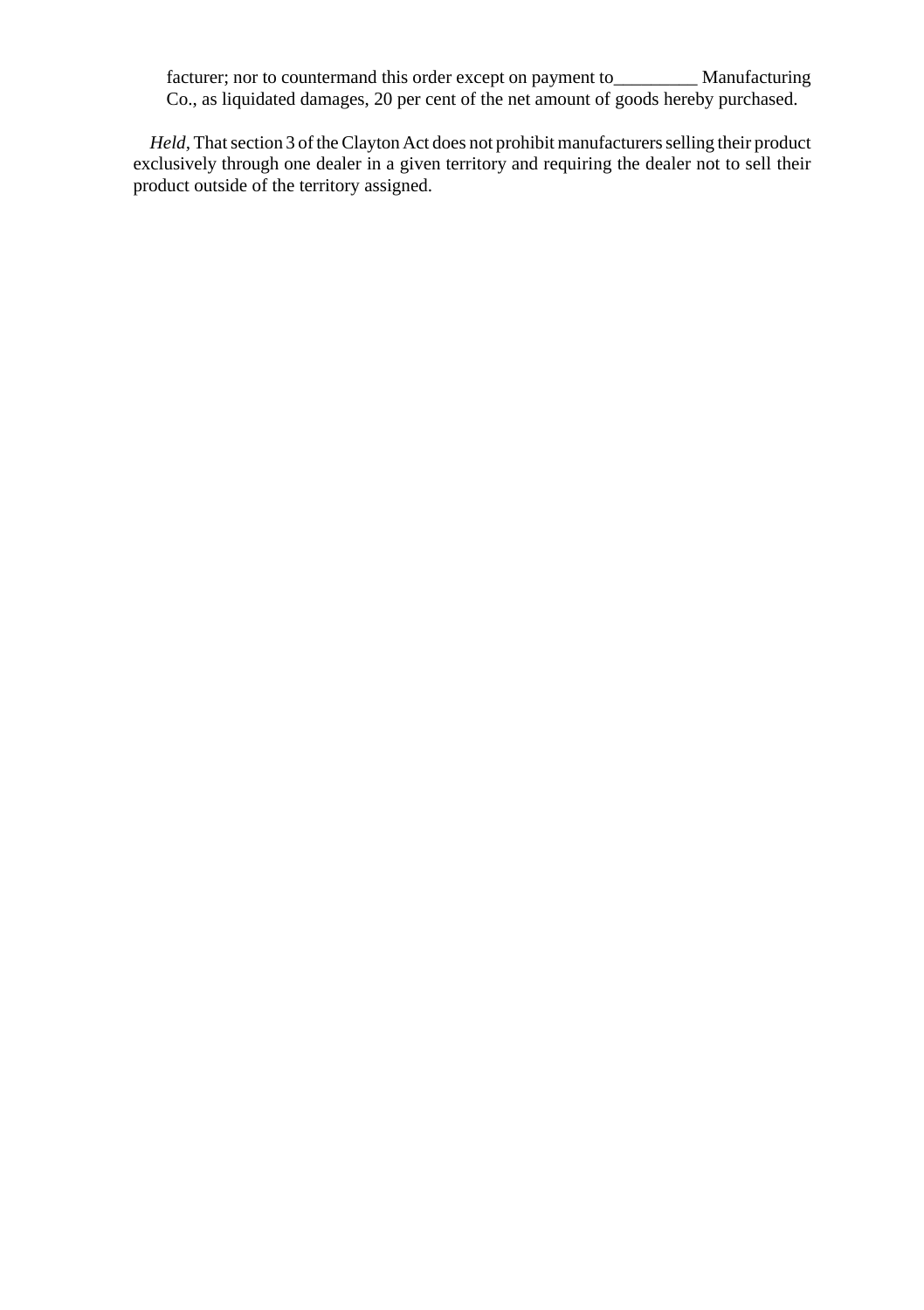14. **Refusal to sell.--**On application for the issuance of a complaint, it appeared that certain manufacturers, pursuant to their established sales policy of selling only to local retail dealers, refused to sell to the applicant, a retail dealer doing business principally by mail, a certain commodity for shipment direct from the mills to consumers in a state where the applicant maintained no place of business. On investigation by the Commission it appeared that there was no agreement or understanding among the manufacturers complained of to prevent the applicant or others doing a similar business, by refusal to sell or otherwise, from securing this commodity, nor did it appear that such manufacturers had been coerced or intimidated by retailers affected by the competition of the applicant. *Held,* That, under the circumstances, a refusal of a manufacturer to sell to the applicant for direct shipment from the mill to territory covered by local dealers is not a violation of any law which the commission is authorized to enforce. Whether a refusal to sell under other circumstances is contrary to the provisions of the Clayton Act or the Federal Trade Commission Act the Commission does not now decide.

*15.* **Exclusive agency--Exclusive territory--Refusal to sell.--**On application for the issuance of a complaint, it appeared that several manufacturers, having appointed exclusive agents or distributorsin a given place, refused to sell to another dealer at the same point. *Held,* That neither the Clayton Act not the Federal Trade Commission Act prohibits manufacturers establishing exclusive agencies or assigning exclusive territory to dealers. Under such circumstances a refusal to sell to others than such agents or distributors is not unlawful under these acts.

16. **Practice--Charges not sustained on <b>investigation.** -- On application for the issuance of a complaint, it was charged by a packer of canned clams that a competitor, in order to drive the applicant out of business, bid up the price of fresh clams to such an extent as to make the business unprofitable. The applicant, when requested, failed to submit further information, and an investigation by the Commission did not substantiate the charges made. *Held,* That the Commission, having no reason to believe that the party complained of has been or is using the alleged unfair method of competition, will not proceed further.

17. **Corporate name--Private rights--Public interest.--**On application by a corporation for the issuance of a complaint, it was alleged that one of its stockholders, whose name had been adopted by the applicaint as part of its cor porate name, had formerly been a stockholder in a competing corporation and had then permitted the latter to use his name as part of its corporate name, but that after the withdrawal of said stockholder from the competing corporation it had, in violation of an alleged agreement between one of its officers and said stockholder, retained his name in its corporate name, to the injury of the applicant. *Held,* That as the application presents questions concerning purely private rights, in which the interest of the public is quite remote and indirect, it does not appear to the Commission that a proceeding in respect thereof would be to the interest of the public.

18. **Refusal to sell-Exclusive agency**.--On inquiry: *Held,* That the Clayton Act does not prohibit manufacturers establishing exclusive sales agencies in certain territory and selling their product in such territory only through such agencies. A refusal to sell to others in such territory, where such agency has been established, is therefore not unlawful. Whether a mere refusal to sell under any circumstances is contrary to the provisions of the Clayton Act; or the Federal Trade Commission Act the Commission does not now decide.

19. **Pipe lines jurisdiction.--**On application for the issuance of a complaint as to methods of a pipe line for the transportation of oil between the States : *Held,* That the Commission has no jurisdiction in the premises, and that the matter should be referred to the Interstate Commerce Commission.

20. **Exclusive territory--Refusal to sell.--**On application for the issuance of a complaint, it appeared that a manufacturer engaged in Interstate commerce assigned exclusive territory to jobbers of his product in various States and refused to sell to the applicant, a competing jobber. *Held,* That the Federal Trade Commission Act and the Clayton Act do not prohibit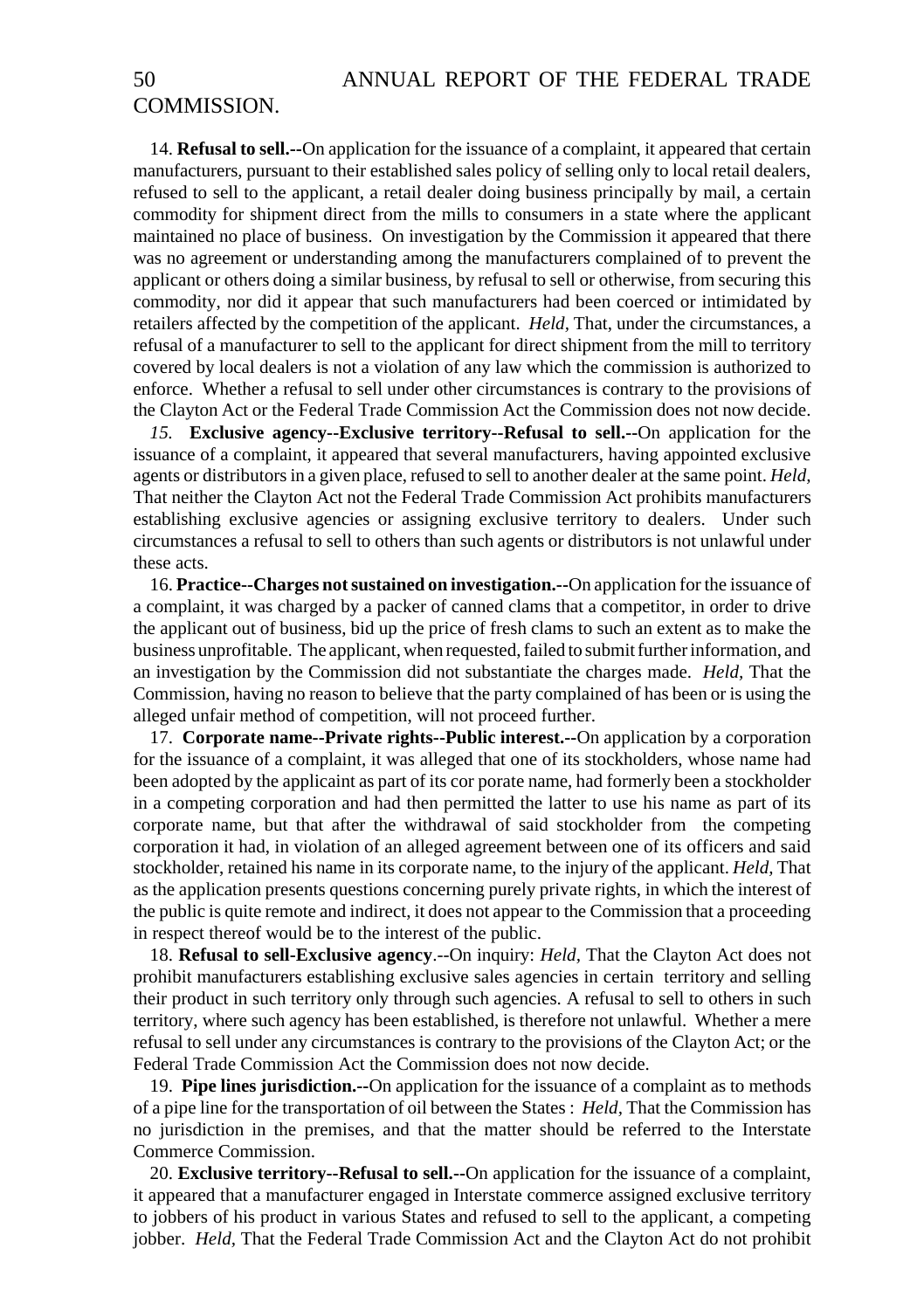manufacturers selling their product exclusively through the dealer in a given territory. A refusal to sell to others in such territory under such circumstances is therefore not unlawful. Whether a mere refusal to sell under any circumstances or for any reasons is contrary to the provisions of the Clayton Act or the Federal Trade Commission Act the Commission does not now decide.

21. **Exclusive agency--Exclusive territory--Refusal to sell.--**On application for the issuance of a complaint, it appeared that a manufacturer, engaged in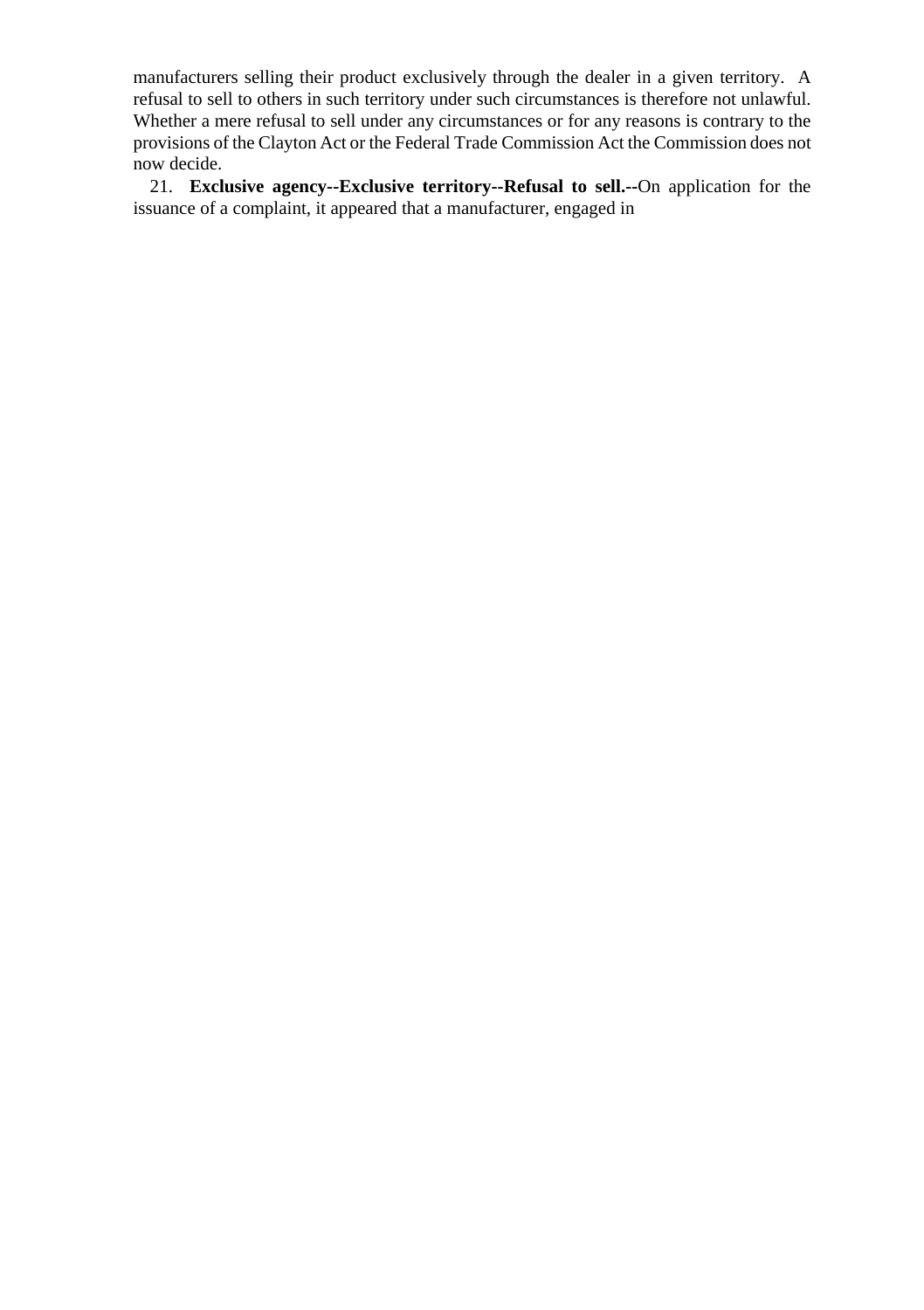## ANNUAL REPORT OF THE FEDERAL TRADE COMMISSION. 51

interstate commerce, having selected an exclusive agent or distributing dealer in certain territory, refused to sell to another dealer within this territory. *Held,* That neither the Federal Trade Commission Act nor the Clayton Act prohibits manufacturers establishing exclusive agencies or assigning exclusive territory to dealers. Under these circumstances a refusal to sell to others than such agents or distributors is therefore not unlawful under these acts.

22. **Railroads--Jurisdiction.--**On application for the issuance of a complaint as to abandonment by an interstate railway company of part of a branch line and its purpose to abandon more of it: *Held*, That the Commission has no jurisdiction of the subject matter of this complaint.

23. **Interstate commerce--Jurisdiction.--**On inquiry whether a local merchant in offering an automobile free to the customer drawing a specified number is practicing an unfair method of competition: *Held,* That, as interstate commerce is not involved, the Commission has jurisdiction to determine whether or not the act complained of is unlawful.

24. **Interstate commerce--Jurisdiction.--**On application forthe issuance of a complaint, a retail dealer alleged that a competitor, engaged in business in the same city, sold goods below the price at which the applicant could purchase them. *Held* That, asinterstate commerce is not involved, the Commission has no jurisdiction to determine whether or not the practice complained of is unlawful.

25. **Interstate commerce--Jurisdiction.--**On application forthe issuance of a complaint, it appeared that a retail dealer was selling a well-known make of underwear much below the customary price, to the injury of a jobber in the same city who sold these goods to the local retail trade. *Held,* That, as interstate commerce is not involved, the Commission has no jurisdiction to determine whether or not the practice complained of is unlawful.

26. **Interstate commerce--Jurisdiction.--**On application for the issuance of a complaint, it appeared that two competitors of the applicant, located in the same city, sold lumber below cost. The sales of all parties at interest were confined wholly within one State. *Held,* That, as interstate commerce is not involved, the Commission has no jurisdiction to determine whether or not the practice complained of is unlawful.

27. **Interstate commerce--Jurisdiction.--**On application forthe issuance of a complaint, it was alleged by a retail dealer that other dealers in the community were using unfair methods in competition with him. *Held,* That, as interstate commerce is not involved, the Commission has no jurisdiction to determine whether or not the methods complained of are unlawful.

28. **Bank--Jurisdiction.--**On inquiry respecting the refusal of banks to lend money on a particular kind of collateral: *Held,* That the facts do not present a case within the jurisdiction of the Commission, banks being expressly excepted from the provisions of section 5 of the Federal Trade Commission Act.

29. **Practice where suggestion of violation of decree of Federal court is made.--**On application for the issuance of a complaint, it appeared that the practice complained of might be in violation of a decree against the party charged with these practices, which decree was entered in a Federal court. *Held,* That the matter should be, in this instance, referred by the Commission to the Department of Justice. Each matter of this kind will be disposed of upon its own facts.

30. **Jurisdiction--Deprivation of rights by municipal ordinance.--**On inquiry: *Held,* That the Commission has no jurisdiction to pass upon the claim of an electrical engineer that, by town ordinance, his right there to carry on his work is unduly abridged.

31. **Interstate Commerce--Jurisdiction--Refusal to sell.--**On inquiry: *Held,*That where a jobber or manufacturer refuses to sell to retailer in the same State, and no interference with interstate commerce appears to be involved, the Commission has no jurisdiction to act in the premises.

32. **Interstate commerce--Labor unions--Jurisdiction.--**On application forthe issuance of a complaint respecting tire enforcement of certain local labor-union rules: *Held,* That asthe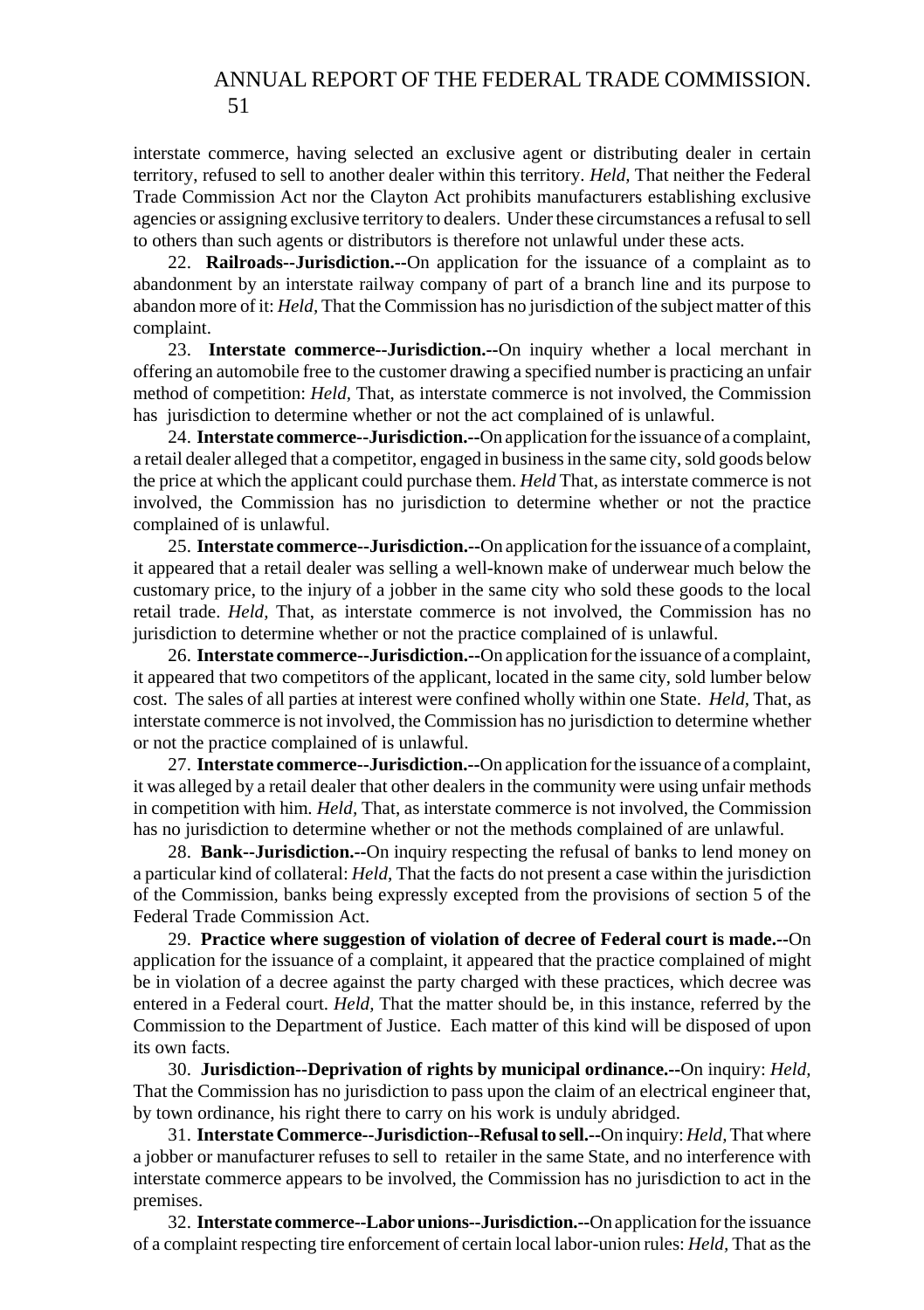labor union is not engaged in commerce, the Commission has no jurisdiction to determine whether or not the practice complained of is unlawful.

33. **Refusalto manufacture and sell--Competition--Jurisdiction.--**On application for the issuance of a complaint, it appeared that a company engaged in the manufactured of bottle crowns refused to make certain crowns for the appli cant, assigning as the reason that the crowns ordered would constitute an in-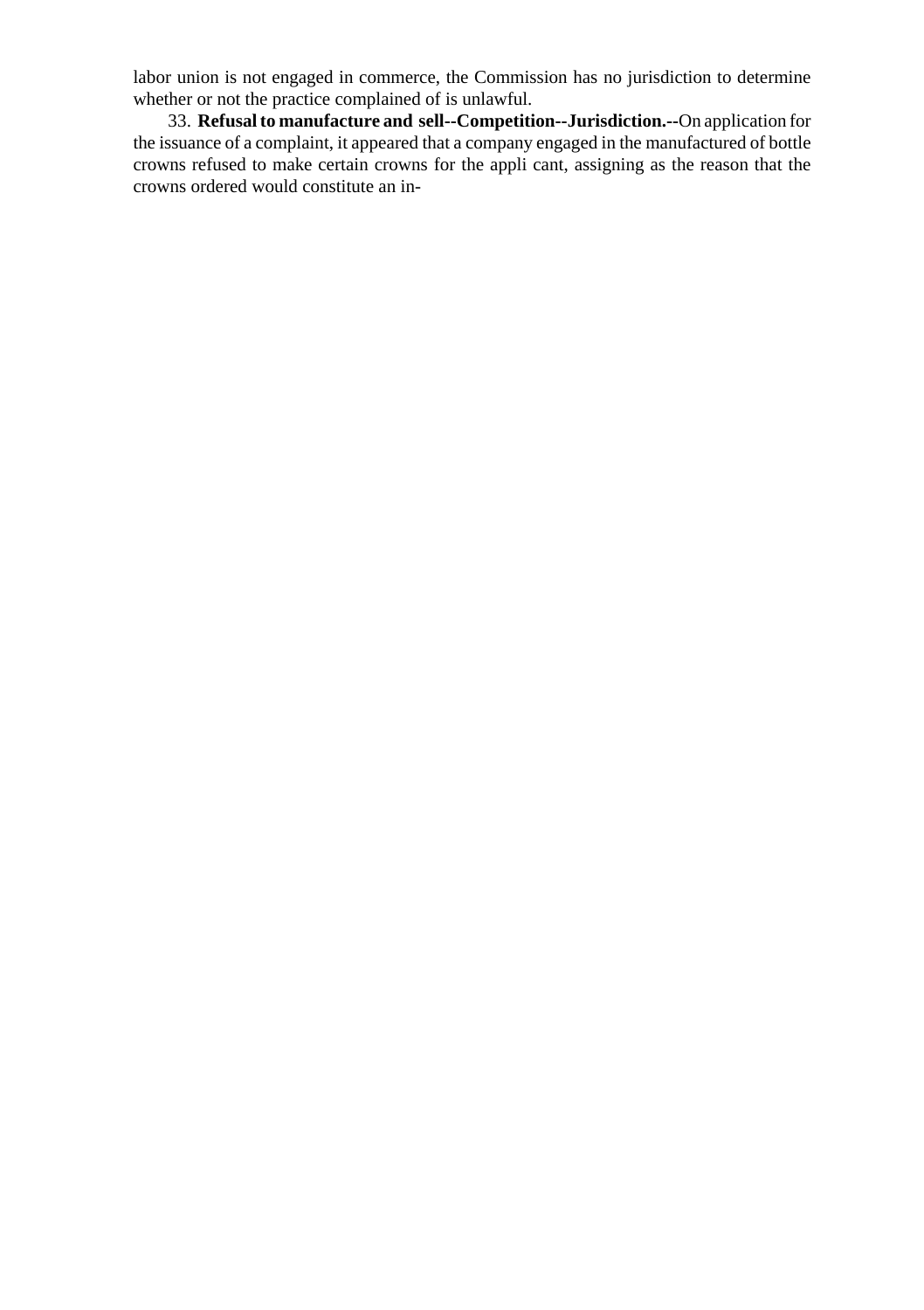fringement of the trade-mark of another customer, a competitor of the applicant. It did not appear that the refusal complained of was induced by the competitor. *Held,* That, as the facts do not disclose a method of competition, the Commission is without jurisdiction to act in the premises.

34. **Interstate commerce--Jurisdiction.--**On application for the issuance of a complaint, it appeared that the proprietors of certain small coal mines refused to sell to a retail dealer in the immediate vicinity except through a competing dealer and, through the purchase of other near-by mines, cut off his supply of coal. *Held,* That, as interstate commerce is not involved, the Commission has no jurisdiction to determine whether or not the practice complained of is unlawful.

35. **Interstate commerce--Jurisdiction.--**On application for the issuance of a complaint, it appeared that a retail dealer competing with the applicant, both doing business only within the State, discriminated in price between different localities in the sale of a commodity. *Held,* That, asinterstate commerce is not involved, the Commission has no jurisdiction to determine whether or not the practice complained of is unlawful.

36. **Procedure--Combinations in restraint of trade.--**On application for the issuance of a complaint, suggesting unlawful combinations by companies engaged in interstate commerce in restraint of such commerce, no unfair method of competition being alleged: *Held,* That the matter thus involved should be referred to the Department of Justice.

37. **Clayton Act-Section 3-Pending litigation.--**On application for the issuance of a complaint, alleging a violation of section 3 of the Clayton Act, where it appeared that the party complained of is the defendant in a suit brought by the Department of Justice, involving the same questions of law and fact: *Held*, That a proceeding by the Commission at this time would not be to the interest of the public.

38. **Interstate commerce--Jurisdiction--Competition.--**On application for the issuance of a complaint, it appeared that a retail dealer, doing business wholly within one State, advertised the product ofthe applicant, a manufacturer engaged in interstate commerce, at less than the price at which the latter sold it at wholesale. *Held,* That, as in this instance, the method of competition complained of is used by a concern engaged solely in intrastate commerce, and only against local competitors not engaged in interstate commerce, the Commission has no jurisdiction.

39. **Manufacture and sale of repair parts--Unpatented articles.--**On application for the issuance of a complaint, it appeared that certain foundrymen made and sold repair parts for stoves manufactured by the applicant. It was not claimed that the stoves were patented or that the foundrymen led the public to believe that the parts were made by the applicant. *Held,* That under such circumstances the making and selling of repair parts for unpatented articles, by others than the original manufacturer, is not a violation of section 5 of the Federal Trade Commission Act.

40. **Interstate commerce--Local boycott--Jurisdiction.--**On application for the issuance of a complaint, it appeared that certain advertisers in a local newspaper, and some of its subscribers, all apparently residing in the community where it was published, combined together and threatened to withdraw their patronage unless the management of the paper changed its policy. *Held,* That the facts alleged do not disclose the violation of any law which the Commission has jurisdiction to enforce.

41. **Price discrimination by absorption of freight charges--Alleged discrimination discontinued--Clayton Act.--**Upon application by a corporation engaged in the manufacture on the Pacific coast of sanitary enameled iron ware, for the issuance of a complaint for violation of section 2 of the Clayton Act, it was alleged by the applicant that a competition whose factories were located in the East, was selling certain of its goods on the Pacific coast at a lower price than it was selling the same goods in other parts of the country, cost of transportation being considered, and that this discrimination in price was made for the purpose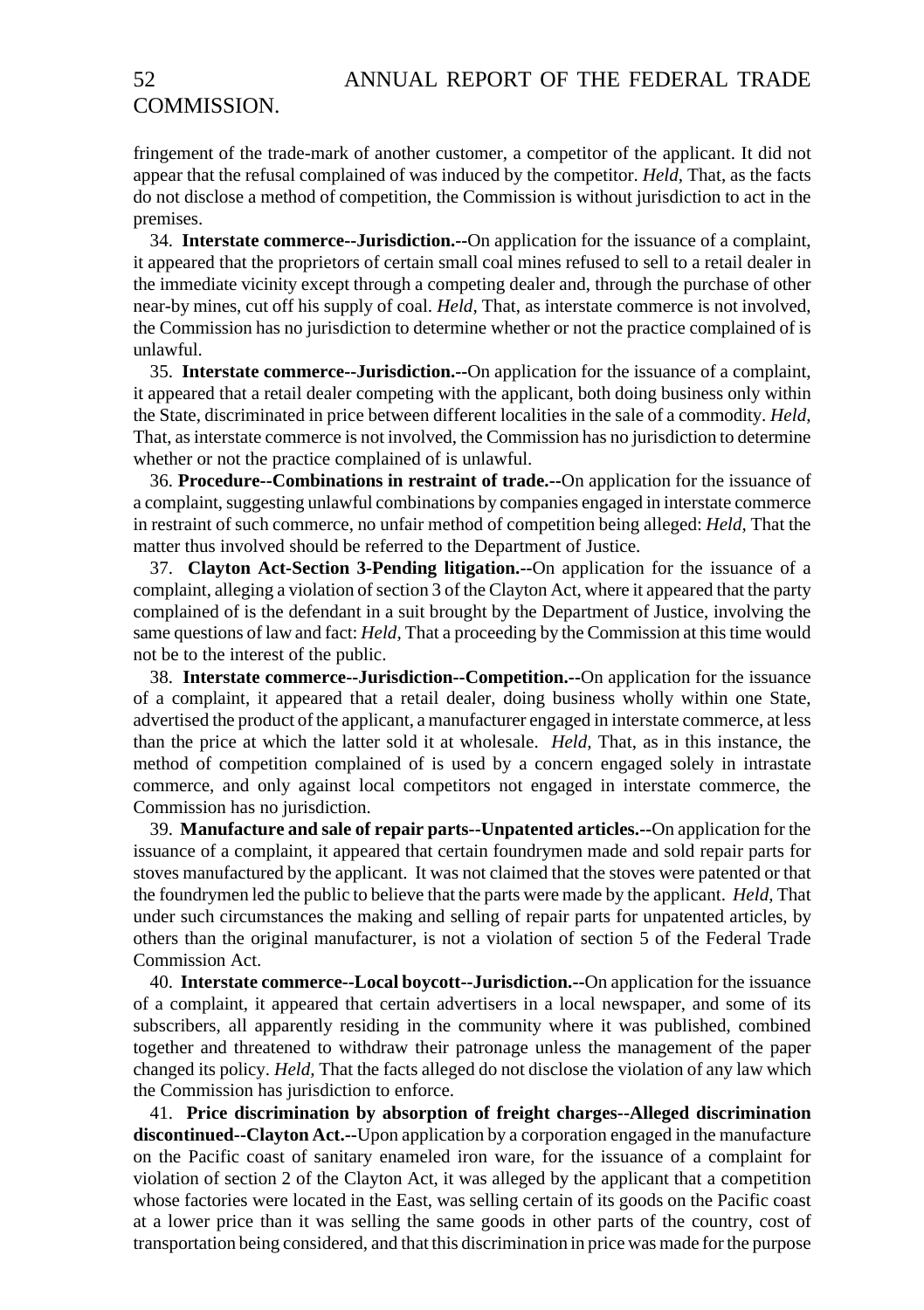of, and would, if continued, have the effect of injuring or destroying the business of the applicant. Upon investigation by the Commission it appeared that, previous to the time the applicant entered into active competition with, the corporation complained of sold its products in Pacific coast territory at its eastern prices, and absorbed a portion of the freight charges, the balance of the freight charges being paid by the purchaser. After the applicant had established its business and entered into active competition with it the corporation complained of adopted the policy of selling certain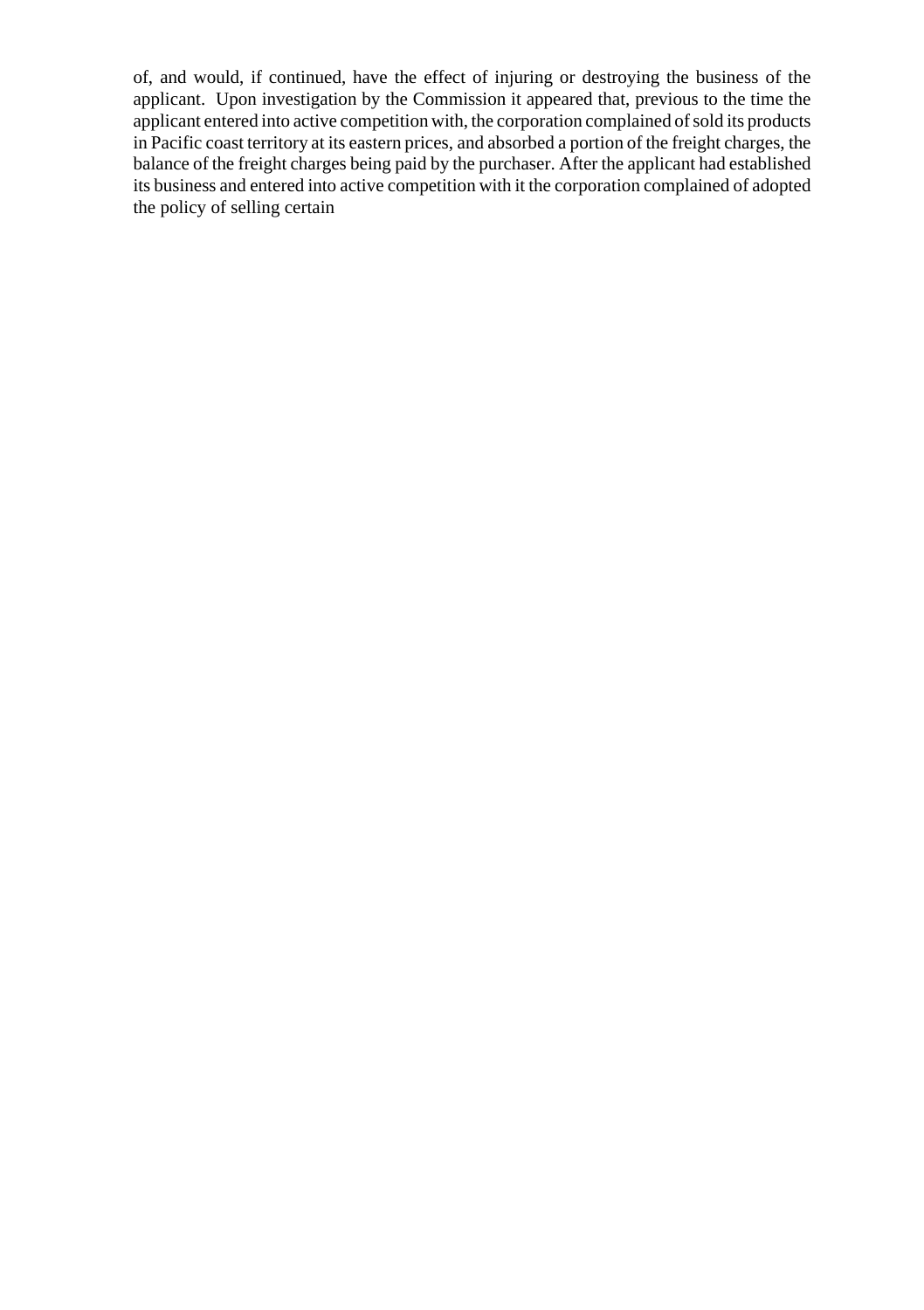# ANNUAL REPORT OF THE FEDERAL TRADE

#### COMMISSION. 53

staple articles, in which there was competition from the applicant, at a delivered price, absorbing all freight charges. The effect of such freight absorption by the corporation complained of was to make the price charged by it for those staple articles, in the territory where the applicant competed with it, substantially lower than the prices charged by it for the same articles in territories where the applicant did not compete with it. Before the completion ofthe investigation the corporation complained of notified the Commission that it had adopted a new price list for the Pacific coast. It further appeared that, after the application was made to the Commission and while the investigation was in progress, there had been a substantial reduction in railroad rates on shipments of enameled iron ware to the Pacific coast. The new price list, considered together with this reduction in freight rates, brought the Pacific coast prices of the corporation complained of substantially to the level of the prices charged by it for the same articles in territory where the applicant did not compete with it, and, according to a statement filed with the Commission by the applicant, thereby removed its cause of complaint. *Held*, That while the Commission is authorized to issue a complaint where it shall have reason to believe that any person is violating or has violated any of the provisions of section 2 of the Clayton Act, it does not consider it necessary or advisable in the present case to issue such complaint, since the discrimination complained of has been discontinued.

42. **Refusalto sell--Adjustment between parties--Pendency of suit by Government.--**On application for the issuance of a complaint, it appeared that a corporation engaged in interstate commerce in the manufacture and sale of sirups refused to sell its products to a wholesale grocer in another State because this grocer advertised and sold these products at prices lower than those made by other jobbers, which conduct was unsatisfactory to the manufacturing company. After the Commission had instituted an investigation, but before its completion, the complaining party notified the Commission that the matter had been amicably adjusted to its entire satisfaction, and that it desired that the application should be dismissed. It also appeared that there is pending a suit filed by the Government against the manufacturing corporation, brought under the Sherman Antitrust Act. *Held,* That under all the circumstances, the matter having been thus satisfactorily adjusted as between the parties and the Government having brought suit under the Sherman Act, it does not appear to the Commission that a complaint should be issued.

43. **Price discrimination--Agency.--**On application of a jobber ofiron pipe forthe issuance of a complaint for violation of section 2 of the Clayton Act, it was alleged that a manufacturer of such pipe discriminates in prices of such product in favor of a certain large jobber. Upon investigation of such charges it appears that such jobber sells the product of the manufacturer at prices fixed by the manufacturer under a contract of agency on a commission basis. *Held,* That as the contract is not one of sale, but of agency, it does not come within the provisions of section 2 of the Clayton Act.

44. **Discrimination--Charges not sustained on investigation.--**On application for the issuance of a complaint, it was charged that a company engaged in the manufacture and sale in interstate commerce of paving brick discriminated in price between purchasers indifferent cities and between different purchasers in the same city. Upon investigation, the concern complained of denied the practices charged and the Commission was unable to obtain any evidence sustaining the charges. *Held,* That the Commission, having no reason to believe that the party complained of has been or is practicing the alleged discrimination, will not proceed further, and the application is therefore denied.

45. **Refusal to supply films to more than one exhibitor in same city.--**On application for the issuance of a complaint, it was alleged that a motion-picture distributing company refused to supply the applicant with films on the ground that another exhibitor in the same city has been given the exclusive right to exhibit the films of the distributing company. *Held,* That under ordinary circumstances, and in the absence of intent thusto accomplish an unlawful purpose, neither the Federal Trade Commission Act nor the Clayton Act prohibits a corporation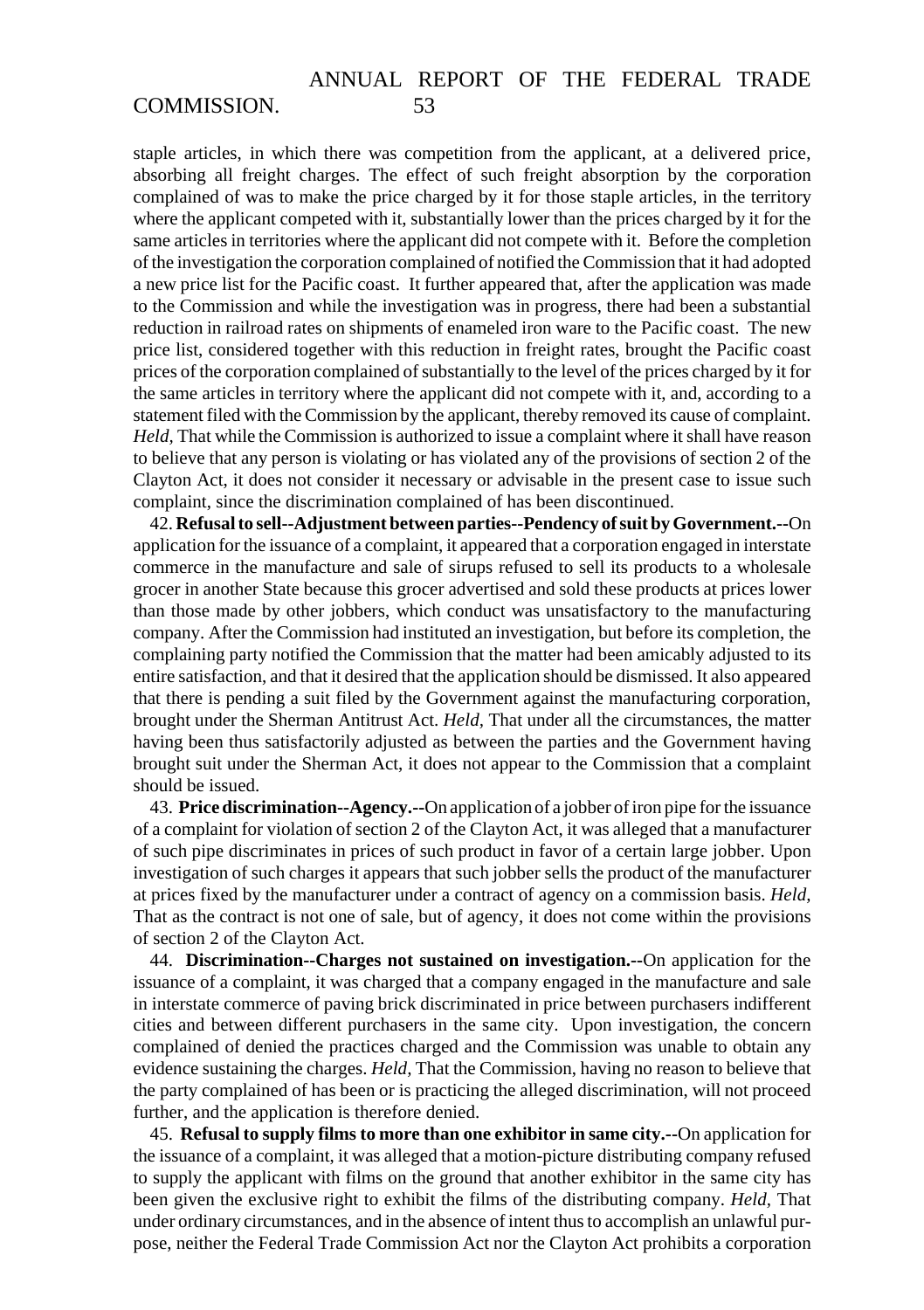dealing exclusively with one firm in a given territory. Upon the facts presented a refusal to supply others in such territory is therefore not unlawful.

46. **Infringement of registered trade-mark--Public Interest.--**On application for the issuance of a complaint it was alleged that certain registered trade-marks of the applicant were being infringed. It appears that Congress has provided a special Federal remedy for the redress of alleged infringements of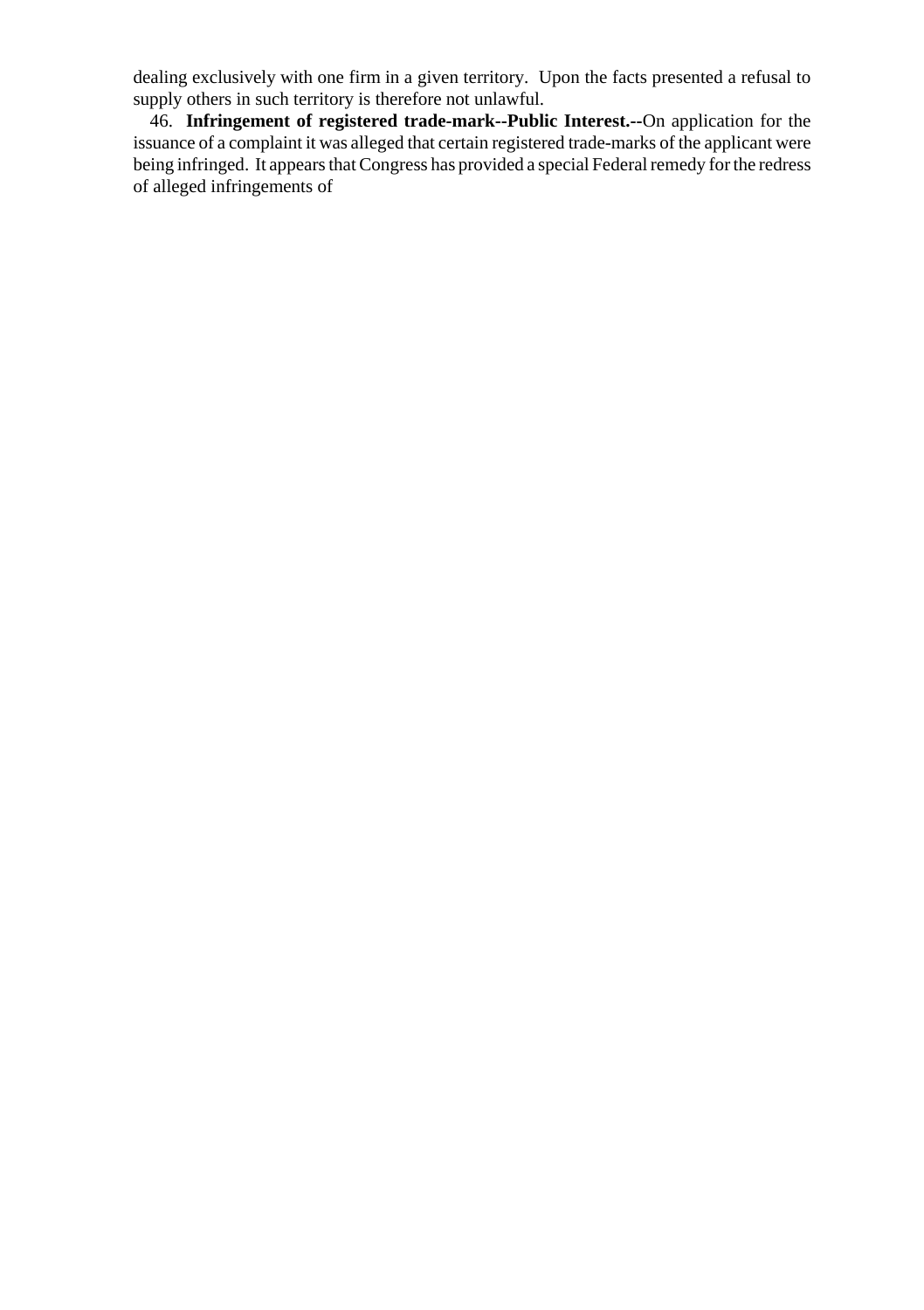# 54 ANNUAL REPORT OF THE FEDERAL TRADE COMMISSION.

registered trade-marks(sec. 17, Trade-Mark Act, 33 U. S. Stats. at Large, 775; and par. 7, sec. 24, Judiciary Act, 36 U. S. Stats. at Large, 1092), whereby unusual advantages are given a complainant by being permitted to bring suit in a Federal court irrespective of citizenship of parties or of amount of damages sought. *Held,* That where the conditions complained of involve nothing more than a question of infringing registered trade-marks, a proceeding will not be instituted in the absence of important considerations of public interest.

47. **Misbranding--Competitive method discontinued.--**On application for the issuance of a complaint, it appeared that the applicant was engaged in manufacturing an article in which deer hair is used, and selling the same in interstate commerce, and that a competitor manufactured and sold similar articles marked "100% Deer Hair," whereas in fact they contained approximately 50 per cent goat hair which was worth considerably less than deer hair. After an investigation by the Commission the company complained of discontinued the practice and assured the Commission that it would not be resumed. In view of the fact that the practice complained of has been permanently discontinued, it is *Held,* That further action by the Commission would not be to the interest of the public.

48. **Unfair competition--Refusal to sell.--**On application for the issuance of a complaint, it was alleged that a corporation engaged in the manufacture and sale of goods in interstate commerce refused to sell to the applicant certain commodities manufactured by it. It was further alleged that this refusal to sell was made at the direction of an officer of the corporation complained of, who was also the president of another corporation competing with the applicant. On investigation it appeared that the refusal to sell was made on personal grounds and was not made for the purpose, and did not have the effect, of restraining interstate commerce. *Held,* That a refusal to sell, made solely for personal reasons, without the purpose or effect of restraining interstate commerce, is not a violation of any law which the Commission is authorized to enforce.

49. **Misbranding--Misleading labeling and advertising--Competitive method discontinued--**On application for the issuance of a complaint, it is alleged that a manufacturer labeled certain fabrics as "Oxford and Cambridge Silks,"which in fact were not genuine silk, and that such manufacturer advertised and sold said fabrics under such labeling in interstate commerce.

Upon investigation, and after informal conference with the respondents, it appeared that the goods labeled as "Oxford and Cambridge Silks" in fact contained only 15 percent genuine, or cocoon, silk and 85 percent of other material, and that such manufacturer advertised and sold said fabrics generally, in interstate commerce, under such label; and

It appeared further that such practices in this industry have grown up gradually and partly through the necessity of meeting competitively like practices by others; and

It appeared further that respondents are ready and willing to cooperate with the Commission to end all such unfair methods in said industry and trade; and it appeared further that respondents have now changed their brand of such goods from "Oxford and Cambridge Silks" to "Oxford and Cambridge Drapery Fabrics," and that respondents have also taken steps permanently to discontinue all other methods of labeling and advertising used by them which may be unfair to competitors or may deceive the consuming public.

*Held*: That such practice of labeling, advertising, and selling in interstate commerce, fabrics as "Oxford and Cambridge Silks" without qualifying terms which clearly designate that class of fabrics composed partly of silk, when in fact the fabrics complained of are composed only in part of genuine, or cocoon, silk, is an unfair method of competition within the meaning of section 5 of the Federal Trade Commission Act, in that such practice is calculated to deceive the consuming public, and thereby injure others who are engaged in selling a similar class of fabrics under labels and advertisements which correctly designate their product, and also to injure those engaged in selling genuine silk fabrics: *Held further,* That respondents, having taken steps permanently to avoid all unfair competition in the matters complained of, and, to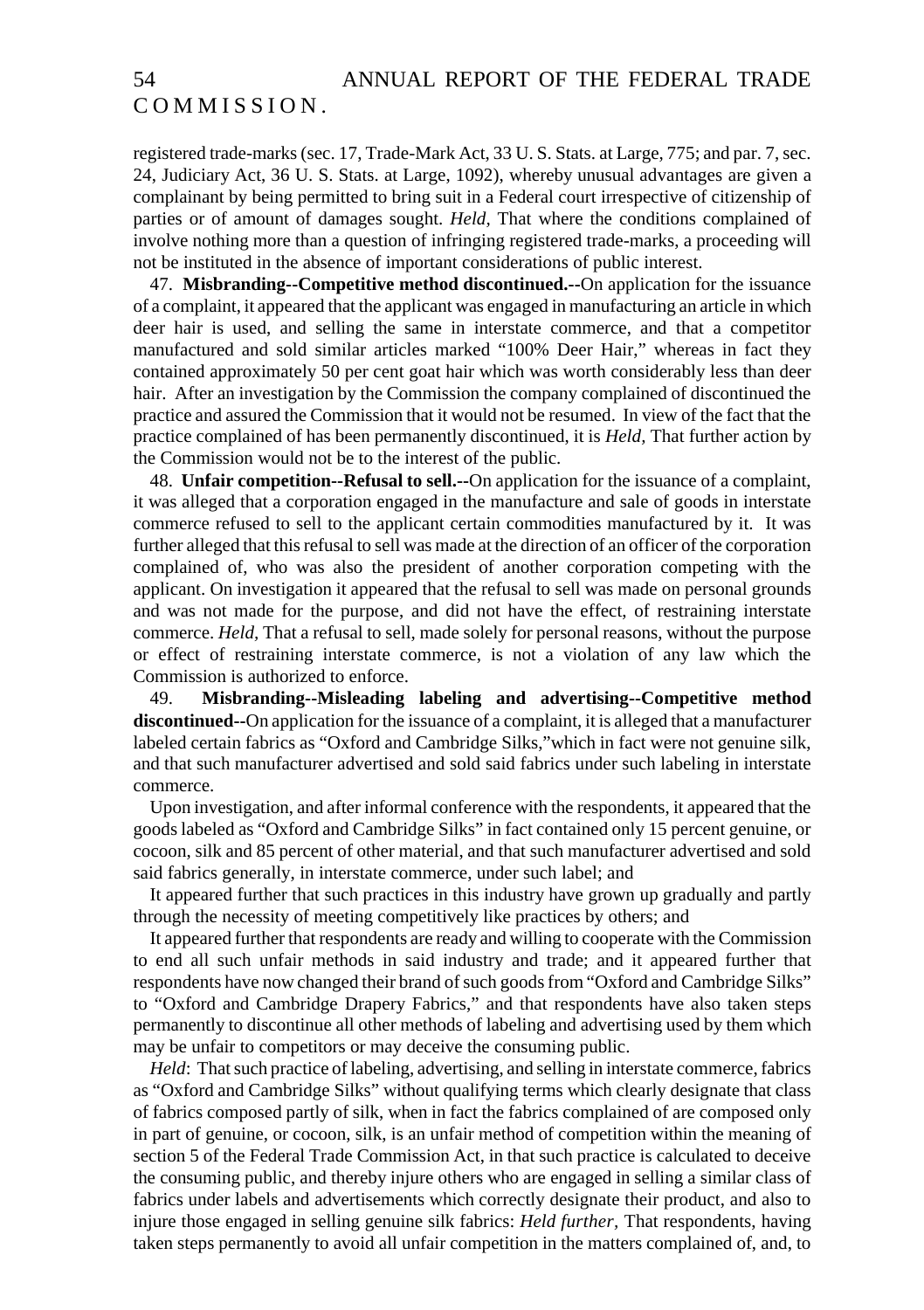avoid all probable deception and injury to the consuming public, it does not appear to the Commission that a proceeding by it in respect thereof would be in the interest of the public.

50. **Misbranding--Misleading labeling and advertising--Competitive method discontinued.--**On application forthe issuance of a complaint, it is alleged that a manufacturer labeled certain fabrics a "St. Regis Silk" which in fact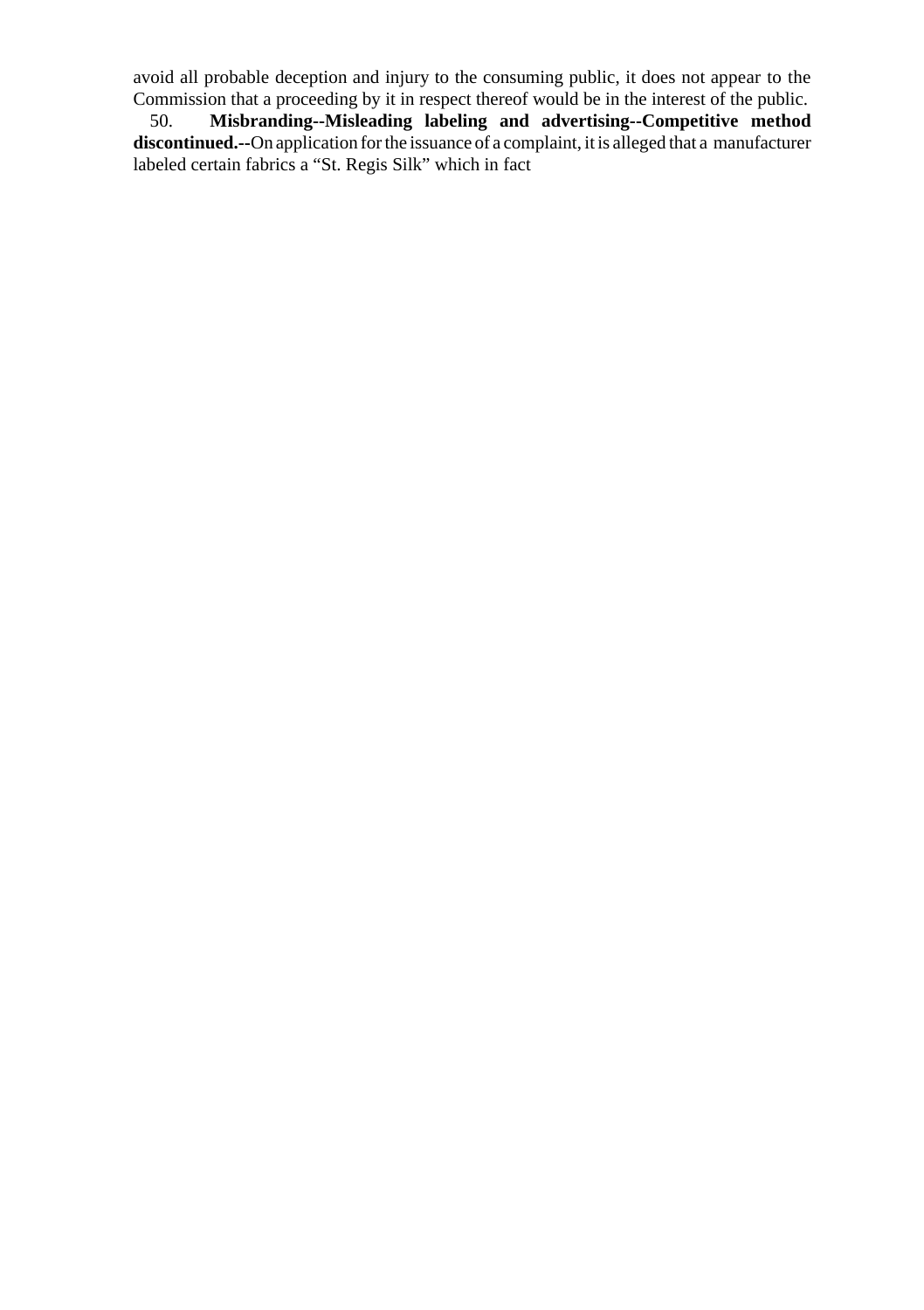was not genuine silk, and that such manufacturer advertised and sold said fabrics under such labeling in interstate commerce.

Upon investigation, and after informal conference with the respondents, it appeared that the goods labeled as "St. Regis Silk" in fact contained no genuine or cocoon silk, and that such manufacturer advertised and sold said fabrics generally, in interstate commerce, under such label; and

It appeared further that respondents are ready and willing to cooperate with the Commission to end all such unfair methods in said industry and trade; and

It appeared further that respondents have now discontinued the manufacture of the goods formerly labeled "St. Regis Silk," and that respondents have also taken steps permanently to discontinue all other methods of labeling and advertising used by them which may be unfair to competitors or may deceive the consuming public.

*Held*: That such practice of labeling, advertising, and selling in interstate commerce, fabrics advertised and labeled as "St. Regis Silk," when in fact the fabric the complained of contain no genuine or cocoon silk, is an unfair method of competition within the meaning of section 5 of the Federal Trade Commission act, in that such practice is calculated to deceive the consuming public, and thereby to injure others who are engaged in selling a similar class of fabrics under labels and advertisements which correctly designate their product, and also to injure those engaged in selling genuine silk fabrics: *Held further,* That respondents having taken steps permanently to avoid all unfair competition in the matters complained of, and to avoid all probable deception and injury to the consuming public, it does not appear to the Commission that a proceeding by it in respect thereof would be in the interest of the public.

51. **Misbranding--Misleading labeling and advertising--Competitive method discontinued**.--On application for the issuance of a complaint, it is alleged that a manufacturer labeled certain fabrics as "Silk Armure" and "50-inch Silk Armure," which in fact were not genuine silk, and that such manufacturer advertised and sold said fabrics under such labeling in interstate commerce.

Upon investigation, and after informal conference with the respondents, it appeared that the fabrics labeled as "Silk Armure" in fact contained only 20 per cent genuine, or cocoon, silk and 80 per cent of other material ; that the fabrics labeled "50-inch Silk Armure" contained only 22 per cent genuine, or cocoon, silk and 78 per cent of other material; and that such manufacturer advertised and sold each of said fabrics generally, in interstate commerce, under such respective labels; and

It appeared further that such practices in this industry have grown up gradually and partly through the necessity of meeting competitively like practices in others; and

It appeared further that respondents are ready and willing to cooperate with the Commission to end all such unfair methods in said industry and trade; and

It appeared further that respondents have now changed the labels of such fabricsfrom "Silk Armure" and "50-inch Silk Armure" to "Armure," and that respondents have also taken steps permanently to discontinue all other methods of labeling, and advertising used by them which may be unfair to competitors or may deceive the consuming public.

*Held*, That such practice of labeling, advertising, and selling in interstate commerce fabrics advertised and labeled as "Silk Armure" and "50-inch Silk Armure" without qualifying terms which clearly designate that class of fabrics composed partly of silk, when in fact the fabrics complained of are composed only in part of genuine, or cocoon, silk, is in each instance an unfair method of competition within the meaning of section 5 of the Federal Trade Commission act, in that such practice is calculated to deceive the consuming public, and thereby to injure others who are engaged in selling a similar class of fabrics trader labels and advertisements which correctly designate their product and also to injure those engaged in selling genuine silk fabrics. *Held further*, That, respondents having taken step permanently to avoid all unfair competition in the matters complained of, and to avoid all probable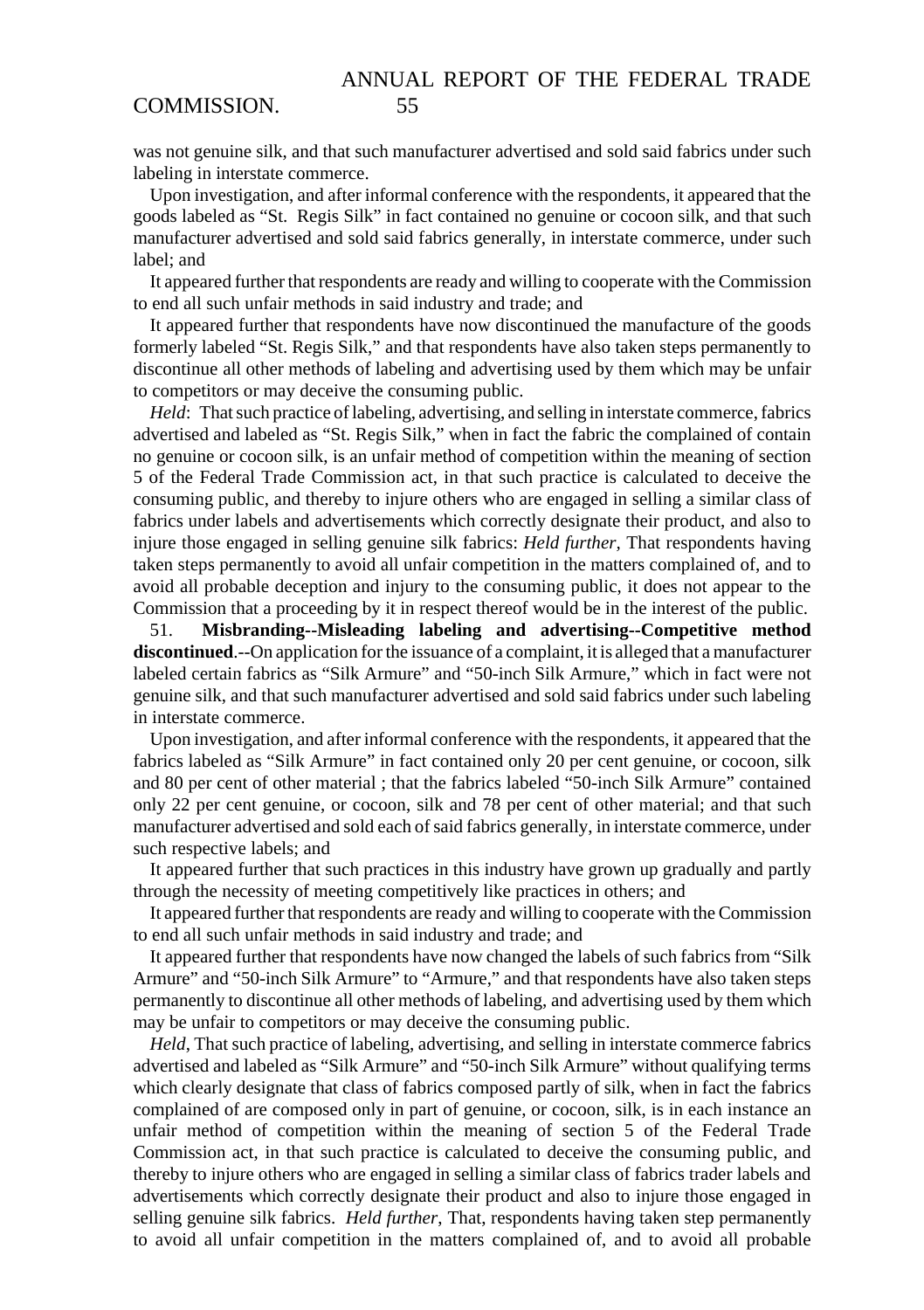reception and injury to the consuming public, it does not appear to the Commission that a proceeding by it in respect thereof would be in the interest of the public.

52. **Misbranding--Misleading labeling and advertising--Competitive method discontinued**.--On application forthe issuance of a complaint, it is alleged that a manufacturer labeled certain fabrics as "Palermo Silk" and "Mantua Silk," which in fact were not genuine silk, and that such manufacturer advertised and sold said fabrics under such labeling in interstate commerce.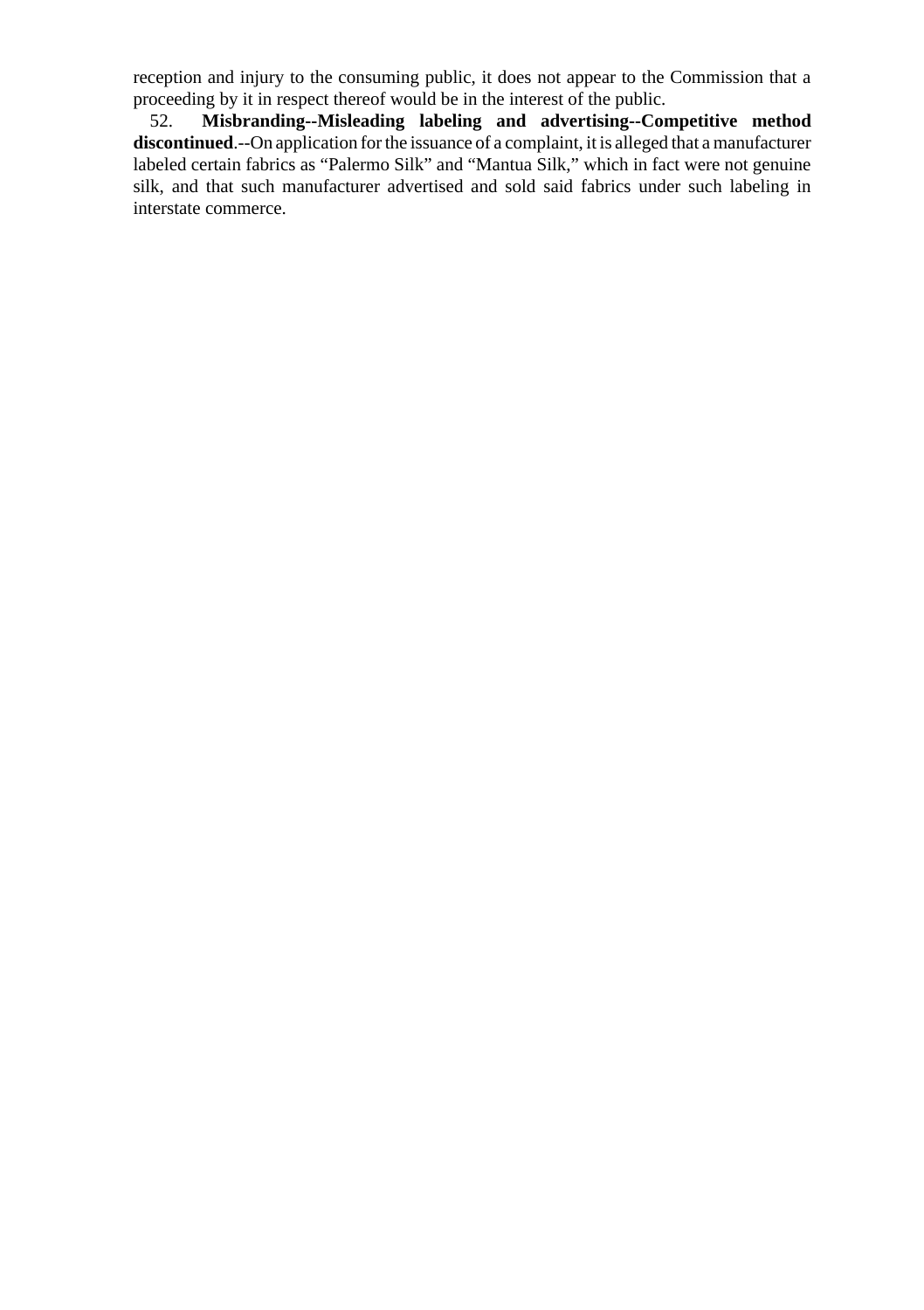Upon investigation, and after informal conference with the respondents, it appeared that the goods labeled as "Palermo Silk" and "Mantua Silk" in fact contained only 28 and 23 per cent, respectively, of genuine, or cocoon, silk and 72 and 77 per cent, respectively, of other material, and thatsuch manufacturer advertised and sold said fabrics generally, in interstate commerce, under such labels; and

It appeared further that such practices in this industry have grown up gradually and partly through the necessity of meeting competitively like practices by others; and

It appeared further that respondents were ready and willing to cooperate with the Commission to end all such unfair methods in said industry and trade; and

It appeared further that respondents have now changed the labeling of such fabrics from "Palermo Silk" to "Palermo Lining," and from "Mantua Silk" to "50-In. Mantua," and that respondents have also taken steps permanently to discontinue all other methods oflabeling and advertising used by them which may be unfair to competitors or may receive the consuming public.

*Held*, That such practice of labeling, advertising, and selling in interstate commerce, fabrics, advertised, and labeled as "Palermo Silk" and "Mantua Silk" without qualifying terms which correctly designate that class of fabrics composed partly of silk, when in fact the fabrics complained of are composed only in part of genuine silk, is in each instance an unfair method of competition, within the meaning, of section 5 of the Federal Trade Commission act, in that such practice is calculated to deceive the consuming public, and thereby to injure others who are engaged in selling a similar class of fabrics under labels and advertisements which correctly designate their product, and also to injure those engaged in selling genuine silk fabrics.

*Held further,* That, respondents having taken steps permanently to avoid all unfair competition in the matters complained of and to avoid all probable deception and injury to the consuming public, it does not appear to the Commission that a proceeding by it in respect thereof would be in the interest of the public.

53. **Misbranding--Misleading labeling and advertising--Competitive method discontinued.--**On application for the issuance of a complaint, it is alleged that a manufacturer labeled certain fabrics as "Toyama silk," which, in fact, were not genuine silk, and that such manufacturer advertised and sold said fabrics generally, under such labeling in interstate commerce.

Upon investigation, and after informal conference with the respondents, it appeared that the fabrics labeled as "Toyama Silk," in fact contained only 29 per cent genuine, or cocoon, silk, and 71 per cent of other material, and that such manufacturer advertised and sold said fabrics generally, in interstate commerce, under such label; and

It appeared further that such practices in this industry have grown up gradually and partly through the necessity of meeting competitively like practices by others; and

It appeared further that respondents are ready and willing to cooperate with the Commission to end all such unfair methods in said industry and trade; mind it appeared further that respondents have now changed the labeling of such fabrics so that the word "silk" is eliminated therefrom, and that respondents have also taken steps, permanently to discontinue all other methods of labeling and advertising used by then which may be unfair to competitors or may deceive the consuming public.

*Held*, That such practice of labeling, advertising, and selling in interstate commerce, fabrics as "Toyama Silk" without qualifying terms which clearly designate that class of fabrics composed partly of silk, when in fact the fabrics complained of are composed only in part of genuine silk, is an unfair method of competition within the meaning ofsection 5 of the Federal Trade Commission act, in that such practice is calculated to deceive the consuming public, and thereby to injure others who are engaged in selling a similar class of fabrics under labels and advertisements which correctly designate their product, and also to injure those engaged in selling genuine silk fabrics. *Held further,* That, respondents having taken steps permanently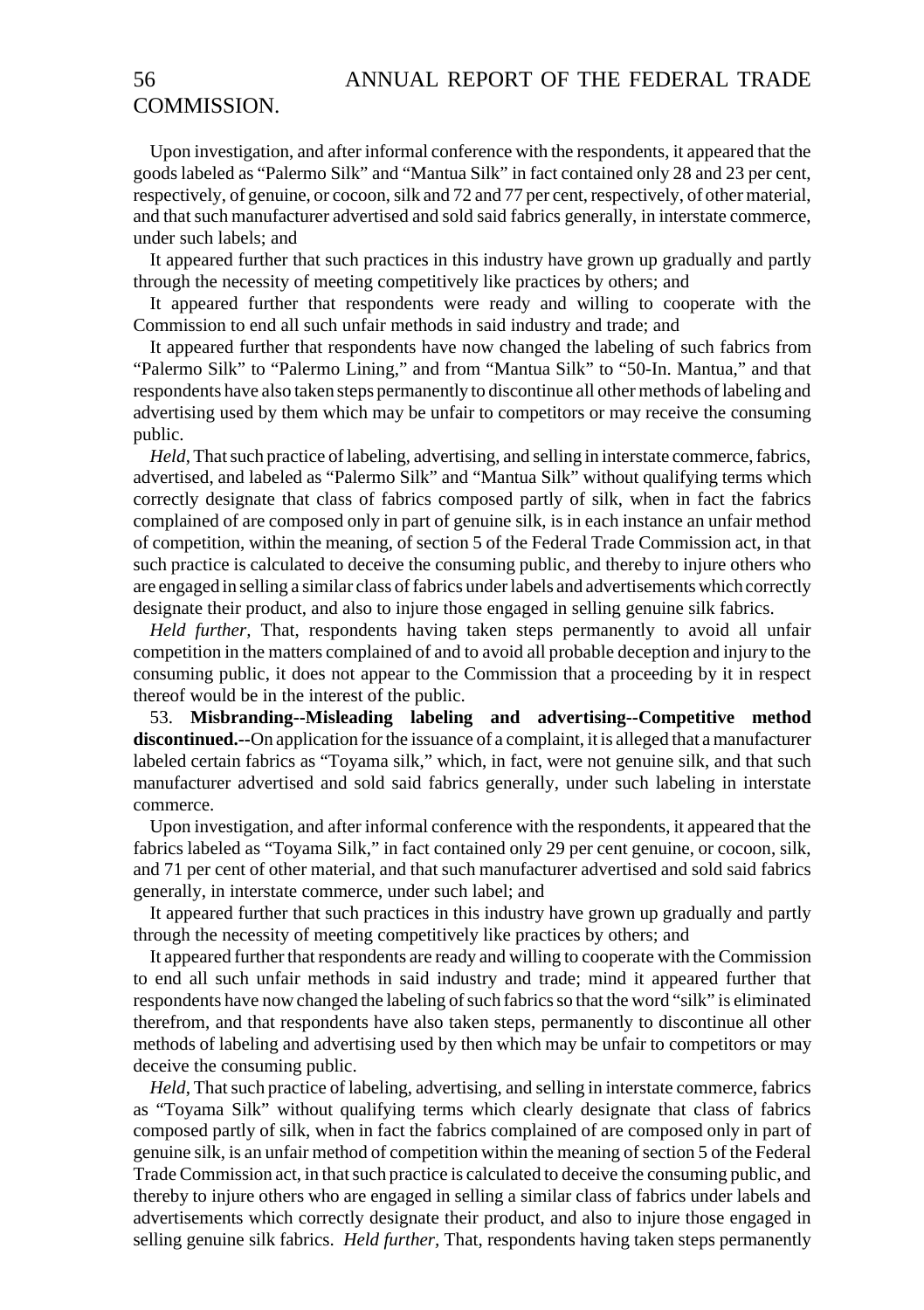to avoid all unfair competition in the matters complained of, and to avoid all probable deception and injury to the consuming public, it does not appear to the Commission treat a preceding by it in respect thereof would be in the interest of the public.

54. **Misbranding--Misleading labeling and advertising--Competitive method discontinued--**On application for the issuance of a complaint, it is alleged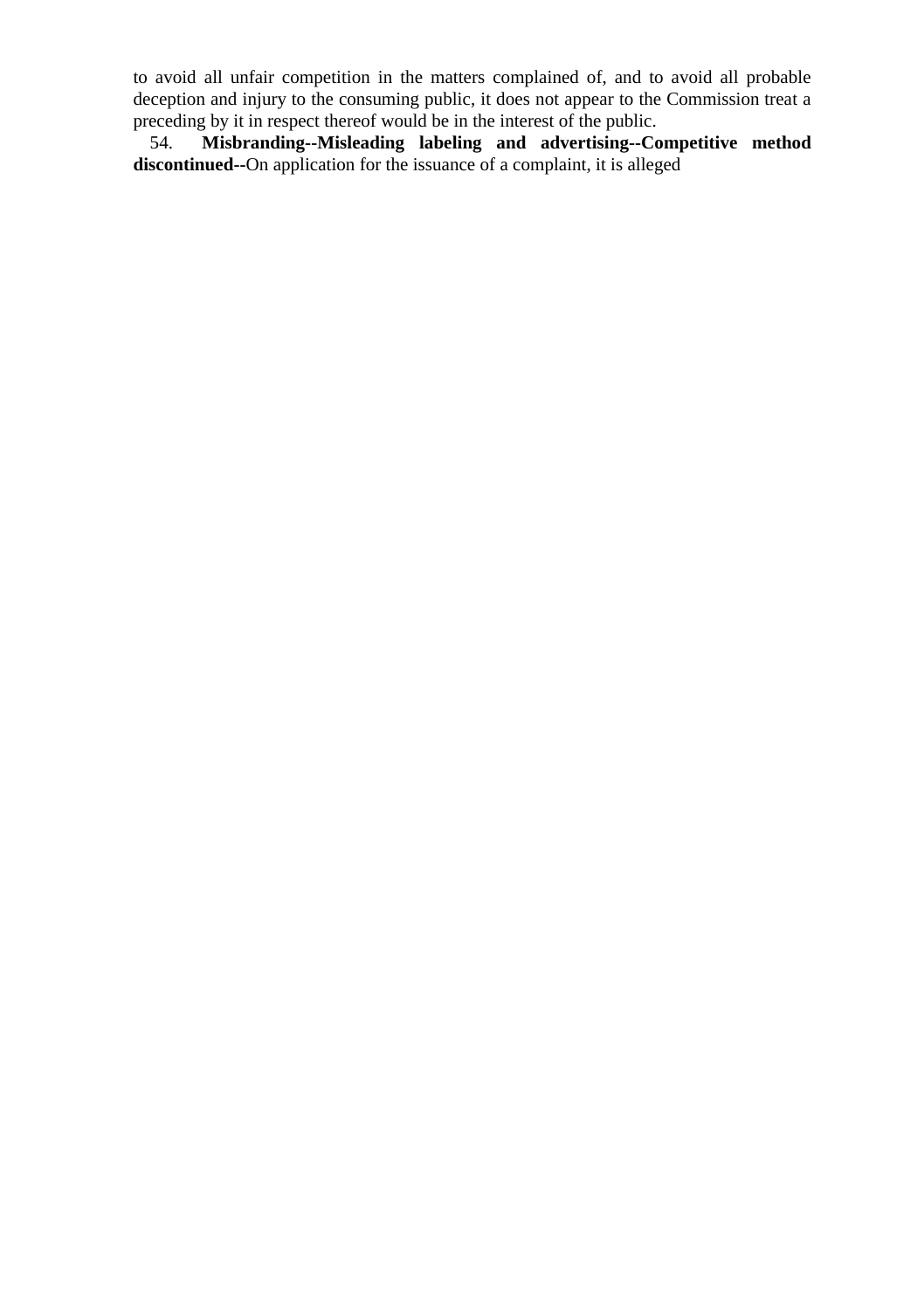that selling agents labeled certain fabrics as "Savoy Washable Art Silks," which in fact were not genuine silk, and that such selling agents advertised and sold said fabrics under such labeling in interstate commerce.

Upon investigation and after informal conference with the respondents, it appeared that the goods labeled as "Savoy Washable Art Silks" in fact contained only 29 percent genuine or cocooa silk and 71 per cent of other material, and that such selling agents advertised and sold said fabrics generally in interstate commerce under such label; and

It appeared further that such practices in this industry have grown up gradually and partly through the necessity of meeting competitively like practices by others; and

It appeared further that respondents are ready and willing to cooperate with the Commission to end all such unfair methods in said industry and trade; and

It appeared further that respondents have now discontinued the use of said label, and that respondents have also taken steps permanently to discontinue all other methods oflabeling and advertising used by them which may be unfair to competitors or may deceive the consuming public.

*Held*, That such practice of labeling, advertising, aud selling in interstate commerce fabrics as "Savoy Washable Art Silks" without qualifying terms which clearly designate that class of fabrics composed partly of silk, when in fact the fabrics complained of are composed only in part of genuine or cocoon silk, is an unfair method of competition within the meaning of section 5 of the Federal Trade Commission act, in that such practice is calculated to deceive the consuming public, and thereby to injure others who are engaged in selling a similar class of fabrics under labels and advertisements which correctly designate their product, and also to injure those engaged in selling genuine silk fabrics: *Held further,* That respondents having taken steps permanently to avoid all unfair competition in the matters complained of and to avoid all probable deception and injury to the consigning public, it does not appear to the Commission that a proceeding by it in respect thereof would be in the interest of the public.

55. **Misbranding--Misleading labeling and advertising--Competitive method discontinued**.--On application forthe issuance of a complaint, it is alleged that a manufacturer labeled certain fabrics as "Agra slide," which in fact were not genuine silk, and that such manufacturer advertised and sold said fabrics under such labeling in interstate commerce.

Upon investigation, and after informal conference with the respondents, it appeared that the goods labeled as "Agra silk" in fact contained only 15 percent genuine, or cocoon, silk and 85 percent of other material, and that such manufacturer advertised and sold said fabrics generally in interstate commerce, under such label; and

It appeared further that such practices in this industry have grown up gradually and partly through the necessity of meeting competitively like practices by others; and

It appeared further that respondents are ready and willing to cooperate with the Commission to end all such unfair methods in said industry and trade; and it appeared further that respondents have now changed their brand of such goods from "Agra silk" to "Agra cloth" and that respondents have also taken steps permanently to discontinue all other methods of labeling and advertising aimed by them which may be unfair to competitors or may deceive the consuming public: *Held*, That such practice of labeling, advertising, and selling in interstate commerce fabrics as "Agra silk" without qualifying terms which clearly designate that class of fabrics composed partly of silk, when in fact the fabrics complained of are composed only in part of genuine, or cocoon, silk is an unfair method of competition within the meaning of section 5 of the Federal Trade Commission act in that such practice is calculated to deceive the consuming public and thereby to injure others who are engaged in selling a similar class of fabrics under labels and advertisements which correctly designate their product, and also to injure those engaged in selling genuine silk fabrics: *Held further,* That respondents having taken steps permanently to avoid unfair competition in the matters complained of and to avoid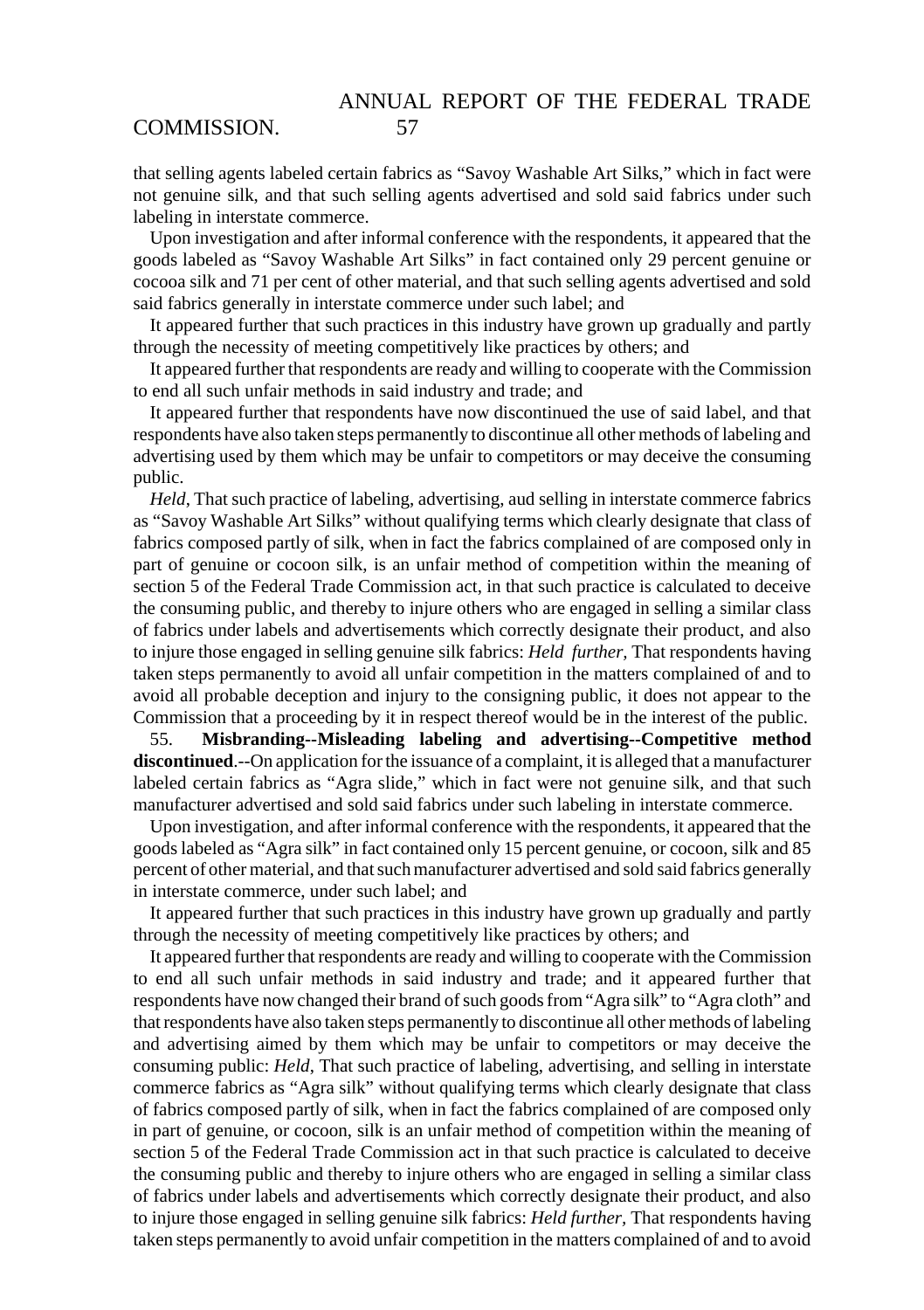all probable deception and injury to the consuming public, it does not appear to the Commission that a proceeding by it in respect thereof would be in the interest of the public.

56. **Misbranding--Misleading labeling and advertising--Competitive method discontinued**.--On application forthe issuance of a complaint, it is alleged that a manufacturer labeled certain threads, no one of which contained any silk, respectively, as follows: "Sansilk," "Silkateen," "Silkateen" darning floss,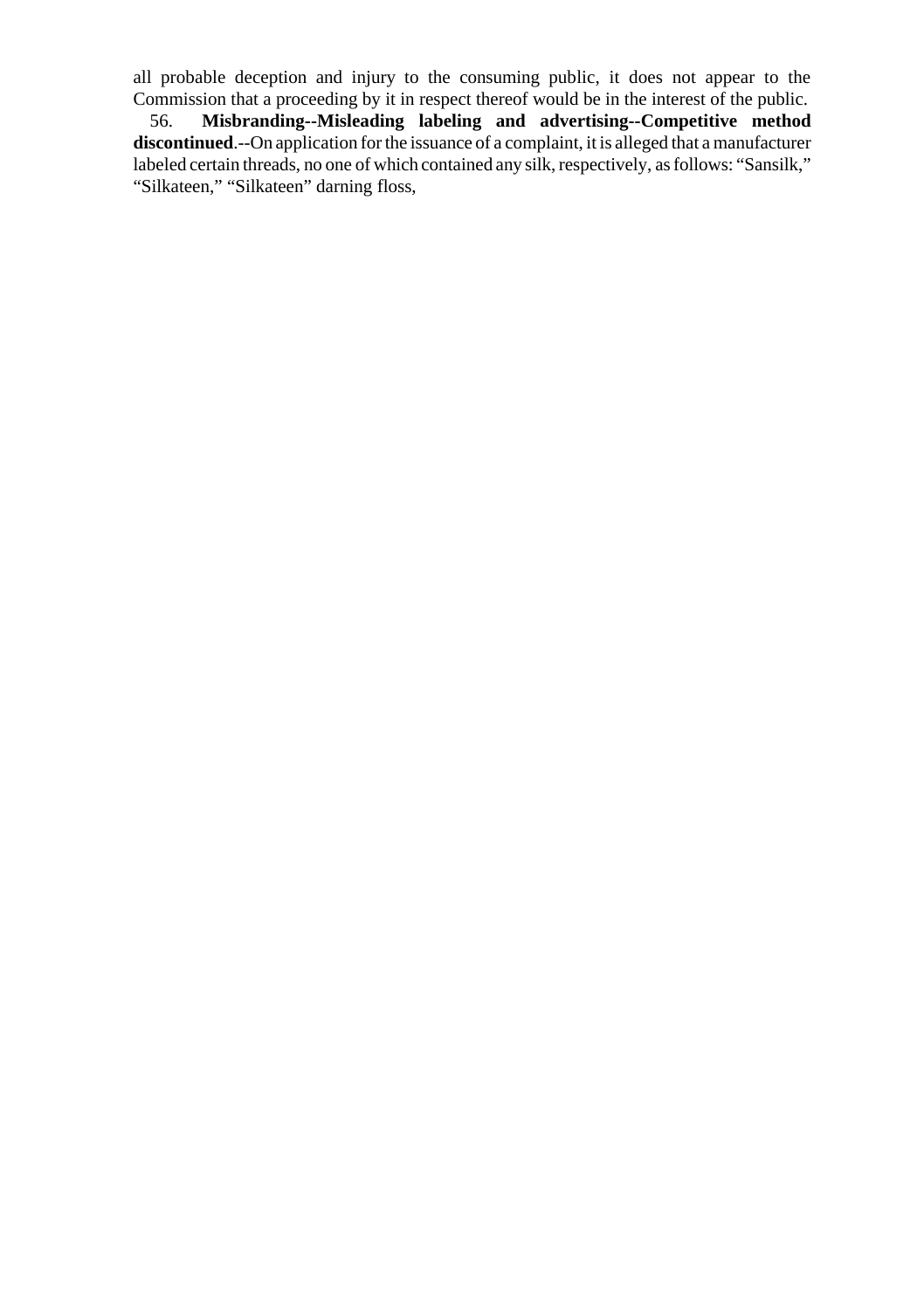"Silkine" crochet, and "Silkine" art thread, and that such manufacturer advertised and sold such threads under such labeling in interstate commerce.

Upon investigation, it appeared that no one of the threadslabeled as "Sansilk," "Silkateen," "Silkateen" darning floss, "Silkine" crochet, and "Silkine" art thread in fact contained any genuine or cocoon silk, and that such manufacturer advertised and sold said threads generally in interstate commerce under such labels; and

It appeared further that such practice of using fanciful words, of which the letters s-i-l-k constituted a part, may have grown up (as alleged by respondent) as a result of the necessity of meeting competitively like practices by others; and

It appeared further that whatever possible confusion and deception resulted were without any specific intent on the part of the respondent; and

It appeared further that respondent voluntarily took steps promptly to correct every possible confusion and deception that might result from such practice; and

It appeared further that respondent has now permanently changed each of the labels complained of by placing the fanciful words within quotations and by adding thereto certain words in conspicuous lettering, as follows: From "Sansilk" to "Sansilk" mercerized crochet cotton; from "Silkateen" to "Silkateen" mercerized crochet cotton; from "Silkateen" darning floss to "Silkateen" mercerized cotton darning floss; from "Silkine crochet" to "Silkine" crochet cotton; from "Silkine" art thread to "Silkine" art thread mercerized cotton:

*Held*, That such practice of labeling, advertising, and selling in interstate commerce threads labeled as: "Sansilk," "Silkateen," "Silkateen" darning floss, "Silkine" crochet, and "Silkine" art thread without the use of qualifying terms which clearly indicated that such threads were not composed of silk, when in fact they contained no silk, is, even in the absence of specific intent, an unfair method of competition within the meaning of section 5 of the Federal Trade Commission act: *Held further,* That respondent having promptly and voluntarily agreed and taken steps permanently to avoid all unfair competition in the matters complained of, and to avoid all further possible deception and injury to the trade and the consuming public, it does not appear to the Commission that a proceeding by it in respect thereof would be in the interest of the public.

57. **Use of similar corporate name--Competitive method discontinued--Public interest**.- -Upon application for the issuance of a complaint, it appeared that a corporation engaged in interstate commerce adopted in 1901 the corporate name "National Oil & Supply Company," and that another corporation engaged in interstate commerce adopted in 1916 the identical name. It further appeared that, while located in different cities, these corporations were selling the same class of goods in the same markets, and the use of the identical corporate name was resulting in confusion and deception ofthe public. The Commission took up the subject matter of the application with the corporation last adopting the name "National Oil and Supply Company," which voluntarily agreed to discontinue the use of the name and to adopt in lieu thereof the name "U. S. Oil and Supply Company": *Held,* (1) The use by a corporation of a corporate name, consisting of a combination of several generic and descriptive words, in the identical form or combination previously adopted by a corporation engaged in the manufacture and sale of the same class of goods in the same market, is an unfair method of competition in that it is calculated to deceive the public and thereby result in injury to the competitor previously adopting the name. (2) The use of the name "U. S. Oil and Supply Company" does not constitute an unfair method of competition as against the *National Oil Supply Company*. (3) The practice complained of having been permanently discontinued, it does not appear to the Commission that a proceeding by it in respect thereof would be to the interest of the public.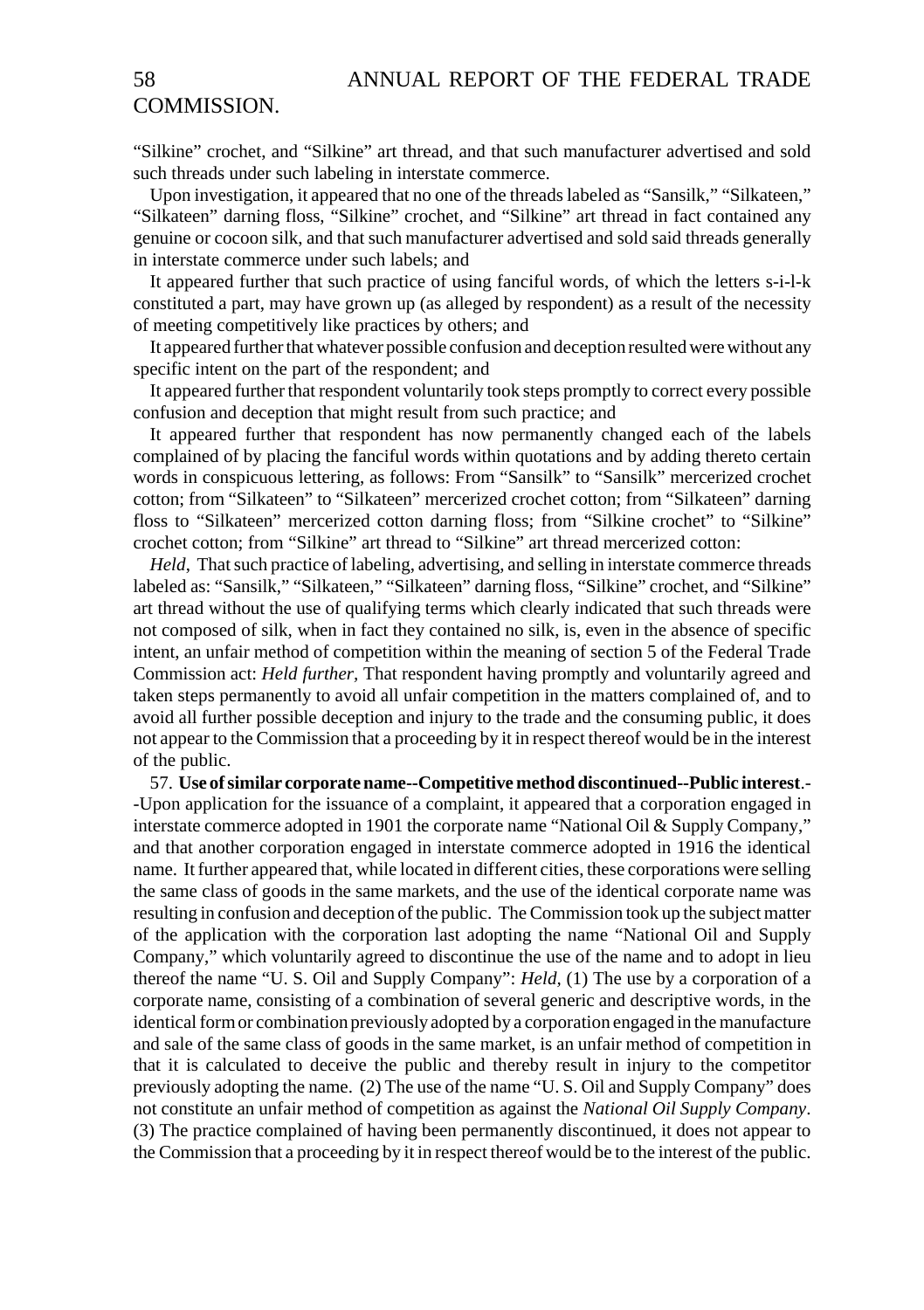#### EXHIBIT 5.

#### FEDERAL TRADE COMMISSION v. A. B. DICK CO.

# UNITED STATES OF AMERICA,

*Before Federal Trade Commission, ss:*

At a regular session of the Federal Trade Commission held at its office in the city of Washington, D. C., the 25th day of May, A. D. 1917.

Present: William J. Harris (chairman), Joseph E. Davies, William B. Colver, J. Franklin Fort, **Commissioners** 

Federal Trade Commission *v.* A. B. Dick Co. of New Jersey, A. B. Dick Co. of Illnois, and the Neostyle Co., respondents. Docket No. 4.

The above-entitled proceeding coming on for hearing before the Commission on the complaint, answer, and proofs taken the 27th day of April, 1917, and the respondents having appeared on said day by their counsel of record herein, S. 0. Edmonds, and by A. B. Dick, president ofthe respondent, A. B. DickCo. ofIllinois, and said counsel for respondents having announced in open session of the Commission that the respondents would not title any further testimony in proceeding, and said respondents having filed a statement herein to that effect, and the Commission having taken the proceeding under advisement for final determination, now, on thisthe 25th day of May, 1917, on the pleading and testimony, the Commission makes its report and findings as to the facts and conclusions of law.

## FINDINGS AS TO THE FACTS.

(1) That at the time of the filing of the complaint and down to December, 1916, the respondent, the A. B. Dick Co. of New Jersey, owned or controlled the stock of the respondents, the A. B Dick Co. of Illinois and the Neostyle Co. of New Jersey; that prior to said date the said A. B. Dick Co. of Illinois and the said Neostyle Co. had been directly engaged, and the said A. B. Dick Co. of New Jersey had been, through said other respondents, engaged in the manufacture of stencil duplicating machines, stencil paper, stencil ink, and other duplicating machine supplies in certain States and in the shipment and sale of each of such commodities to persons in other States and Territories of the United States and in the District of Columbia. That since said date the said A. B. Dick Co. of New Jersey and the said Neostyle Co. have been dissolved and their assets taken over by said A. B. Dick Co. of Illinois, which has alone continued and is now prosecuting the business above described.

(2) That the trade and commerce in stencil duplicating machines, in stencil duplicating paper, and in stencil duplicating ink each constitutes a substantial and increasing volume of trade between persons in different States in interstate commerce, which has been for several yearslast past and is now being carried on by these respondents and also by a number of other concerns, each of which other concerns are competitors with the others and with these respondents.

(3) That from a time long prior to October 15, 1914, until December, 1916, of the respondents have, and since said last mentioned date the respondent, A.B. Dick Co. ofIllinois, has alone, continuously sold their stencil duplicating machines in interstate commerce for use or resale, on conditions and with restrictions as set forth in what is designated by respondents, both in the answer and in the testimony herein, variously as "license agreement," "license restriction,""limited license," "'license plan' of marketing,""sale upon condition;" that as a part of their system of sale respondents caused to be inscribed upon each of their stencil duplicating machines sold by them a legend, notice, warning, or purported agreement, in words substantially as follows: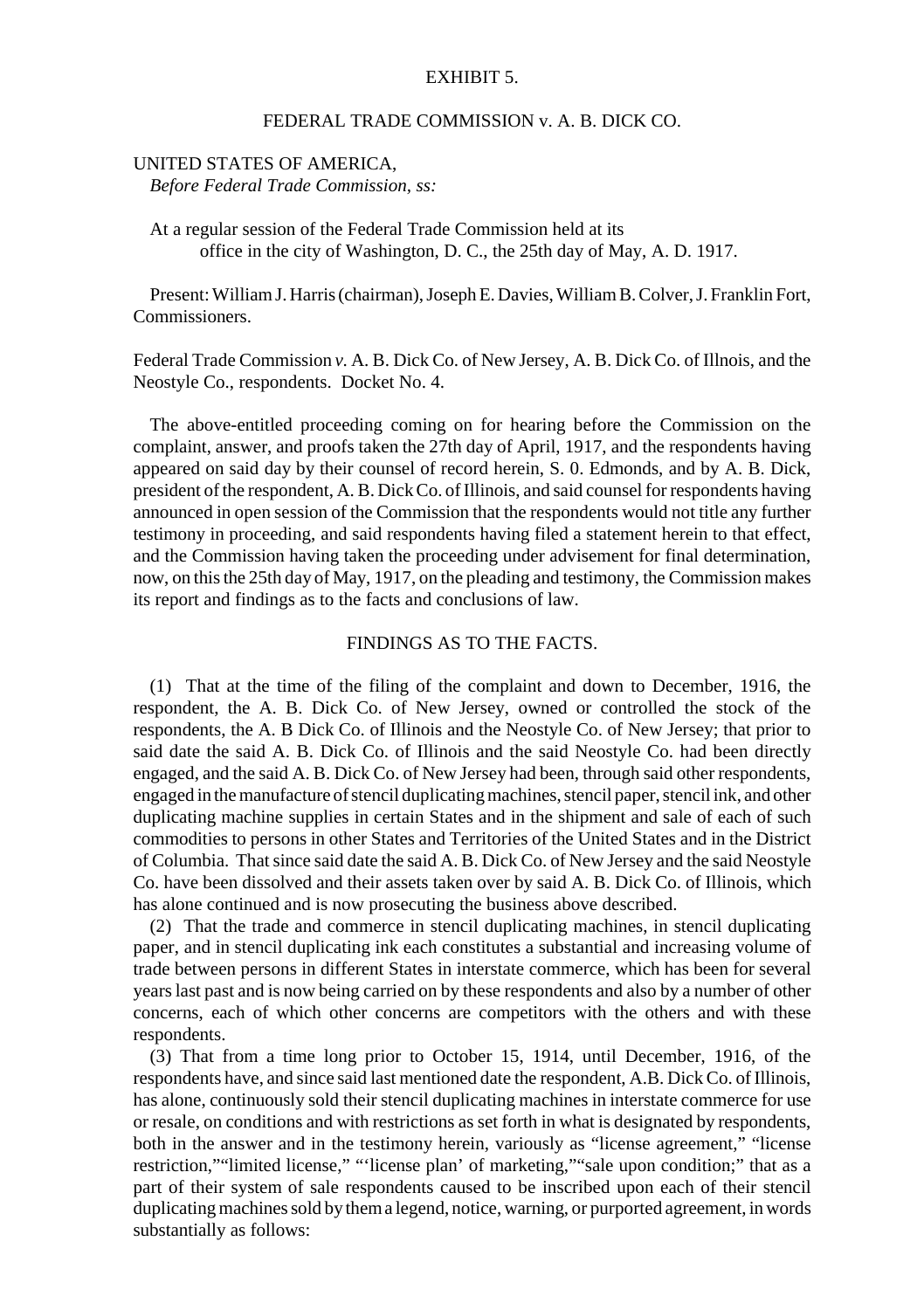On the rotary mimeograph--

### LICENSE RESTRICTION.

This machine is sold by the A. B. Dick Co. with the license restriction that it may be used only with the stencil paper, Ink, and other supplies made by A. B. Dick Co. Chicago, U.S.A.

On the rotary neostyle--

# LICENSE AGREEMENT.

This machine is sold by the Neostyle Co. and purchased by the user, with the express understanding that it is licensed to be used only with stencil paper and ink (both of which are patents) made by the Neostyle Co., New York City.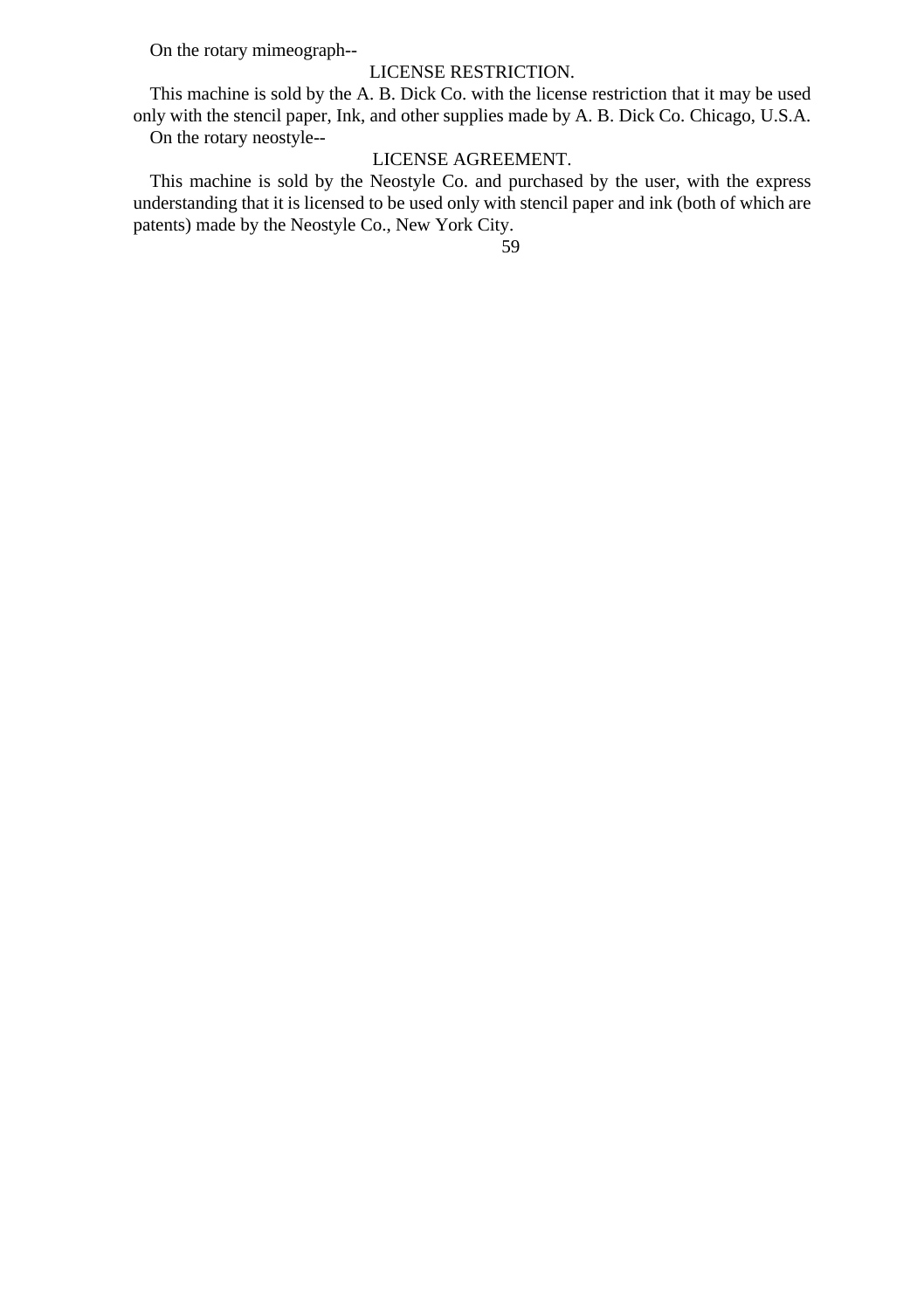(4) That with each of the various dealers who bought such stencil duplicating machines from respondents for resale the respondents have made, and the respondent A.B. Dick Co., of Illinois, is still making, agreements, a part of each of which is as follows as to the respective machines named therein:

As to mimeographs:

2. The right to use mimeographs purchased under the terms of this agreement is dependent upon the full performance of the conditions of the license restriction attached to each of said mimeographs.

3. The party of the second part covenants and agrees not to sell any of said mimeographs or mimeograph supplies outside of [here is inserted the territory]; nor to sell any supplies for use with mimeographs except those made by and procured from the party of the first part; nor to sell or otherwise dispose of any mimeograph supplies to any dealer or agent, but only to users ofsaid mimeographs; norto sell or otherwise dispose of anymimeograph or mimeograph supplies, either directly or indirectly, to any persons or concerns not entitled to purchase the same.

4. The party of the second part covenants and agrees \* \* \* to pay for such mimeographs and supplies as hereinabove specified, and to report in detail monthly to the party of the first part as to the names and addresses of persons or concerns to whom such mimeographs have been sold, including the consecutive numbers by which the mimeographs are recorded.

As to the neostyle:

1. The right to use neostyles purchased under the terms of this agreement is dependent upon the full performance of the conditions of the license restrictions attached

2. The party of the second part covenants and agrees \* \* \* to report in detail monthly to the party of the first part asto the names and addresses of persons or concernsto whomsaid rotary neostyles have been sold, including the serial numbers by which said rotary neostyles are recorded.

3. The party of the second part covenants and agrees not to sell any rotary neostyles or rotary neostyle supplies outside of [here is inserted the territory]; nor to sell any supplies for use with rotary neostyles except those made by and procured from the party of the first part; nor to sell or otherwise dispose of any of said rotary neostyle supplies to any Dealer but only to users of rotary neostyles; nor to sell or otherwise dispose of any rotary neostyles or rotary neostyle supplies, either directly or indirectly, to any person entitled to purchase the same.

(5) That from a time prior to October 15, 1914, until December, 1916, all of the respondents have, and since said last-mentioned date the respondent A. B. Dick Co., of Illinois, has alone continuously sold in interstate commerce their stencil duplicating papers, with restrictions or conditions inscribed thereon, substantially in one of the following forms, either-

This composite stencil sheet is sold by the A. B. Dick Co. with the license restriction that it may be used only on Edison's rotary mimeograph No. 75, and only with ink made by said company. \* \* \* (This stub is licensed for use only once.)

#### Or-

This composite stencil sheet is sold by the Neostyle Co. with the license restriction that it may be used only on rotary neostyles, and only with ink made by said company. The stub is licensed for use only once.

(6) That the respondents, on each of their cans of stencil ink sold, caused to be inscribed one of the following notices:

Notice to mimeograph users: Every mimeograph is sold with a proper license restriction covering the use of stencil paper, ink, and other supplies, and is so marked.

Notice to rotary neostyle users: The rotary neostyle is sold with a proper license restriction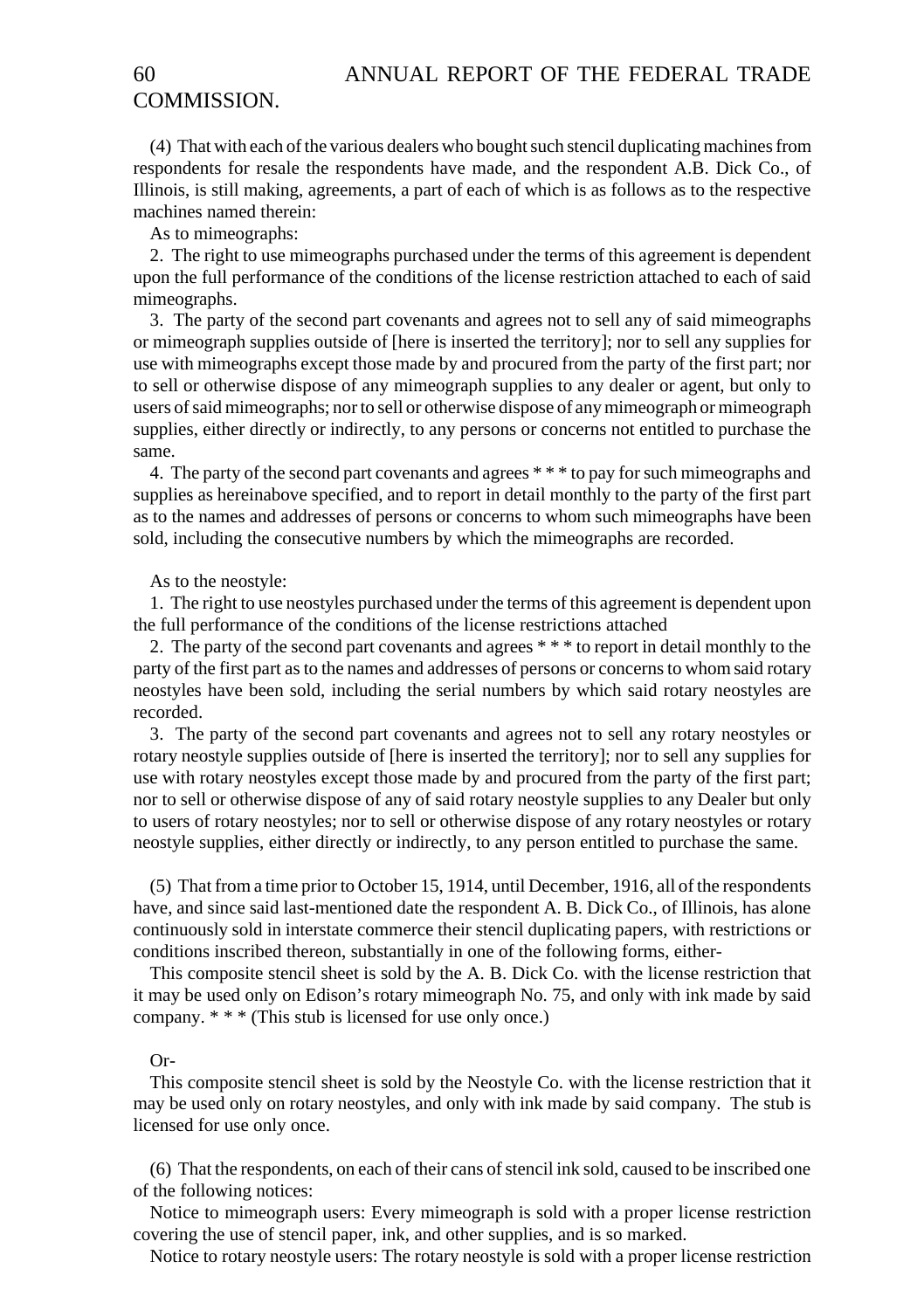covering the use of stencil paper, ink, and other supplies, and is so marked.

(7) That certain parts of certain of respondents' stencil duplicating machines and certain parts of their stencil papers were and are covered by letters patent.

(8) That the respondents' stencil duplicating machine supplies have been and are now being sold at a large profit and at prices substantially higher than the prices at which supplies of their competitors, of a character and quality satisfactory to users of mimeographs and neostyles, could have been and can at this time be purchased.

(9) That the conditions or restrictions imposed by the respondents in the sale of their stencil duplicating machines, or their plan of marketing such machines, herein found to be generally used by the respondents (a) have compelled and do compel purchasers and users of such machines to purchase stencil duplicating paper, stencil duplicating ink, and other stencil duplicating supplies exclusively from the respondents, and at prices substantially higher than prices at which supplies of competitors of these respondents, satisfactory to many of such purchasers and users, could have been and can now be purchased; (b) have prevented and do prevent competing manufacturers from selling their stencil duplicating paper, stencil duplicating ink, and other stencil duplicating supplies for use with stencil duplicating machines sold by respondents; and (c ) have prevented and do prevent dealers from selling stencil duplicating paper, stencil duplicating ink, and other stencil duplicating supplies of competitors of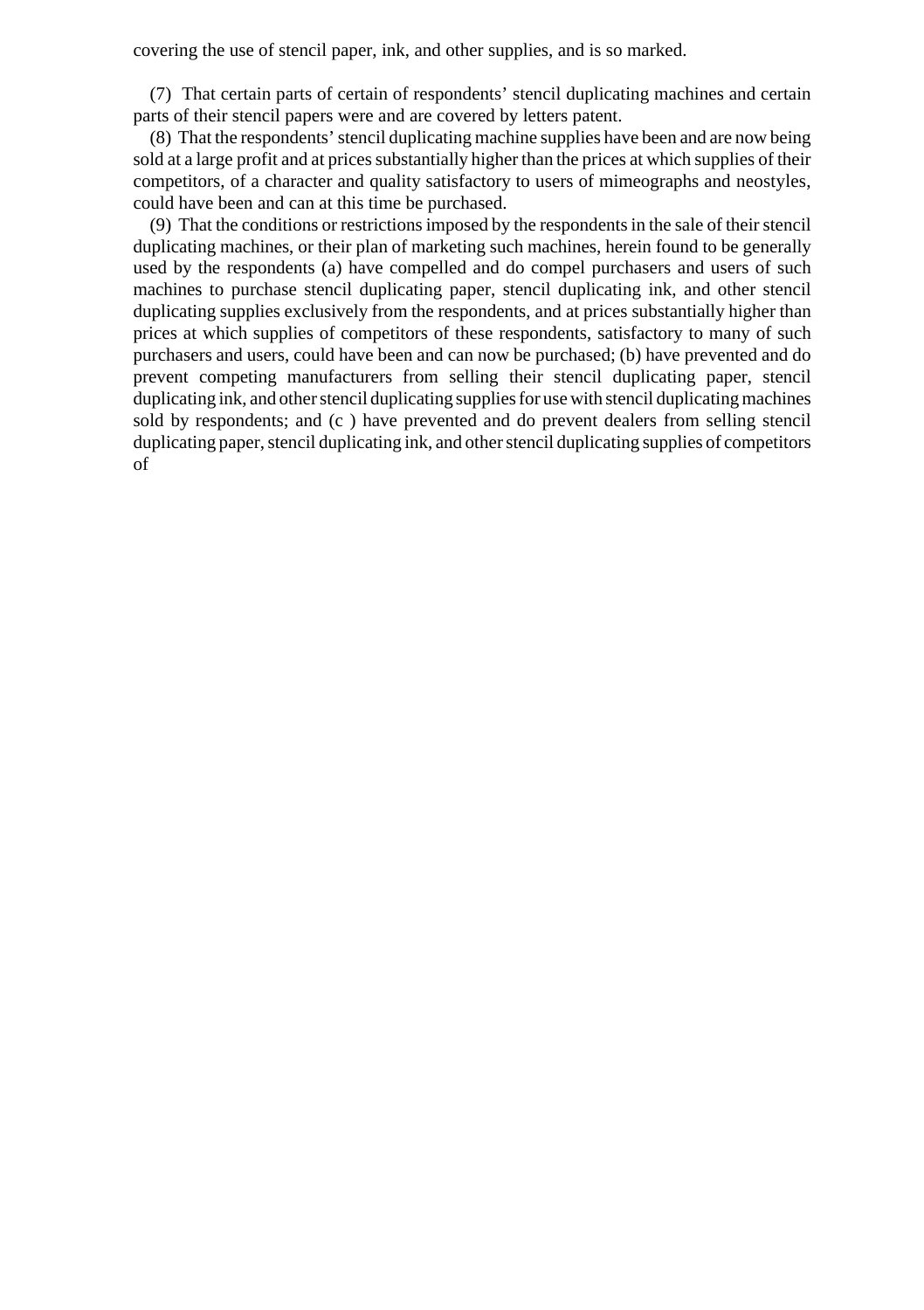these respondents, and, in particular, have prevented and do prevent dealersfrom selling such supplies of competitors of respondents for use with respondents' stencil duplicating machines.

(10) That the conditions or restrictions imposed by the respondents in the sale of their stencil paper and the plan of marketing such paper (a) have compelled and may compel purchasers or users of such paper to purchase their stencil duplicating machines, stencil ink, and other stencil duplicating machine supplies from the respondents exclusively and at prices substantially higher than prices at which stencil duplicating ink and other stencil duplicating machine supplies of competitors of these respondents may be purchased and; (b) do find may prevent competing manufacturers from selling their machines, ink, and supplies for use with respondents' stencil paper.

(11) That for the year 1915 the respondents controlled, in money value of sales, approximately 85.1 per cent of the commerce in the United States in stencil duplicating machines, approximately 88.2 per cent of such commerce in stencil duplicating paper, and approximately 79.9 per cent of such commerce in stencil duplicating ink, and that such percentages represent substantially the present ratio of respondents' business to the total business and commerce done in the United States in these articles.

(12) That the respondent, A.B. Dick Co., of Illinois, is and has been aggressively seeking further to increase its interstate trade and commerce in stencil duplicating machines, stencil paper, ink, and other suppliers for such machine.

#### CONCLUSIONS OF LAW.

(1) That (a) the sale by the respondents of stencil duplicating machines, stencil paper, or other stencil duplicating machine supplies upon conditions asset forth in the so-called license restrictions and in the contracts herein found to be used by respondents, or under the "plan of marketing" herein described and found to be used by them, constitutes a sale upon condition, agreement, and understanding that the purchaser, if a user, shall not use the machines or supplies of a competitor or competitors ofthese respondents, and, if the purchaser be a dealer, that he shall not use nor sell for use with the respondents' machines or supplies the machines or supplies of a competitor or competitors of these respondents; and (b) that the effect of the condition, agreement, and understanding issuch that it hassubstantially lessened and does and may substantially lesson competition in interstate commerce in such stencil duplicating machines and supplies therefore.

(2) That the sale by the respondents of their stencil duplicating machines and stencil paper upon the condition, agreement, or understanding herein described and found to be used by the respondents, and the plan of marketing such machines, paper, and other supplies, is in violation of section 3 of the act entitled "An act to supplement existing laws against unlawful restraints and monopolies, and for other purposes," approved October 15, 1914, in that the effect thereof has been, is, and may be to substantially lessen competition and tend to create a monopoly in interstate commerce in the manufacture and of such stencil duplicating machines, stencil paper, stencil ink, and other supplies.

Dated May 25, 1917.

(Signed) WM. J. HARRIS JOSEPH E. DAVIES WILLIAM B. COLVER, JOHN F. FORT,

[SEAL.] *Commissioners*.

UNITED STATES OF AMERICA, *Before Federal Trade Commission, ss:*

At a regular session of the Federal Trade Commission, held at its office in the city of Washington, D.C., the 25th day of May, A. D. 1917.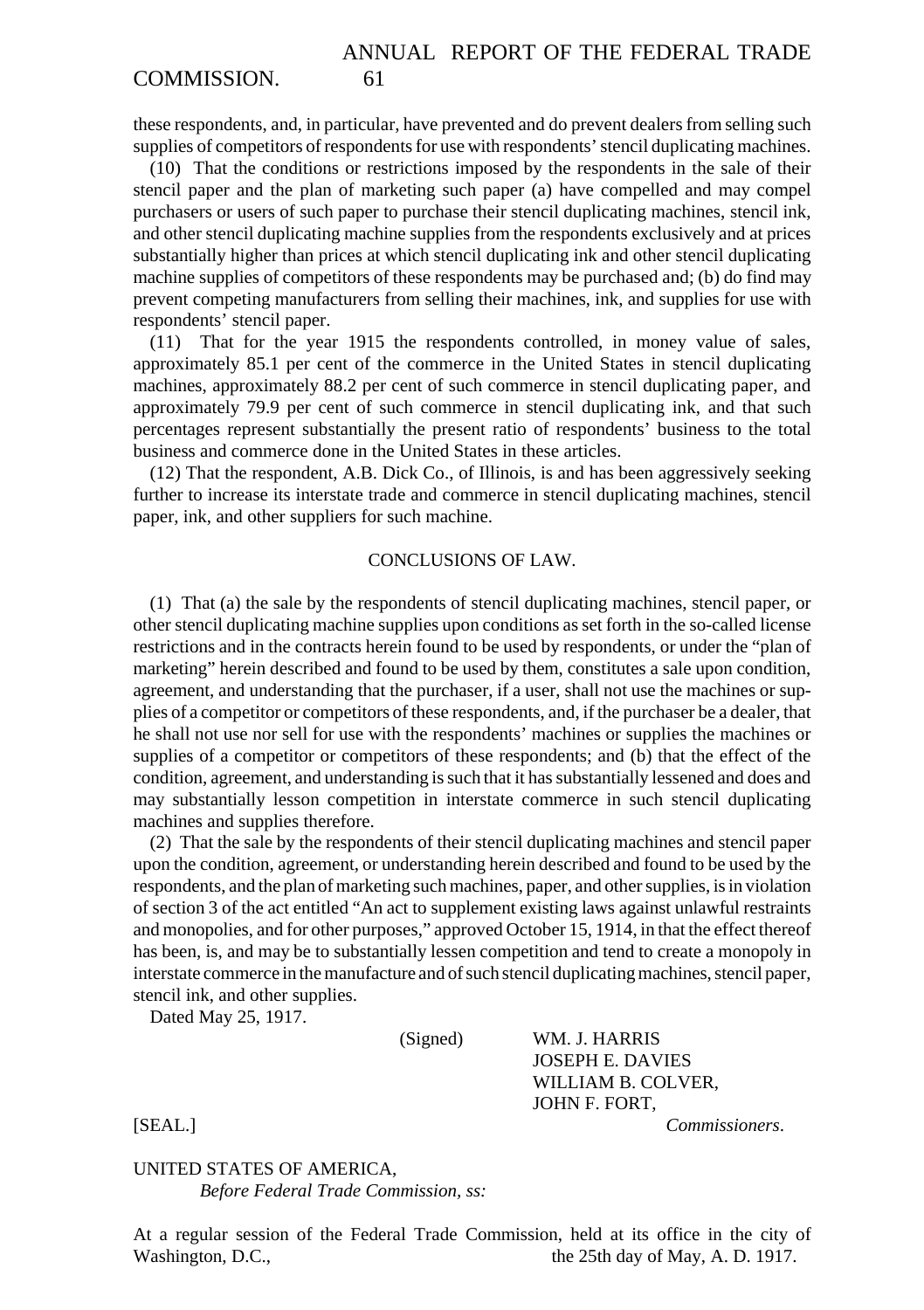Present: William J Harris, chairman; Joseph E. Davies, William B. Colver, John F. Fort, Commissioners. Federal Trade Commission *v*. A.B. Dick Co. of New Jersey, A.B. Dick Co. of Illinois, and the Neostyle Co. Docket No. 4.

### ORDER TO CEASE AND DESIST.

The above-entitled proceeding being at issue upon the complaint of the Commission and the answer of the respondents, and the testimony having been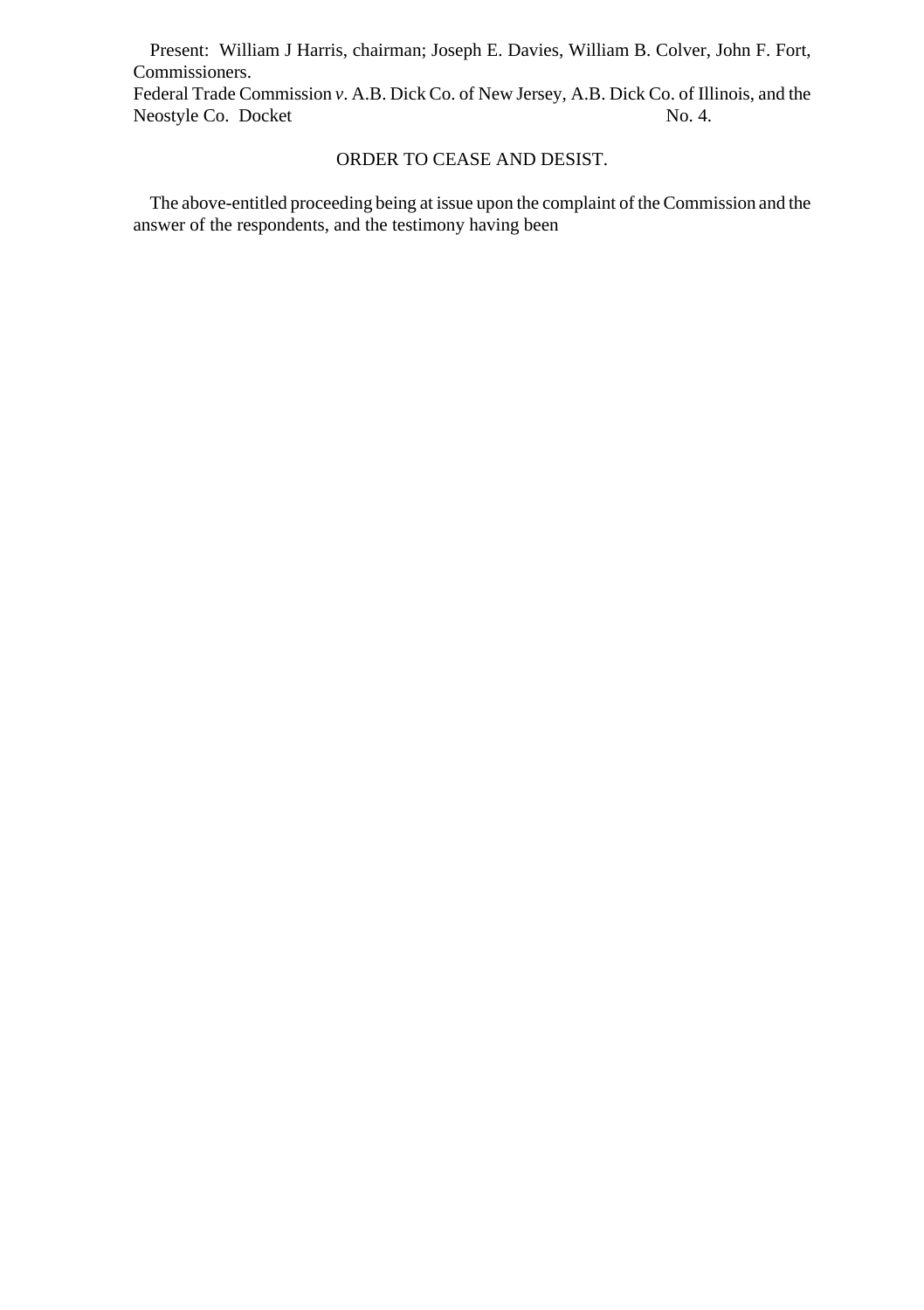# 62 ANNUAL REPORT OF THE FEDERAL TRADE COMMISSION.

reduced to writing and filed and the Commission on the date hereof having made and filed a report containing its findings as to the facts and its conclusion that the respondents have violated, and are now violating, section 3 of the act of Congress, approved October 15, 1914 entitled "An act to supplement existing laws against unlawful restraints and monopolies, and for other purposes," which said report is hereby referred to and made a part hereof: Therefore

*It is ordered*, That the respondent, the A. B. Dick Co. of Illinois, its officers and agents, cease and desist from directly or indirectly making any sale or contract for sale in interstate commerce of its stencil duplicating machines or stencil paper on the condition, agreement, or understanding, whether embodied in contract, license restriction, notice, or in whatever manner imposed, that the purchaser or purchasers thereof shall not use therewith, or when the purchaser be a dealer, shall not use or sell for use in connection therewith, the stencil duplicating machines, stencil paper, stencil ink, or other stencil duplicating machine supplies of competitors of the respondent.

*It is further ordered*, That the respondent, the A. B. Dick Co. of Illinois, its officers and agents, cease and desist from enforcing any condition, restriction, or requirement, heretofore imposed in connection with the sale, or embodied in a contract for sale, of its stencil duplicating machines or stencil duplicating paper, that the purchaser shall not use or sell for use, with such stencil duplicating machines or stencil paper, the stencil duplicating machines, stencil duplicating ink, stencil paper, or other stencil duplicating supplies of competitors of these respondents.

*Provided*, That respondent, A. B. Dick Co. of Illinois, is hereby granted not to exceed 90 days from the date hereof within which to make such changes in its business methods as will enable it to fully comply with this order.

By the Commission.

[SEAL.] (Signed) LEONIDAS L. BRACKEN,

*Secretary.*

### UNITED STATES OF AMERICA,

*Before Federal Trade Commission, ss:*

At a regular session of the Federal Trade Commission held at its office in the city of Washington, D. C., the 26th day of May, A. D. 1917.

Present: William J. Harris (chairman), Joseph E. Davies, William B. Colver, John F. Fort, Commissioners.

#### RESOLUTION.

Whereas on the 25th day of May, 1917, the Commission issued an order directing the A. B. D i c k C o . of Illinois to cease and desist from selling its stencil duplicating machines and stencil paper upon the condition, agreement, or understanding that the purchaser or user should not use therewith machines or supplies of competitors of the said A. B. Dick Co.; and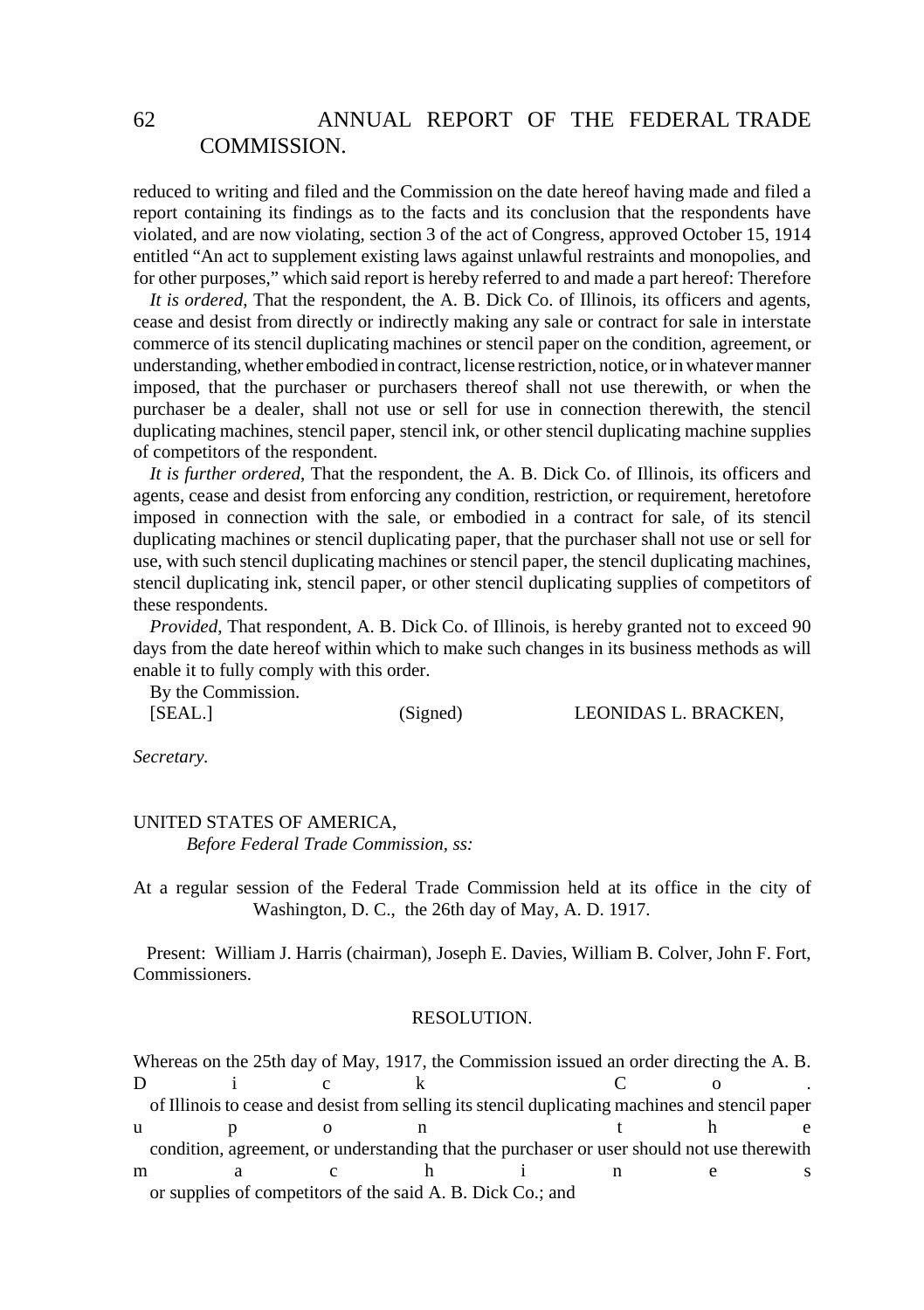Whereas a period of 90 days was given the A. B. Dick Co. in which to make such changes in its method of doing business as to conform to the order; and Whereas it is desirable that the Commission know what changes the said company makes in its plan of

marketing its machines and supplies as a result of this order: Now, therefore, be it

*Resolved,* That under the authority conferred on the Commission by paragraph (b) of section 6 of "An act to create a Federal Trade Commission, to define its powers and duties, and for other purposes," approved September 26, 1914, the said A. B. Dick Co. of Illinois be, and the same is hereby, required within 30 days after such changes in the conduct of its business have been made to make a special report to the Federal Trade Commission fully setting forth the nature of such changes and setting forth in complete detail the plan or plans adopted for the future sale of such machines and supplies, together with any contracts, agreements, or understandings, bywarranty or otherwise, proposed to be attached to the future sale or contract for sale by respondent of its machines and supplies, either for resale or use of such machines or supplies.

Adopted by the Commission.

[SEAL.] (Signed) LEONIDAS L. BRACKEN, *Secretary.*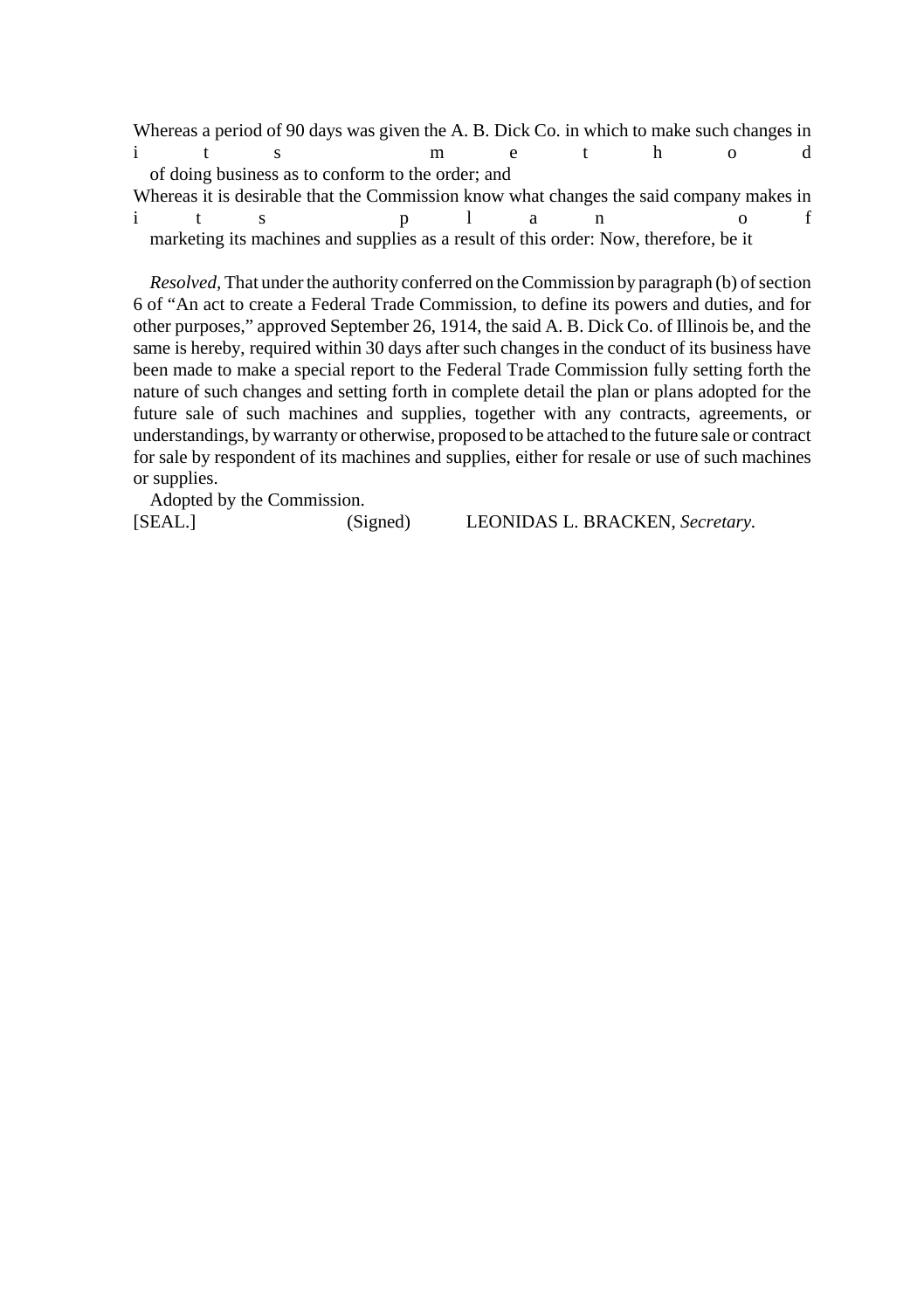#### EXHIBIT 6.

## INSTRUCTIONS, RULES, AND FORMS CONCERNING PATENTS, TRADE-MARKS, PRINTS, LABELS, AND COPYRIGHTS.

The act of Congress approved October 6, 1917, known as the "Trading with the enemy act," contains the following provisions concerning patents, trademarks, prints, labels, and copyrights:

SEC. 10. That nothing contained in this act shall be held to make unlawful any of the following acts:

(a) An enemy, or ally of enemy, may file and prosecute in the United State, "an application for letters patent, or for registration of trademark, print, label, or copyright, and may pay any fees therefor in accordance with and is required by the provisions of existing law and fees for attorneys or agents for filing and prosecuting such applications. Any such enemy, or ally of enemy, who is unable during war, or within six months thereafter, on account of conditions arising out of war, to file any such application, or to pay any official fee, or to take any action required by law within the period prescribed by law, may be granted an extension of time months beyond the expiration of said period, provided the nation of which the said applicant is a citizen, subject, or corporation shall extend substantially similar privileges to citizens, and corporations of the United States.

(b) Any citizen of the United States, or any corporation organized within the United States, may, when duly authorized by the President, pay to an enemy or ally of enemy any tax, annuity, or fee which may be required by the laws of much enemy or ally of enemy nation in relation to patents and trademarks, prints, labels, and copyrights; and any such citizen or corporation may file and prosecute an application for letters patent or for registration of trademark, print, label, or copyrights in the country of an enemy, or of an ally of enemy, after first submitting such application to the President and receiving license so to file and prosecute, and to pay the feesrequired by law and customary agents' fees, the maximumamount of which in each case shall be subject to the control of the President.

(c) Any citizen of the United States or any corporation organized within the United States desiring to manufacture, or cause to be manufactured, a machine, manufacture, composition of matters or design, or to carry on, or to use any trademark, print, label, or cause to be carried on a process under any patent or copyrighted matter owned or controlled by an enemy or ally of enemy at any time during the existence of a state of war may apply to the President for a license; and the President is hereby authorized to grant such a license, nonexclusive or exclusive as he shall deem best, provided he shall be of the opinion that such grant is for the public welfare, and that the applicant is able and intendsin good faith to manufacture, or cause to be manufactured, the machine, manufacture, composition of matter, or design, or to carry on, or cause to be carried on, the process or to use the trademark, print, label, or copyrighted matter. The President may prescribe the conditions of this license, including the fixing of prices of articles and products necessary to the health of the military and naval forces of the United States or the successful prosecution of the war, and the rules and regulations under which such license may be granted and the fee which shall be charged therefore not exceeding \$100, and not exceeding one per centum of the fund deposited as hereinafter provided. Such license shall be a complete defense to any suit at law or in equity instituted by the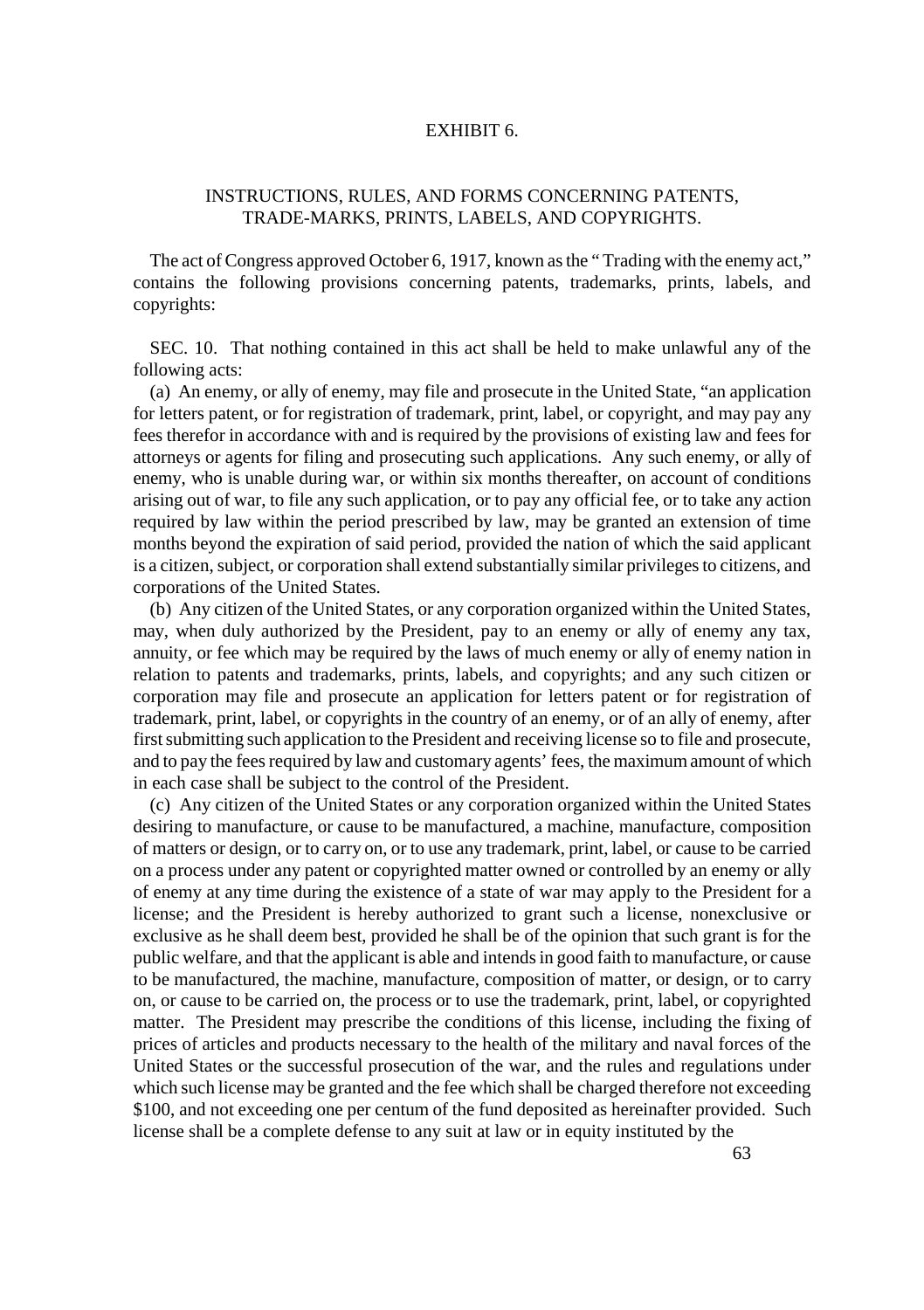enemy or ally of enemy owners of the letters patent, trade-mark, print, label, or copyright, or otherwise, against the licensee for infringement or for damages, royalty, or other money award on account of anything done by the licensee under such license, except as provided in subsection (f ) hereof.

(d) The licensee shall file with the President a full statement of the extent of the use and enjoyment of the license, and of the prices received in such form and at such stated periods (at least annually) as the President may prescribe; and the licensee shall pay at such times as many be required to the alien property custodian not to exceed five per centum of the gross sums received by the licensee from the sale of said inventions or use of the trademark, print, label, or copyrighted matter or, if the President shall so order, five per centum of the value of the use of such inventions, trademarks, prints, labels, or copyrighted matter to the licensee as established by the President; and sums so paid shall be deposited by said alien property custodian forthwith in the Treasury of the United States as a trust fund for the said licensee and for the owner of the said patent, trade-mark, print, label, or copyright registration as hereinafter provided, to be paid from the Treasury upon order of the court, as provided in subdivision (f) of this section, or upon the direction of the alien property custodian.

(e) Unless surrendered or terminated is provided in this act, any license, granted hereunder shall continue during the term fixed in the license or in the absence of any such limitation during the term of the patent, trademark, print, label, or copyright registration under which it is granted. Upon violation by the licensee of any of the provisions of this act, or of the conditions of the license, the President may, after due notice and hearing, cancel any license granted by him.

(f) The owner of any patent, trade-mark, print, label, or copyright under which a license is granted hereunder may, after the end of the war and until the expiration of one year thereafter, file a bill in equity against the licensee in the district court of the United States for the district in which the said licensee resides, or, if a corporation, in which it has its principal place of business (to which suit the Treasurer of the United States shall be made a party), for recovery from the said licensee for all use and enjoyment of the said patented invention, trade-mark, print, label, or copyrighted matter: *Provided, however,* That whenever suit is brought, as above, notice shall be filed with the alien property custodian within thirty days after date of entry of suit: *Provided further*, That the licensee may make any and all defenses which would be available were no license granted. The court on due proceedings had may adjudge and decree to the said owner payment of a reasonable royalty. The amount of said judgment and decree, when final, shall be paid on order of the court to the owner of the patent from the fund deposited by the licensee, so far assuch deposit willsatisfy said judgment and decree; and the said payment shall be in full or partial satisfaction of said judgment and decree, as the all such judgments and decrees, facts may appear; and if, after payment of, there shall remain any balance of said deposit, such balance shall be repaid to the licensee on order of the alien property custodian. If no suit is brought within one year after the end of the war, or no notice isfiled as above required, then the licensee shall not be liable to make any further deposits, and all funds deposited by him shall be repaid to him on order of the alien property custodian. Upon entry of suit and notice filed as above required, or upon repayment of funds as above provided, the liability of the licensee to make further reports to the President shall cease.

If suit is brought, as above provided, the court may, at any time, terminate the license, and may, in such event, issue an injunction to restrain the licensee from infringment thereafter, or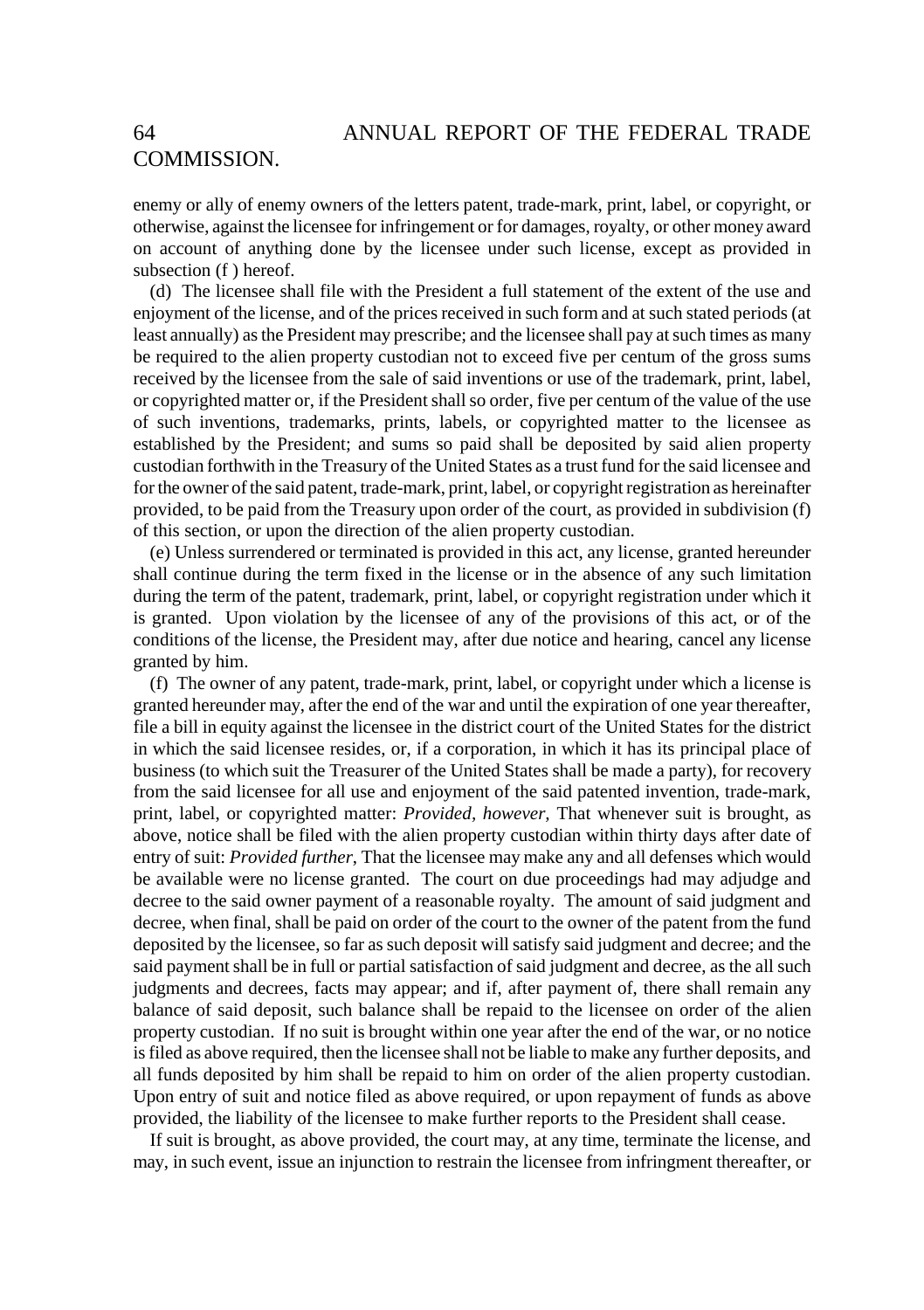the court, in case the licensee, prior to suit, shall have made investment of capital based on possession of the license, may continue the license for such period and upon such terms and with much royalties as it shall find to be just and reasonable.

(g) Any enemy, or ally of enemy, may institute and prosecute suits in equity against any person other than a licensee under this act to enjoin infringement of letter patent, trade-mark, print label, and copyrights in the United States, owned or controlled by said enemy or ally of enemy in the same manner and to the extent that he would be entitled so to do if the United States was not at war: *Provided,* That no final judgment or decree shall be entered in favor of such enemy or ally of enemy by any court except after thirty days' notice to the alien property custodian. Such notice shall be in writing and shall be served in the same manner as civil process of Federal courts.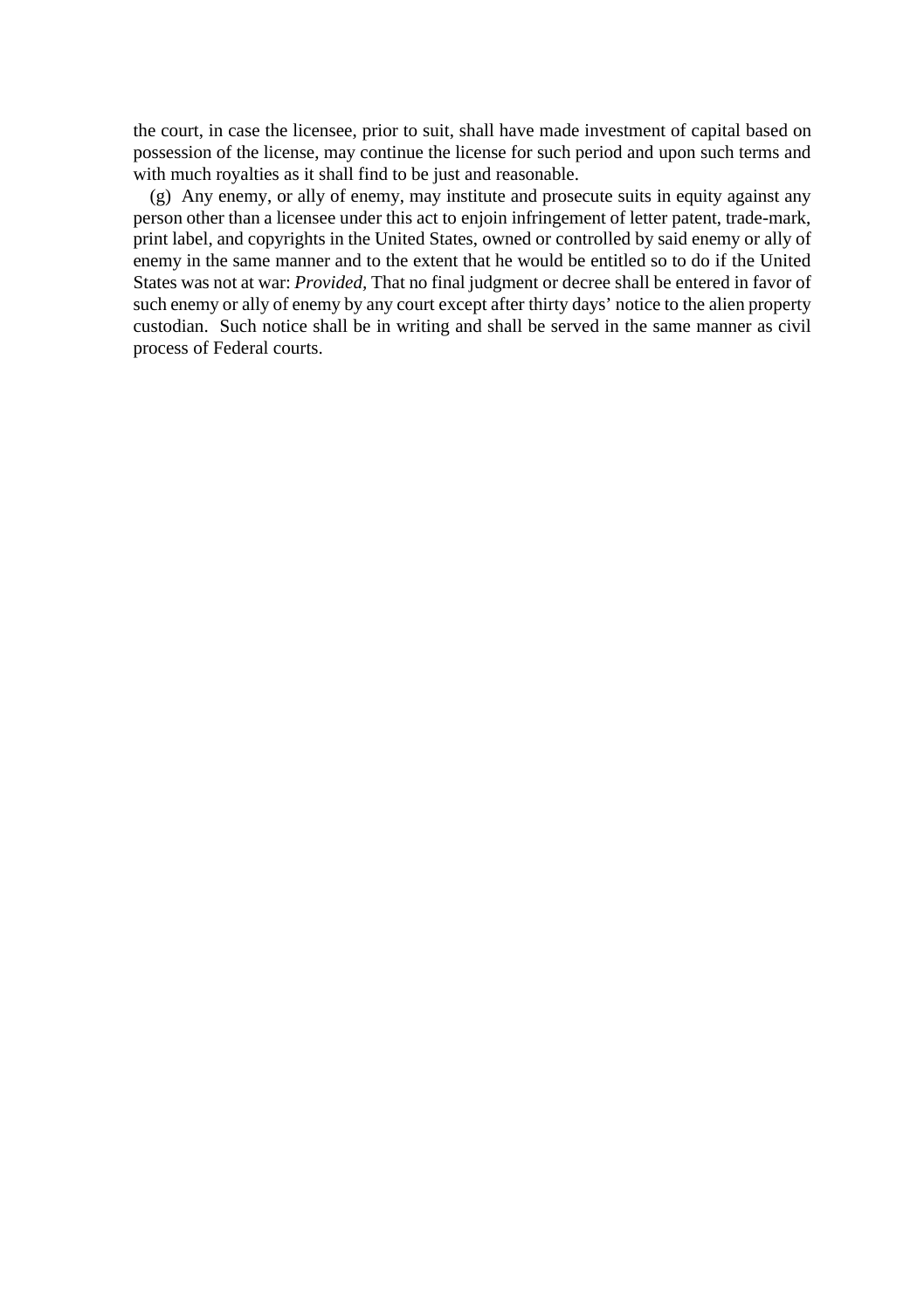# ANNUAL REPORT OF THE FEDERAL TRADE COMMISSION. 65

(h) All powers of attorney Heretofore or hereafter granted by an enemy or ally of enemy to any person within the United States, in so far as they may be requisite to the performance of acts authorized in subsections (a) and (g) of this section, shall be valid.

(i) Whenever the publication of an invention by the granting of a patent may, in the opinion of the President, be detrimental to the public safety or defense, or may assist the enemy or endanger the successful prosecution of the war, lie may order that the invention be kept secret and withhold the grant of a patent until the end of the war: *Provided*, That the invention disclosed in the application for said patent may be held abandoned upon it being established before or by the Commissioner of Patents that, in violation of said order, said invention has been published or that ,in application for a patent therefor has been filed in any other country, by the inventor or his assigns or legal representatives without the consent or approval of the commissioner or under a license of the President.

When an applicant whose patent is withheld as herein provided, and who faithfully obeys the order of the President above referred to shall tender hisinvention to the Government of the United States for its use, the shall, if the ultimately receives a patent, have the right to sue for compensation in the Court of Claims, such right to compensation to begin from the date of the use of the invention by the Government.

EXECUTIVE ORDER VESTING POWER AND AUTHORITY IN DESIGNATED OFFICERS AND MAKING RULES AND REGULATIONS UNDER TRADING-WITH-THE-ENEMY ACT A N D TITLE VII OF THE ACT APPROVED JUNE 15, 1917. (OCT. 12, 1917.)  $*$  \*  $*$  \*  $*$  \*  $*$ 

### FEDERAL TRADE COMMISSION.

XVII. I further hereby vest in the Federal Trade Commission the power and authority to issue licenses under such terms and conditions as are not inconsistent with law or to withhold or refuse the same, to any citizen of the United States or any corporation organized within the United States to file and prosecute applications in the country of an enemy or ally of enemy for letters patent or for registration of trademark, print, label, or copyright, and to pay the fees required by law and the customary agents' fees, the maximum amount of which in each case shall be subject to the control of such commission; or to pay to any enemy or ally of enemy any tax, annuity, or fee which may be required by the laws of such enemy or ally of enemy nation in relation to patents, trademarks, prints, labels, and copyrights.

XVIII. I hereby vest in the Federal Trade Commission the power and authority to issue, pursuant to the provisions of section  $10(c)$  of the trading-with-the-enemy act, upon such terms and conditions as are not inconsistent with law, or to withhold or refuse a license to any citizen of the United States or any corporation organized within the United States, to manufacture or cause to be manufactured a machine, manufacture, composition of matter, or design, or to carry on or cause to be carried on a process under any patent, or to use any trade-mark, print, label, or copyrighted matter owned or controlled by all enemy or ally of enemy, at any time during the present war; and also to fix the prices of articles and products manufactured under such licenses necessary to the health of the military and the naval forces of the United States, or the successful prosecution of the war; and to prescribe the fee which may be charged for such license, not exceeding \$100 and not exceeding 1 percent of the fund deposited by the licensee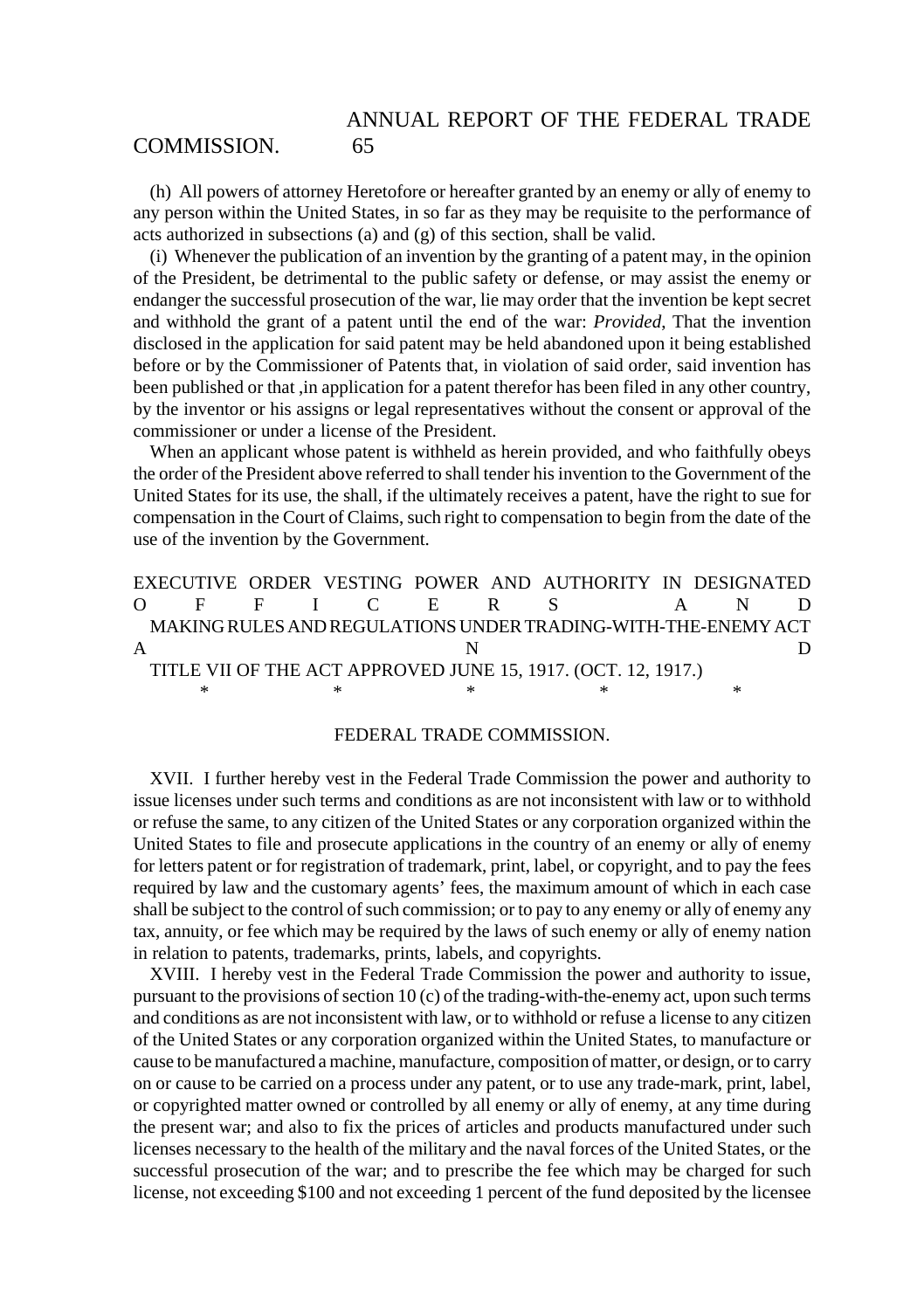with the alien property custodian as provided by law.

XIX. I hereby further vest in the said Federal Trade Commission the executive administration of the provisions of section 10 (d) of the trading-with-the-enemy act, the power and authority to prescribe the form of, and time and manner of filing statements of the extent of the use and enjoyment of the license and of the prices received and the times at which the licensee shall make payments to the alien property custodian, and the amounts of said payments, in accordance with the trading-with-the-enemy act.

XX. I further hereby vest in the Federal Trade Commission the power and authority, whenever in its opinion the publication of an invention or the granting of a patent may be detrimental to the public safety or defense or may assist the enemy, or endanger the successful prosecuting of the war, to order that the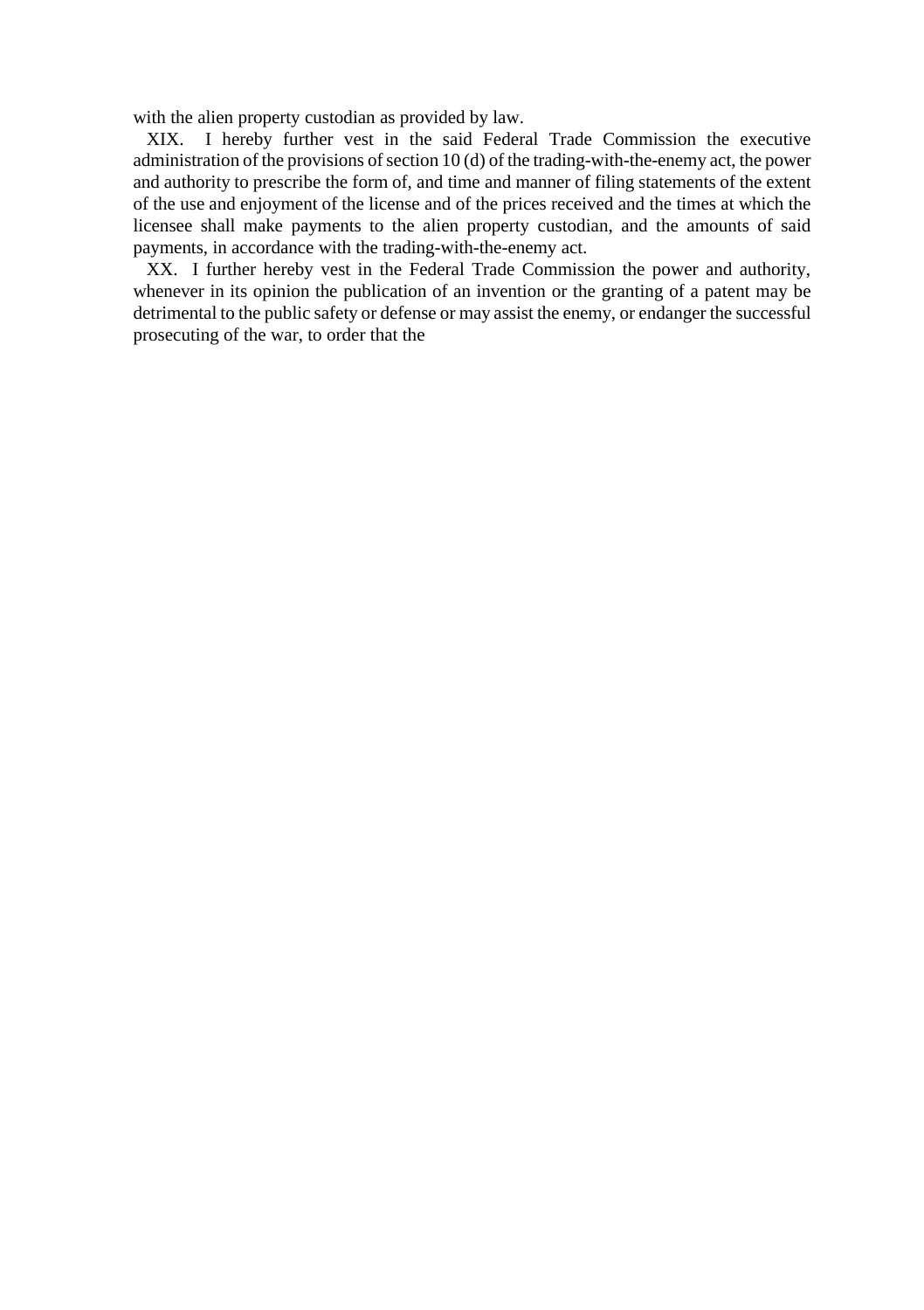invention be kept secret and the grant letters patent withheld until the end of the war.

XXI. The said Federal Trade Commission is hereby authorized to take all such measures as may be necessary or expedient to administer the powers hereby conferred.

# PAYMENT OF PATENT, TRADE-MARK, AND COPYRIGHT TAXES, ANNUITIES AND FEES IN ENEMY COUNTRIES AND FILING AND PROSECUTING APPLICATIONS THEREIN.

Applicants for licenses must submit, in the English language,<sup>1</sup> to the Federal Trade Commission every application for letters patent, for the registration oftrade-mark, print, label, or copyright which they desire to file in the country of an enemy or ally of enemy, every amendment, power of attorney, letter, or communication with respect thereto, and every drawing, electro, or other cut or reproduction, specimen, facsimile copy, or model, together with any check, draft, or other form of remittance for any tax, annuity, or fee, and agents' or attorneys' fees or compensation proposed to be sent, directly or indirectly, to any country of an enemy or ally of an enemy. In the case of chemical compounds or compositions of matter there shall also be submitted samples of the article or preparation, or samples of the ingredients, if any; and in the case of coloring matters prepared from tar, a sample of the dyeing of wool, silk, or cotton, and any statement, description, and directions in respect thereto, if and as required by the foreign law, and any and all other samples, specimens, descriptions, statements, and directions proposed to be forwarded.

There shall also be submitted at the same time the envelope or other cover, stamped with sufficient postage and addressed, in which the matters herein mentioned are proposed to be forwarded.

The intention is to have submitted to the Federal Trade Commission every enclosure and cover concerning every application for patent, trade-mark, print, label, or copyright and their prosecution, desired to be forwarded, directly or indirectly, to an enemy country or to the country of an ally of an enemy.

Everything (except remittance) isrequired to be furnished to the Federal Trade Commission in duplicate. One copy will be retained in the files of the Commission.

Each application for a license shall be accompanied by the affidavit of the applicant, his solicitor, or patent agent that nothing contained in any of the material submitted will give any information detrimental to the public safety or defense or which may assist the enemy or endanger the successful prosecution of the war, and that the amount of money, if any, proposed to be transmitted is the correct tax, annuity, or fee and the customary agents' fee, and such affidavit shall also state what portion of the remittance is to be applied to taxes, fees, or annuities and what portion to agents' fees.

It is unlawful and punishable by fine and imprisonment for anyone without first obtaining a license to forward applications for letters patent or for the registration of trade-mark, print, label, or copy-

 $<sup>1</sup>$  In exceptional cases and for good cause shown, applications and other communications may be submitted</sup> in German, but only when accompanied by a verified English translation.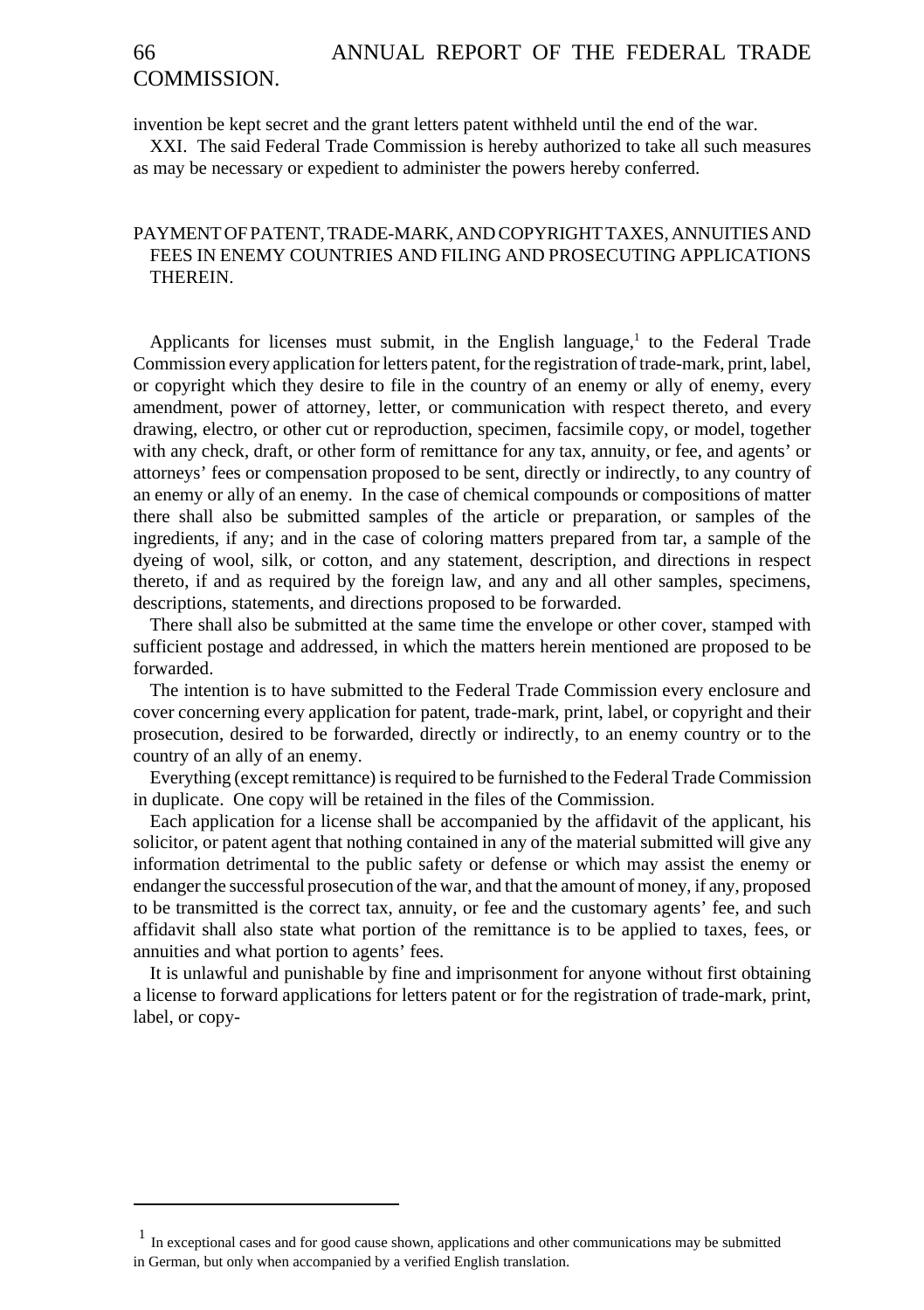# ANNUAL REPORT OF THE FEDERAL TRADE COMMISSION. 67

right in an enemy or ally of enemy nation indirectly through correspondence or agents in any foreign country. 1

# APPLICATIONS FOR LICENSES UNDER PATENTS AND COPYRIGHTS OWNED OR CONTROLLED BY AN ENEMY OR ALLY OF ENEMY.

Applicants for a license under patents or copyrights owned or controlled by an enemy or an ally of an enemy are required to file a verified statement with the Federal Trade Commission in concise and nontechnical language, covering the following points, stating in each instance the facts upon which any conclusion may be based:

*(a)* If an individual, that he is a citizen of the United States. If a corporation, that it is organized within the United States.

(b) That the patent or copyright desired to be licensed is owned or controlled by an enemy or an ally of an enemy. (For definitions of "enemy" and "ally of an enemy," see footnote.) \_\_\_\_\_\_\_\_\_\_\_\_\_\_\_\_\_\_\_\_\_\_\_\_\_\_\_\_\_\_\_\_\_\_\_\_\_\_\_\_\_\_\_\_\_\_\_\_\_\_\_\_\_\_\_\_\_\_\_\_\_\_\_\_\_\_\_\_\_\_

\_\_\_\_\_\_\_\_\_\_\_\_\_\_\_\_\_\_\_\_\_\_

'Attention is called to the following provisions of sec. 3 of the trading-with-the-enemy act:

 $** *$  and it shall be unlawful  $** *$  for any person to send, take, or transmit out of the United States any letter or other writing, book, map, plan, or other paper, picture, or any telegram, cablegram, or wireless message or any other form of communication intended for or to be delivered, directly or indirectly, to the enemy or ally of an enemy: *Provided, however,* That any person may send, take, or transmit out of the United States anything herein forbidden if he shall first submit the same to the President or to such officer as the President may direct and shall obtain the license or consent of the President, and under such rules and regulations and with such exemptions as shall be prescribed by the President."

Violation of any of the provisions of the act or of any license, rule, or regulation issued thereunder is punishable by a fine of not more than  $$10,000$  or imprisonment for not more than 10 years or both.

FOOTNOTE.--DEFINITIONS OF "ENEMY" AND "ALLY OF ENEMY."

SEC. 2. That the word "enemy" as, used herein shall be deemed to mean, for the purpose of such traditions and of this act-

(a) Any individual, partnership, or other body of individuals, of any nationality, resident within the territory (including that occupied by their military and naval forces) of any nation with which the United States is at war, or resident outside the United States and doing business within such territory, and any corporation incorporated within such territory of any nation with which the United States is at war or incorporated within any country other then the United States and doing business within such territory.

(b) The government of any nation with which the United States is at war, or any political or municipal subdivision thereof, or any officer, official, agent, or agency thereof.

(c) Such other individual, or body or class of individuals, as may be natives, citizens, or subjects of any nation with which the United States is at war, other than citizens of the United States, wherever resident or wherever doing business, as the President, if he shall find the safety of the United States or the successful prosecution ofthe war shall so require, may, by proclamation, include within the term "enemy."

The words "ally of enemy," as used herein, shall he deemed to mean--

(a) Any individual, partnership, or other body of individuals of any nationality, resident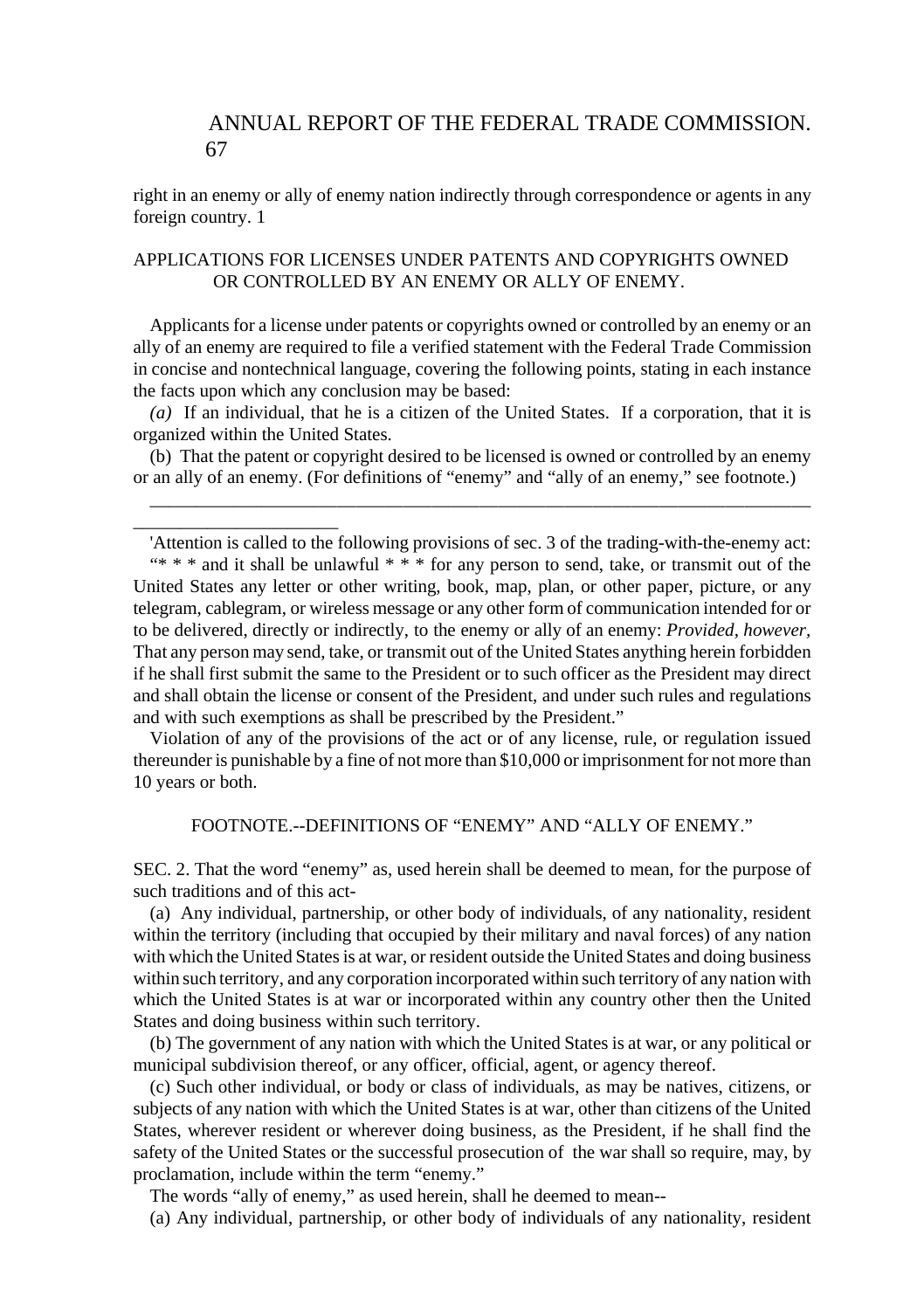within the territory (including that occupied by the military and naval forces) of any nation which is an ally of a nation with which the United States is at war, or resident outside the United States and doing businesswithin such territory, and any corporation incorporated within such territory of such ally nation, or incorporated within any country other than the United States and doing business within such territory.

(b) The government of any nation which is ally of a nation with which the United States is at war, or any political or municipal subdivision of such ally nation, or any officer, official, agent, or agency thereof.

(c) Such other individuals, or body or class of individuals as may be natives, citizens, or subjects of any nation which is an ally of a nation with which the United States is at war, other than citizens of the United States, wherever resident or wherever doing business, as the President, if he shall find the safety of the United States or the successful prosecution of the war shall so require, may, by proclamation include within the term "ally of the enemy."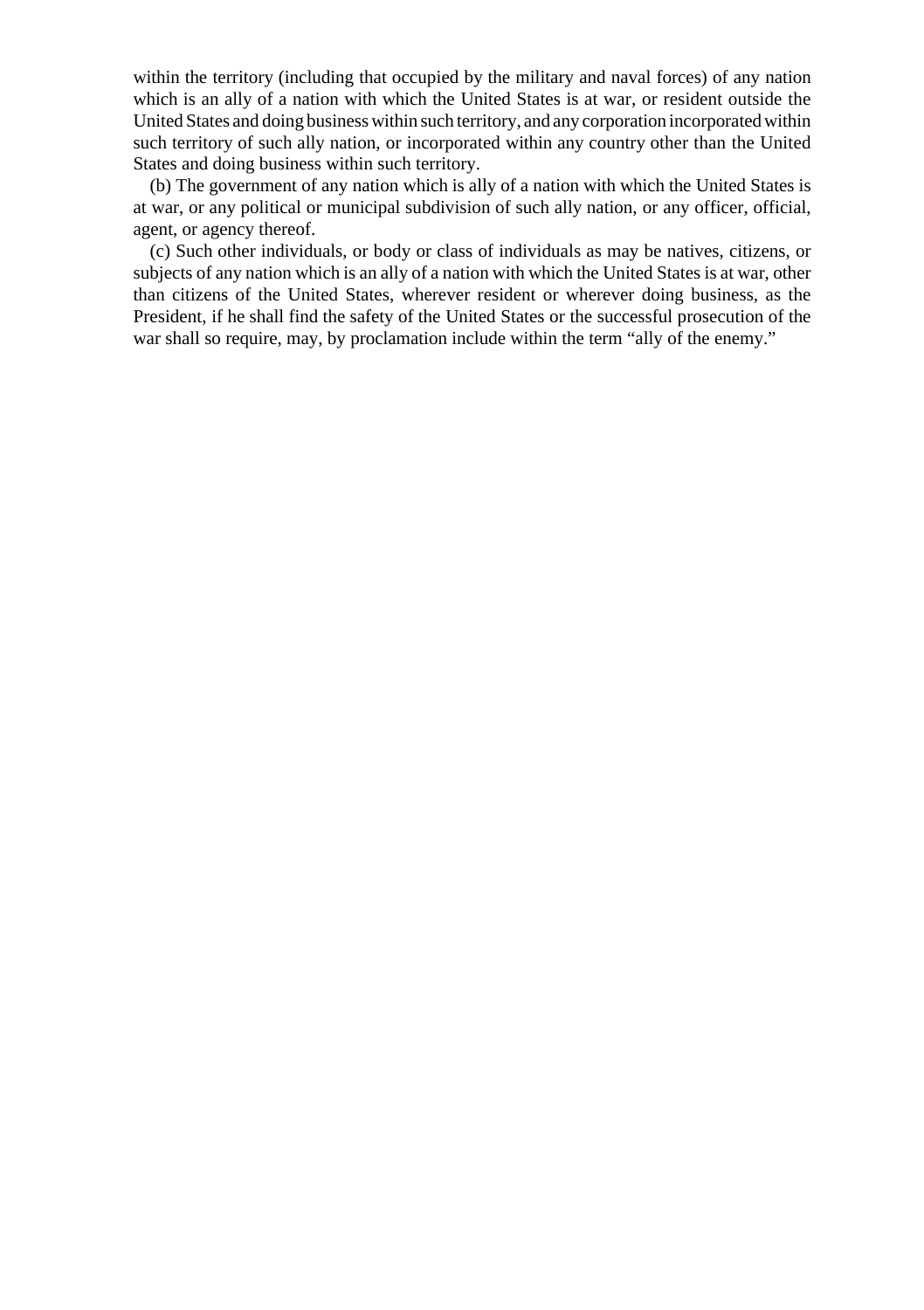If it is claimed that the patent or copyright is controlled by an, enemy or ally of an enemy, the nature and origin of the control should be plainly stated, whether by contract, agency, stock ownership, or otherwise.

(*c*) There shall be attached to the application a Patent Office copy of the patent and a certified abstract of title to it, or a specimen of the copyrighted article and a certified copy of the copyright entries and, in the case of a patent, of a certified copy of the petition and all powers of attorney in the file of the application.

(*d*) That licensing the applicant is for the public welfare. Specifically, that there is a demand for the patented or copyrighted article or the product of the patented process which is not being met.

(*e*) That the applicant is able to make or cause to be made the patented or copyrighted article or exercise the patented process. Specifically, that the applicant is technically and otherwise, equipped to undertake or procure the manufacture or operate the process and is in fact able to do so.

(*f*) That the applicant intends to do so in good faith.

(*g*) The application must be verified by the person applying for the license, and in the case of a corporation by an officer thereof acquainted with the facts recited.

Each application shall be accompanied with a remittance of one hundred dollars.

A suggested form of application is appended.

A separate application is required for each patent or copyright.

The application should be prepared in duplicate and, for convenience in filing, on good unglazed paper 8 inches by 10 ½ inches, directed to the Federal Trade Commission, Patent, Trade-mark, and Copyright Division, and may be transmitted by mail or delivered personally. Personal attendance at the outset is not necessary. If any hearings are desired, notice of them will be given.

In every case where practicable notice of applications for license will be given to the attorney of the patentee or copyright proprietor whose name appears in the file of the application in the Patent Office. or the office of the Register of Copyrights.

*The burden of establishing affirmatively the facts upon which under the terms of the act, license may be granted is placed upon the applicant for license.*

#### THE TERMS OF THE LICENSE.

The act provides and the Executive order vests in the Federal Trade Commission the duty of prescribing the conditions of the license.

The form of licenses proposed to be issued is appended.

Only nonexclusive licenses will be issued unless the public interest shall otherwise require.

### DURATION OF LICENSE.

The act provides (sec. 10  $(e)$ ) that licenses shall continue during the terms fixed in the license, or, in the absence of any such limitation, during the term of the patent or copyright registration under which it is granted, and that upon violation by the licensee of any of the provisions of the act, or of the conditions of the license, after due notice and hearing, the license may be canceled.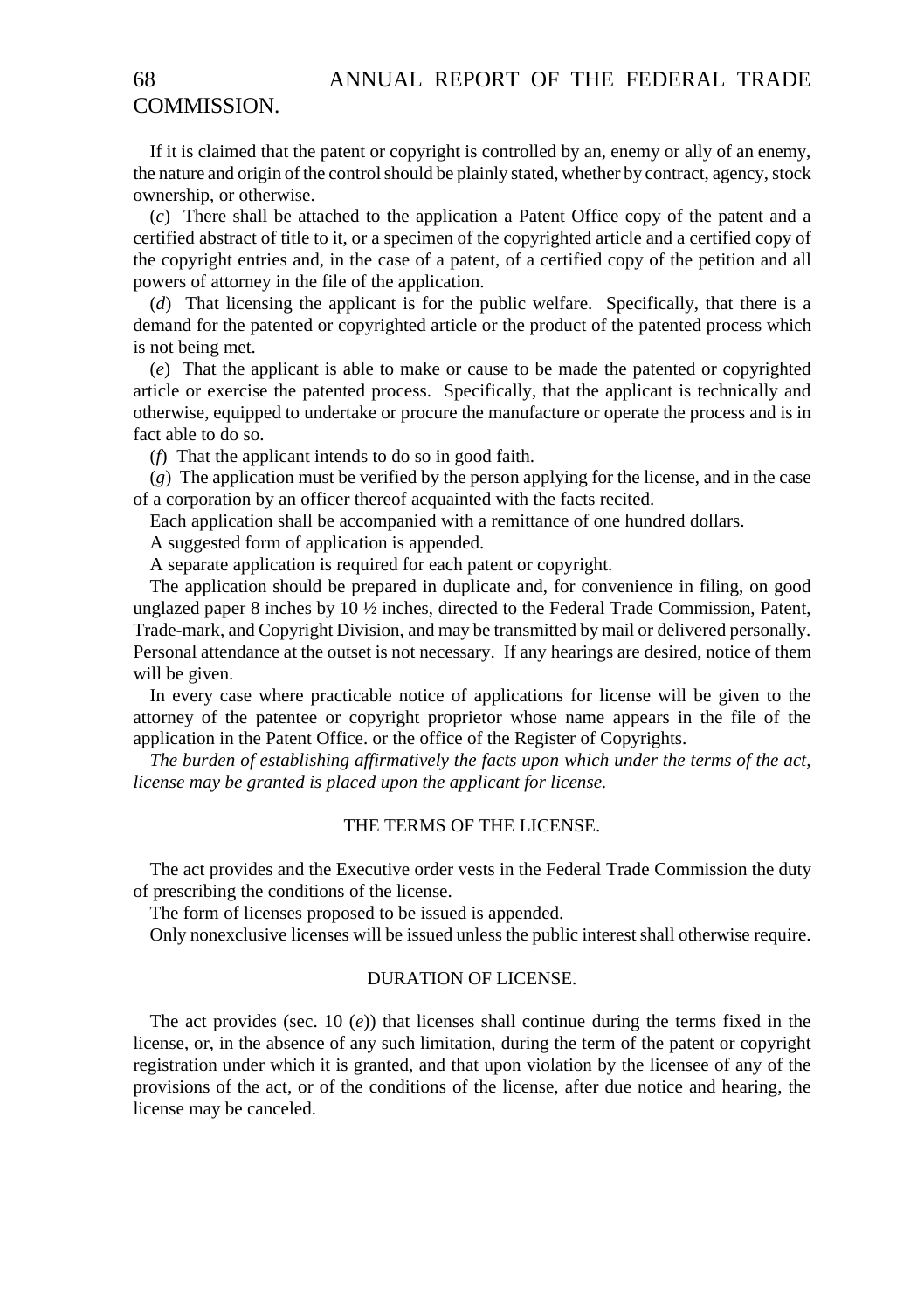# ANNUAL REPORT OF THE FEDERAL TRADE COMMISSION. 69

### LICENSES UNDER TRADE-MARKS, PRINTS AND LABELS OWNED OR CON-TROLLED BY AN ENEMY OR ALLY OF AN ENEMY.

Licenses for the use, of trade-marks, prints, and labels will be granted only under exceptional circumstances. Applications for licenses under the following conditions will be entertained:

(1) Where the alleged trademark is the name of a patented or copyrighted article and a license is granted under the patent or copyright.

(2) Where the alleged trade-mark is the name of an article manufactured under an expired patent or copyright.

#### THE LICENSE FEE.

The act provides that the license fee shall not exceed \$100, and not exceeding 1 per cent of the sum deposited with the alien property custodian. This fund is an amount not to exceed (a) 5 per cent of the gross sums received by the licensee from the sale of the licensed subject matter, or (b) 5 per cent of the value of the use of the licensed subject matter as established by the Federal Trade Commission.

# ACCOUNTING AND PAYMENT TO THE ALIEN PROPERTY CUSTODIAN.

The licensee shall file with the Federal Trade Commission, semiannually on January 1 and July 1 of each year and oftener if required, a full statement of the extent of the use and enjoyment of the license, and of the prices received from the sale or use of the subject matter of it, and within 30 days thereafter the licensee shall pay to the alien property custodian not to exceed 5 per cent of the gross sums received from the sale of the licensed subject matter, or if the Federal Trade Commission so order not to exceed 5 per cent of the value of the use of the licensed subject matter as established by the Federal Trade Commission.

SUGGESIVED FORM OF APPLICATION TO THE FEDERAL TRADE COMMISSION FOR A LICENSE.

### TRADING WITH THE ENEMY ACT.

#### To the FEDERAL TRADE COMMISSION:

Application of  $\Box$  for a license under patent to  $\Box$ , date  $\Box$  No.

(If under copyright, state title of work, name of copyright proprietor, and date of copyright registration.)

The undersigned, for the purpose of securing a license, represents to the Federal Trade Commission as follows:

(*a*) The undersigned is a citizen of the United States, residing at street, in the city of \_\_\_ State of \_\_\_\_\_, United States of America. (If a corporation, state under the laws of what State it is organized; the location ofits corporate offices, its business offices, and plants or factories.)

(*b*) The undersigned is desirous of being licensed hinder the patent (or copyright) above United, which is owned or controlled by a citizen or subject of \_\_\_\_\_. (State the enemy country or the ally of the enemy of which the patentee or copyright proprietor is a citizen or subject, or if a corporation where it isincorporated. and if the patent or copyright is not owned but is claimed to be controlled state fully the facts which establish the nature and origin of the enemy or ally of enemy control, wether it is means of an agency, by contract, by stock ownership in corporations, or otherwise.)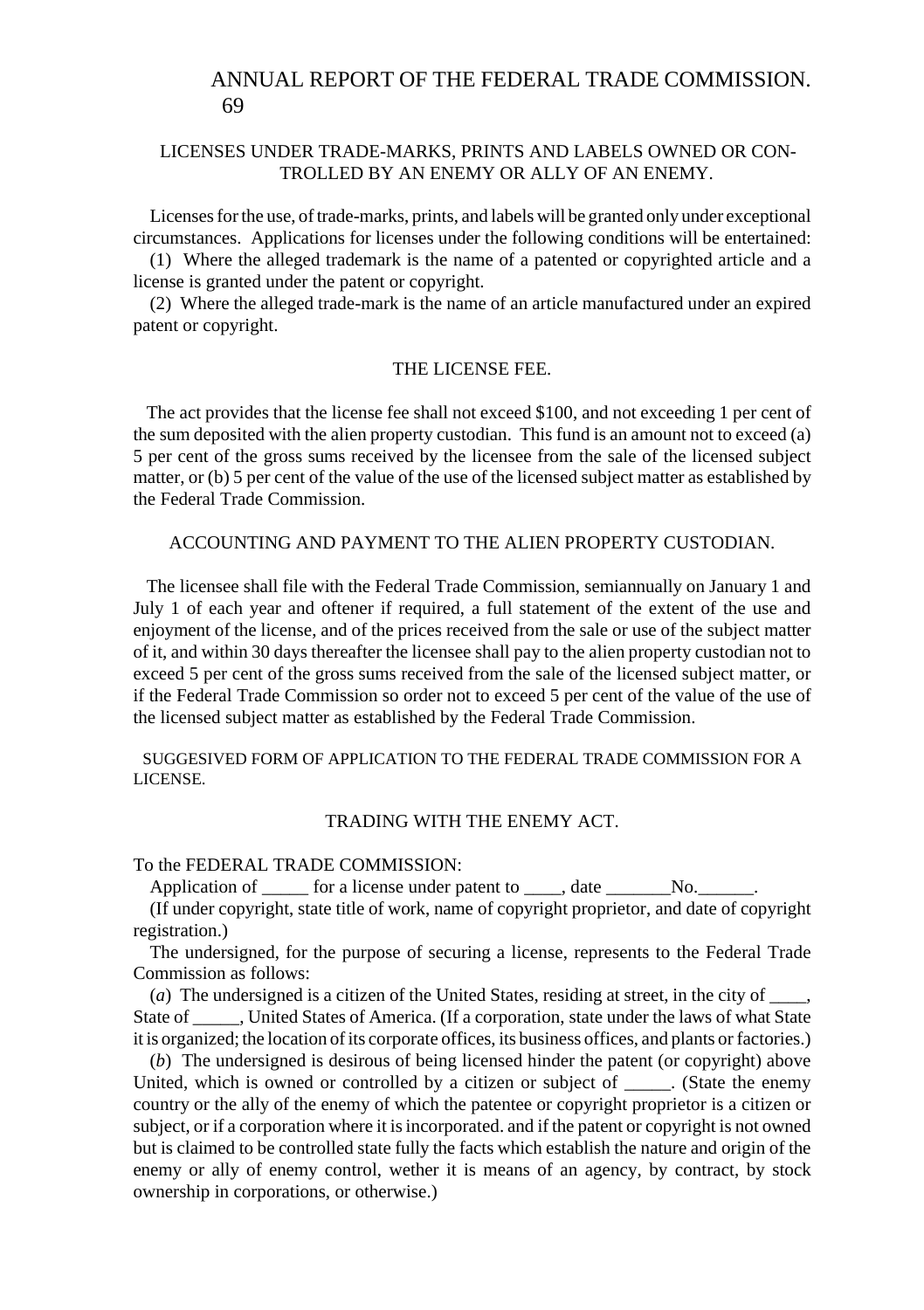(*c*) Attached here is a Patent copy of the letters patent and a certified abstract of its title, from the Patent Office and a certified copy of the petition and all powers of attorney in the file of the application (or, in the case of a copyright, a specimen of the copyrighted work, and a certified copy of the copyright entries from the office of the Register of Copyrights).

(*d*) It is for the public welfare that the license applied for be granted because--(Here state briefly but completely and in nontechnical language the reason why it is for the public benefit that the license be granted and specifically the demand for the article prior to the war, the demand for the article at the present time whether or not this demand is being met or can be met, prices obtained prior to the war and prices at the present time.)

(*e*) Applicant is able to make or cause to be made the patented or copyrighted article because (Here state specifically the applicant's experience in the production of articles of the kind covered by the patent or copyright, histechnical equipment for manufacturing and selling such articles and his ability to do so, the estimated cost of manufacture and price proposed to be charged if the license is granted.)

(Ifthe applicant does not intend to manufacture but to procure the manufacture ofthe article, state specifically what arrangements have been made or proposed to this end and their terms and conditional. State the name and address of the manufacturer proposed to be employed and his technical equipment, etc., and attach copies of any contracts or proposals.)

(f) The license desired is exclusive or nonexclusive for the following reasons:(Here state reasons why, in the opinion of the applicants the license be exclusive or nonexclusive.)

(g) The license is desired--

(1) For the term of the patent or copyright, (2) the duration of the war, or (3) any other period, stating reasons in each case.

(h) The application is also to contain the following: "The undersigned intends in good faith to manufacture or cause to be manufactured the article licensed and understands that the license, if granted, may not be assigned and may be canceled by the Federal Trade Commission, after due notice of hearing upon violation by the undermined of any of the provisions of the 'Trading with the enemy act' or of any of the conditions of the license."

 $(Signed)$ 

*Applicant.*

#### OATH FOR AN INDIVIDUAL.

STATE OF \_\_\_\_\_\_\_\_\_\_\_\_\_\_\_\_\_\_ *County of* \_\_\_\_\_\_\_\_\_\_\_\_\_\_\_\_, *ss:*

\_\_\_\_\_\_\_\_\_\_\_\_\_\_\_\_\_\_\_\_\_\_\_\_\_\_, being duly sworn, deposes and states that the is the same person whose name is signed to the foregoing statement; that he has read this statement and knows and understands its contents; and that it is true.

Subscribed and sworn to before me this \_\_\_\_\_\_\_\_\_\_\_\_\_ day of \_\_\_\_\_\_\_\_\_\_, 191\_\_\_.

*Notary Public.*

#### OATH FOR A CORPORATION.

\_\_\_\_\_\_\_\_\_\_\_\_\_\_\_\_\_\_\_\_\_

\_\_\_\_\_\_\_\_\_\_\_\_\_\_\_\_\_\_\_\_\_\_\_\_\_,

STATE OF \_\_\_\_\_\_\_\_\_\_\_\_\_\_\_ *County of* \_\_\_\_\_\_\_\_\_\_\_\_\_\_\_\_, *ss*: \_\_\_\_\_\_\_\_\_\_\_\_\_\_\_\_\_\_\_\_\_\_\_\_\_\_\_, being duly sworn, deposes and states that he is the

 $\frac{1}{\sqrt{1-\frac{1}{2}}}\text{ of } \frac{1}{\sqrt{1-\frac{1}{2}}}\text{ of } \frac{1}{\sqrt{1-\frac{1}{2}}}\text{ of } \frac{1}{\sqrt{1-\frac{1}{2}}}\text{ of } \frac{1}{\sqrt{1-\frac{1}{2}}}\text{ of } \frac{1}{\sqrt{1-\frac{1}{2}}}\text{ of } \frac{1}{\sqrt{1-\frac{1}{2}}}\text{ of } \frac{1}{\sqrt{1-\frac{1}{2}}}\text{ of } \frac{1}{\sqrt{1-\frac{1}{2}}}\text{ of } \frac{1}{\sqrt{1-\frac{1}{2}}}\text{ of } \frac{1}{\sqrt{1-\$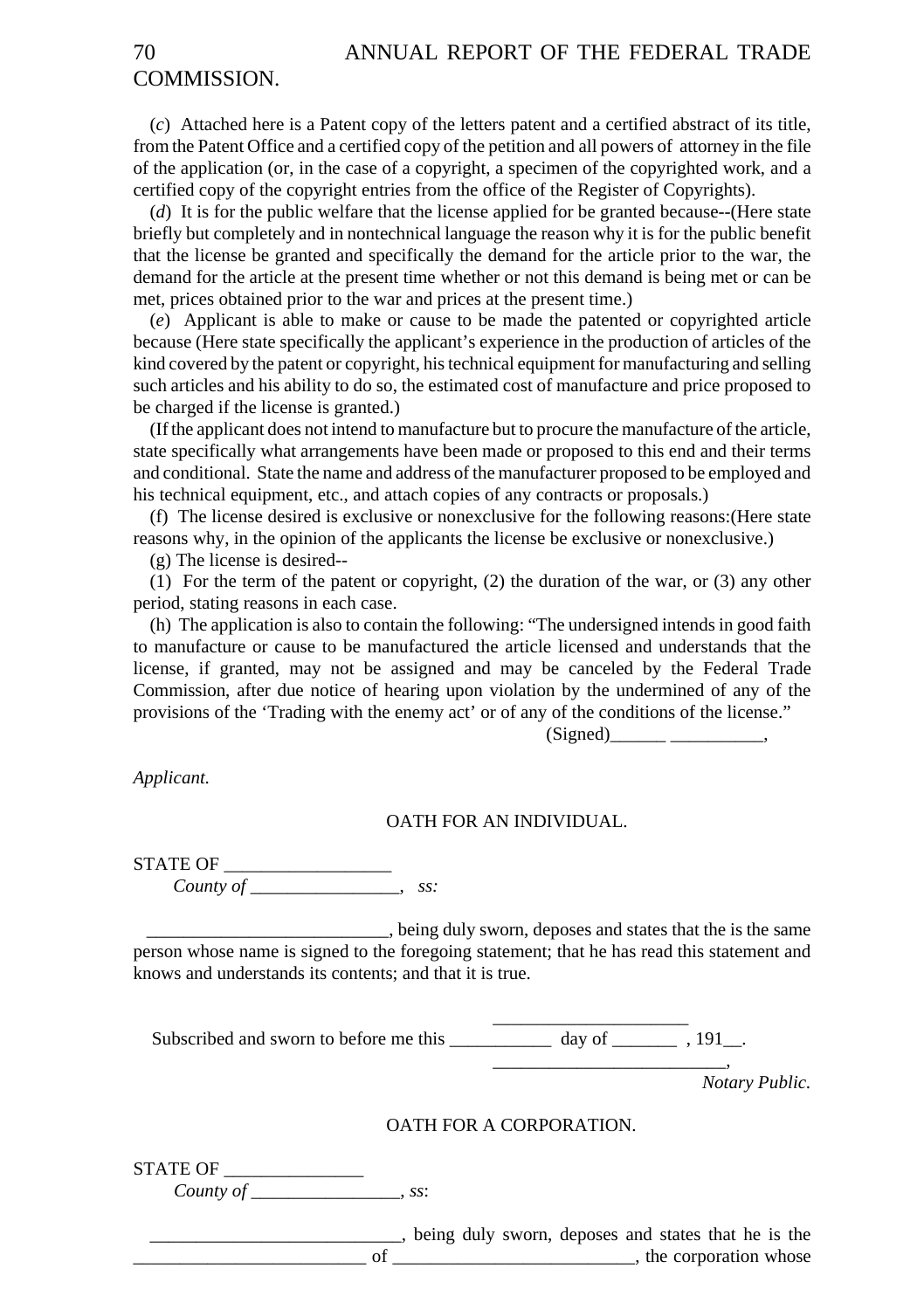name issigned to the foregoing statement; that he is duly authorized to swearto such statement on behalf of such corporation; that he has read this statement and knows and understands its contents; and that it is true.

\_\_\_\_\_\_\_\_\_\_\_\_\_\_\_\_\_\_\_\_\_\_\_\_\_\_\_\_ Subscribed and sworn to before me this \_\_\_\_\_\_\_\_\_\_\_\_\_\_ day of \_\_\_\_\_\_\_\_\_, 19\_.

*Notary Public.*

 $\overline{\phantom{a}}$  .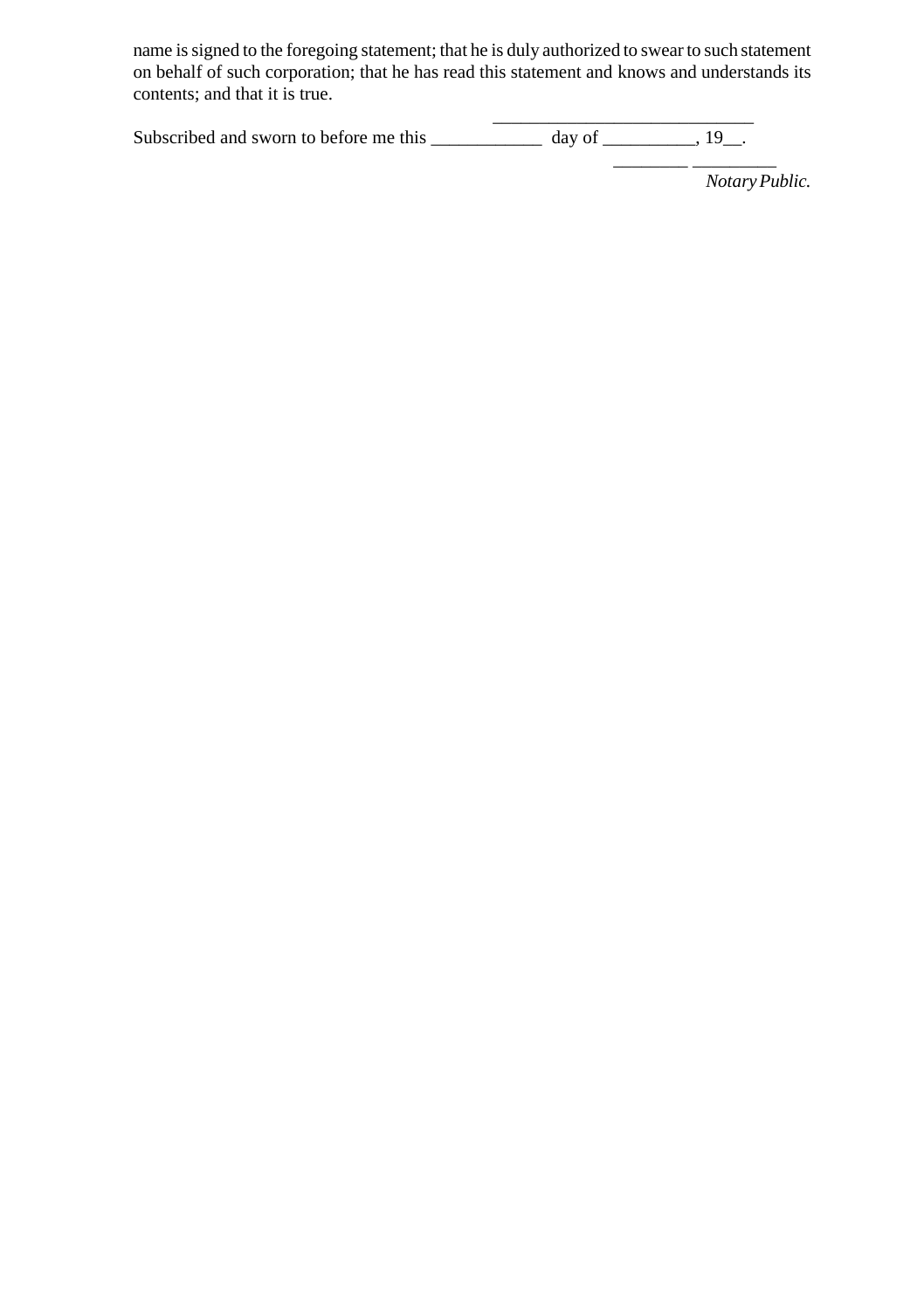# ANNUAL REPORT OF THE FEDERAL TRADE COMMISSION. 71

#### FORM OF LICENSE UNDER PATENT.

Patent licenses issued by the Federal Trade Commission under the provisions of the "Trading with the enemy act" will be in substantially the following form:

Patent No ------------------, dated ------------------------------- to --------------------------- for -------------------------------.

The Federal Trade Commission, under the authority of and in conformity with the "Trading with the enemy act," and of the Executive order of October 12, 1917, hereby licenses ------------------------------------------- to make, use, and vend within the United States the invention described and claimed in United States letters patent to ------------------------------------- No - ------------- dated ------------------------------ (copy annexed hereto) for the period of -------------- ------------------ unless sooner terminated.

The licensee during the continuance of thislicense shall pay to the alien property custodian, semiannually, within 30 days after the 1st day of January and the 1st day of July, respectively, of each year, a royalty at the rate of -------------- per cent of the gross sums received by the licensee from the sale of the invention so herein licensed (or ---------- per cent of the value of the use thereof to the licensee as established by the Federal Trade Commission).

The licensee shall, during the continuance of thislicense, keep proper accounts and separate books containing full particulars of:

(a) All articles made or caused to be made by the licensee under the said letters patent and of the price or prices charged therefore;

(b) All items of cost incurred in the use of such invention and the manufacture and sale of articles inside thereunder; and

(c) All other matters and things which in the opinion of the Federal Trade Commission may be material for the purpose of showing the amounts from time to time payable by the licensee concerning such royalty and what is a fair and reasonable price to the public for such article.

The licensee shall, within 10 days after each of the semiannual days aforesaid, deliver a sworn statement to the Federal Trade Commission in writing showing the aforesaid particulars.

The licensee shall, during the continuance of this license, give all such information as the Federal Trade Commission may consider to be material for the purpose of ascertaining the amount of royalty payable by the licensee under this license, the cost of the use of such invention, the cost of producing and the price or prices charged by the licensee for the said article, and for that purpose shall, if requested by the Federal Trade Commission, permit such person or persons asshall be authorized in that behalf by the Federal Trade Commission at any time or times to enter upon and inspect any factory or place of business of the licensee in which the use of the said invention or the manufacture of the said article shall be carried on and all books, papers, and documents of such licensee relating to such use, manufacture, and sale.

If any payment under this license shall not be made, within one month after the same shall have become due under the provisions herein contained (whether demand therefor shall have been made or not), or if the licensee shall or shall attempt to assign or part with the benefit of or grant any sublicense under this license, or shall make default in the performance or observance of any obligations on his part herein contained, or shall have violated any of the conditions of this license or any of the provisions of the statute under which it is granted, and if, after 10 days' notice in writing, shall have failed to comply with the aforesaid, then the Federal Trade Commissionmay, by notice in writing, and after a hearing, cancel and terminate this license as from the date of such notice, but without prejudice to and so as not in any manner to affect any liability hereunder on the part of the licensee which may then be subsisting of have accrued.

If in the opinion of the Federal Trade Commission the licensee has failed to use this license so as to satisfy the reasonable requirement of the public with regard to the subject matter thereof; or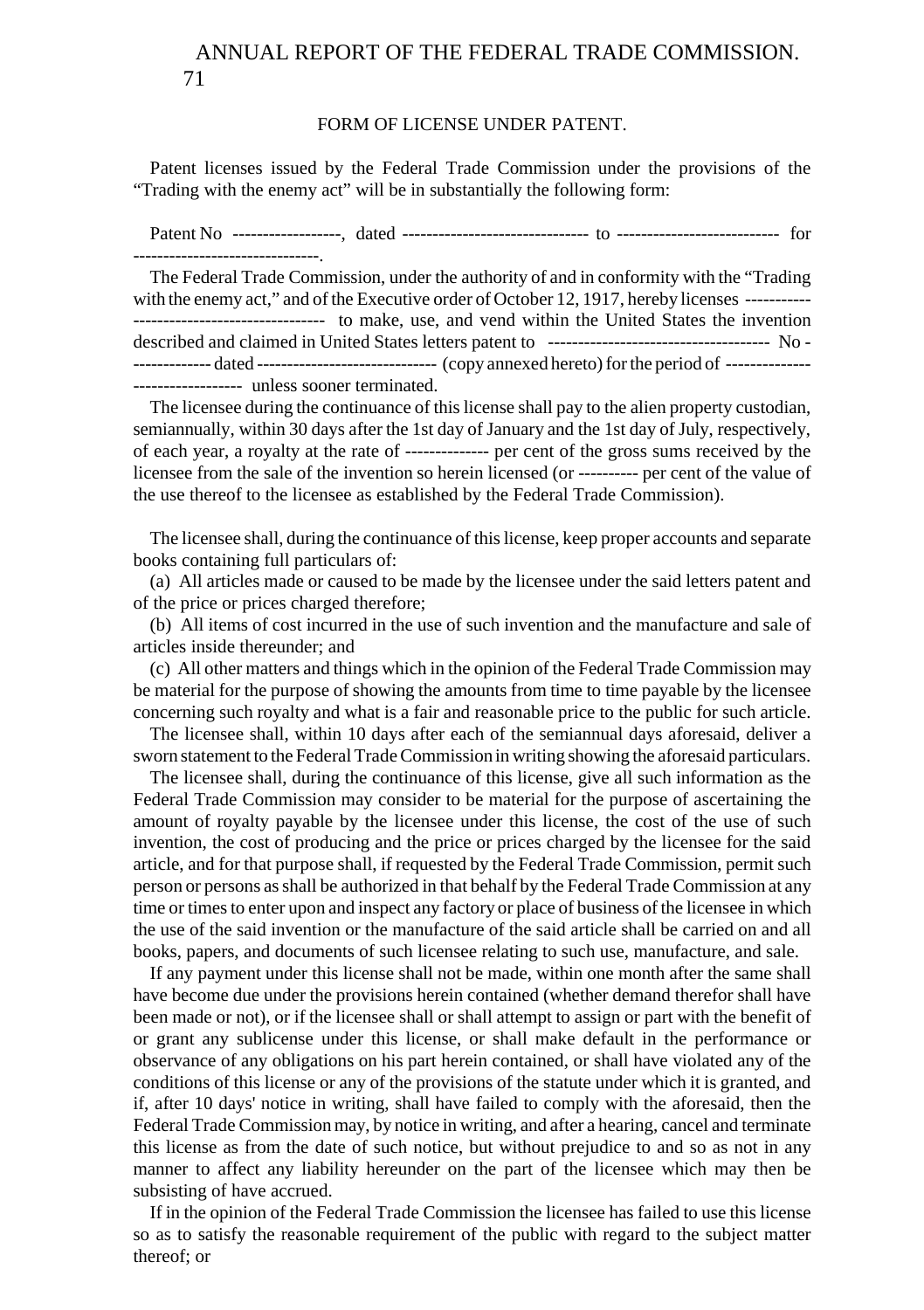If in the opinion of the Federal Trade Commission the licensee has failed to supply to the public the articles made under this license at reasonable prices; or if in the opinion of the Federal Trade Commission the licensee has charged unreasonable or excessive prices for articles made under this license; or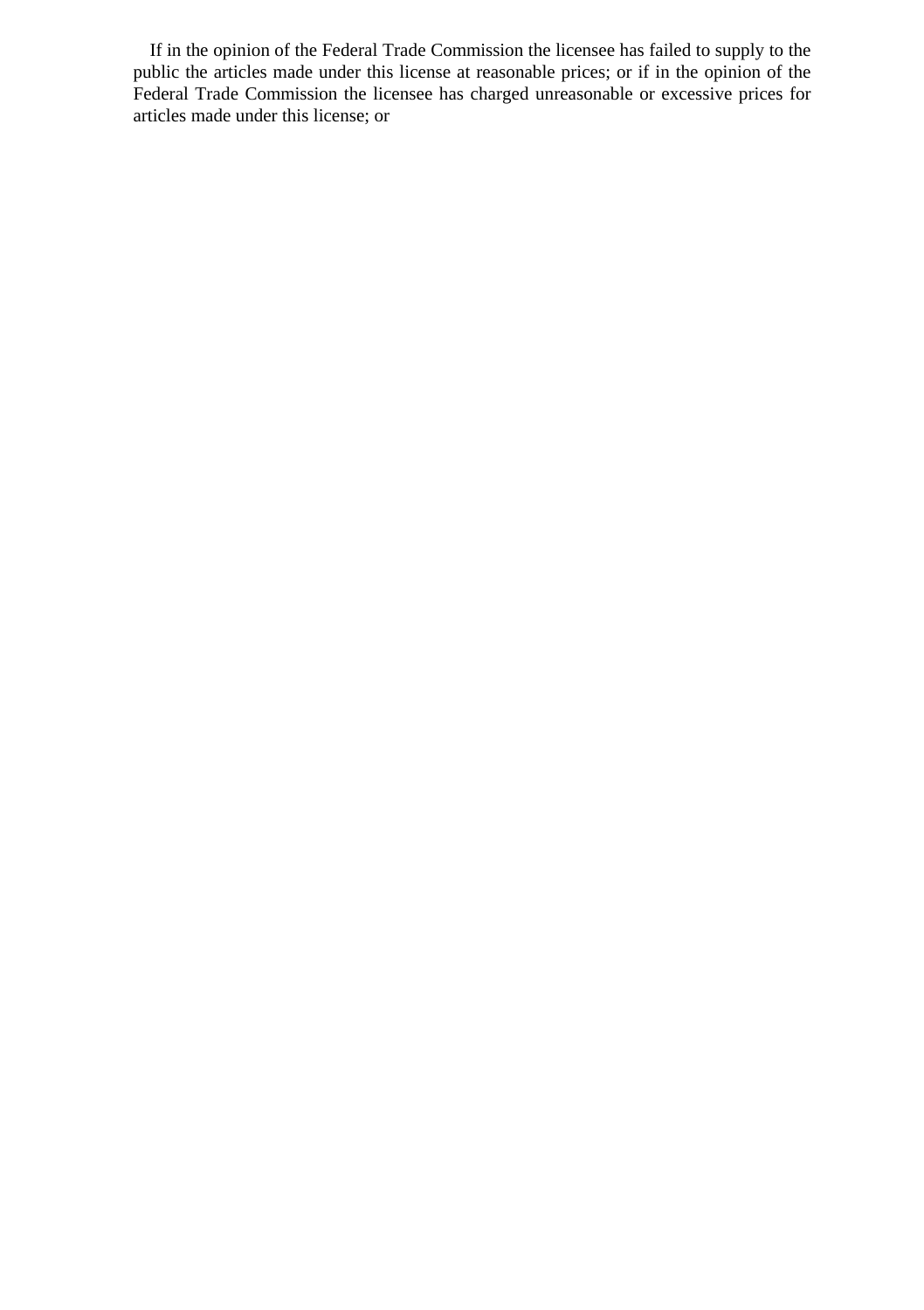If in the opinion of the Federal Trade Commission the articles made under this license are of unsatisfactory quality (and the licensee shall furnish to the Federal Trade Commission in the manner prescribed by it and when and as often as required, samples and specimens for inspection, analysis, and test); or

Circumstances have arisen which, in the opinion of the Federal Trade Commission, make it just and equitable that this license be canceled in whole or in part;

The Federal Trade Commission may, in its discretion, give notice in writing to the licensee to terminate and cancel this license in whole or in part, and, if canceled and terminated, the same shall be without prejudice to and so as not in any manner to affect any liability hereunder on the part of the licensee which may then be subsisting or have accrued.

Any sums which may at any time be payable by the licensee under the provisions of this license shall be a debt due from the licensee to the people of the United States and shall be recovered in an appropriate action in the name of the people of the United States against the licensee.

Dated 191 Accepted and agreed to.

*Licensee.*

A copy of the patent is to be attached.

If the licensee is not to be the actual manufacturer, the licensee will be held accountable to the Federal Trade Commission for the observance of the terms of his license by the actual manufacturer of the article, and the license will contain the following addendum, naming the actual manufacturer who shall sign:

\_\_\_\_\_\_\_\_\_\_\_\_\_\_\_\_\_\_\_\_\_\_\_\_\_\_\_\_\_\_\_\_\_\_\_\_\_\_,

\_\_\_\_\_\_\_\_\_\_\_\_\_\_\_\_\_\_, manufacturer for \_\_\_\_\_\_\_\_\_\_\_\_\_\_\_\_\_\_\_\_\_\_\_\_\_\_\_\_\_\_\_\_\_\_, the licensee \_\_\_\_\_\_\_\_\_\_\_\_\_\_\_\_\_\_\_\_\_ of the article herein licensed, separately agrees to keep separate books containing full particulars of all articles manufactured, and the cost thereof, sold to \_\_\_\_\_\_\_\_\_\_\_\_\_\_\_\_\_\_\_\_\_\_\_\_ the licensee, and the price or prices charged therefore and his books and plant shall be open to inspection in the same manner as provided for the licensee. The licensee and the undersigned, during the continuance of the license, shall furnish or procure to be furnished allsuch information asthe Federal Trade Commissionmay consider to be material for the purpose of ascertaining the amount of royalty payable by the licensee, the cost of producing or procuring the patented article, the price or prices charged for said article, and shall permit or procure permission to be given to such person or persons as shall be authorized in that behalf by the Federal Trade Commission at any time or times to enter upon and inspect any factory or place of business in which the manufacture of the patented article shall be carried on by the undersigned for the licensee, and all books, papers, and documents relating to such manufacture and sale.

The undersigned, manufacturer, is not authorized to make, use, or vend the invention of the patent except for \_\_\_\_\_\_\_\_\_\_\_\_\_\_\_\_\_\_\_\_\_, the licensee, and not further or otherwise, and the undersigned undertakes to observe and perform the terms and conditions of the license to \_\_\_\_\_\_\_\_\_\_\_\_\_\_\_\_\_\_\_\_ to which this is attached.

Dated \_\_\_\_\_\_\_\_\_\_\_\_, 191\_\_ Accepted and agreed to.

*Manufacturer.*

#### FORM OF LICENSE UNDER COPYRIGHT.

\_\_\_\_\_\_\_\_\_\_\_\_\_\_\_\_\_\_\_\_\_\_\_\_\_\_\_\_\_\_\_\_\_\_\_,

Copyright licenses issued by the Federal Trade Commission under the provisions of the "Trading with the enemy act" will be in substantially the following form: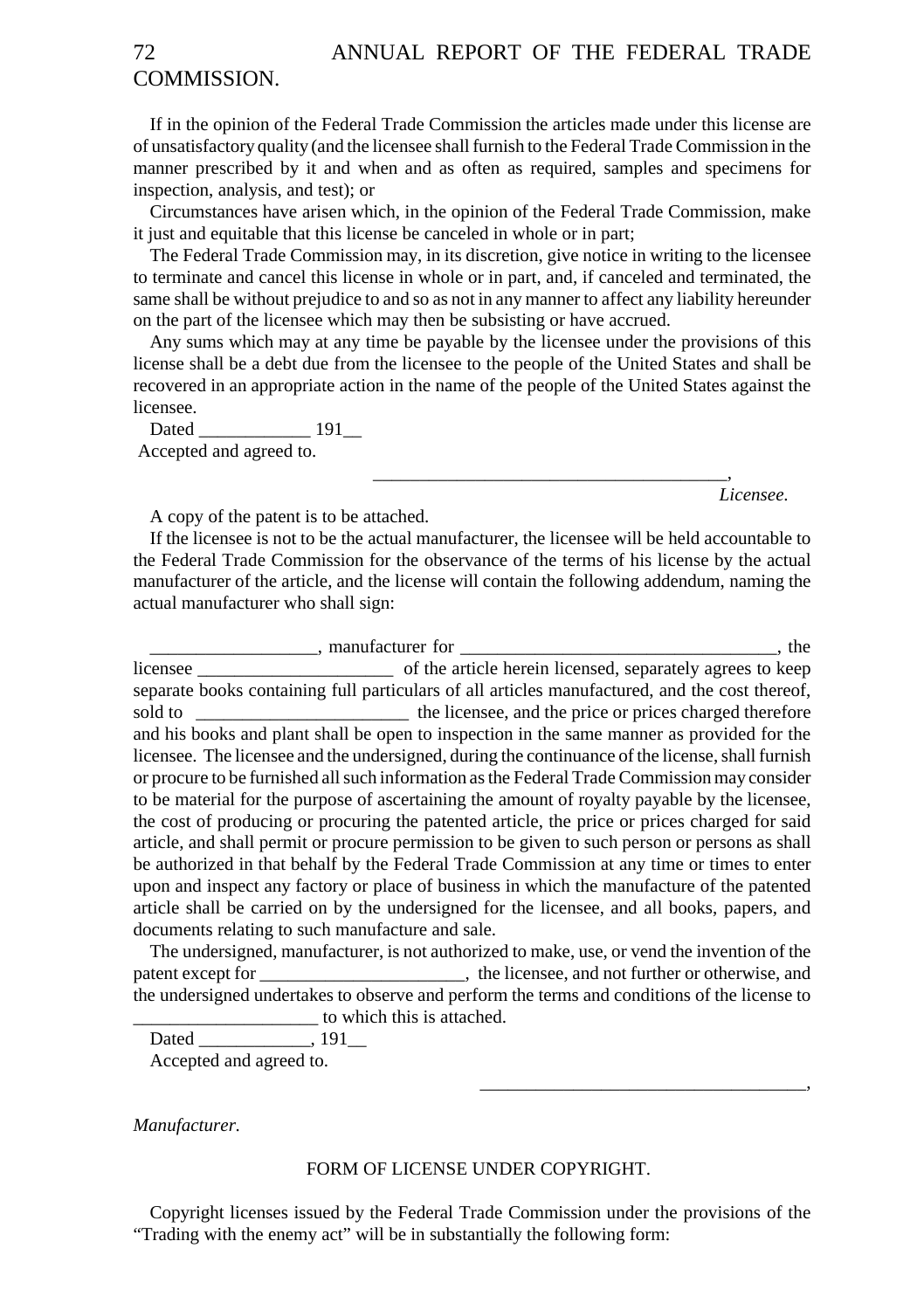Copyright No. \_\_\_\_\_\_, dated \_\_\_\_\_ to \_\_\_\_\_ for the (book, etc., as the case may be; see copyright act of March 4, 1909, sec. 5, for classification) entitled (Insert title of work).

The Federal Trade Commission, under the authority of and in conformity with the "Trading with the enemy act" and of the Executive order of October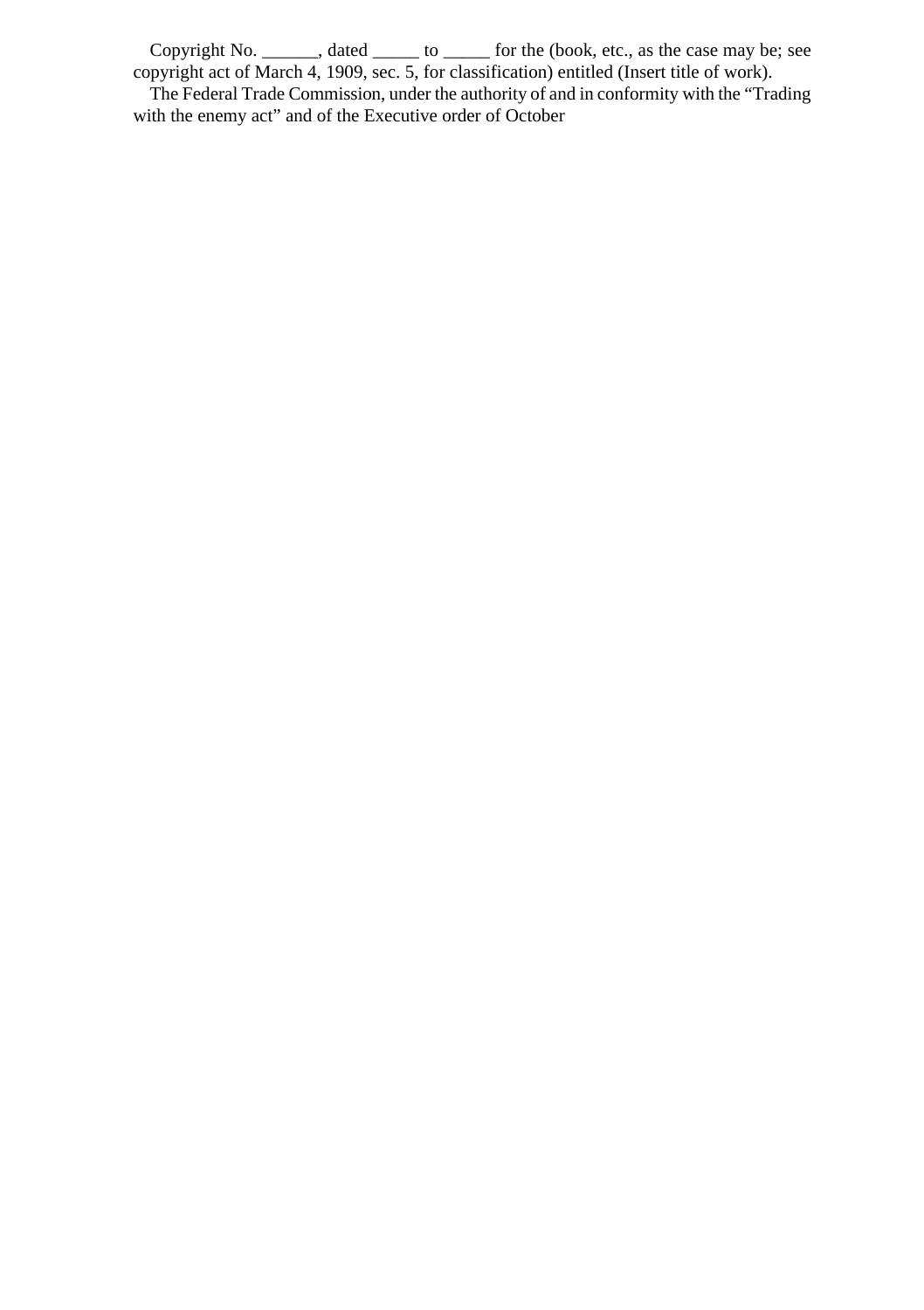# ANNUAL REPORT OF THE FEDERAL TRADE

# COMMISSION. 73

12, 1917, hereby licenses to exercise within the United States all the rights created by the copyright laws of the United States of America, being the act of March 4, 1909, as amended with respect to the subject matter of copyright to \_\_\_\_\_\_, No. \_\_\_\_\_, dated \_ for the (book, etc., as the case may be; see copyright act of March 4, 1909, see. 5, for classification) entitled (insert title of work), a copy of which is annexed hereto, for the period of \_\_\_\_\_\_\_\_, unless sooner terminated.

The licensee, during the continuance of this license, shall pay to the alien property custodian, semiannually, within 30 days after the 1st day of January, and the 1st day of July, respectively, of each year, a royalty at the rate of \_\_\_ per cent of the gross sums received by the licensee front the sale of the copyright work so herein licensed (or \_\_\_ per cent of the value of the use thereof to the licensee as established by the Federal Trade Commission).

The licensee shall, during the continuance of this license, keep proper accounts and separate books containing full particulars of--

(a) All copies of said copyright work made or caused to be inside by the licensee under the said copyright and of the price or prices charged therefor;

(b) All items of cost incurred in the use of said copyright work and in the manufacture and sale of such copyright work; and

(c) All other matters and things which, in the opinion of the Federal Trade Commission, may be material for the purpose of showing the amounts from time to time payable by the licensee concerning such royalty and what is a fair and reasonable price to the public for such copyright work.

The licensee shall, within 10 days after each of the semiannual days aforesaid, deliver a sworn statement to the FederalTradeCommission in writing showing the aforesaid particulars.

The licensee shall the continuance of this license give all such information as the Federal Trade Commission may consider to be material for the purpose of ascertaining the amount of royalty payable by the licensee under thislicense, the cost of producing, and the price or prices charged by the licensee for the said copyright work, and for that purpose shall, if requested by the Federal Trade Commission, permit such person or persons as shall be authorized in that behalf by the Federal Trade Commission at any time or times to enter upon and inspect any factory or place of business of the licensee in which the use or manufacture of the said copyright work shall be carried on, and all books, papers, and documents of such licensee relating to such use, manufacture, and sale.

If any payment under this license shall not be made within one month after the same shall have become due under the provisions herein contained (whether demand therefor shall have been made or not), or if the licensee shall or shall attempt to assign or part with the benefit of or grant any sublicense under this license, or shall make default in the performance or observance of any obligation on his part herein continued, or shall have violated any of the conditions of this license or any of the provisions of the statute under which it is granted, and if after 10 days' notice, in writing, shall have failed to comply with the aforesaid, then the Federal Trade Commission may, by notice in writing, and after a hearing, cancel, and terminate this license as from the date of such notice, but without prejudice to and so as not in any manner to affect any liability hereunder on part of the licensee which may be subsisting of have accrued.

If in the opinion of the Federal Trade Commission the licensee has failed to use this license so as to satisfy the reasonable requirement of the public with regard to the copyright work; or

If in the opinion of the Federal Trade Commission the licensee has failed to supply to the public the copyright work at reasonable prices; or if in the opinion of the Federal Trade Commission the licensee has charged unreasonable or excessive prices for said copyright work; or

Circumstances have arisen which in the opinion of the Federal Trade Commission make it just and equitable that this license be canceled in whole or in part;

The Federal Trade Commission may, in its discretion, give notice in writing to the licensee to terminate this license in whole or in part, and if canceled and terminated the same shall be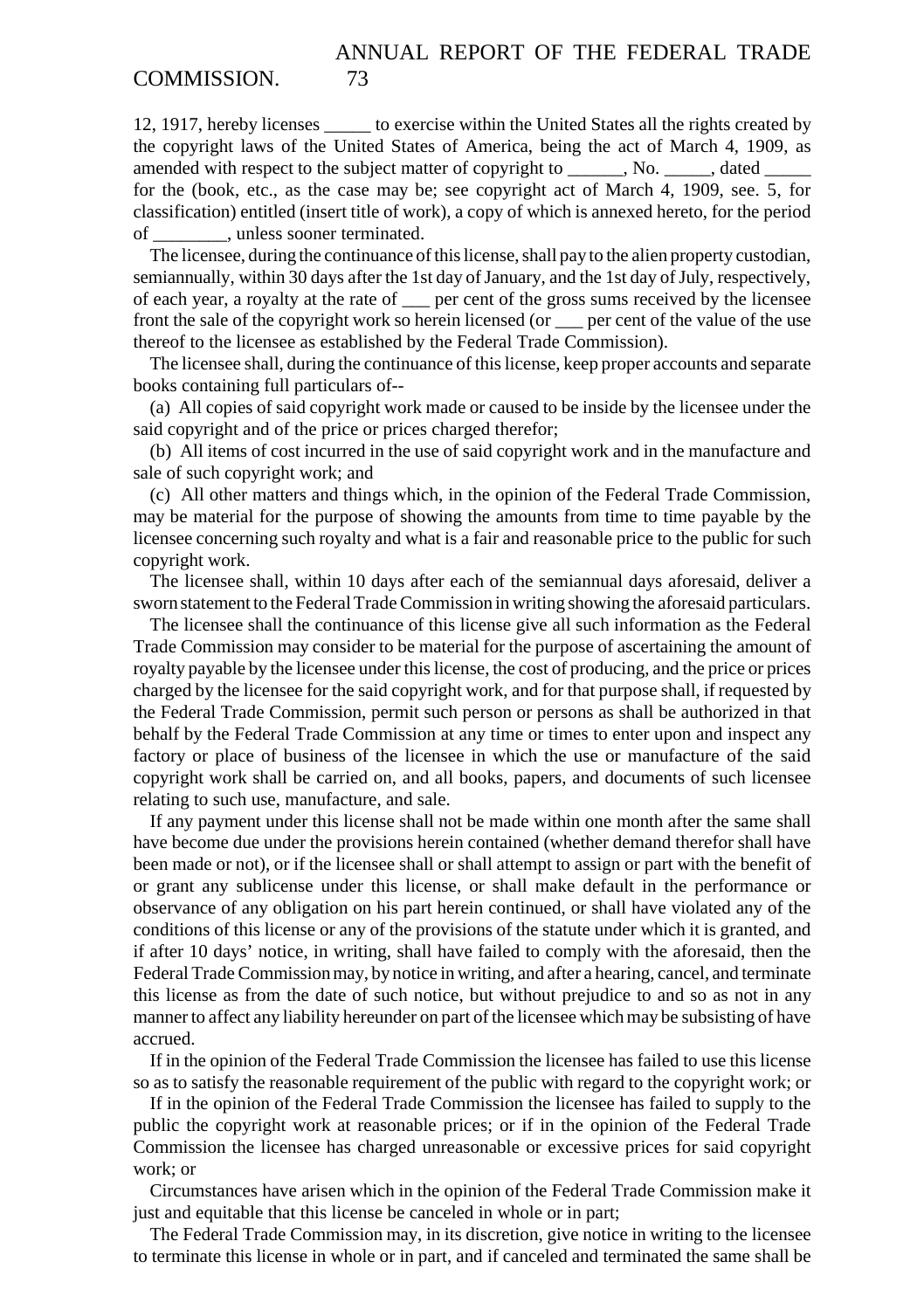without prejudice to and so as not in any manner to affect any liability hereunder on the part of the licensee which may then be subsisting or have accrued.